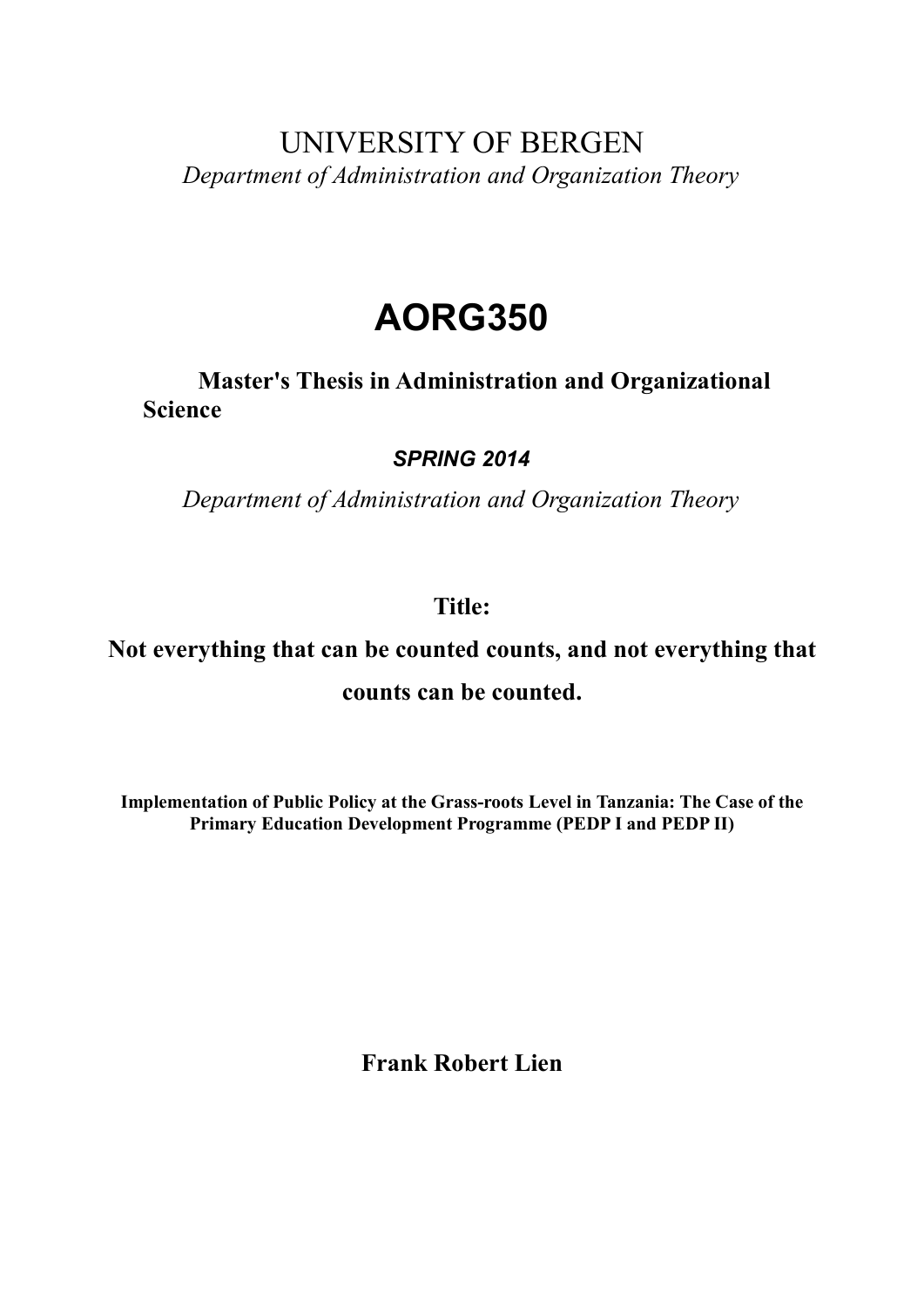## ACKNOWLEDGEMENT

I express my sincere gratitude towards the staff and faculty of the Department of Administration and Organization Theory at the University of Bergen. Particularly Professor Steinar Askvik for his very constructive support and well founded advice during the research process.

My gratitude also extends to lecturers Ishtiaq Jamil, Orest Masue, James Hathaway and Rebecca Radlic for feedback, support and providing interesting ideas and concepts along the way. Furthermore, the massive contribution and enduring support from my classmates from day one fills me with joy and affection. A special recognition goes to my dear friend and classmate, Hasan Muhammad Baniamin who on many occasions gave me invaluable advice during thesis writing. Additionally, office executive of the Department of Administration and Organization Theory of the University of Bergen; Denise Fewtrell Flatmark deserve special praise for your patience and unrelenting support. I am forever indebted to my lecturer Orest Masue for providing me with excellent contacts in Tanzania. You and our common friend Mr. Benjamin Sandy opened the doors in Morogoro and gave indispensable advice during the field work.

The time in Bergen was special. It started out living on the mattresses at the `Lesesal` at Hatleberg for 6 weeks. Later on I got accommodated with an apartment at Fantoft. Thanks to all of my classmates living at Fantoft this part of my life was very enjoyable. Visiting each other and Baniamins food will always be fond memories.

I would furthermore sincerely thank the people of Tanzania. I was lucky enough to have had the great privilege to be a guest in your country for two months. Everyone I met took of their time to meet with the researcher from Norway. You have left a lasting impression on me and I will always miss your smiling faces and your friendliness.

Last, but not the least; I would like to thank my family. Thanks to Valborg for taking care of our little princess and making this project possible. Thanks to my father for inspiration and continual support. And thanks to my little princess, Idun for your clever comments and your big heart and warm smile.

While individuals and institutions mentioned above rightly stand to share in the strength and success of this study, the writer alone bears the responsibility for its shortcomings.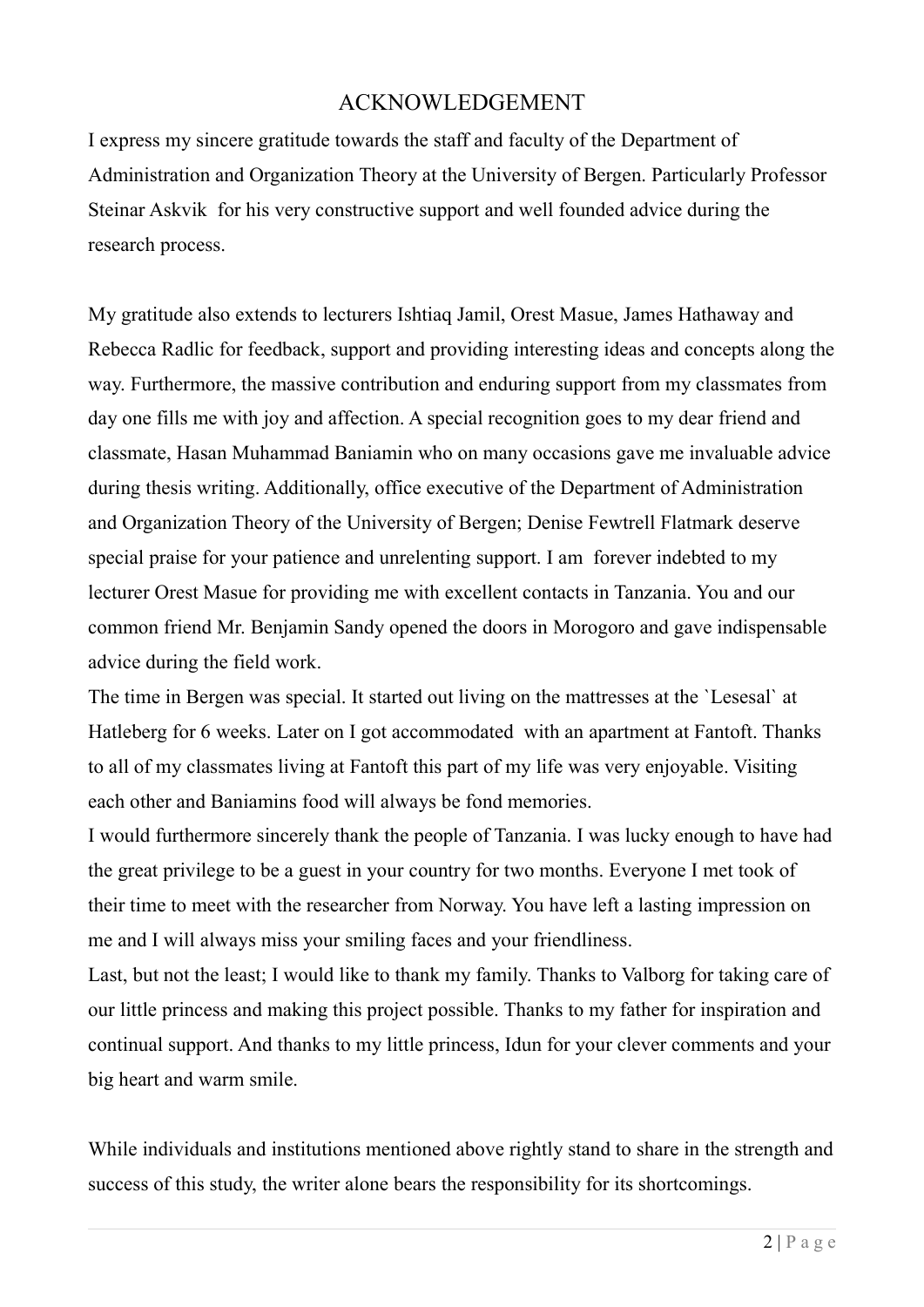#### **ABSTRACT**

The main purpose of the research was to investigate whether the Primary Education Development Plan (PEDP I and II) had achieved the objective of providing quality education in Tanzania. In order to do this the study aimed to uncover the different stakeholders in the implementation process and their roles and contributions towards success or failure regarding quality improvements. This challenge was explored through document analysis and empirical enquiry. The document analysis and the in-depth interviews and observations on the ground shows that several factors impacts upon implementation of primary school reforms in Tanzania. The policy formulation process, the clarity of policy goals and objectives, inter-organizational coordination, street-level bureaucrats, the target group of the policy, the resources available and the socio-economic conditions were selected as important factors affecting the policy implementation of the PEDP reforms after the literature review.

A qualitative framework applying in-depth semi-structured interviews was selected in order to uncover the experiences of the main implementers and the target group which is affected and influence the implementation of the PEDP policies on the ground in Tanzania. A sample of local stakeholders was purposefully selected in Morogoro district. The aim was to get the personal experiences of stakeholders at different levels.

The empirical data collected points towards two main influences in the policy formulation phase. The first one are the pressure from external influences like donor agencies, and the second one is the Tanzanian governments tendency to make policy decisions by the president and the ministers on top without involving other stakeholders. An example of the latter is the teachers unequivocal statement that they have never been involved, but just told to implement orders from above. As a result of this the same teachers are not sufficiently aware of the reform objectives and do not have adequate ownership of the goals and objectives. The research also found that the resources available for the quality improvements are unrealistic, there is a funding gap and the funding is unpredictable. This makes the full implementation of the reform objectives unlikely and a policy slippage appears. The research. The inter-organizational cooperation at the central level has also complicated the full implementation of the reform.

Moreover, that the majority of the population lives in extreme poverty and pupils and other stakeholders suffers from hunger causes great challenges for learning and management of the school sector.

Furthermore, the study uncovers that the PEDP reforms has been managed in a top-down way and not been adapted to different socio-economic circumstances and local culture. Additionally, politics in Tanzania trumps policy and this makes the reforms incoherent.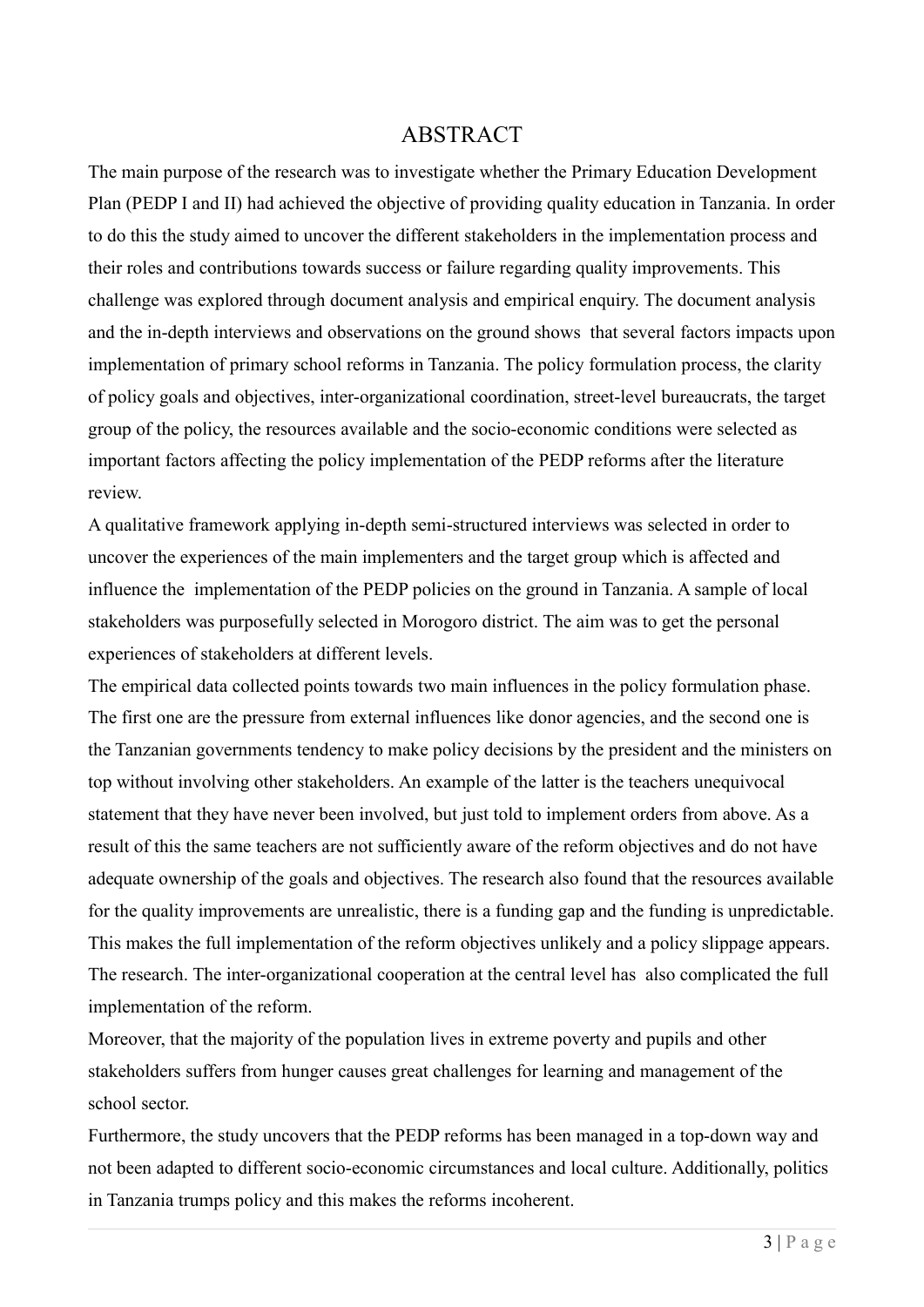The research study concludes that important measures of the quality improvements like the `competence based curriculum` and the `child-friendly violence free environment` has not been properly implemented at the two schools in Morogoro region. The results on the dependent variable (pass-rate of the PSLE tests) does show positive results for the two schools implicated for the year of 2013. The results of this research can only give partial explanations and an insight into the reasons for the results on the dependent variable.

The recommendations made on the background of the findings is to start with the educational visions and logically go backwards in the implementation process and make a more cohesive and logically connected reform where funds are realistically tied to actual costs for the quality improvements. In order to make this work the implementers on the ground and the local stakeholders should have a seat at the table.

Moreover, the quality improvement objectives of the 'competence based curriculum' and the `child-friendly violence free environment` needs to be properly operationalized in the policy documents.

Keywords: implementation, quality of education, primary education in Tanzania.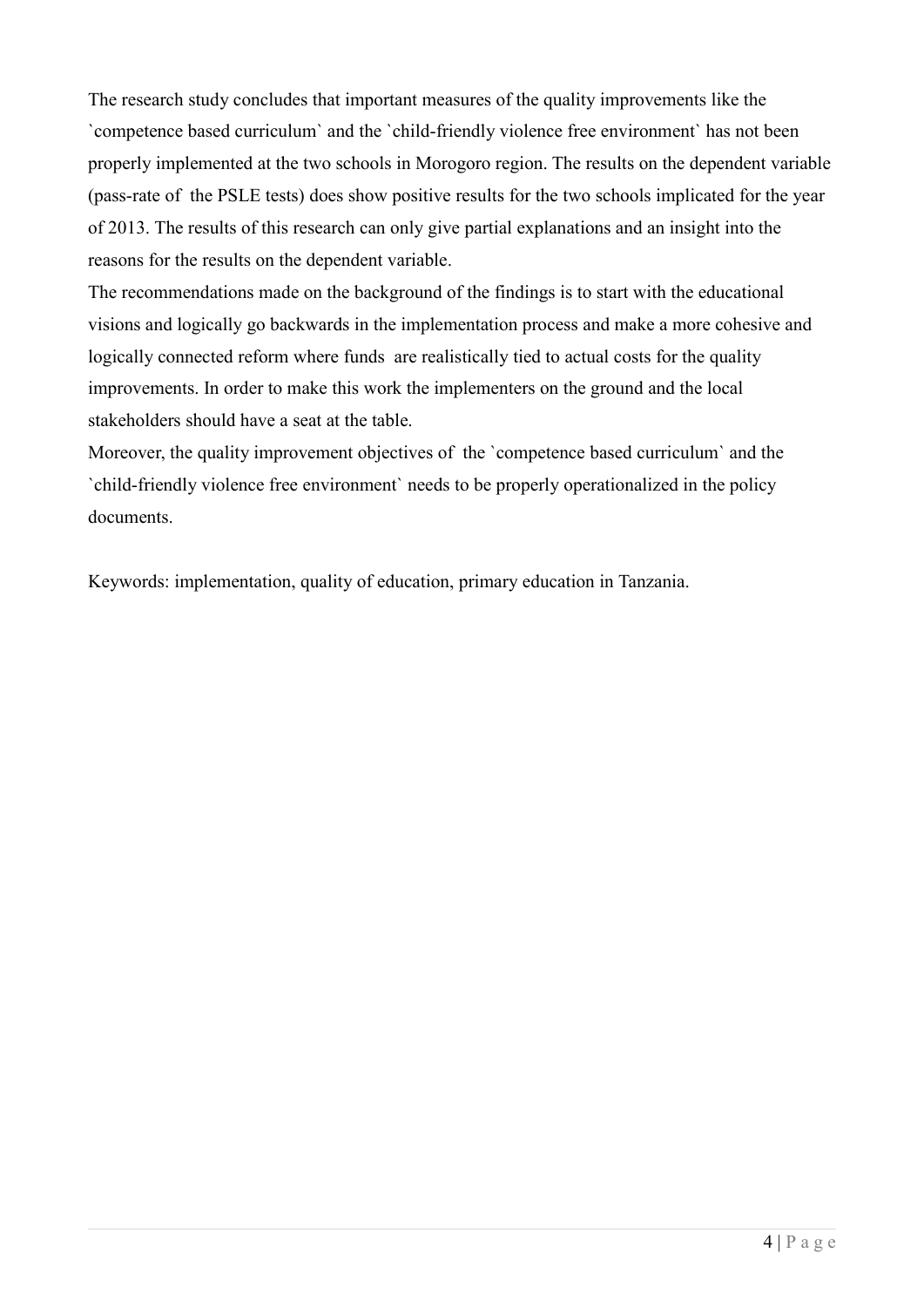#### **CHAPTER 1: INTRODUCTION**

| 1.3.1.2 Educational Reforms in Tanzania- an historical perspective13      |  |
|---------------------------------------------------------------------------|--|
|                                                                           |  |
|                                                                           |  |
|                                                                           |  |
|                                                                           |  |
|                                                                           |  |
|                                                                           |  |
|                                                                           |  |
|                                                                           |  |
|                                                                           |  |
|                                                                           |  |
|                                                                           |  |
|                                                                           |  |
|                                                                           |  |
|                                                                           |  |
| CHAPTER 2: THEORETICAL FRAMEWORK AND LITERATURE REVIEW                    |  |
|                                                                           |  |
|                                                                           |  |
|                                                                           |  |
|                                                                           |  |
|                                                                           |  |
|                                                                           |  |
|                                                                           |  |
| 2.5 Theoretical Approaches to the Study of Public Policy Implementation30 |  |
|                                                                           |  |
|                                                                           |  |
|                                                                           |  |
|                                                                           |  |
|                                                                           |  |
| 2.7.1 The Van Meter and Van Horn model of policy implementation39         |  |
|                                                                           |  |
|                                                                           |  |
|                                                                           |  |
|                                                                           |  |
|                                                                           |  |
|                                                                           |  |
|                                                                           |  |
| <b>CHAPTER 3: RESEARCH METHODOLOGY</b>                                    |  |
|                                                                           |  |
|                                                                           |  |
|                                                                           |  |
|                                                                           |  |
|                                                                           |  |
|                                                                           |  |
|                                                                           |  |
|                                                                           |  |
|                                                                           |  |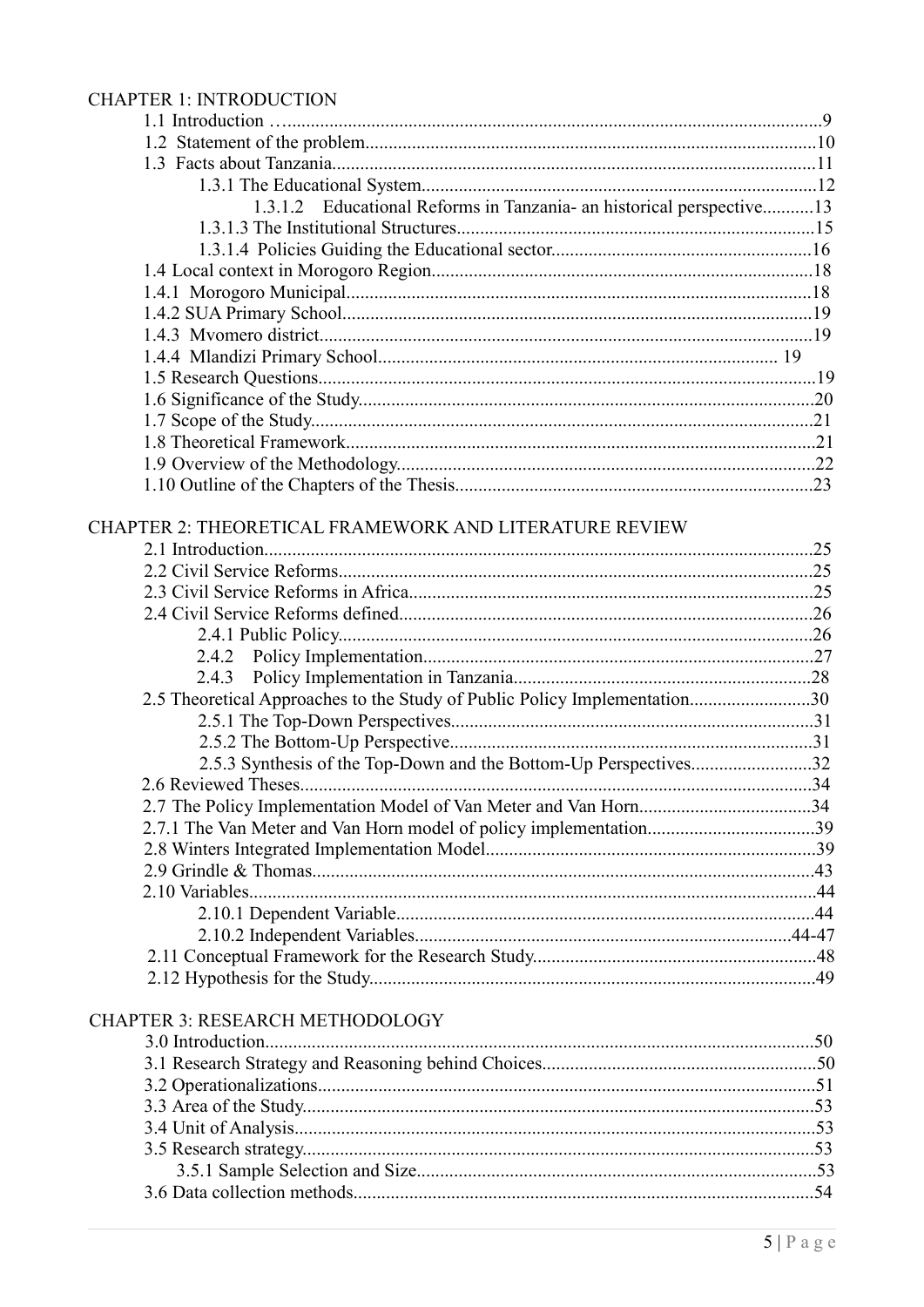| 4.1.1 The National Strategy for Growth and Reduction of Poverty (NSGRP)60<br>4.1.9 The main objectives of the PEDP reform regarding quality education66<br><b>CHAPTER 5: FINDINGS AND DISCUSSIONS</b> | CHAPTER 4: POLICY CONTEXT AND MAIN FEATURES OF THE PEDP REFORMS |  |
|-------------------------------------------------------------------------------------------------------------------------------------------------------------------------------------------------------|-----------------------------------------------------------------|--|
|                                                                                                                                                                                                       |                                                                 |  |
|                                                                                                                                                                                                       |                                                                 |  |
|                                                                                                                                                                                                       |                                                                 |  |
|                                                                                                                                                                                                       |                                                                 |  |
|                                                                                                                                                                                                       |                                                                 |  |
|                                                                                                                                                                                                       |                                                                 |  |
|                                                                                                                                                                                                       |                                                                 |  |
|                                                                                                                                                                                                       |                                                                 |  |
|                                                                                                                                                                                                       |                                                                 |  |
|                                                                                                                                                                                                       |                                                                 |  |
|                                                                                                                                                                                                       |                                                                 |  |
|                                                                                                                                                                                                       |                                                                 |  |
|                                                                                                                                                                                                       |                                                                 |  |
|                                                                                                                                                                                                       |                                                                 |  |

#### CHAPTER 5: FINDINGS AND DISCUSSIONS

|                                                                                    | 68  |
|------------------------------------------------------------------------------------|-----|
|                                                                                    |     |
|                                                                                    |     |
|                                                                                    |     |
| 5.2.2 Interview with Key Local Implementers Regarding Clarity of Policy            |     |
| Objectives                                                                         | .75 |
| 5.3 Inter-organizational coordinating and cooperation and enforcement mechanisms77 |     |
| 5.3.1 Inter-Organizational Communication and Enforcement Activities at the         |     |
|                                                                                    | .78 |
| 5.3.2 Inter-organizational communication and enforcements activities at            |     |
|                                                                                    |     |
|                                                                                    |     |
|                                                                                    |     |
|                                                                                    |     |
|                                                                                    |     |
|                                                                                    |     |
|                                                                                    |     |
|                                                                                    |     |
|                                                                                    |     |
| 5.9 Summary                                                                        |     |
|                                                                                    |     |

#### CHAPTER 6: SUMMARY, IMPLICATIONS AND CONCLUSIONS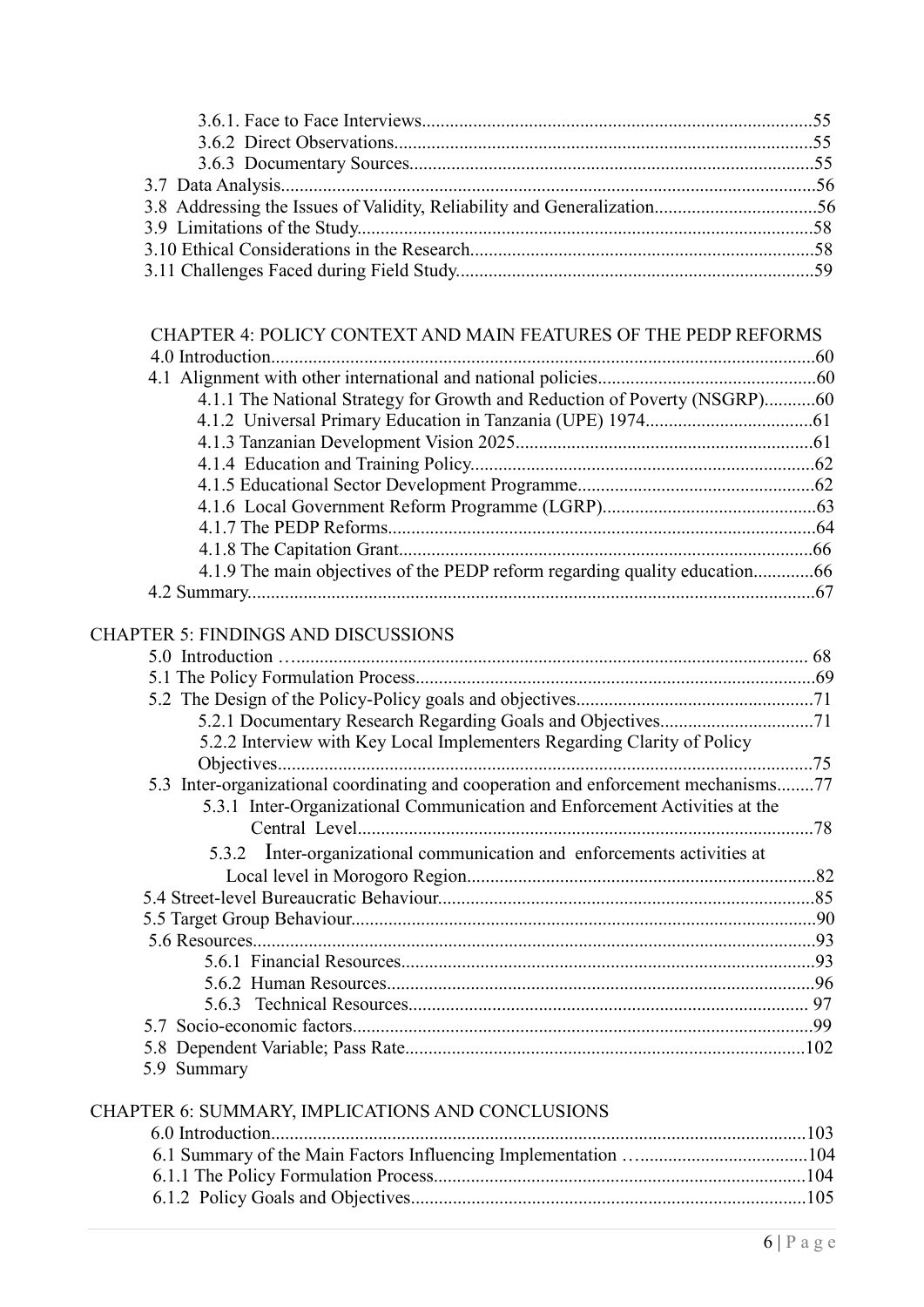#### **REFERENCES**

## **List of Abbreviations**

BEDC: Basic Education Development Programme D by D: Decentralization by Devolution DEO: District Education Officer ESDP: Education Sector Development Programme LGA: Local Government Authority LGRP: Local Government Reform Programme MDGs: Millennium Development Goals MMC: Morogoro Municipal Council MoEVT: Ministry of Education and Vocational Training MVDC: Mvomero District Council NSGRP: National Strategy for Growth and Reduction of Poverty NECTA: National Examination Council of Tanzania PEDP: Primary Education Development Programme PMO-RALG: Prime Ministers Office Regional Administration and Local Government PRSP: Poverty Reduction Strategy Paper PSLE: Primary School Leaving Examination SC: School Committee SCM: School-Committee member URT: United Republic of Tanzania WEC: Ward Education Coordinator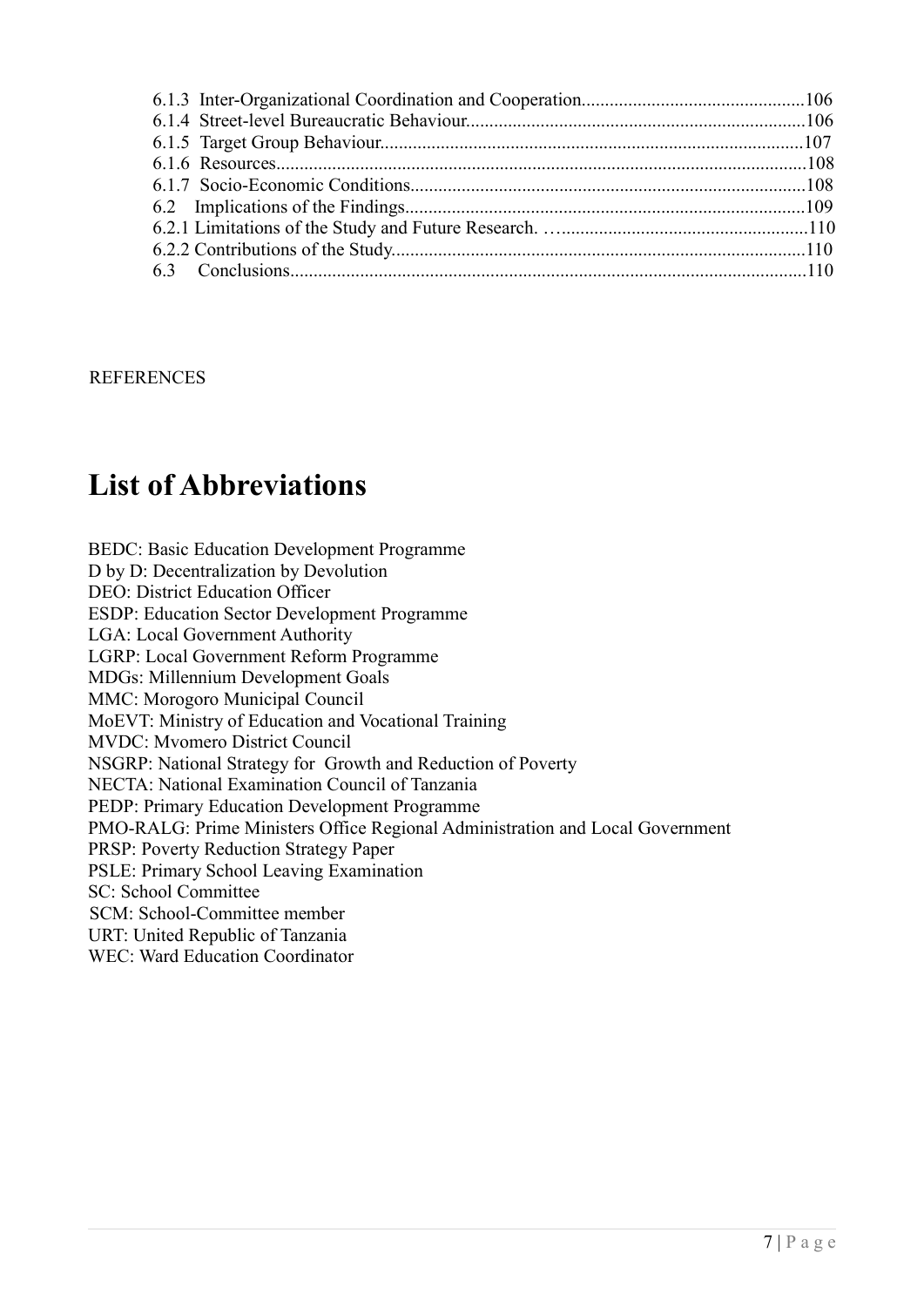#### **Definition of important contextual terms**

**Local Government Authorities:** There are two types of local government authorities in Tanzania. District Councils for rural areas and City, Municipal and Town Councils for urban areas (UN-HABITAT 2002). These are empowered to make by-laws and to collect revenue. The Minister for Local Government, approves their budget, appoints senior officials and generally oversee the local authorities. A council will be headed by a mayor in the urban areas, or a chairman in the districts.

**Primary Education:** Is a seven year mandatory education for all children in Tanzania from the age of seven to the age of fourteen. The purpose is both to give the pupils life skills to enable them to join the workforce and to prepare them to attend secondary education.

**School committee**: A group of members from the local school community which are elected by the parents of the pupils at the school. Their mandate is to manage and oversee the activities of the primary school and to help to promote participation by the local community members in educational development.

**School community**: The people in a certain area which have an interest in the day to day activities at the local school. These include: the pupils parents, local leaders and other stakeholders.

**The Ward**: Is an administrative sub-unit in a district or a municipal which is responsible for coordinating, overseeing and reporting the LGAs development programs and the service delivery activities.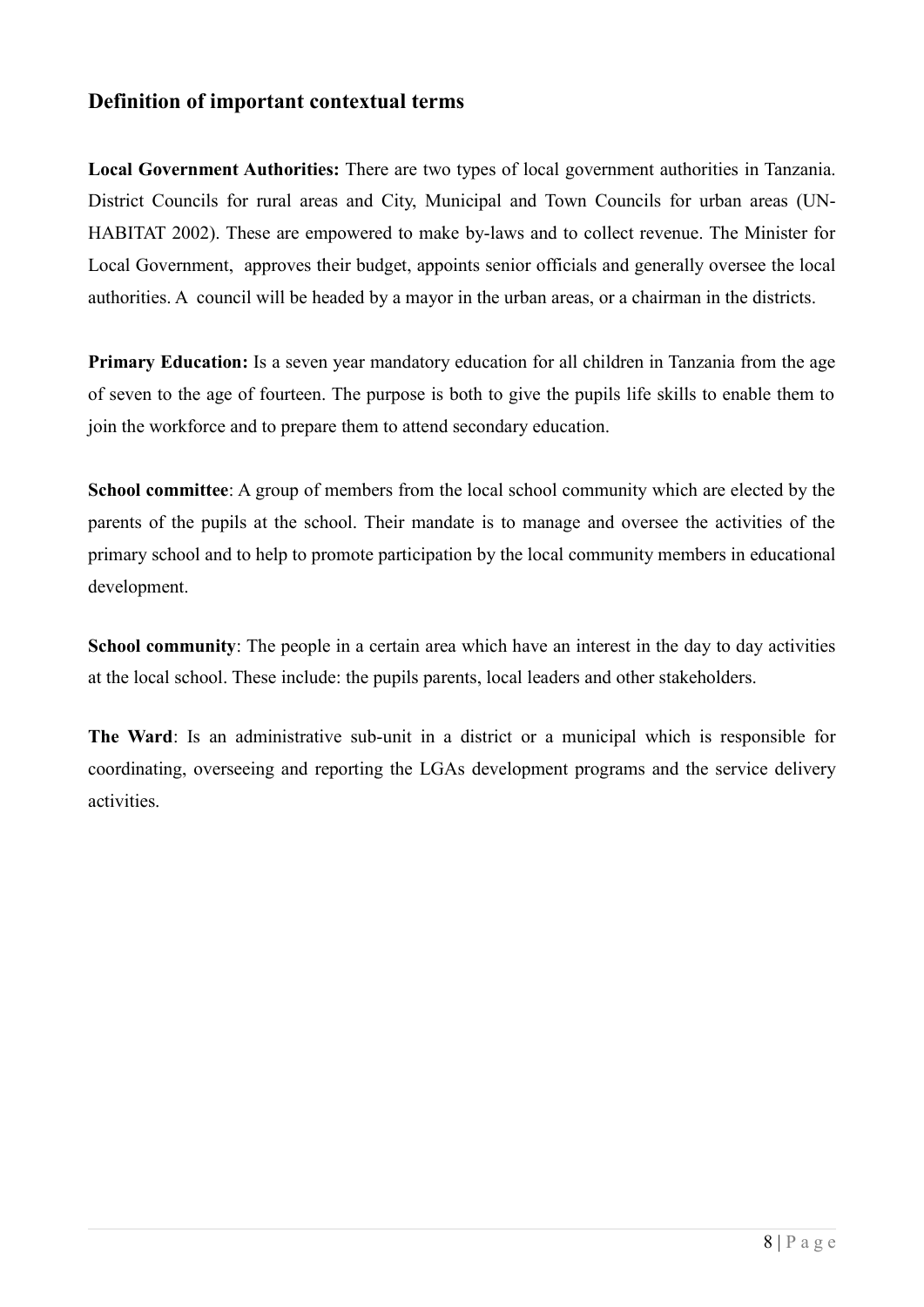## **CHAPTER 1: INTRODUCTION**

#### **1.1 Introduction**

#### **"***Education is the most powerful weapon which you can use to change the world.*"  **Nelson Mandela**

Government in all countries, developed and developing alike, strive to provide education to their citizens with the understanding that education is essential, not only for economic growth, but also for social stability. Primary education has been singled out as the minimum level of education that should be imparted to all citizens, since it at least equips an individual with the basic skills required in life. It is for a similar reason that primary education is advocated as a basic human right. Globally, many initiatives have been taken to ensure universal access coupled with gender parity, quality delivery and completion of a full primary education course (Mbelle 2008:1). In individual countries, primary education has been singled out as an important tool in the fight against poverty, with the strong argument that attainment of education helps in the success of other poverty reduction targets, such as health, raising incomes, containing HIV and AIDS infections, etc. It is for this reason that primary education has occupied a central role in poverty reduction strategies of many reforming countries (ibid.).

Primary education in any country is immensely important because it lays the foundation both for later school achievement, and for an active and socially engaged public population. Educations significance in relation to economic development is widely recognized. Education experts at the Center for Global Development emphasise that in many poor countries an additional year of schooling gives a person 10 percent higher wages, which contributes to economic growth on the national scale (Education and Development World 2006, No. 6, cited in IBP 2009, No. 8). There is however a growing body of evidence that indicates that simply spending more time in school does not necessarily lead to improved economic conditions. These studies states that the educational quality, particularly the pupils cognitive abilities, is a more significant predictor of individual earnings, distribution of income and macroeconomic growth (World Bank Policy Research Paper 4122, 2007, cited in IBP 2009, No. 8).

The quality of primary education in Tanzania has been of questionable quality since the start of the PEDP reforms in 2002. As stated by Galabawa (2001) and Therkildsen (2000) the quality of education had deteriorated in Tanzania prior to the PEDP reforms. According to the Tanzania Human Development Report (THDR) 2014 Background Paper No. 9:3 , the quality of education is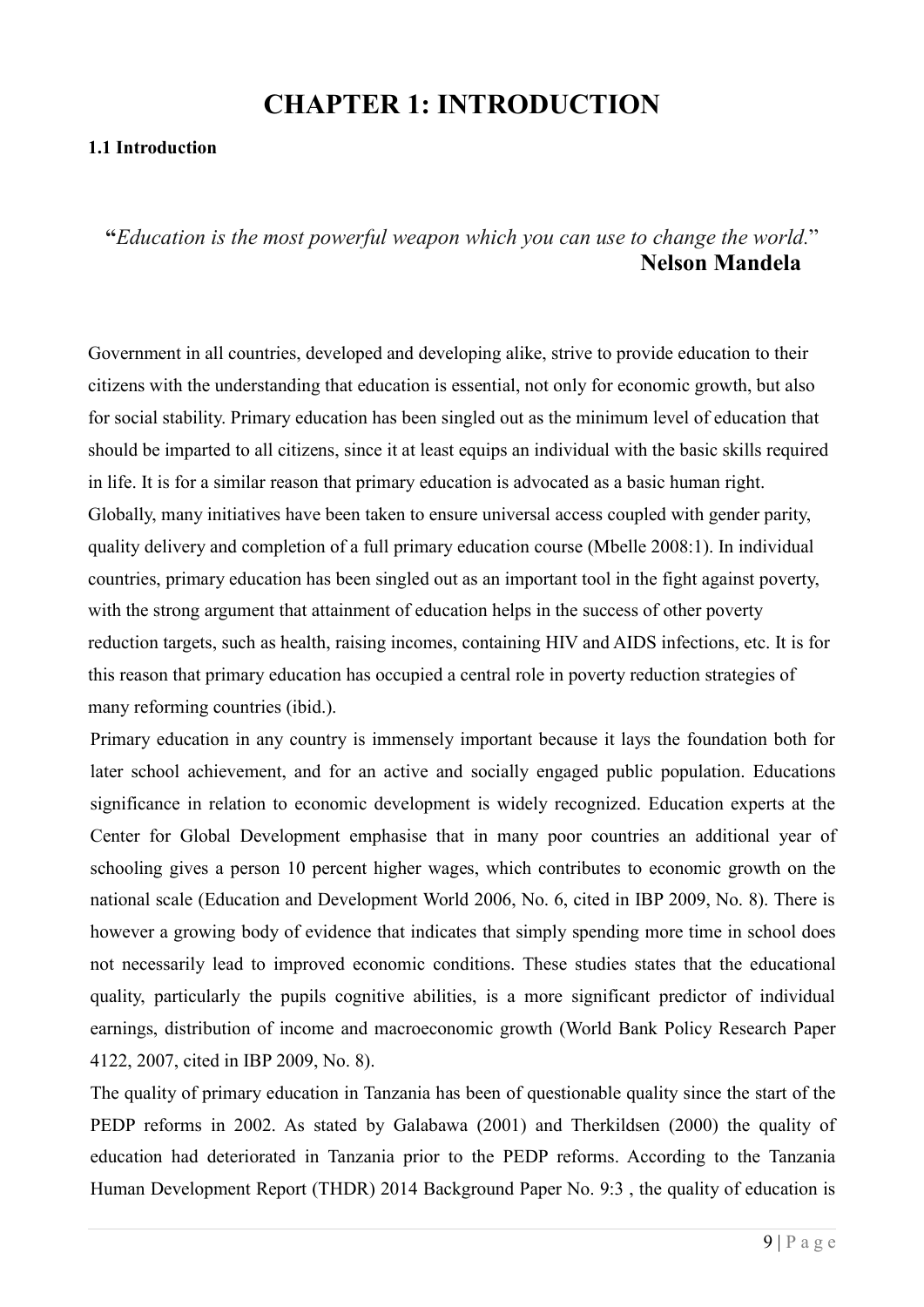still in decline even though the schooling is increased, still little learning takes place in the schools.

The **main purpose** of this study is therefore to examine the implementation process of the PEDP reforms and its output with the view of identifying factors and actors responsible for the successful implementation of the PEDP object of providing quality education education at the local level in Tanzania. The main research question of the study was: `Has the implementation of the PEDP reforms succeeded in achieving the goal of providing quality education in primary schools?`

The time frame is from the start of the first PEPD reform in 2002 until the end of PEDP phase II in 2012. In order to narrow the scope of the assignment the research will focus on primary education since this part of education have been devolved to the local level. This have the additional benefit of making the access to involved participants in the research more realistic and practical.

An implementation theoretical framework which tested six hypotheses was applied in order to answer the research question.

Within the frames of the local government educational sector in Tanzania there are several different actors. The research undertaken particularly focussed upon the pupils, the parents and other influential members of the local community, the local teachers and head masters at two different schools, and finally the mid-level implementers at Ward, Council and District level. The policy design of the educational reform PEDP and the political context it was created in was also a central object of the research.

## **1.2 Statement of the problem**

In the pursuit of the vision of achieving Universal Primary Education (UPE), the government of Tanzania established the Primary Education Development Programme (PEDP). The first phase of the program, PEDP I 2002-2006, which had four strategic priorities (expansion enrolment, improving the quality of teaching and learning processes, capacity building and strengthening institutional arrangements) was by most accounts an outstanding success. (PEDP II Evaluation Report 2012). The highest priority of the PEDP was to increase overall gross and net enrolment of girls and boys (URT:2001,4). Beyond this the PEDP policy considered improvements in the quality of primary education to be a priority (URT:2001:9). In order to improve the quality of education the PEDP plan aimed to improve teachers instructional styles and methods in the classroom and ensuring the necessary support for maintaining educational standards (URT:2001:9).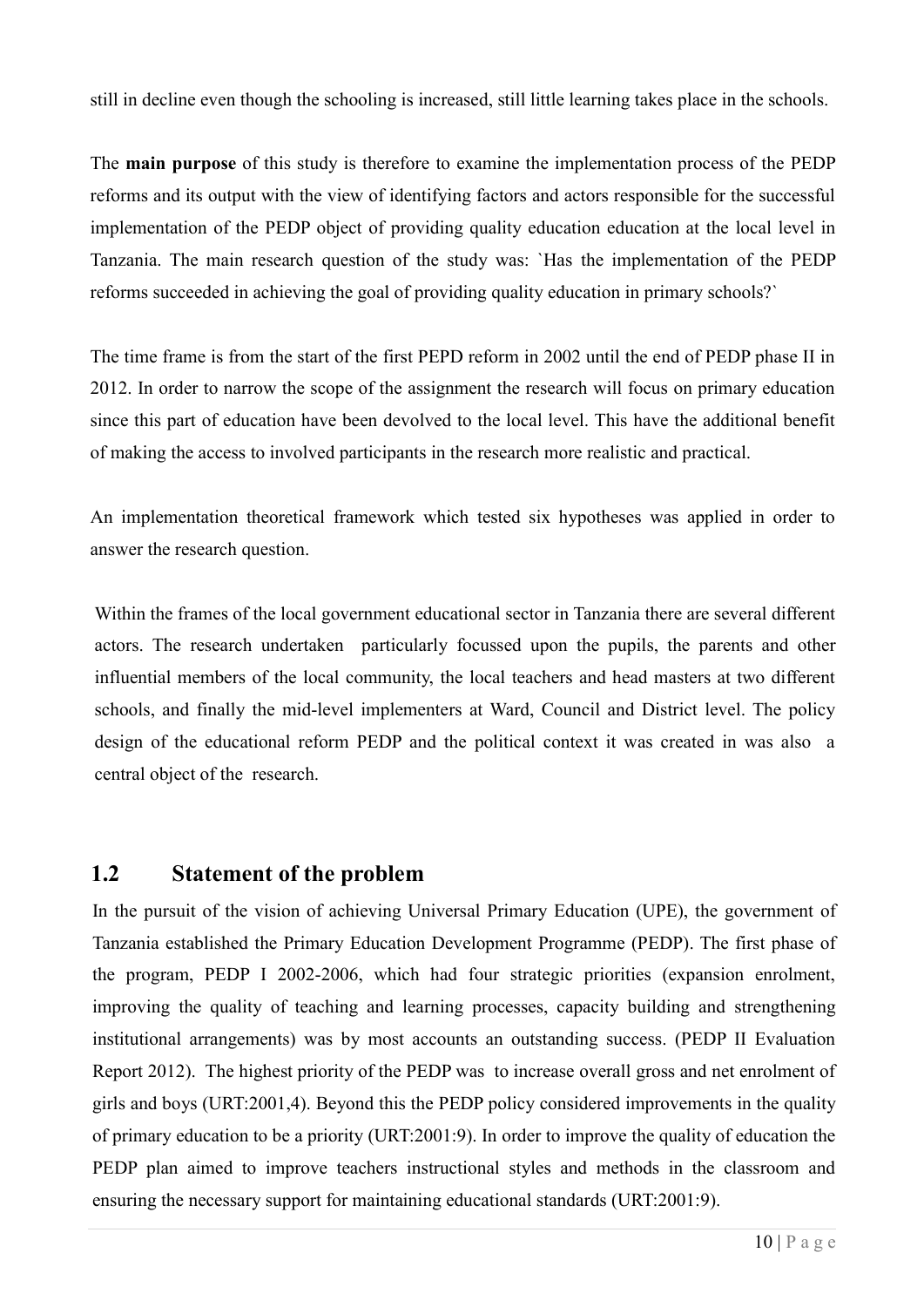According to Therkildsen (2000) the current reforms in the civil sector are driven both by domestic forces and external influences. An important domestic rationale for reforming of primary education was the widespread dissatisfaction with its quality. It was regarded as low by many educationalists and parents (Omari and Mosha, 1987; Syrimis, 1988; Malekela, 1995, cited by Therkildsen 2000). Moreover, enrolment levels had stagnated at around 60–70% for almost 10 years, although intakes have now again begun to exceed the population growth (Tadreg, 1992; MOEC, 1995). Disparities in both quality and enrolment across districts are substantial (Sumra, 1995, table 8; Malekela, 1995, p. 70, cited by Therkildsen 2000).

The focus on continual improvement of the quality of primary education has been at the top of the governments agenda since the late 1990s. The government consistently communicates that education is the foundation and the key to the future development of the country. Due to the mandatory school fees millions of children were kept out of schools because of their families poor economic state. Another factor that limited universal education in Tanzania were the lack of awareness by a large part of the citizens about its importance (HakiElimu 2005).

In addition to the challenges mentioned above, primary education face and faced the problems of insufficient amount and quality of classrooms and the same when it comes to school-desks for pupils (Njumwa 2010). In many cases the pupils sit on the floor in the classroom and sometimes they have to get their education outside. The classrooms may have leaking roofs, have dust floors, lack electricity and so on (ibid**)**

It was on the basis of the different viewpoints mentioned above that I wanted to research and explain what factors that hindered or facilitated the quality of education in primary schools in Tanzania.

## **1.3 Facts about Tanzania**

The United Republic of Tanzania was formed in 1964 when Tanganyika (Tanzania Mainland) united with the offshore island state Zanzibar. Tanzania (Mainland) got her independence in 1961, while Zanzibar finally became independent in 1963. Tanzania is a vast country which covers 945 090 square kilometres and is located on the East African coast. Zanzibar alone is 2 460 square kilometres. According to the last population census conducted in 2002, Tanzania (Mainland) had an estimated population of 36 588 225 (in 2004) while it in Zanzibar is about one million inhabitants. The country has a high annual population growth rate of 2.9 percent (Mkapa 2003, cited by Chediel 2009).

The country is a unitary republic with 26 administrative regions. 21 of the regions are located on yje mainland and the other f regions are in Zanzibar. The regions are furthermore divided into 130 districts and out of these again 120 are in the mainland while 10 are located in Zanzibar. The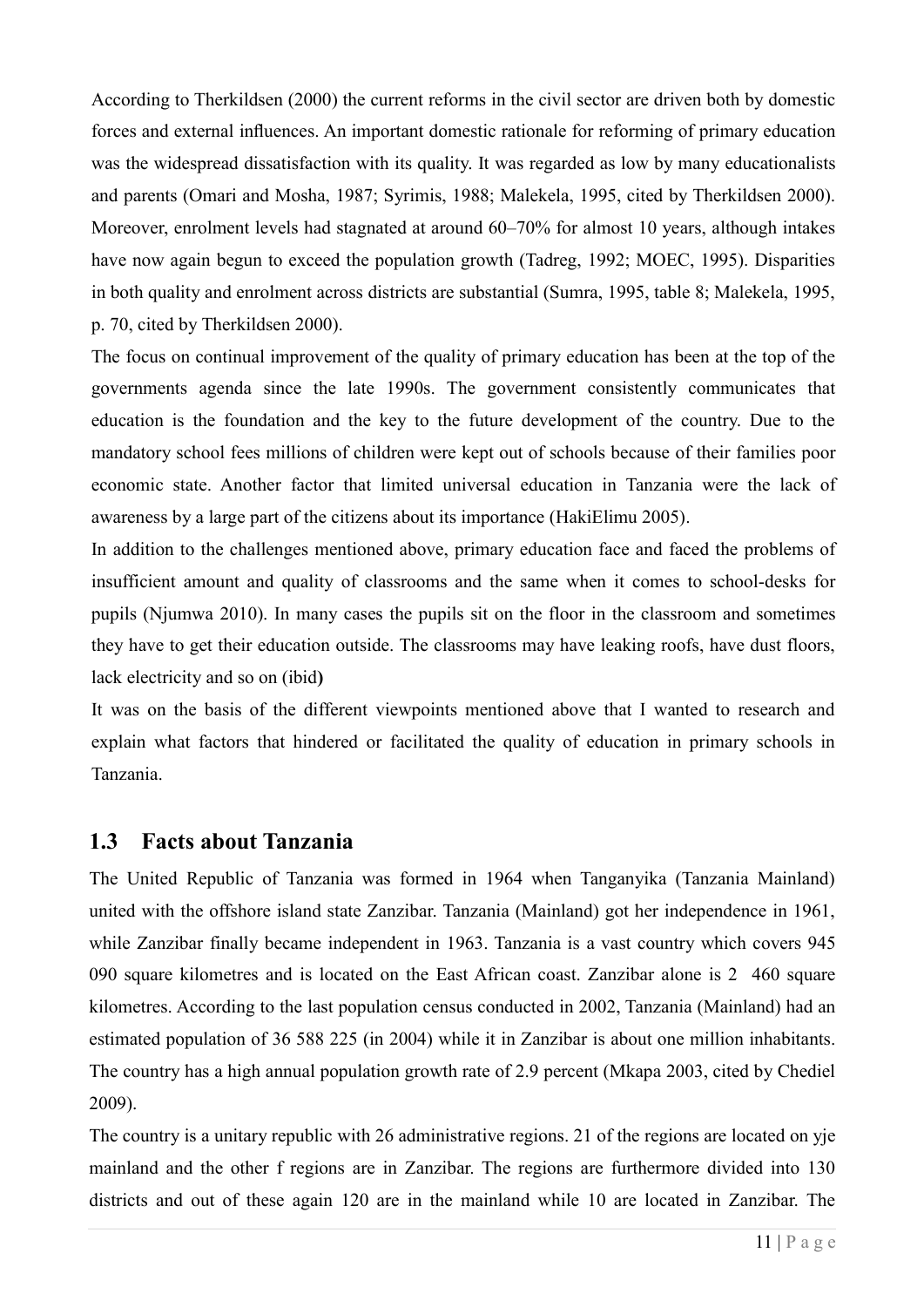districts again are further sub-divided into divisions, wards and villages which in themselves are administrative units in the Local Government Authorities (LGAs) (Masue 2007).

Tanzania has been spared the international strife that has blighted many African states. Though it remains one of the poorest countries in the world with many of its people living below the World Bank poverty line, it has had some success in wooing donors and investors. Unlike many other African countries , whose potential wealth often contrasted with their actual poverty, Tanzania had few exportable minerals and a primitive agricultural system. In an attempt to alter this, the first president of the country, Julius Nyerere , issued the 1967 Arusha declaration, which emphasized self-reliance through the creation of cooperative farm villages and the nationalization of factories, plantations, banks and private companies (BBC News Africa). But a decade later, despite financial and technical aid from the World Bank and sympathetic countries, this program had completely failed due to inefficiency, corruption, internal resistance and the rice in the price of petroleum (ibid.)

A costly war with Uganda from 1979 until 1981 depleted the country of much of its resources. Nyerere resigned in 1985 and his successor, Ali Hassan Mwinyi, applied a different political path. He attempted to raise productivity and attract foreign investment by dismantling government control of the economy(ibid.). The major political and economic changes with a liberalization of the economy saw the formerly public sector led economy of the country open up to a private sector led economy were the public sector were playing a regulatory role (UN-HABITAT 2012). Tanzania, which had had a one party political system since independence replaced this with a multi-party system in 1993. The first multi-party elections were held in 1995. The two factors taken together resulted in a drive to reform the public sector, and to improve governance. The local government reform which were initiated in 1995 was focused on improving both governance and efficiency (ibid.) It exists two kinds of local government authorities in Tanzania. These are the District councils for Rural areas, and the City, Municipal and Town Councils for urban areas.

#### **1.3.1 The Educational System**

Tanzania has two years of pre-primary education and seven years of mandatory primary education. After this follows four years of secondary education for about half of the school leavers from primary school. Furthermore there is a the possibility of two more years of upper secondary college education and a minimum of three years of university education (Chediel 2009). Primary education was made universal and compulsory in 1995 due to the Education and Training Policy reform.

After the pupils have completed the seven years of basic education the sit for the Standard VII Primary School Leaving Examination. If the pupils pass the PSLE they are able to continue their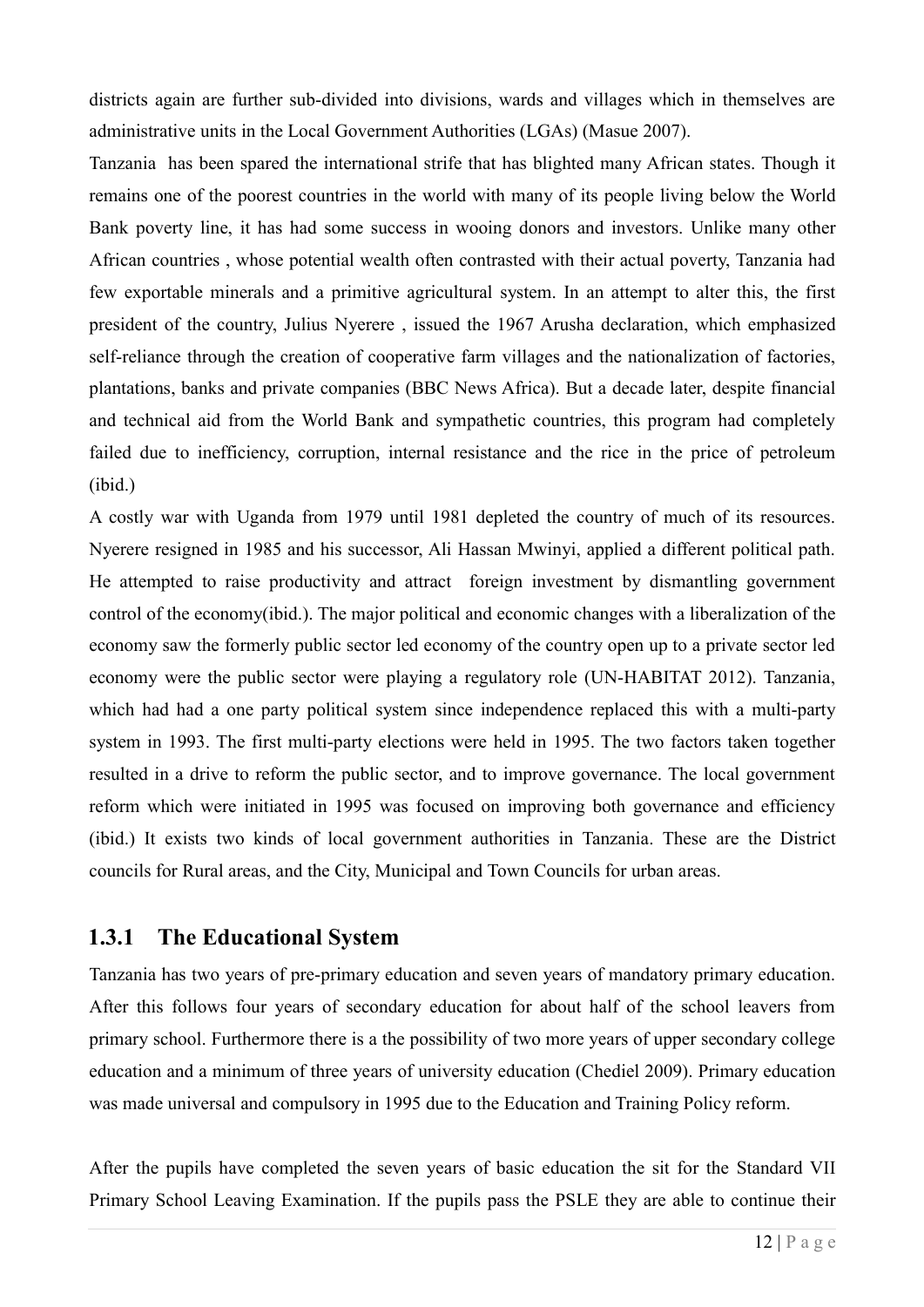education in a secondary school. After four years of lower secondary education the students take the Form IV National Examination and may qualify for Form V if they do well. For those who does not qualify for Form V awaits tertiary institutions with the possibility to study teacher education, nursing or full technician certificate courses. The students then sit for the Form VI National Examinations, and they may eventually qualify for the apex of the educational structure, the institutions of higher learning (ibid.)

#### **1.3.1.2 Educational Reforms in Tanzania- an historical perspective**

#### Post-Colonial Education

The issue of education has occupied a central place in most African countries. In the newly independent states on the African continent there emerged an urgent need to develop national education systems that met the specific demands of each particular country. The inherited school systems were made in order to ensure the colonial powers needs were met and were inadequate to deal with the concerns of a sovereign country. According to Julius Nyerere, Tanzanias first president the British system of education they inherited did not serve its purpose (Nyerere, 1968 cited by Mrutu 2007). Not only did it not meet the needs of the African countries, but also the inherited educational system did not cater to African values and culture. It was deemed to be infused with western values. Furthermore, colonial education was provided along racial lines. There were separate school for particular ethnic groups. On this background and the new African states had little choice but to create a whole new educational system that could serve their ambitions. In the Tanzanian context the development of the new educational policy was very closely linked to the new policy of the total society development in the country. In order to address the total development and the new aspirations of the country, the Arusha Declaration was formulated in 1967 (Mrutu 2007)

In order to understand Nyereres philosophy of education it is necessary to briefly outline the particular nature of development ideology that Nyerere articulated. During the formulation of Nyereres educational philosophy, the United Republic of Tanzanias development goals and strategies were based on the policy of socialism and self-reliance enshrined in the Arusha Declaration of 1967 (Nyerere, 1968a cited by UNESCO 2000). According to Nyerere the objective of socialism in Tanzania was to build a society were all of its citizens had equal rights and equal opportunities. A state were everyone could live in peace with their neighbours without suffering or imposing injustice, being exploited, or exploiting; and in which all have a gradually increasing basic level of material welfare before any individual lives in luxury (Nyerere, 1968e)

#### Education for Self-Reliance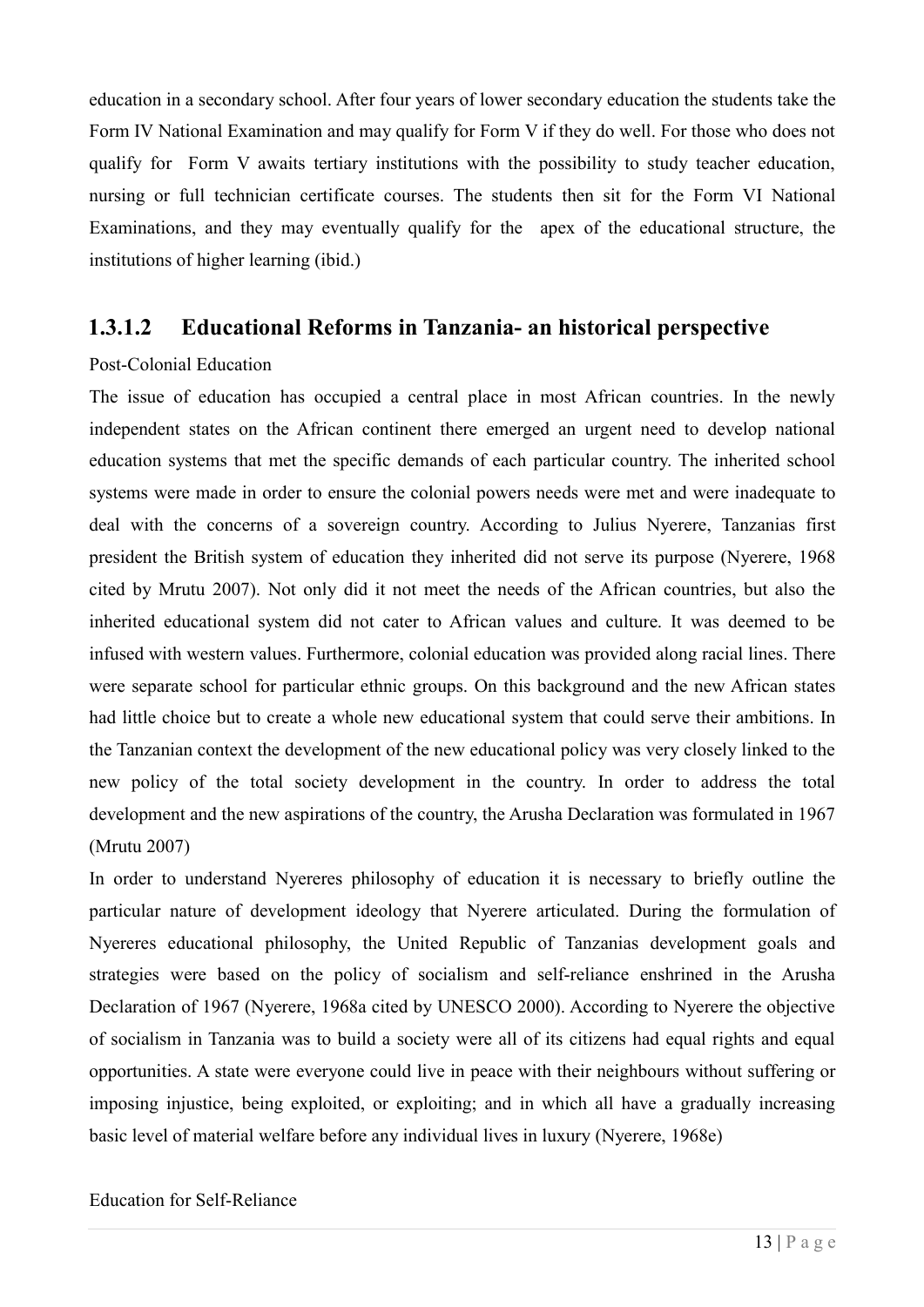The bulk of Nyereres educational philosophy is contained in his 1967 policy document entitled Education for Self-Reliance which deal with formal schooling (Nyerere, 1968b). This policy has some parallels with Mahatma Gandhis basic education proposal, particularly in relation to the introduction of productive work and self-reliance in schools, as well as a radical restructuring of the sociology of school knowledge (Kumar, 1989, cited by UNESCO 2000). The essence of Self-Reliance is: that the new role of education is to prepare the pupils in such a way that they after their completion of their education shall be in a position that enables them to live in their existing true rural society. This because the majority of Tanzanians live in rural areas. Therefore schools must instil a sense of commitment by and for the whole community. The final outcome is intended to be learners and pupils who adopts appropriate norms and values for society (Mrutu 2007)

Nyerere also insisted that educational system should enable the pupils a critical way of thinking. They should not just passively take orders from above. This in order to empower people to make their own plans and make their own judgements. Nyerere (1968b) adds:

## "*They have to be able to think for themselves, to make judgements on all issues affecting them; they have yo be able to interpret the decisions made through the democratic institutions of our society, and to implement them in the light of the peculiar local circumstances where they happen to live*".

Additionally; teachers and students were supposed to cooperate and participate in productive activities and that the pupils and students should be able to participate in the planning and decision making process of organizing the same activities. A final point worth adding is his emphasis on the importance of primary education being complete in itself rather than just a ladder towards secondary and higher education.

According to Mbilinyi (2000) many aspects of the ESR policy were tried in the school system, but in a decreasing number of schools. Teachers, students and school administrators alike faced some critical barriers by the 1980s. Some of these were: An economic crisis that limited the financial resources available for purchasing school equipment, paying teacher salaries, buying textbooks and other equipment. The classrooms were overcrowded something that made more innovative childcentred pedagogy challenging. In relative terms the teacher salaries were declining steadily from year to year. Furthermore there was a problem with upward mobility since only a small minority were able to access secondary and higher education. Finally there was in place a very centralized and highly bureaucratized institutional structure that was expensive to sustain and cost ineffective.

By the end of the 1980s there was a general agreement that within the government and the political set up that a reform designed to improve service delivery as well as governance was required (UN-HABITAT, 2002). After several studies, commissions and work-shops were undertaken to deal with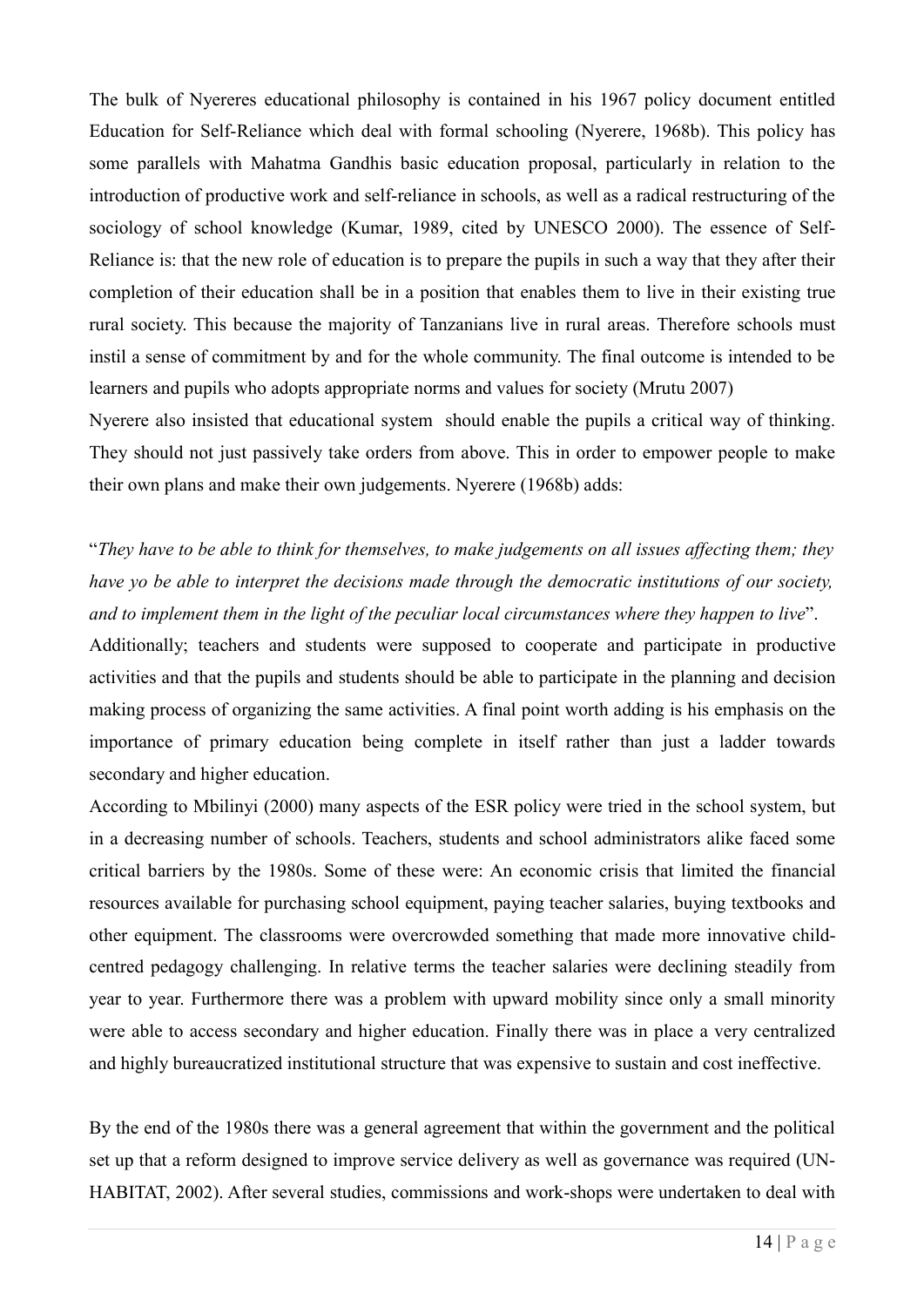this issue the conclusions were unambiguous; there was a need to downsize central government, to increase efficiency, to decentralize power, to improve service delivery and to emphasize the importance of transparency and accountability.

In the 1990s there was collective agreement worldwide that the education sector in most developing countries had deteriorated in the 1980s. There were clear evidence of falling enrolment rates, a decline in completion rates, poor learning outcomes and low attainment in the same countries (Brock-Utne, 2000, cited by Mrutu 2007). During the Jomtien Conference in 1990 arranged by the World Bank, the United Nations Development Program, UNICEF and UNESCO a conflict arose between the developing countries and the developed countries. This conflict was related to the impact of the debt burden on the educational sector in the developing countries (Brock-Utne 2000). The developing countries blamed the donor countries and institutions for their strict emphasis on loan paybacks. They argued that the heavy monetary instalment they had to make to the developed countries because of the Structural Adjustment Program hampered their investments and possibilities for providing adequate educational services. Likewise the developed countries accused the developing countries for making poor and ineffective policies. Moreover they claimed that the Structural Adjustment Programs were necessary and would in time improve the poor economic state of the developing countries (Brock-Utne, 2000).

## **1.3.1.3 The Institutional Structures**

A restructuring of the delivery of primary education after recent government reforms has left the responsibility of management and co-ordination of the sub-sector in three ministries. These are: The Ministry of Education and Vocational Training (MoEVT), the Prime Ministers Office- Regional and Local Government (PMO-RALG and the Ministry of Community Development, Gender and Children). Within this framwork again, six major institutions at different levels are involved. The roles of these institutions are outlined in the Basic Education Master Plan (URT 2001, cited by Masue 2010) The different institutions and their functional responsibilities are described below.

#### **1) The Prime Ministers Office, Regional Administration and Local Government.**

Following the Decentralization by Devolution policy, PMO-RALG has the role of coordination and administration and management of Pre-Primary, Primary and Secondary Education. The core functions are:

\* To coordinate and supervise the delivery of Pre-Primary, Primary, and Secondary Education services.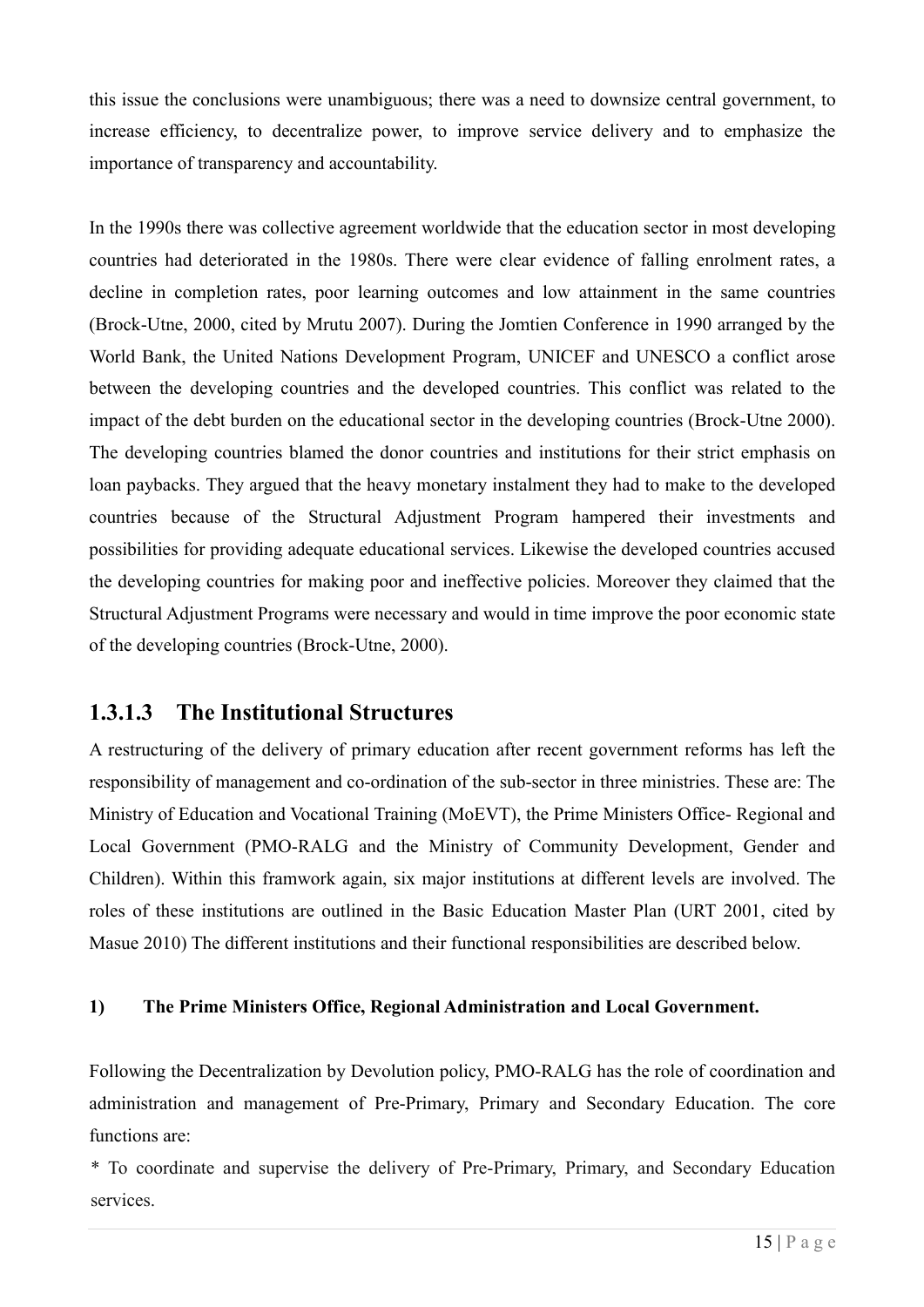\* To monitor and evaluate administration and management of Pre-Primary, Primary and Secondary Education services.

\* To oversee and take remedial measures on management and administration of Pre-Primary, Primary and Secondary Education services.

\* To prepare and disseminate operational guidelines and circulars on management and administration of Pre-Primary, Primary and Secondary Education services.

\* To create, update and maintain database on Pre-Primary, Primary and Secondary Education services. (URT 2001)

#### 2) The Ministry of Education and Vocational Training, MoEVT

The MoEVT is the parent Ministry with the following roles:

\* Education policy formulation, provision of regulations and guidelines, setting standards, quality control and assurance, assessment, curriculum development and teacher education.

\* Conducts monitoring and evaluation of the Basic, Technical, Vocational and Higher Education performance.

\* Undertakes educational research, planning, coordination of education programmes and capacity building for education managers and practitioners for quality education delivery.

\* Through alternative methods, provides post primary and secondary education training opportunities and skills development required for working in different sectors of the economy. The opportunities lead to careers as skilled workers, technicians and professionals. (Ibid.)

#### **1.3.1.4 Policies guiding the Education Sector.**

The provision of education in Tanzania is guided by National Macro-policies, Sector Education Policies and Programmes. The macro-policies include, but not limited to The Tanzania Development Vision (2025) and The National Strategy for Growth and Reduction of Poverty (NSGRP/MKUKUTA).

The National policies are supplemented by sector policies and programmes which include :

- The Education Sector Development Programme (1997) revised in 2001 and 2008,
- The Education and Training Policy (1995) which is currently under review,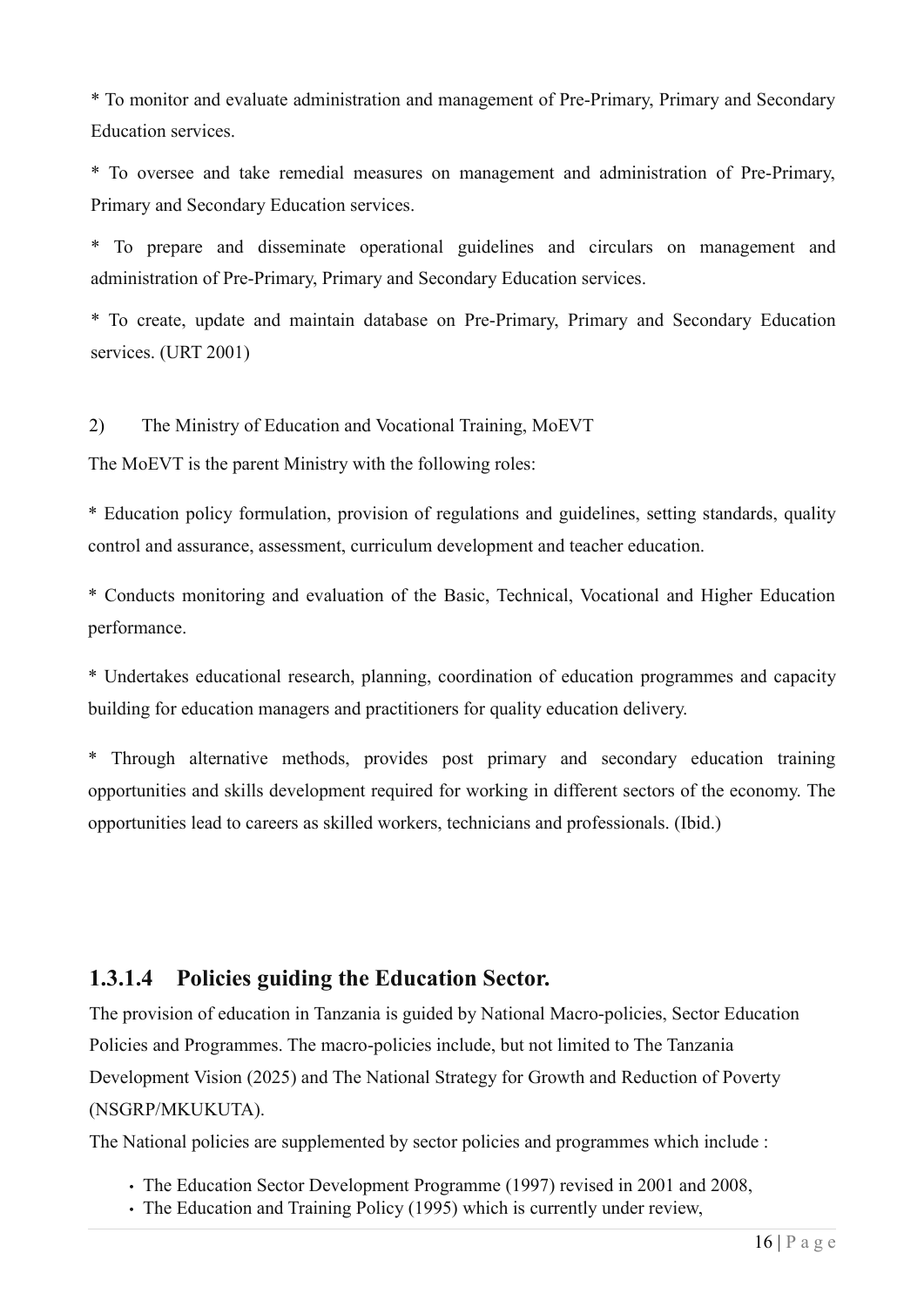- The Technical Education and Training Policy (1996)
- The Higher Education Policy (1999).
- Community Development Policy (1996) currently under review
- The Child Development Policy (1996).

The main focus of sector policies and ESDP is to transform the education sector into an efficient, effective, outcome-based system which would facilitate the achievement of the educational goals as delineated in the Tanzania Development Vision 2025. Specifically, the objectives are to:

\* address poor levels of performance across the sector, thus improving resource utilization and bringing better targeting of resources in the sub-sectors;

\* achieve properly managed, better performing and a more motivated teaching force as key catalyst to attain quality outcomes;

\* ensure out of school children and adults access the basic learning opportunities;

\* ensure the youth, adults, out of school children and vulnerable groups (both men and women) access folk and vocational skills;

- \* promote teaching and learning of science, mathematics and languages at all levels;
- \* improve teaching and learning environment including school/college infrastructure;
- \* ensure adherence to policy, laws, regulations, norms and standards in the provision of quality education at all levels;

\* ensure training of qualified teachers to cater for all levels of education; and

\* ensure quality assurance in the entire system of administration, supervision, governance and management of education.

Guided by the stated policies, the sector is guided by the following programmes, plans and strategies:

\* Primary Education Development Programme (PEDP II) 2007-2011

\* Secondary Education Development Programme (SEDP II) 2010-2014

\* Teacher Development and Management Strategy (TDMS) 2007 -2012

\* Folk Education Development Programme (FEDP) 2007 – 2012

\* Adult Education and Non-formal Education Strategy; 2003/4-2007/8

\* Adult and Non Formal Education Development Plan (Under Way)

\* Higher Education Development Programme (HEDP) 2010-2015

- \* Technical and Vocational Education Development Programme TVEDP (under way)
- \* Technical and Higher Education Sub Master Plan, 2003–2018
- \* Gender Strategic Plan (2010/11 2014/15)
- \* HIV/AIDS Strategic Plan (2008/09 2011/12)\*
- \* Environmental Education Strategy (2010-2014)
- \*Human Rights Education Strategy (2012-16)
- \* Inclusive Education Strategy (2009-2017)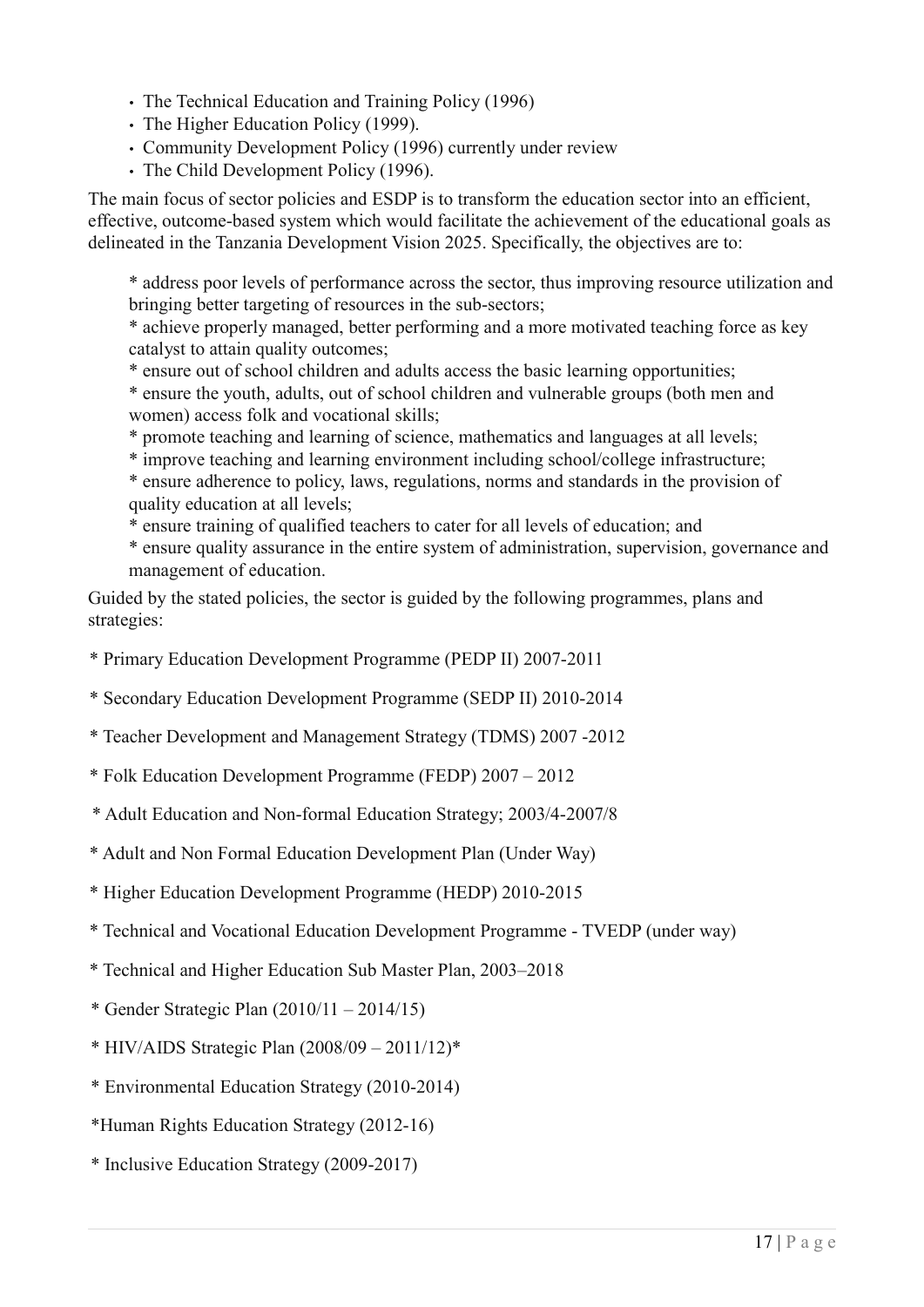## **1.4 Local context in Morogoro Region**

#### **1.4.1 Morogoro Municipal**

Morogoro Municipal Council is the regional head-quarter of the Morogoro region. It is one of the oldest towns in Tanzania, established in the 18<sup>th</sup> century.

With an annual urban growth (1988-202) of about 2.6 percent, Morogoro municipality is among the fastest growing urban centres in Tanzania (UN-HABITAT 2009). It is located about 190 kilometres west of Dar es Salaam and is situated on the lower slopes of the Uluguru Mountains rising to about 1600 feet above sea level (URT 2003). Moreover it covers an area of 260 square kilometres constituting 4 percent of the total regional area. The major physical features include the Uluguru mountains, which lie in the south-east and Mindu mountains in the west (MMC 2008). The current population size is about 300 000 people, compared to around 100 000 in 1998 (URT, 1998 and 2002 census reports). Because of the rapid rise in its population Morogoro has to face major urban challenges within the municipality. There are problems related to the growing proportion of people living in urban poverty. Almost 2/3 of the population are living on unplanned land and do receive limited or no basic services (ibid.).

Lack of general capacity constrains governance in Morogoro and this makes it unable to cope with the great extent of social and economic changes locally. In Morogoro , the local government lacks the human resource capacities to properly deal with the reforms under the decentralization process in Tanzania, the Devolution by Decentralization programme (D-by-D). The municipality has 43 primary schools, out of which 3 are privately owned (ibid.).

The major economic activity in Morogoro municipality is agriculture and the majority of the population are farmers. The main other activities include industrial activities and small-scale enterprise. The municipality is one of the six Councils of the Morogoro region, and has 19 elected councillors. The municipality has 7 departments that are accountable to the Municipal Director (Njunwa 2010)

The Morogoro Municipal Council as one of the Local Government Authorities is responsible for the provision of primary schools education in its area of jurisdiction. One of the schools administered by the Morogoro Municipal Council is the Sokoine University Primary School (SUA). The MMC administers and controls the primary schools through its department of education headed by the District Education Officer (DEO). This is the outcome of the decentralization policy initiated by the government of Tanzania.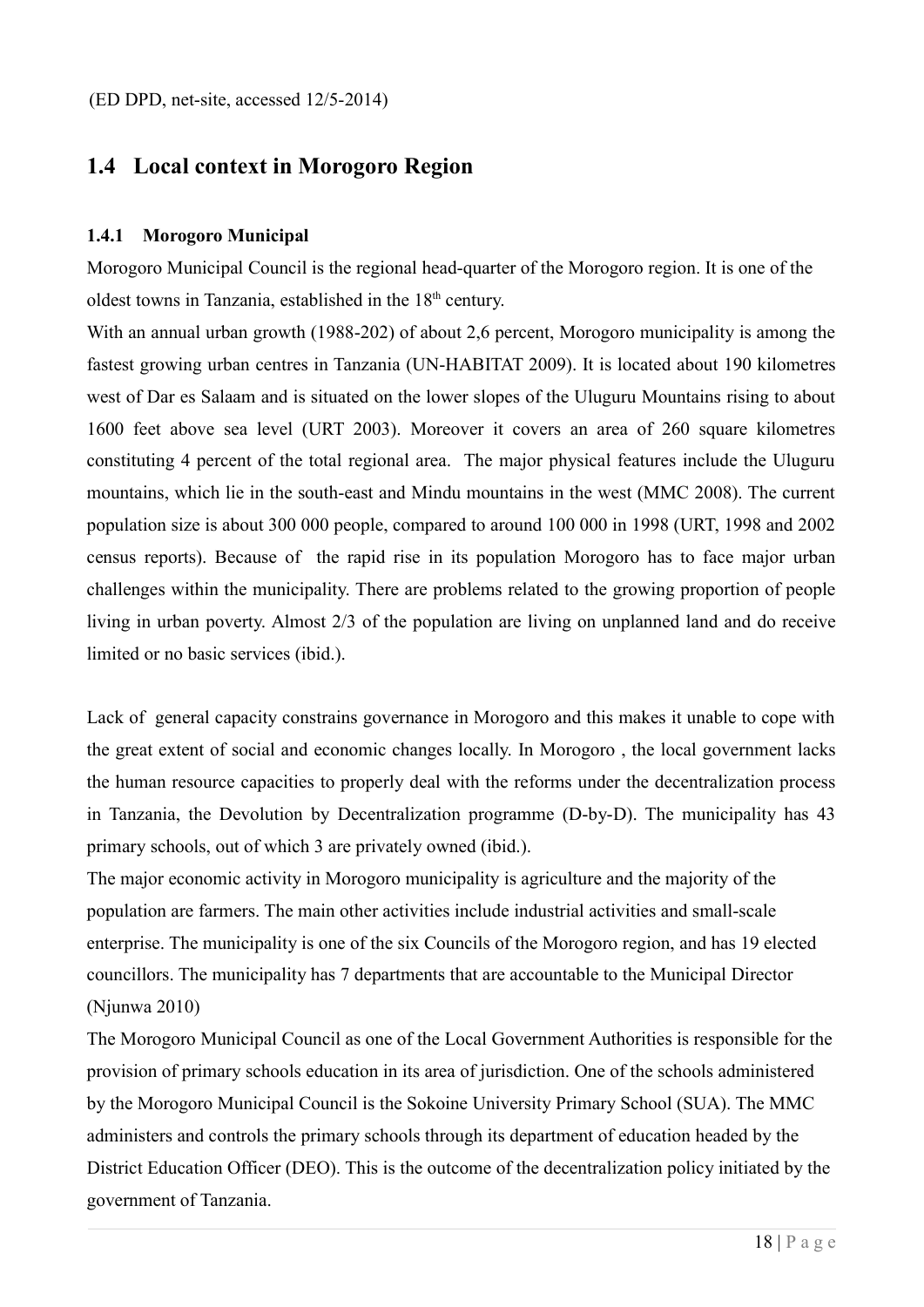#### **1.4.2 SUA Primary School**

SUA primary school was established in 1992 as a result of the need for a primary school for the employees at Sokoine University. It used to be a private school, but the government made it a public school. In 1992 the school had 200 pupils and 6 teachers and had two buildings. Today it consists of 14 buildings. The added buildings are constructed by the parents and local community citizens. In 2014 the school has 24 teachers, of which 3 are men and has 835 pupils, 411 boys and 424 girls. It is located within the University Campus. The school has a gardener and a security guide paid by the parents. Todays chair of the School Committee was a member of the SC when the school was founded. The school is part of the Morogoro MC and therefore is urban.

## **1.4.3 Mvomero district**

**Mvomero** is one of the six districts of the Morogoro Region of Tanzania. It is bordered to the northeast by the Tanga Region, to the east by the Pwani Region, to the east and south-east by Morogoro Rural District and Morogoro Urban District and to the west by Kilosa District. (Wikipedia accessed, 1/1-2014).

## **1.4.4 Mlandizi Primary School**

The school has 470 pupils and 17 teachers. The first buildings were constructed in 2000. It is located in Mvomero district in the Morogoro region and is a rural community. The school is located about 50 kilometres from both Mvomero DC and Morogoro MC but in different directions. According to local sources almost all of the members of the local community are animal keepers or subsistence farmers. The school has no electricity, phone-lines, fax or water. There is a rainwater tank with restricted access on the premises.

Many people migrate from different parts of Tanzania to work in the mines and in agriculture and live for a limited time adjacent to the the Mlandizi primary school. This means large fluctuations in enrolment for the school. The majority of the population is poor and live in extreme poverty. They live in poor houses often only constructed of mud, without a proper floor and with poor sanitation facilities. The poor socio-economical situation impacts the possibilities for the local people to participate in the development in the educational learning environment

## **1.5 Research Questions**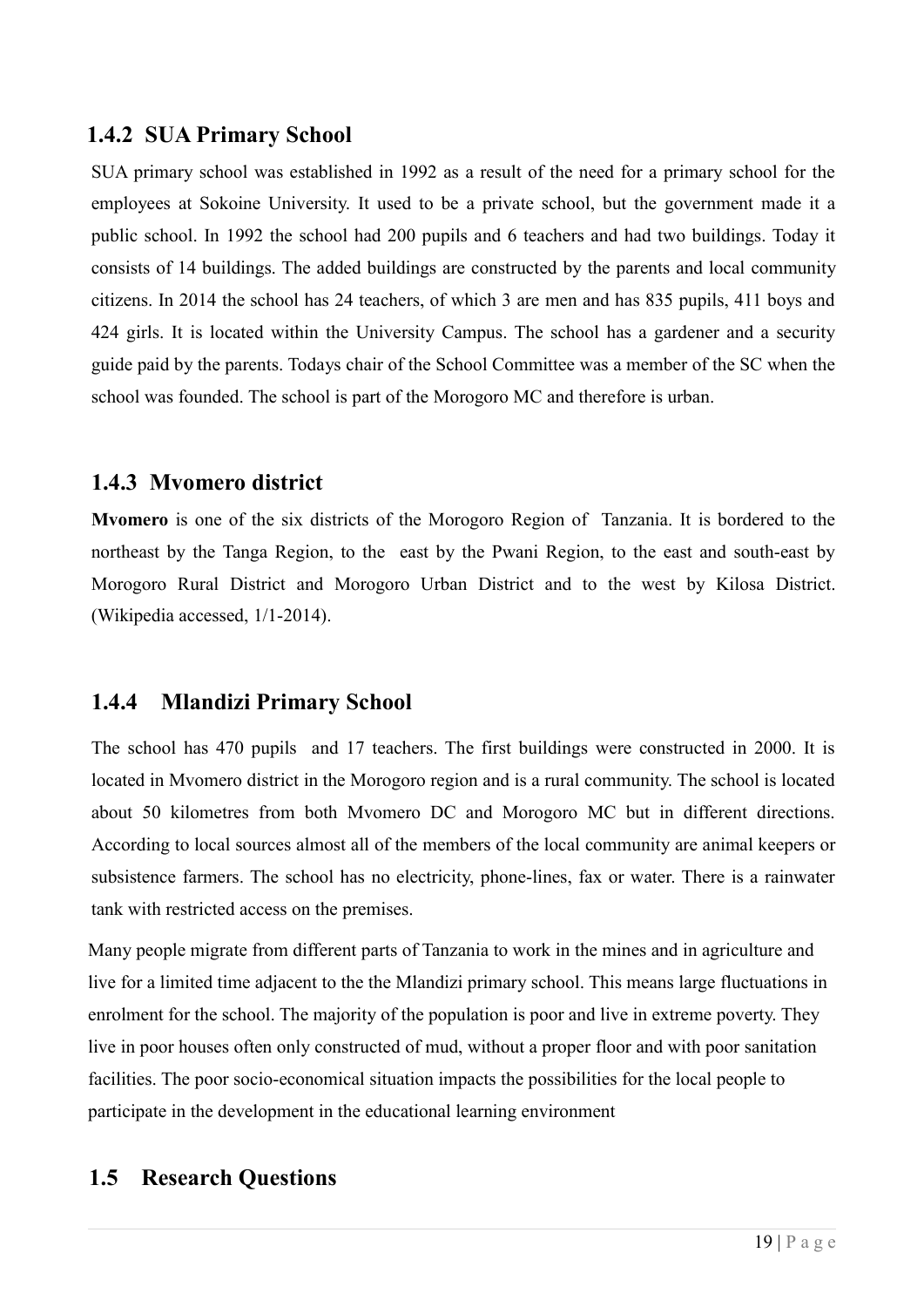According to King et al. (2009) The first criteria of a research study is to pose a question that is important in the real world. The topic should be consequential for political, economic or social life, for understanding something that significantly affect many peoples life, or for understanding and predicting events that might be harmful or beneficial. The research questions in this study are relevant because they put the focus on important issues such as: quality of education, results of important reforms, implementation challenges and reasons for reform failure and success.

The main research question of the study is: Has the implementation of the PEDP reforms succeeded in achieving the goal of providing quality education in primary schools?

In order to uncover the main research question the researcher asks additional questions:

1) How does the design of the policy and the policy formulation process affect the implementation of the PEDP reforms?

2) How does the inter-organizational coordination and cooperation affect the policy implementation?

3) How does the availability of financial, human and technical resources affect the implementation process

4) How does the key implementers affect the reform objectives?

5) How does the target group affect the implementation?

6) How does the socio-economic status of the people in the local community influence the implementation of the policy?

All of the questions above will particularly focus on the measures of quality in the PEDP reforms.

## **1.6 Significance of the Study**

The study is significant to policy implementation in general. Additionally, since it contains a synthesized theory of implementation as well it might add a more holistic understanding of implementation issues than a more top-down approach that would focus on fewer legitimate actors. The reason for including more actors is that there is always some level of discretion and autonomy given to lower level implementers. According to Lipsky; lower-level staff also makes policies under certain circumstances (Lipsky 1980). The mixed approach that comes out of Winters integrated implementation model may also give input from the two different perspectives that can give fruitful information to policy makers from a wider perspective. This is due to the top-down view that much contemporary analyses are founded on. The synthesis gives the added benefit of view from the bottom-up perspective. Goggin et al, (1990:12), Elmore (1985) Winter (2003) elaborate on the issue at hand: Each of the positions (bottom-up/top-down) tends to ignore the portion of the implementation reality explained by the other.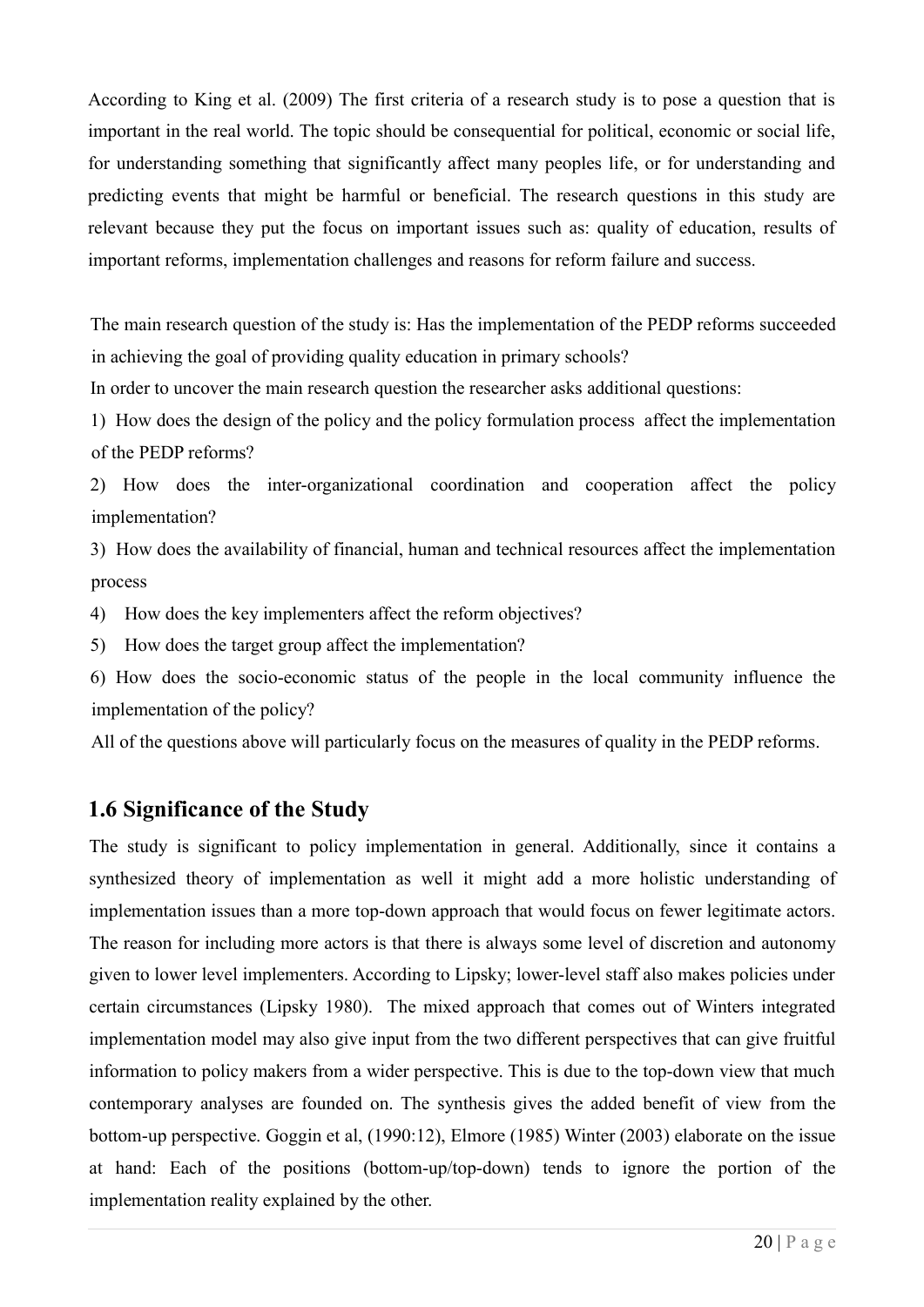It particularly provides useful understanding and knowledge about factors that may explain effective implementation of educational policy reforms at the local levels in developing countries and Tanzania in particular.

Lastly, few studies have been undertaken to assess the quality of primary education delivery in the context of recent reforms in Tanzania (URT (2003d, f; 2005g, cited by Mbelle 2008).

## **1.7 Scope of the Study**

The research project will mainly focus on the results of the PEDP reform at the community level in Tanzania when it comes to providing quality education. The intention is to uncover which parts of the reform that were successful or failed and the reasons for the respective results. The local districts are Morogoro Municipal Council and Mvomero District Council. Both are located in t Morogoro Region in eastern Tanzania. The unit of analysis in the study will be the PEDP reform and the two sub-units of analysis will be the two different school districts. Both process (the independent variables) and results (quality of education) are explored and explained. There are different variables that could have been used, and the theoretic framework is therefore a partial and incomplete theoretical framework.

The PEDP reform was initialized in 2002 and the follow up reform PEDP II was initiated in 2007 and lasted until 2012. Both reforms had the enhanced level of quality education as a clear goal. Other output goals like for example enrolment expansion and drop-out rate are outside of the limits of this particular research.

#### **1.8 Theoretical Framework**

The research project is based on parts of theories that are woven into a synthesized theoretical framework. It was originally inspired by Emmanuel Lukumais master thesis regarding civil service reforms in Tanzania and Daniel Kipos study regarding Health Care reforms in Ghana ( These works are listed in the references). Lukumai had a more top-down approach based almost entirely of Van Meter and Van Horn, while Kipo employed Van Meter and Van Horn along with more bottom-up theories, in the spirit of Soren Winters Synthesised Implementation Model (1990, 1994). In order to put a sharper focus on resources, the research undertaken also applied a part of Thomas and Grindles (1990) implementation theory which explains the necessity of sufficient material, financial, political and managerial resources. The factor that is different from the studies mentioned above is the addition of Michael Lipsky`s (1980) theory about the street level bureaucrats. In this case, this pertains to the possibility of the teachers as key-implementers to influence the outcome of the implementation process in different ways. Lipsky views front-line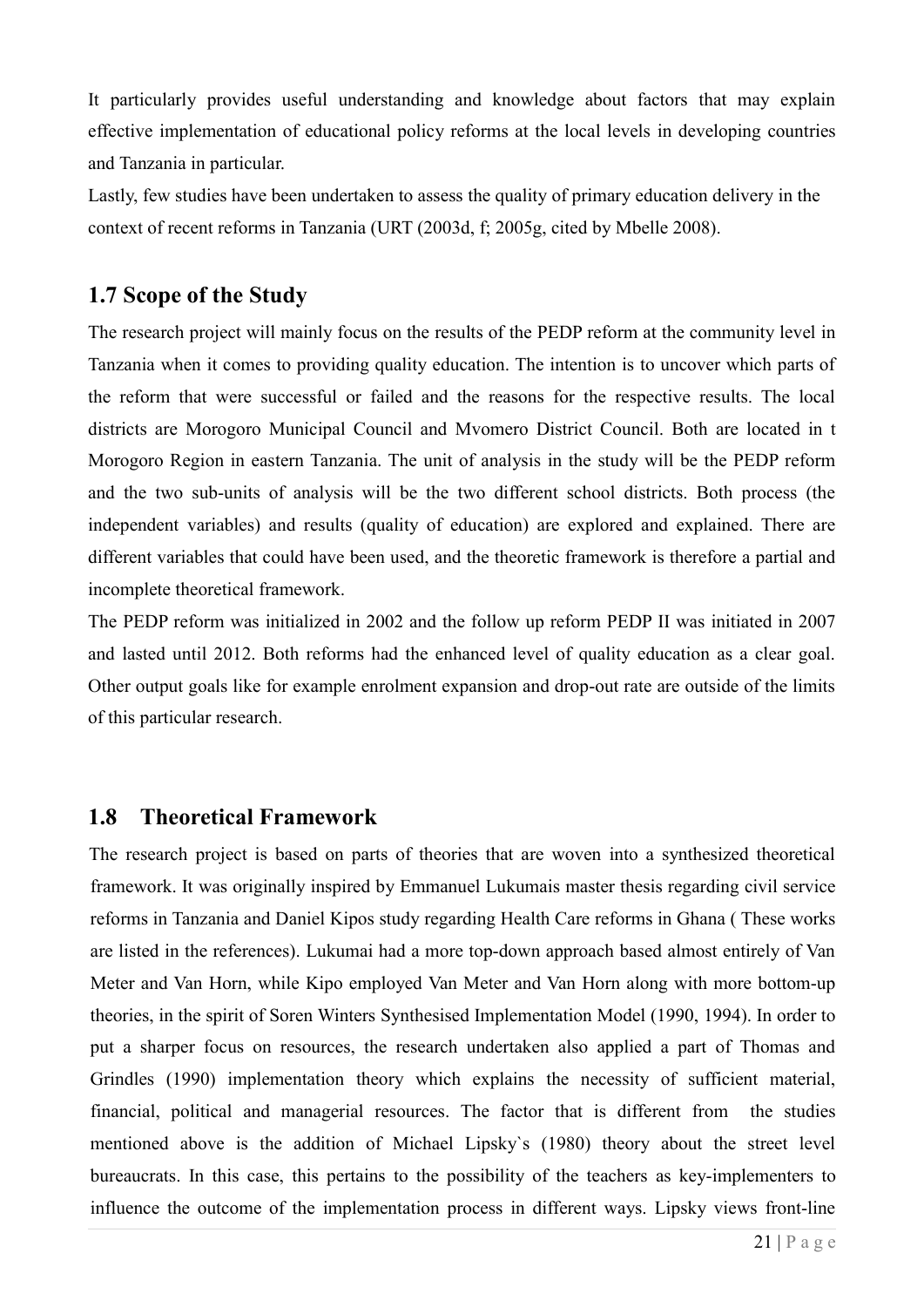personnel like the teachers as possible sources of considerable power since they have an professional discretion that the bureaucrats higher placed in the bureaucracy just to a limited degree can control.

A research study undertaken by Zhang(2005) of students from different urban and rural areas in southern and western Africa found that students in rural areas had inferior literacy scores and lower levels of socio-economic status. They were also more likely to have repeated a grade and had less home support for their academic work. Moreover, rural schools were more likely to have poorer school buildings and facilities and less instructional resources (ibid.) Additionally, data from various international student assessments generally highlights that there is under-achievement in less developed countries, and that students from rural areas are being particularly vulnerable to underachievement (UNESCO 2004, cited by Zhang (2005).

Four variables are taken from Van Meter and Van Horns model. These are; policy standards and objectives, financial and human resources, inter-organizational communication and enforcement activities and socio-economic factors. Regarding resources Grindle and Thomas is also applied in order to incorporate both managerial, financial and technical resources. Additionally Lipskys formerly mentioned Steet-Level Behaviour in Winters framework is added. Moreover, target group behaviour is taken from Winters model in order to analyse the effectiveness of the effectiveness of the PEDP reform in order to provide quality education. Finally Socio-Economic factors from Winter `s model is applied.

#### **1.9 Overview of the Methodology**

This research project employs a quality case design and the rationale behind this is to tease out deep data from the formulated research questions. The questions are of a "*how*" and "*why*" nature and they are best explained by a qualitative design (Yin 2005). Parts of the study is of deductive nature; the testing of data against empirical findings, and some of the study is of a more inductive nature. According to Layder (2007) most societal research are a combination of inductive and deductive nature. An extension of this is that the study is both exploratory and explanatory. Different methods of data collection were employed; interviews, direct observation and documentary analysis were conducted. Samples were purposively collected from different parts of the implementation structure as well as the target group. 26 interviews were made and all of them were recorded and transcribed.

Direct observation was used in order to supplement and try to triangulate data. Documentary research was a third source of information. This was important legislative information, reports and,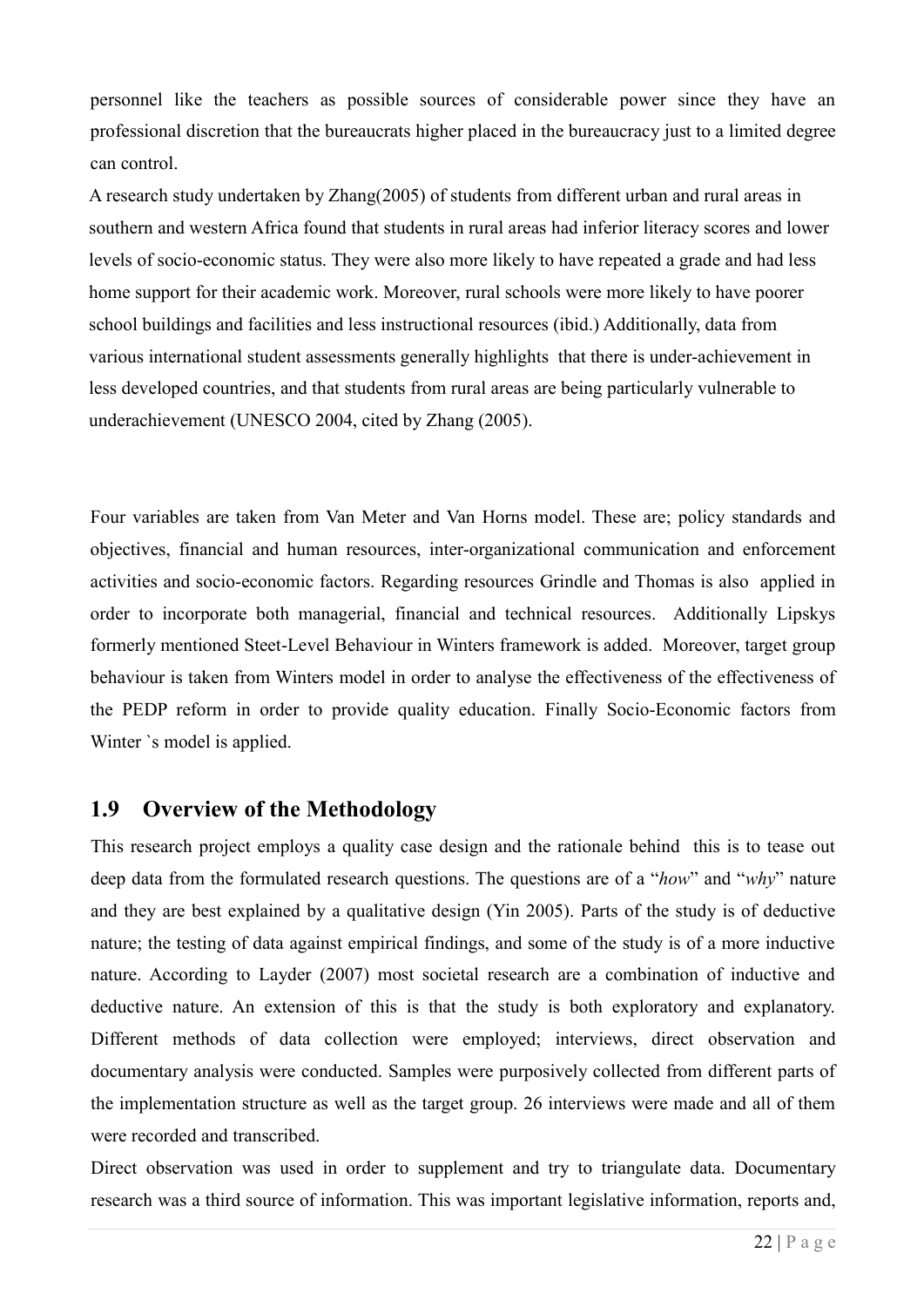website information, the daily newspapers in English language in Tanzania; The Daily Mail and The Guardian and other written sources. Some of the most important and in the researchers mind maybe the most exciting findings were collected from the Target Group of education; the pupils. This group also served as triangulation of people by being on the receiving end of the policies. Content analysis of collected data comprising conversational and textual analysis will be undertaken in the data analysis phase.

#### **1.10 Outline of the Chapters of the Thesis**

The thesis consists of six chapters. These are:

**Chapter One:** An introduction to the thesis which seeks to explain the background for the study, the particular context in Tanzania, the educational system, the local context in two school districts and the statement of the problem. Furthermore, the research questions are clarified, the significance of the study is discussed and the scope of the research is presented.

**Chapter Two:** This presents the theoretical framework of the research study undertaken. It presents the concept of civil service reforms and civil service reforms in Africa. Later on it aims to define the important concepts of public policy and policy implementation. Additionally, it presents the different approaches to the study of implementation and comments on reviewed theses. Finally the chapter introduces the variables of the research and the conceptual framework.

**Chapter three:** This chapter presents the research methodology employed during research in detail. The research design is presented, the research methods are discussed and the sample of the study is stated. This chapter presents the blueprint for the conduct of the research. Finally, it addresses the issues of validity and reliability, the limitations of the study, important ethical considerations and the main challenges the researcher faced during field work.

**Chapter four**: Is a deeper introduction of the Tanzanian educational reforms in order to provide important contextual information. It describes different government reforms that has contributed and shaped the educational sector. The PEDP reform is presented as well as the Capitation Grant that followed it. Lastly, the qualitative aspects of the PEDP reforms are discussed.

**Chapter five**: Is a presentation of the empirical findings and analysis of the research. The empirical findings and analysis are based on data collected mainly during field work. It outlines the different effects the indirect variables of the study has on quality education.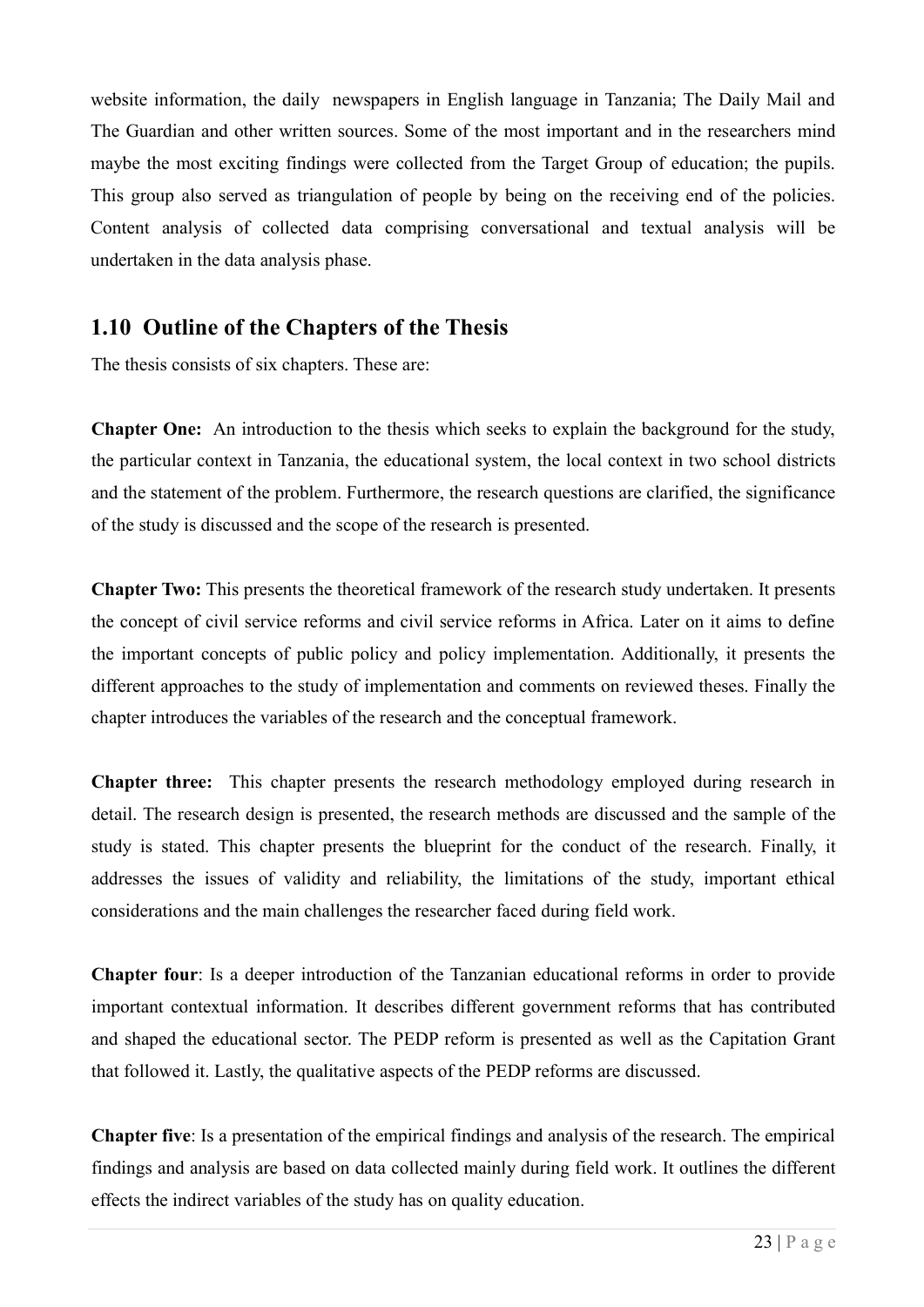**Chapter six:** This final chapter aims to summarize the main findings, its implications and provide the conclusions of the research.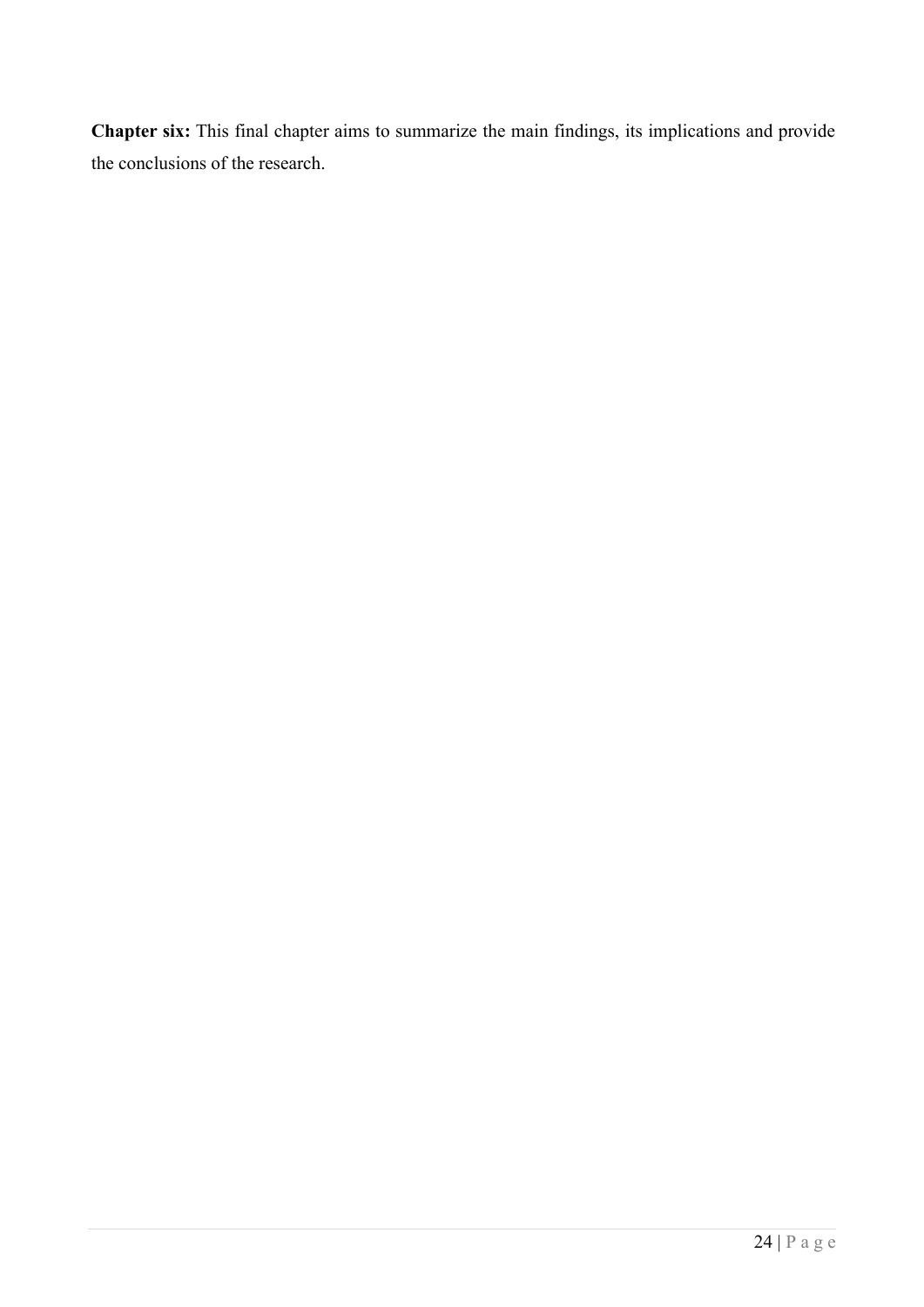## **CHAPTER 2: THEORETICAL FRAMEWORK AND LITERATURE REVIEW**

## **2.1 Introduction**

Literature review is focused on civil service reform, policy and implementation theories and reforms in Africa and the Tanzanian national context.

## **2.2 Civil Service Reforms**

*"Public management reforms consists of deliberate changes to the structures and processes of public sector organizations with the objectives of getting them (in some sense) to run better"* (Pollitt and Bouckaert, 2004, p.8) Emphasis of the definition lies with the reforming to structures and processes. These areas in public management are deemed to be a grey area, which demand constant and timely updates. Aiming at the concerns, such a reform take place. (Ghimire 2008)

Public sector reforms starts with a deliberate plan and ends with intended outcomes. It is the process of reform rather than change. Common elements of these reform processes include: "*deliberate planned change to public bureaucracies; synonymous with innovation; improvements in public service efficiency and effectiveness; and the urgency of reform is justified by the need to cope with the uncertainties and rapid changes taking place in the organizational environment"* (Turner and Hulme, 1997)

## **2.3 Civil Service Reforms in Africa**

During the last five decades in Africa there have been four rather distinct phases of reforms (Hyden 2013). The first wave of reforms was characterized by independence and the break with the colonial past. The main objective was to restore order and this period lasted from 1955-1968 (ibid.) Strong nationalist leaders exercised power in order to secure their own position. This changed later on in the late 1960s and throughout the 1970s (ibid.) The main objective shifted away from order to development, because of the need of the same leaders to show their leadership qualities in developing their countries. We saw the rise of the development state. In the 1980s and 1990s we went into a third wave of reforms characterized by international efforts aimed at contracting the state and enhancing its supremacy (ibid.) The fourth wave of reforms began in the 1990s and are still being implemented today. These reforms are characterized by the introduction and focus on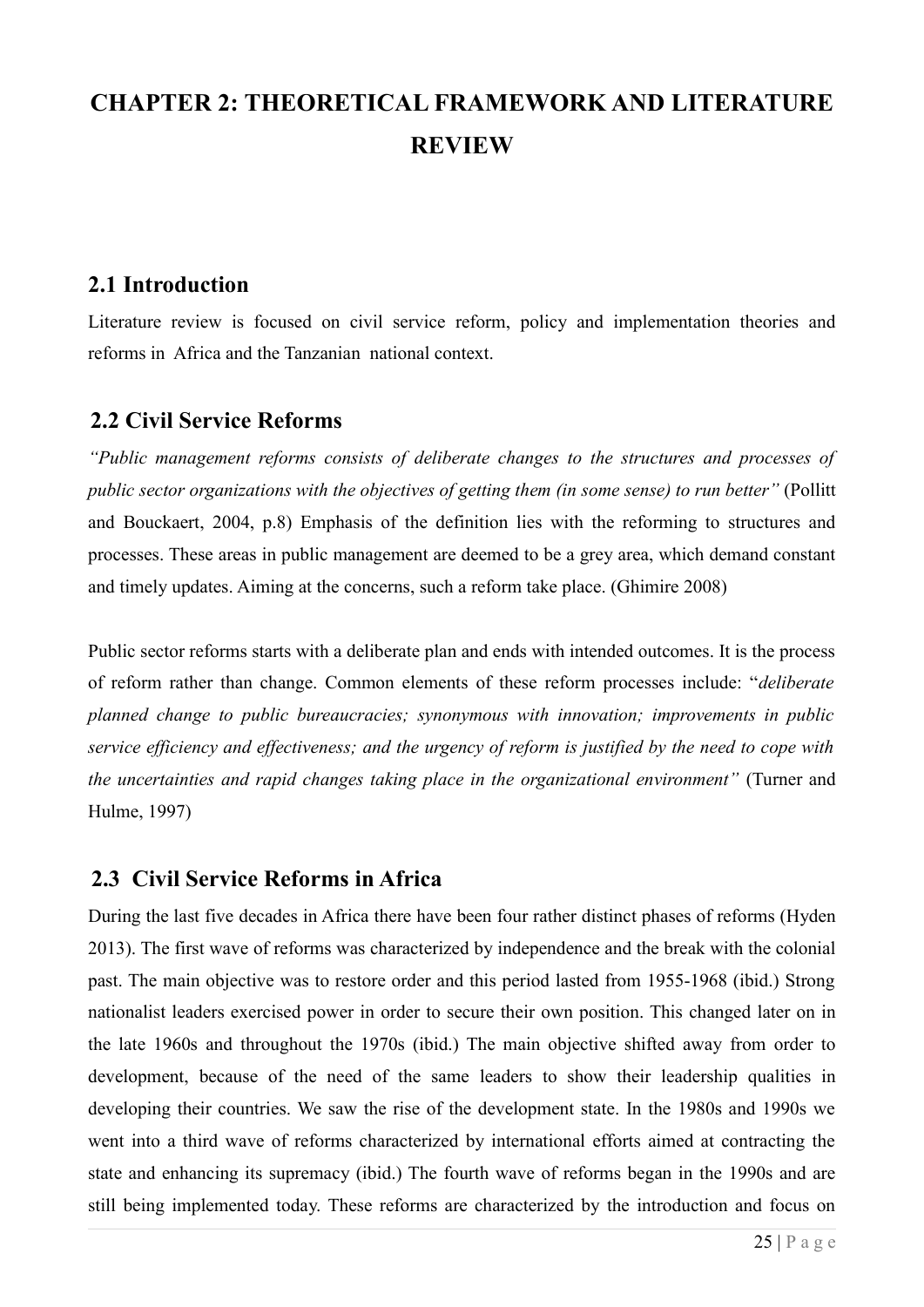democratic forms of governance. The main objective in this period was modification of the public sector.

Civil Service Reforms implemented in developed, developing and countries in transition were considered as part of the wider public reform agenda (Peters L, 1999, cited by Lukumai 2006). However, it often confronted resistance as it was seen as a tool for curbing government spending through personnel and wage cuts. It is true that, personnel and wage cuts were primary components of reform goal with ultimate aim of achieving the creation of a skilled and efficient workforce (Schiavo, 1996, cited by Lukumai 2006)

According to Therkildsen (2000) there was a reform wave in Africa during the 1960s and the 1970s. Political, economic and and social pressures initiated this need for reform. Public sector expanded in this period but remained very hierarchical and centralized. The reforms in this period were not significantly different in nature than the earlier reforms. Therkildsen (ibid) adds that the reforms of the 1980s and 1990s are quite different than the former ones.

Most recent reforms are inspired by new public management ideas. They have a much more far reaching scope. The main measures are to reduce the core functions of the state and to outsource and privatize functions that are no more state functions. The focus is furthermore on efficiency, accountability, exploiting new technological opportunities, transparency, reorganization of organizations and to change the values and attitudes of public employees.

Therkildsen additionally focuses on a paradox of reform in Tanzania: Multiple changes are pursued simultaneously in the public sector without the necessary political support from major stakeholders, and few service delivery improvements had materialized by the year 2000. This is possibly due to pressure from external organizations, a tendency towards fragmented domestic policy making, not strong enough links between policy making and implementation and lack of belief and support for some of the key aspects of the new public management (NPM) inspired reform measures (ibid).

#### **2.4 Civil Service Reforms defined**

#### **2.4.1 Public Policy**

Policy-making is a deliberate course of action taken by constrained actors pursuing to match policy goals with policy means in a problem solving approach. There is no universally accepted definition of the concept of public policy. Thomas Dye defines it as; "Anything a government chooses to do or not to do" (Dye, 1972). This definition is very wide but it clarifies that the primary agent of public policy making is a government (Howlett et al. 2009). Only the government can make authoritative decisions on behalf of the people. It additionally underlines that public policy-making involves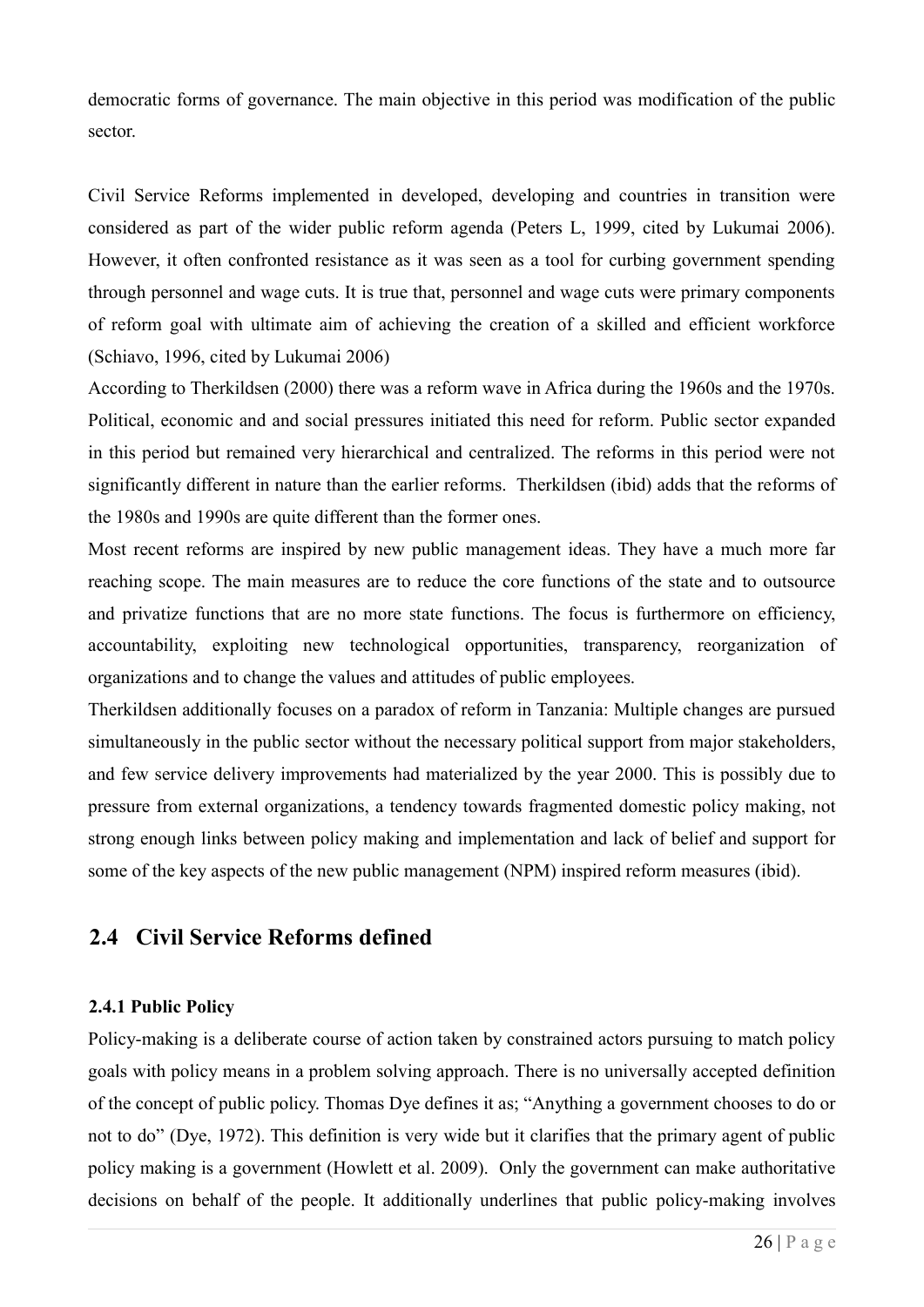choices by the government to act or not act on a problem, and that the actors are publicly elected politicians and officials. Finally, it emphasizes that public policy is a conscious choice made by the government (ibid.)

According to Jenkins (1978) public policy is; "*a set of interrelated decisions taken by a political actor or group of actors concerning the selection of goals and the means of achieving them within a specified situation where those decisions should, in principle, be within the power of those to achieve*". This definition clearly specifies that the essence of any given policy consists of the choosing of alternative of goals and means to solve a particular problem. Furthermore it underscores the dynamic nature of policy-making. Additionally, it points to the multifaceted reality of it; "most policies involve a series of decisions that cumulatively contribute to an outcome", (Howlett et al. 2009) Jenkins definition also sheds light on the governments capacity to implement policies and that this constrains the possible options to be taken. Finally, Jenkins definition highlights that policy-making is a goal-oriented action.

## **2.4.2 Policy Implementation**

Policy reforms may or may not be implemented. This means that there may have been a prior political formulation process and a political valid decision may have been taken. But, in the implementation phase the actions that follows the political document could look different from the intentions or the statements on the paper. Due to for example political compromises among different parties in the policy formulation process, the reform or law may be unclear to bureaucrats and front line implementers. This is why we have to study the implementation phase as well to see what really happens on the ground.

Policy implementation refers to the act of putting policy into effect. It entails all efforts, knowledge and resources directed to translating policy decisions into action (Howlett et al. 2009). Implementation means; "to carry out, accomplish, fulfil, produce and complete" (ibid.). The verb implementation is joined with the object of policy. Pressman and Wildavsky (1984) stress that for implementation to take place there must be a starting and an ending point. Implementation cannot begin without action and cannot succeed or fail without goals to judge it by. (Hill &Hupe 2009)**.** An influential definition of implementation was made by Mazmanian and Sabatier (1983: 20-1)

"*Implementation is the carrying out of a basic policy decision, usually incorporated in a statute but which can also take the form of important executive orders or court decisions. Ideally, that decision identifies the problem(s) to be addressed, stipulates the objective(s) to be pursued, and in a variety of ways, "structures" the implementation process.* "

In contrast to the top-down view above, the view from the bottom-up approach is somewhat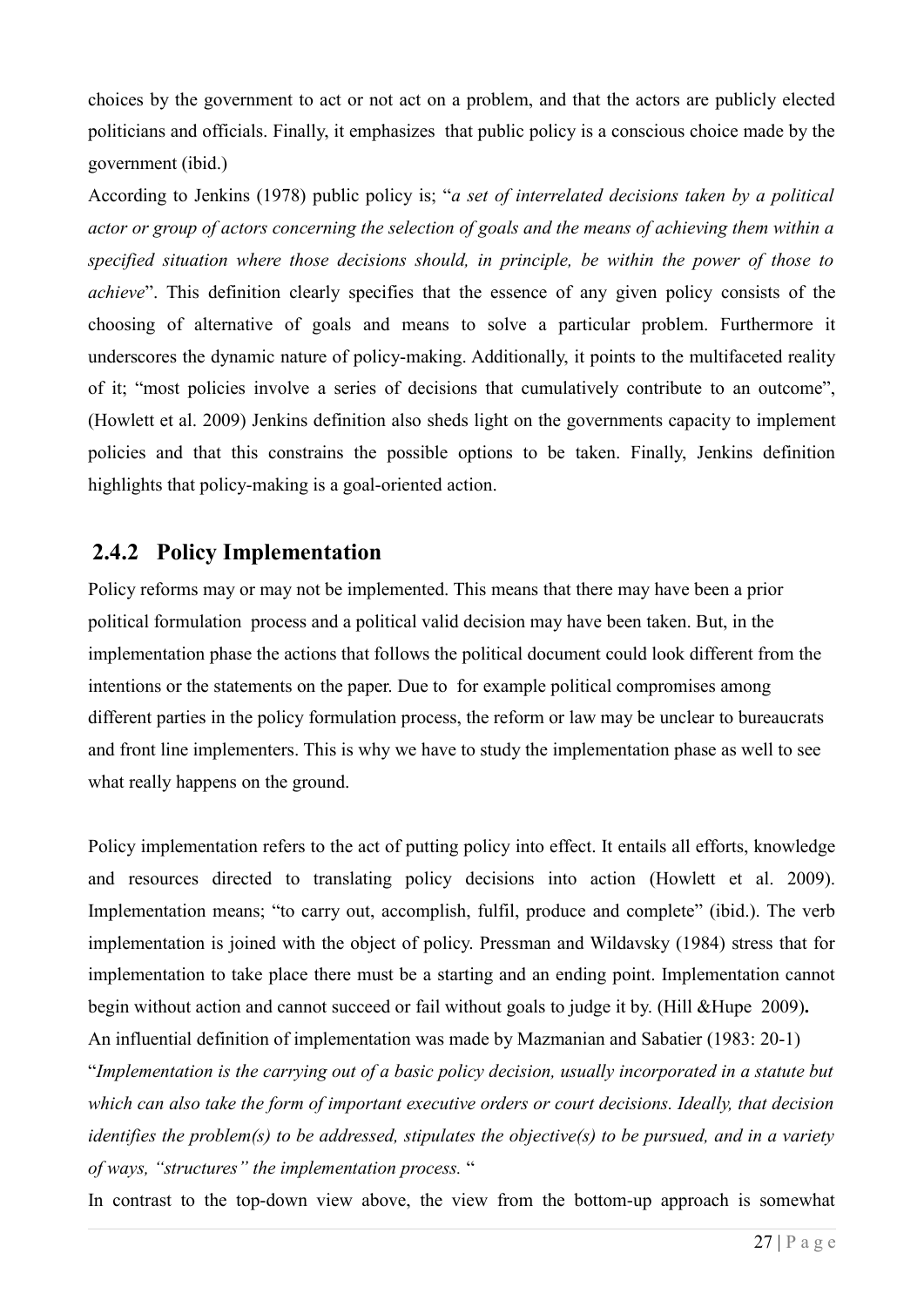different. Here it is described as a policy-action relationship. The policy-action relationship, *"needs to be regarded as a process of interaction and negotiation, taking place over time, between those seeking to put policy into effect and those upon whom action depends"* (Barrett and Fudge, 1981). These contrasting viewpoints is highlighted in the three major implementation perspectives described below.

#### **2.4.3 Policy Implementation in Tanzania**

According to the Swedish researcher Goran Hyden (1984), Tanzania has a particular way of making policies. This process is marked by different features that constructs policy-making problems (Babeiya 2011). Four factors seems to affect policy-making in Tanzania and which greatly impacts the sub-sequent policy implementation phase. One important factor is that most of the policies continues to be made without adequate background information. Secondly, the past is not used as valuable input when shaping the new policies. Moreover, that these to inputs taken together in the policy making process tends to create a desire by the policy makers to do everything at the same time (Hyden 1984, Therkildsen (2000), Babeiya 2011). The effect of this again is unrealistic expectations towards the policy implementers. This trend is recorded from Tanzania became independent in 1961. Some of the steps taken by the first president Julius Nyerere were the rhetoric of; "*We must run, when others walk*" which proposed that Tanzania because of different factors such as the heritage of colonialism and climate was so far behind the developed states that it could not afford the time the democracy took in order to thoroughly discuss every step of the way. Nyerere`s solution to the problem was to concentrate the power in the executive branch of the government and especially with the president himself. An example of this is the *Ujamaa* policy that dictated that a large section of the population resettled in different areas and produced agricultural products in cooperation. This decision was made mainly by the president and the only other influence was the little circle of executives around him in the ruling party. According to Babeiya (2011), the general conclusion from the implementation of U*jamaa* policies was that the expected achievements to a great extent were not realized.

Nyerere resigned in 1985 after the national economy was in great turmoil. In order to get help from foreign agencies to resurrect the economy Tanzania needed to embark on structural adjustment programs that changed the power and the policy making process, Kuder (2005), Mmuya and Hyden 2008). According to Babeiya (2011: 1), one indicator of the power shift in policy making is the; "*technicization of public policy making which has in turn given donor agencies especially the IMF and the World Bank complete control over policy processes in Tanzania*." The problem arising from this new policy making paradigm is that Tanzanian policy makers are co-producing policies uncritically with western technocrats and do not take into consideration the situation on the ground.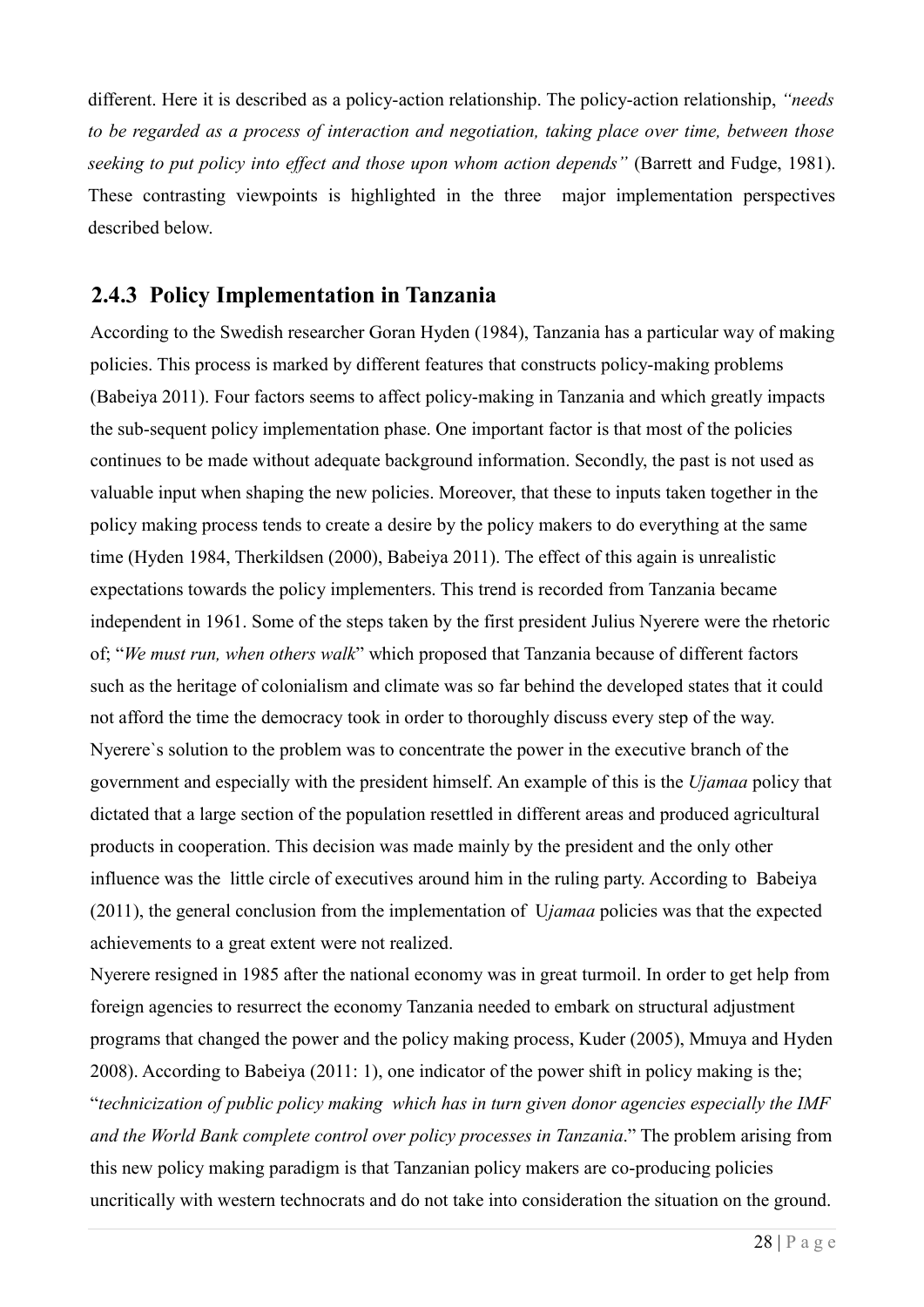The adoption of pre-packaged reform components from the west made in a totally different context may not travel well to countries that are on a very basic level of development like Tanzania. Babeiya concluded that the policy making that Hyden observed in 1984 was not significantly improved upon in Tanzania in 2011 (ibid.)

Jerve (2006) has made some of the same points. His findings are that even though Tanzania has gone through major ideological shifts, the changes on the ground are less dramatic. The study concludes that; "education policy in Tanzania has been suffering from the inability of the system to translate policy statements into effective policy instruments and implementation strategies. "For instance, education for self-reliance policy remained as political platitude until it was abandoned..." Another point expressed by Jerve is that the skill of translating excellent policy statements into feasible educational practices seems to be a missing link in Tanzania (Omari 1994: 16, cited by Jerve 2006:3). Furthermore, Jerve comments upon the policy formulation process in Tanzania and that it has changed from being dominated by the ruling party from 1961 until the early 1990s where it changed and the policy formulation in the education sector has become the responsibility of Government officials, experts and professionals. (Kalegual and Pambe 2002:10, cited by Jerve (2006:4). Additionally Jerve describes policy making in developing countries as marked by policymakers that are not interested in research findings unless they support their own politics and that there exists a culture of personalised policy making that is subject to international pressures. An example here is president Mkapas last minute change of the PEDP reform by removing all direct school fees after pressure from the World Bank (Chediel 2009).

Hyden (1994) and Omari (1994) states that policies in Tanzania often are made in a rushed way where the policy makers often puts the blame on a crisis in order to push reforms through without consultation. Finally, there is no tradition of knowledge-based politicians in Tanzania and the elite politicians and senior bureaucrats has viewed local implementers and the research community with great scepticism. According to Jerve (2006) this has made all senior educational experts in his research study to state that no indigenous experts are listened to by the government or the World Bank.

According to the Tanzanian Development Vision 2025 section 2.2.4 there is a history of ineffective implementation in Tanzania;

#### **"Ineffective Implementation Syndrome**

Tanzanians have developed a propensity to prepare and pronounce plans and programs, and ambitions which are not accompanied by effective implementation, monitoring and evaluation mechanisms. As a result, implementation has been weak. This situation has given rise to the erosion of trust and confidence among the people on their leaders. It is evident that the people are now less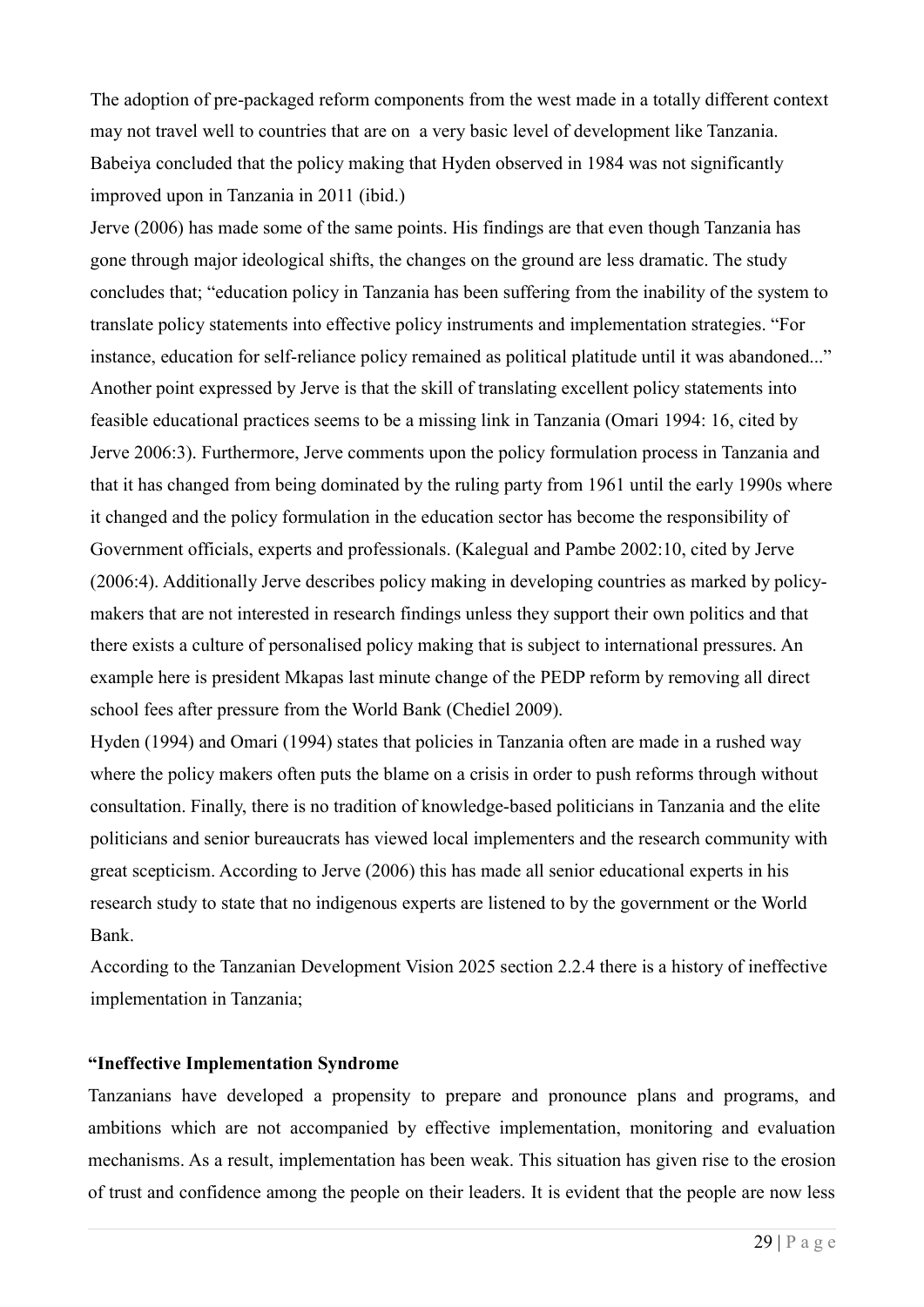enthusiastic about participating in national endeavors. Apathy has set in." (Tanzanian Development Vision 2025.)

Another scholar Njunwa (2010) observed that regarding the implementation of the Universal Primary Education reform (UPE) in Tanzania in 1974, it was to a large extent top-down initiated. The program was highly criticized for using the same top-down approach and failed to involve local people in decision making. Moreover, Njunwa (2005) observed that most of President Nyereres initiatives were largely of his own personal making and did not allow other people to come up with their own views. This resulted in poor implementation of the UPE program (Njunwa 2010: 27).

Regarding implementation capacity, Hyden (2013) comments that in Africa in general there is a lack of implementation capacity.

According to Nkyabonaki (2013) the curriculum activity in Tanzania is engrossed with political activities. He discusses various examples from Tanzania related to political influence on the curriculum.. His conclusion is; "that curriculum is having a condomnium relationship with politics." (Nkyabonaki 2013:109)

From the input of the scholars above we can conclude that the implementation context for the PEDP reforms will be challenging.

## **2.5 Theoretical Approaches to the Study of Public Policy Implementation**

Modern day implementation theory started out in the 1970s (Hill & Hupe 2009) because this particular part of the policy process was little explored at the time. The functions and the scope of the state grew all over the world at that time and it created a need to evaluate if the money that government spent was effectively and properly utilized. Albæk (1996) explains that the expansion of the role of the state brought with it this need for evaluation studies. Furthermore, the evaluation studies initiated another need to look into what really happened to reforms, and why. The first studies focused mainly on the rule of law and the formal aspects of policy implementation. It had at its foundation an understanding that democratic elected politicians made laws and that the bureaucracy as a neutral instrument implemented those laws accordingly. This is known as the topdown approach. Later on the great implementation gap between intended results and actual results led to a school of thought called the bottom-up approach. Contributors such as Lipsky started to investigate what the key implementers at the bottom of the pyramid actually did. This bottom-up approach according to Lipsky meant that the discretion provided at the street-level gave these actors power to actually make politics. Later development tried to synthesize the top-down and the bottom-up approach in order to get a wider view and a deeper of implementation challenges. Søren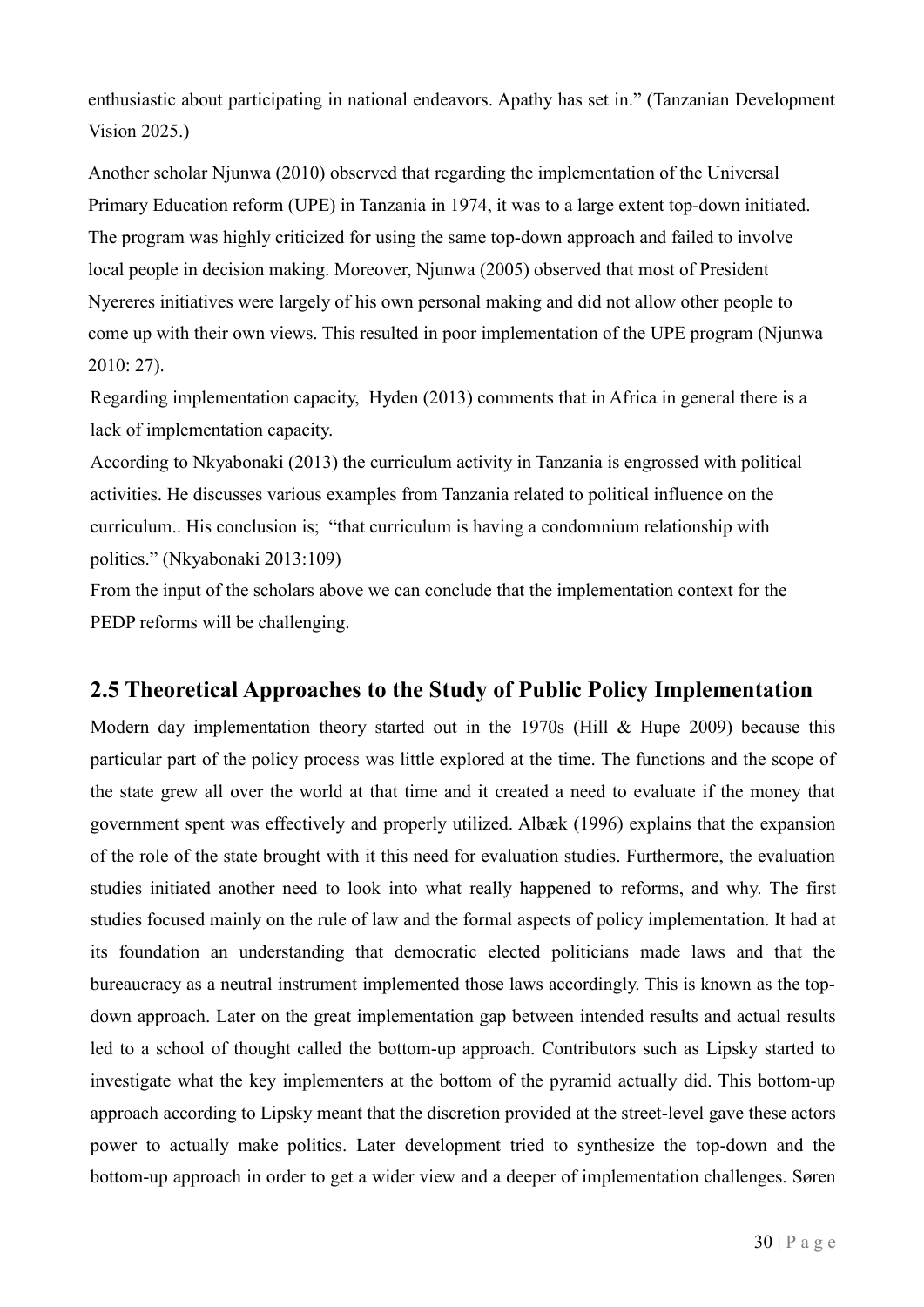Winter and Richard Matland were important contributors to this direction in implementation studies. A further elaboration of the theories will be discussed below.

#### **2.5.1 The Top-Down Perspectives**

According to Pressman and Wildavsky (1973) implementation is manifestly defined "*in terms of a relationship to a policy laid down in official documents*" (Hill & Hupe 2009, p. 45). They add that; " A verb like "implement" must have an object like "policy". The authors elaborate on this issue and state that; "*policies normally contain both goals and the means for achieving them*". Their focus of attention is towards the complexities that occur when multiple organizations and departments cooperate in the implementation phase of public policy. If this co-operation is not near 100 per cent an implementation shortfall, or deficit will occur (ibid.).

The Top-Down approach makes a clear distinction between *policy formulation* and *policy implementation*, and it is primarily concerned with the control of the implementation process (Hill & Hupe 2009). This implies that policy is made by senior politicians and officials at the top, and carried out entirely as determined in the policy document by mid-level officials and lower level officials at the bottom of the pyramid. It is normative in the sense that it regards the democratically elected politicians as the representatives of the people and that these representatives should then decide upon policies, because they represent the same people. The bureaucracy is looked upon as a neutral instrument in an hierarchical organization that shall implement the policies to the letter.

Van Meter & Van Horn (1975) regard implementation as; "a process that starts from an initial policy decision: policy implementation encompasses those actions by public and private individuals (and groups) that are directed at the achievement of objectives set forth in prior policy decisions" (1975, p. 447). According to Hill and Hupe (2009) Van Meter and Van Horn provide a valuable starting point for the study of implementation processes.

Sabatier (1986) builds on the theories of van Meter and Van Horn, but adds to it by the recognition of a feedback process. This perspective converge with the other top-down theorists in their focus on the control aspect of the implementation process-*"and recommendations to the "top" about steps to be taken to try to control implementation."*

Hogwood and Gunn (1984) further adds to the theory of top-down implementation by explicitly making the aspect of adequate and necessary resources imperative in order to reach the goals of a policy. These resources can be financial or in the form of human or organizational capacities.

## **2.5.2 The Bottom-Up Perspective**

The bottom-up approach came into existence in the early 1980s in response to the perceived flaws of the top down approach. The bottom-up approach merely starts at the other ends of the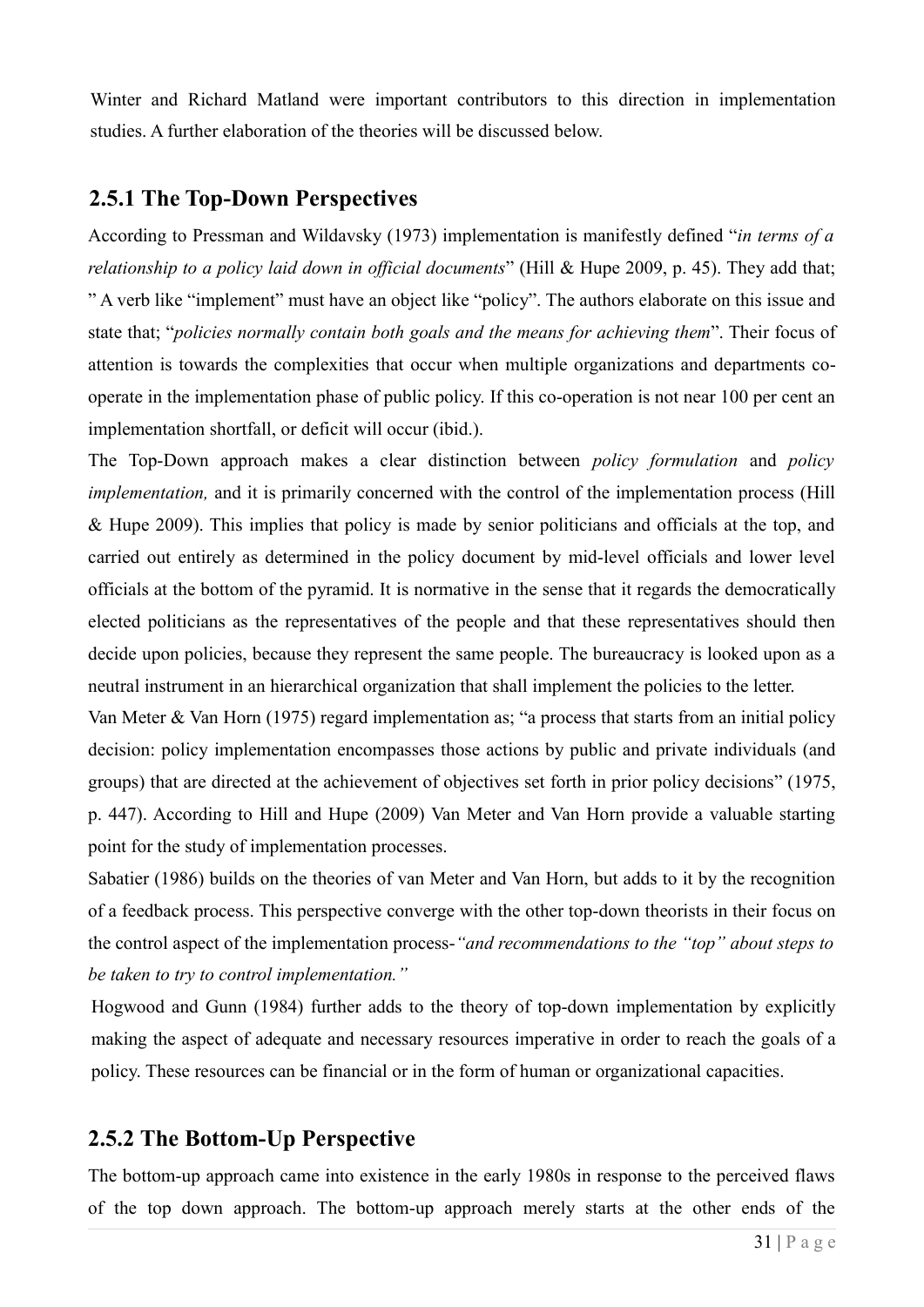implementation chain of command and demands that the activities of street level bureaucrats be fully taken into account (Howlett et al., 2009 )

The reaction to the top-down perspective came first by Michael Lipsky which is regarded as the father of the bottom-up perspective. Lipsky expressed that "*the decisions of the street-level bureaucrats, the routines they establish, and the devices they invent to cope with uncertainties and work pressures, effectively become the public policies they carry out*" (1980, xii) Lipsky focus on that; the large classes that teachers have to handle and the inadequate resources they may employ in combination with the uncertainties of pedagogical methods and the unpredictability of their target group defeat their initial aspirations as service workers. His point is that teachers and other service workers have a certain degree of professional discretion in their practice that they use in order to cope with the limitless pressures from above. All in all, Lipsky shifts the normative concern "*away from questions about how those at the top can exert their wills*", and it is this change of perspective that characterizes the bottom-up approach. According to Lipsky 1980 in Meyers & Vorsanger 2007, the role of the Street-Level Bureaucrats in shaping the policy delivery is often overlooked. This is related to the methodological difficulty of studying S-LBs. Scholars within this tradition has attempted to study them from different angles and have come up with a cluster of factors that may influence S-LBs behaviour towards reform measures (Chipimo 2012). According to Brehm & Gates (1997) it is not political or organizational control that has most influence on Street-Level bureaucrats but individual interests, the professional norms and the method they construct meaning in their work practice. Thus, S-LBs are acting on behalf of their own individual preferences and their discretional decisions are guided by their own belief system. Ultimately this gives the government a range of challenges when it comes to the implementation process and achieving the intended reform objectives. According to Meyer & Vorsanger (2007), cited by Chipimo 2012. "*Policy goals may be shifted in importance or distorted when Street-level bureaucrats follow their beliefs and norms.*" Another factor that affects policy implementation according to Meyers & Vorsanger is the possibility of the S-LBs to use their discretionate powers to modify the policies to the realities on the ground. In order to maximize successful implementation good cooperation and communication between the policy makers and implementers on the ground is critically important. Finally, inclusion of street-level bureaucrats in the policy making process and providing them with adequate information about the goals and means of the policy is important in order to secure successful implementation (Hanf & O`Tool Jr. 2006, cited by Chipimo 2012).

## **2.5.3 Synthesis of the Top-Down and the Bottom-Up Perspectives**

According to Winter (2003) the different competing viewpoints of the top-down and the bottom up perspective was useful in drawing increased attention to more relevant actors in the implementation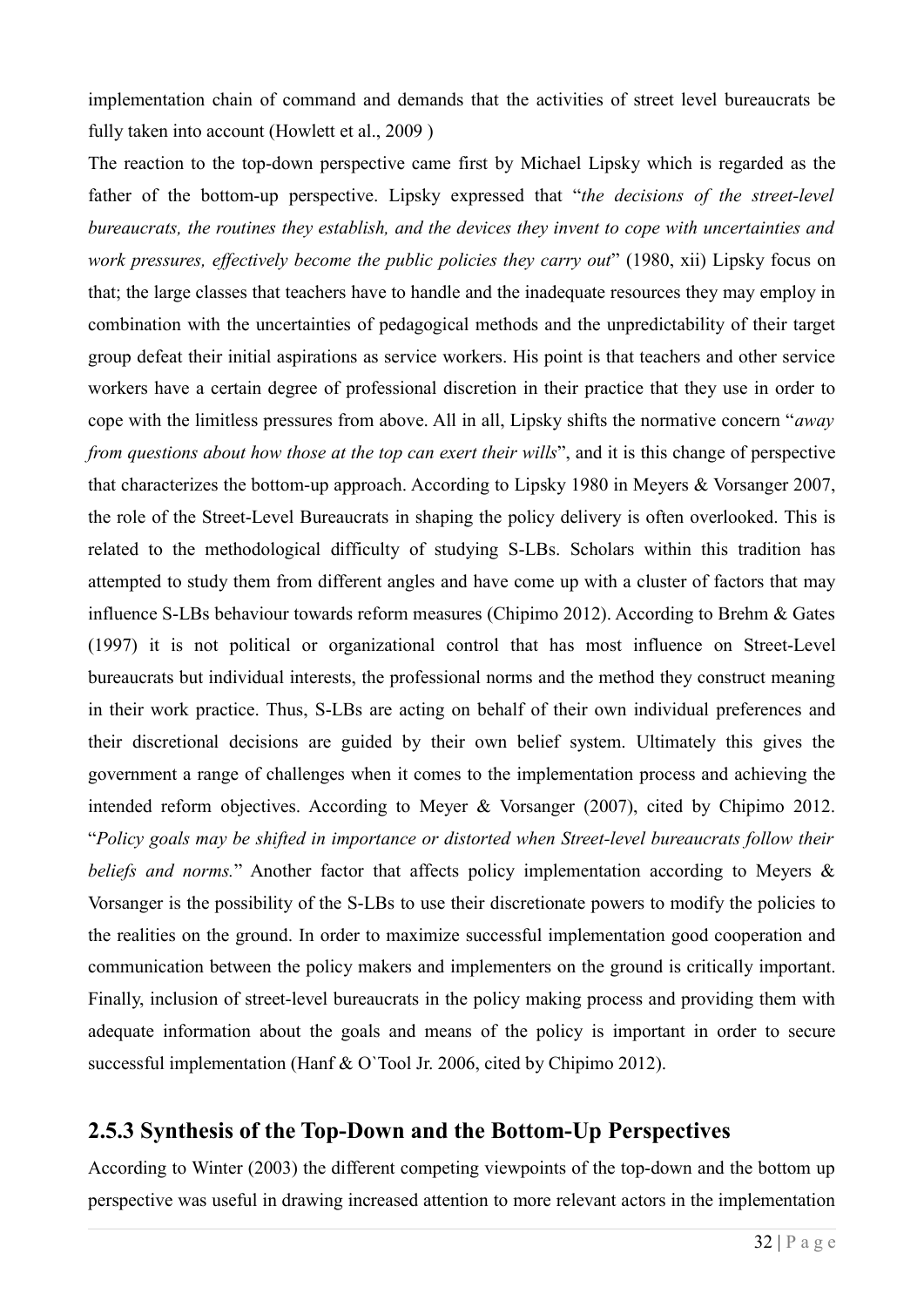process. However, each of the perspectives tended to be blindfolded for the implementation reality that the other perspective explained (ibid.)

A more constructive angle emerged from the dialectic process between the perspectives. In spite of the respective importance of the top- down and bottom-up perspectives, the rivalry between them led to the synthesis of two approaches by picking out key ideas. In fact these two perspectives are complementary rather than contradictory and explain the actual policy implementation with combination (Hill and Hupe 2009). The mixed approach we can conclude with then is a merger of the two former perspectives. This might give a more holistic understanding of the implementation process and the weaknesses of either perspective can be supported by the respective strengths of the other perspective.

Richard Elmore (1979-80) recommends using forward mapping and backward mapping as instruments for policy makers. Forward mapping is the process of carefully designing appropriate policy instruments and to consider the availability of the realistic resources involved in order to create successful policies. He additionally points out that there should be in place an incentive structure for the target group and the street-level bureaucrats involved in the implementation of the policy. When it comes to backward mapping this should start with "a statement of the specific behaviour at the lowest level of the implementation process that generates the need for a policy" and afterwards plan backwards what is needed in order to support that behaviour (Elmore 1982, p. 21). Simply having a policy of intent wont work by itself. According to Caroline (1999) what is needed in the design phase of a program is a clear understanding of the divergence among what is really happening in the classrooms and how it is supposed to be. Additionally, a clear interpretation of which unit or instrument that can influence the intentional changes to behaviour that is the goal of the policy. Likewise; specify the adequate amount and quality of resources that is acquired. When these concerns are determined then the reform process can attend to them (Caroline 1999).

Matland (1995) focused on the characteristics of the policies. He criticized the top-down researchers for focusing on clear policies and bottom-up researchers for policies with greater uncertainties involved during implementation. His general view was to use different models for implementation based on the level of conflict and ambiguity involved in the respective policy.

Winter (2006) view is that the conflict between social scientists of either camp "was not fruitful" (ibid.) His solution was to advocate for more theoretical diversity, rather than to look for grand theory explanations. Winters view was that researchers should focus on developing and testing partial theories and hypothesis. Winter did not introduce "a model in the strict sense of a simple causal model. It is rather a framework for analysis presenting key factors and mechanisms that affect implementation outputs and outcomes. For each set of factors a number of more specific hypotheses can be developed" (Jensen et al., 1991, Winter, 1990, 1994).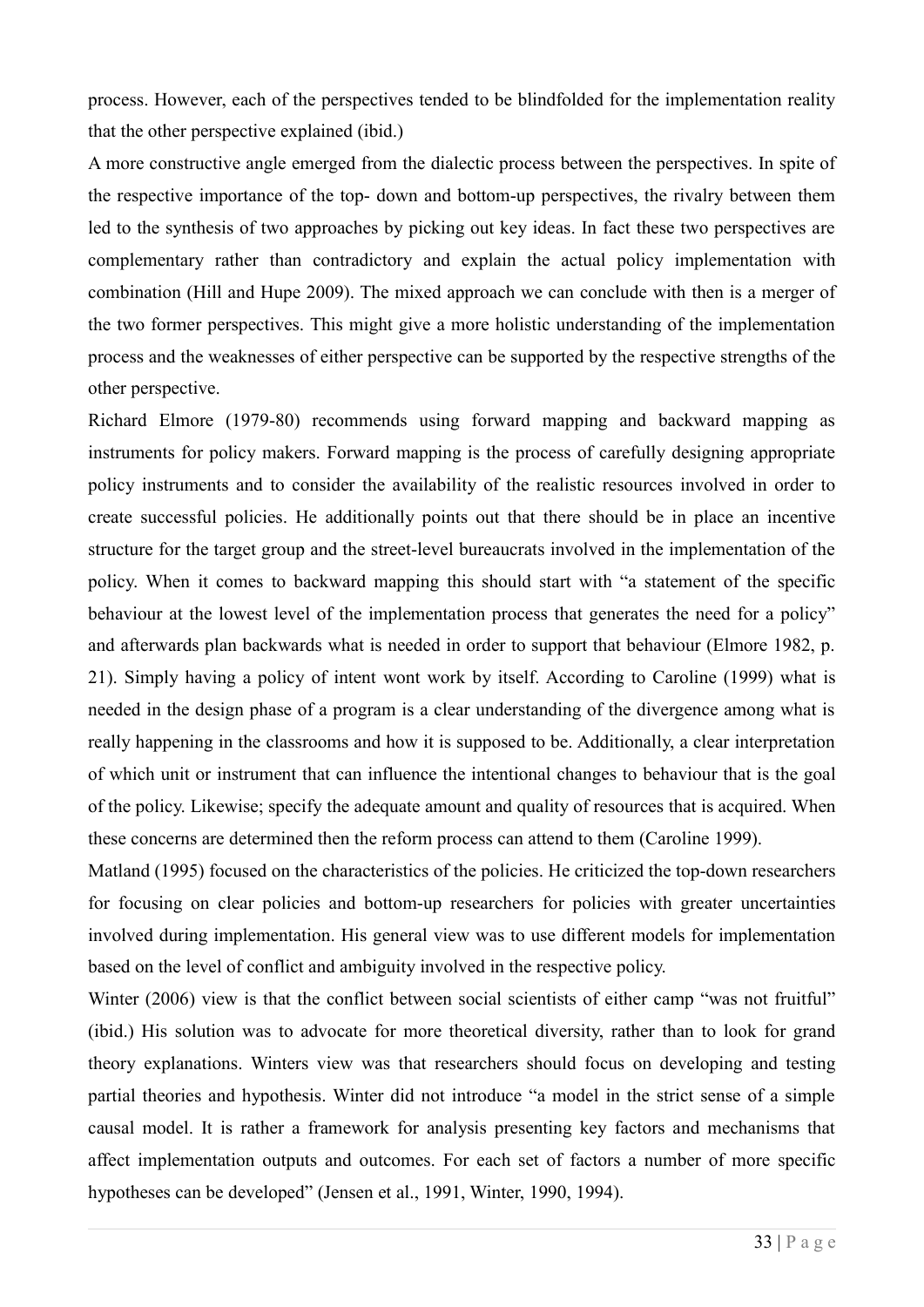The intention of the different advocates of the mixed perspective was first of all to merge the different approaches to implementation. This could give a wider and more holistic perspective of the implementation process. Furthermore this gives a more complete and realistic view of the challenges to implementation. The mixed approach gives a fruitful perspective to the challenges of implementing the educational reform in primary education in Tanzania.

#### **2.6 Reviewed Theses**

Lukumai, E (2006) in his master thesis `Implementation of civil service reform in Tanzania` used the six variables of the Van Meter and Van Horn model in order to measure their impact on the implementation of reforms. The study was focused on the question of how civil service reforms (CSR) were implemented and revealed that institutional incentives (low remuneration of employees within civil service hampered the success of the reform, i.e. CSRP (Civil Service Reform Program) suffered from low base of internal sources. Additionally the study found that poor communication and coordination as well as scarcity of competent personnel impeded the reform measures. The success element of the reform was the total reduction of employees and ghost workers in the public sector which met its targets.

Kipo, D. (2011) in his study of: `Implementation of Public Policy at the Local Level in Ghana.` used the variables; policy design, implementation structure, resources, target group behaviour and socio-economic conditions as explanatory variables from Winter's integrated model of implementation. The research concluded with the following points: 1) that adequacy of resources had a significant upon reform success, 2) implementers perceived understanding of the program design had an impact upon successful implementation, and 3) target group trust and positive response towards implementing institutions accounted for effective implementation of NHIS (National Health Insurance Scheme).

Masue, O. (2010) In his research of: 'The Effectiveness of Primary School Committees in Tanzania; experiences from two Local Authorities`, studied grass-roots politics within the same region as this field work was done in the Morogoro region of Tanzania. Masues research approach was using empowerment theory, but it had the same focus on local participation in educational management.

## **2.7 The Policy Implementation Model of Van Meter and Van Horn**

The model comprise of six variables that are linked dynamically to the production of an outcome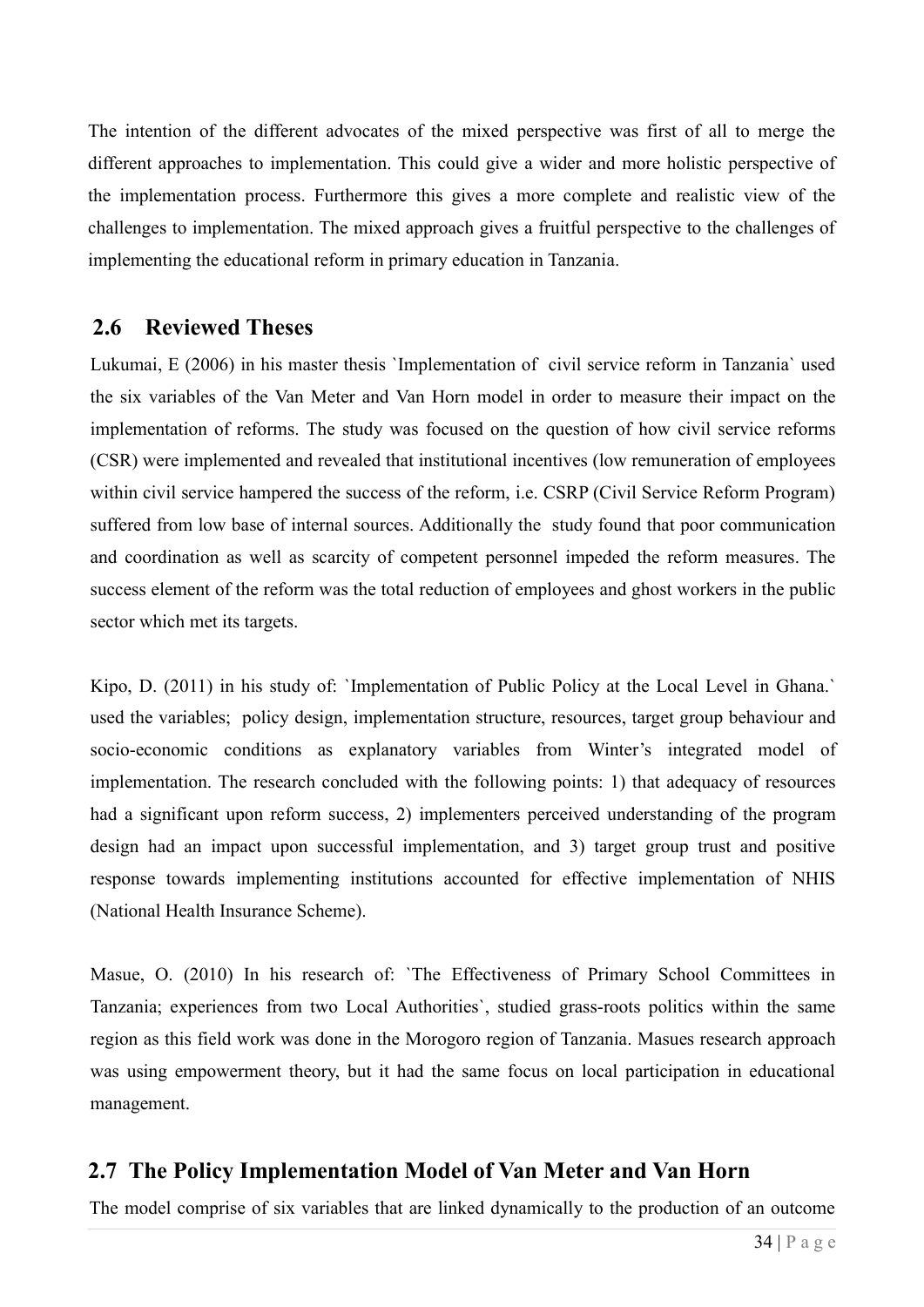"performance" (Hill and Hupe 2009). These consists of; policy standards and objectives, resources and incentives made available, the quality of inter-organizational communication and enforcement activities, the characteristics of implementing agencies, the economic, social, and political environment and finally the disposition or response of the implementers (ibid). Van Meter and Van Horne were oriented towards identifying possible factors that might reduce the impact of implementation and other factors that when they were identified could to some extent be controlled. Furthermore, they came up with recommendations to the top of the power apex about how to control the implementation phase (ibid).

## **Policy Standards and objectives**

In order to secure a successful implementation of the reform one needs clear and specific standards in order to monitor and evaluate the results. This implies making performance indicators which ongoing performances will be measured against. "The performance indicator assesses the extent to which the standard policy's standards and objectives are realized" (Van Meter and Van Horn, 1975: 464. Van Meter and Van Horn makes this explicit; "implementation can not be a success or a failure without a goal against which to measure it"(ibid). Quantitative standards like the Pupil Teacher ratio in the PEDP reforms are in most cases easy to measure. More qualitative aspects of standards and objectives are not as easily measured and are more complex. Regarding the PEDP measures this is the goals of enhancing the teaching process. In order to determine standards and objectives, these needs to be derived from policy documents, statements of policy makers and clear guidelines that specifies the criteria for the evaluation of the policy performance.

According to Van Meter and Van Horn (1975) vague and contradictory objectives will not generate effective implementation. In their view implementation studies must identify the main goals and objectives and measure these. These views are also explicitly made clear by Pressman and Wildavsky (1973).

#### **Policy Resources**

Adequate resources is furthermore very important in order for any programme or reform to succeed. These consists of funds and other incentives to serve in order to facilitate the administration of the implementation process. During policy implementation the realistic allocation of sufficient resources are amid the details to be thought-trough considerably ahead of the implementation phase, in order for successful implementation to take place. The resources consists of financial or other material incentives that can trigger, incite, instigate and foster effectual implementation.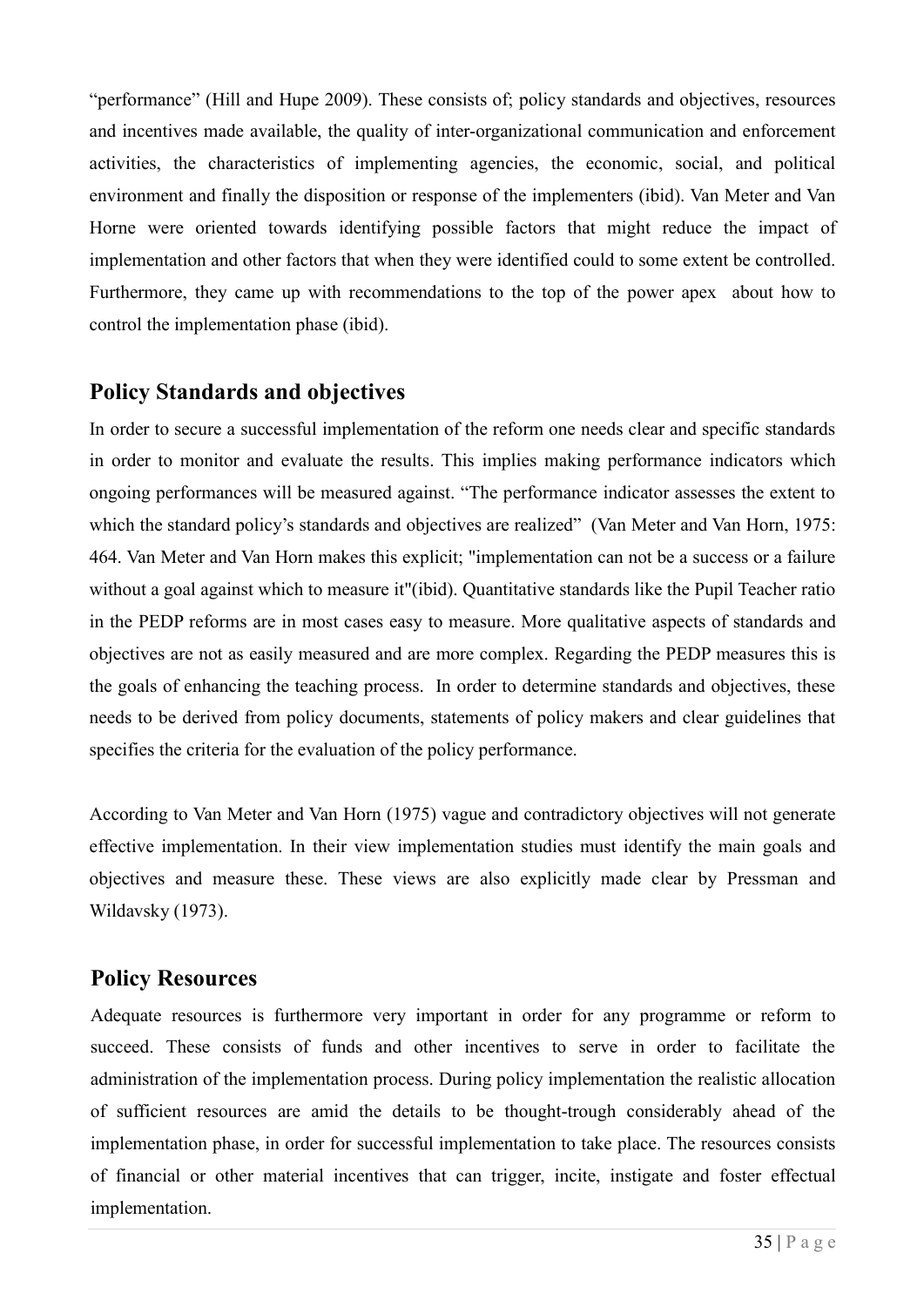A lot of the reforms in Tanzania in the public sector are donor driven. If donors holds back financing, or the government can not deliver their amount of the costs this will restrict the scope of some programs, or in the worst case scenario result in failure of implementation. One of the challenges in Tanzania is the budgeting system. According to the Education Sector Development Programme (EDSP) 2008 there exists a funding gap between resource requirement and the approved budget. The approved budget in 2003/04 was 34 per cent lower than the estimated financial requirements. In addition to this the actual funds released were less than the affirmed pledges by the development partners. Pertaining to the latter aspect there was a funding gap of 54 per cent in 2003/04.

An illustration of this point is a implementation study done in federal governments research in the USA; *"it suggested that the limited supply of federal incentives was a major contributor to the failure of local government to develop new towns"* (Van Meter & Van Horn, 1975)

In Tanzania one parallel to this might be that lack of public funds towards building teachers houses might reduce the success of building sufficient and adequate houses around the schools for local teachers.

#### **Inter-organizational communication and enforcement activities**

Standards and objectives needs to be both communicated and understood with accuracy and clarity. Performance indicators needs to be delivered with consistency over time as well, to have the necessary impact. If civil servants do not have the sufficient cognitive abilities to execute the reform this will also impact the likelihood of successful implementation. If there is loose coupling between the intended reform with weak enforcement mechanisms the level of success will also be reduced. The potential problem of different offices not communicating the same messages can potentially lead to ambiguity and misinterpretation of the intended goals. If various offices have different agendas as well this might lead to tweaking of objectives and conflict in the implementation phase. In order to control this process there need to be in place an institution with the mandate to monitor, coordinate and enforce standards upon lower level agencies, according to Van Meter and Van Horn (1975). Since superiors have institutional mechanism powers like recruitment and selection, assigning and relocation, advancement and promotion and ultimately dismissal they are able to apply the same mechanisms to influence subordinates to achieve the desired standards and objectives (Lukumai 2006, p.17). Superiors also have financial power from budgetary allocation which they may sanction to inflate or reduce in response to satisfactory or unsatisfactory performance (Van Meter and Van Horn 1975 p. 466). Central level officials does furthermore have additional instruments that they may use in order to secure compliance. These are a range of different coercive power mechanisms. According to Van Meter and Van Horn this can be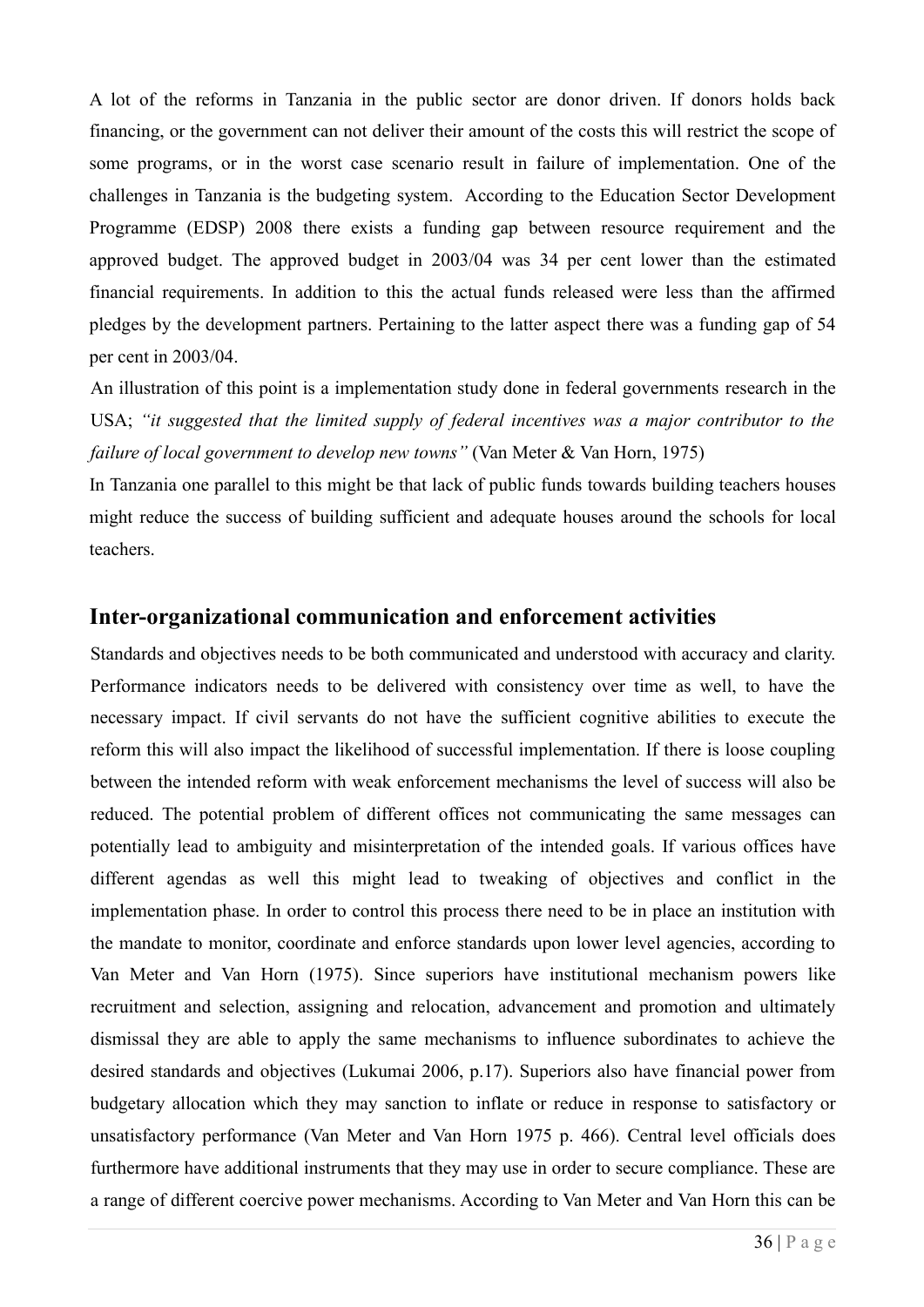to require localities to draw up elaborate plans for the administration of central programs. The funds will only be allocated or imbursed when certain assurances are made, and the resources may be withdrawn if not the conditions in the plan are not fulfilled. Through this arrangement central level officials seek "Compliance in advance" (Derthick, 1970: p. 209, cited by Van Meter and Van Horn 1975:468). A parallel to this practice is to clearly state particular conditions, such as thorough reporting and accounting systems which follows the allocation of central funds

In the educational local context in Tanzania this pertains to the coordination and cooperation of both central and local actors like DEO`s, Wards, local school boards and the monitoring and management of local schools.

#### **Implementers disposition**

This variable stresses the understanding of the policy objectives and the disposition by the implementers towards the objectives of the reform. Do they favour it, are they neutral or do they oppose it. The intensity of the response furthermore adds to possibility of successful implementation (Van Meter & Van Horn, 1975)

The model further acknowledge that, implementers may resist or reject to implement the policy alltogether if a particular policy is likely to conflict with their personal value system, sense of selfinterest, extra-organizational loyalties or with their relationships (ibid.).

#### **The characteristics of implementing agencies**

This pertains to the imperative importance that skills, education and the general competence of the workforce have in the implementation process. In order to execute a complex reform you need people that have the capacity to put the intent of the reform into adequate goal oriented actions. Another measure here is that the government also needs enough of these competent people. The vitality of the organization is a third embedded variable. Are the agencies stable, and is there a "*can-do*" attitude there? In that case that will help facilitate success. The formal and clear lines of hierarchical control of sub-units is critical in this instance. Additionally; "*the degree of open communication (i.e networks of communication with free horizontal and vertical communication, and a relatively high degree of freedom in communications with persons outside the organization) within an organization*", and; "*the agency`s* (in this case the respective schools) *formal and informal linkages with policy enforcing body*" (Van Meter and Van Horn, 1975)

Finally, if the reform fits the culture of the organization this will enhance the possibilities of reform success. Relevant in this regard is the path-dependency of the organization. An organization have a history and time has made an imprint in the organization of the proper or appropriate actions of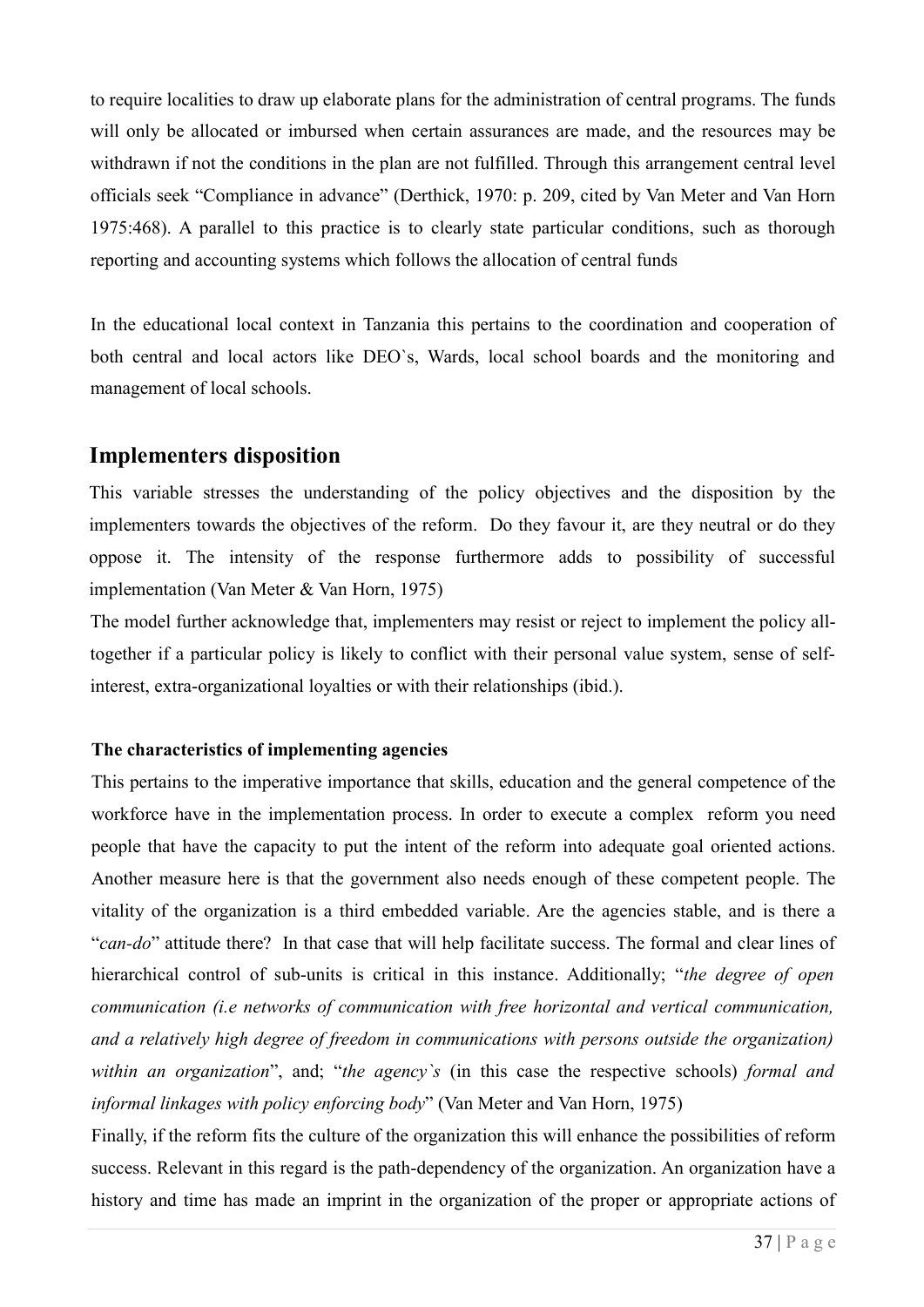behaviour. Persons in the administrative apparatus furthermore are socialised during their education for a certain kind of professional behaviour. If the reform ideology fits the values of the disparate professions involved this will also enhance the success opportunities.

#### **Socio-economic context**

In this study this variable pertains to the resources available at both the local level and the central level. If the government have financial stability and has allocated adequate and realistic resources to the PEDP reform then the possibility of success is high. If it is underfunded and the government has to cut budget spending the reform measures are less likely to succeed. At the local level it is assumed that the higher the socio-economic status the target group have the higher the possibility of success. One of the reasons for this is that school in Tanzania are dependent upon special contributions from parents to supply limited funds from the government. According to Van Meter and Van Horn this environmental variable can significantly affect the performance of implementing agencies. This variable comprises sufficient economic resources available to implementers, the nature of public opinion, elites' favour or opposition in implementation and reaction from private interest groups to policy. The sufficiency of economic resources has the significant impact on the effectiveness of policy implementation. Secondly, the extent to which the prevailing economic, social and political conditions is affected by policy implementation. Besides, elites support and public opinion are crucial for the successful implementation. (Van Meter & Van Horn 1975: 472).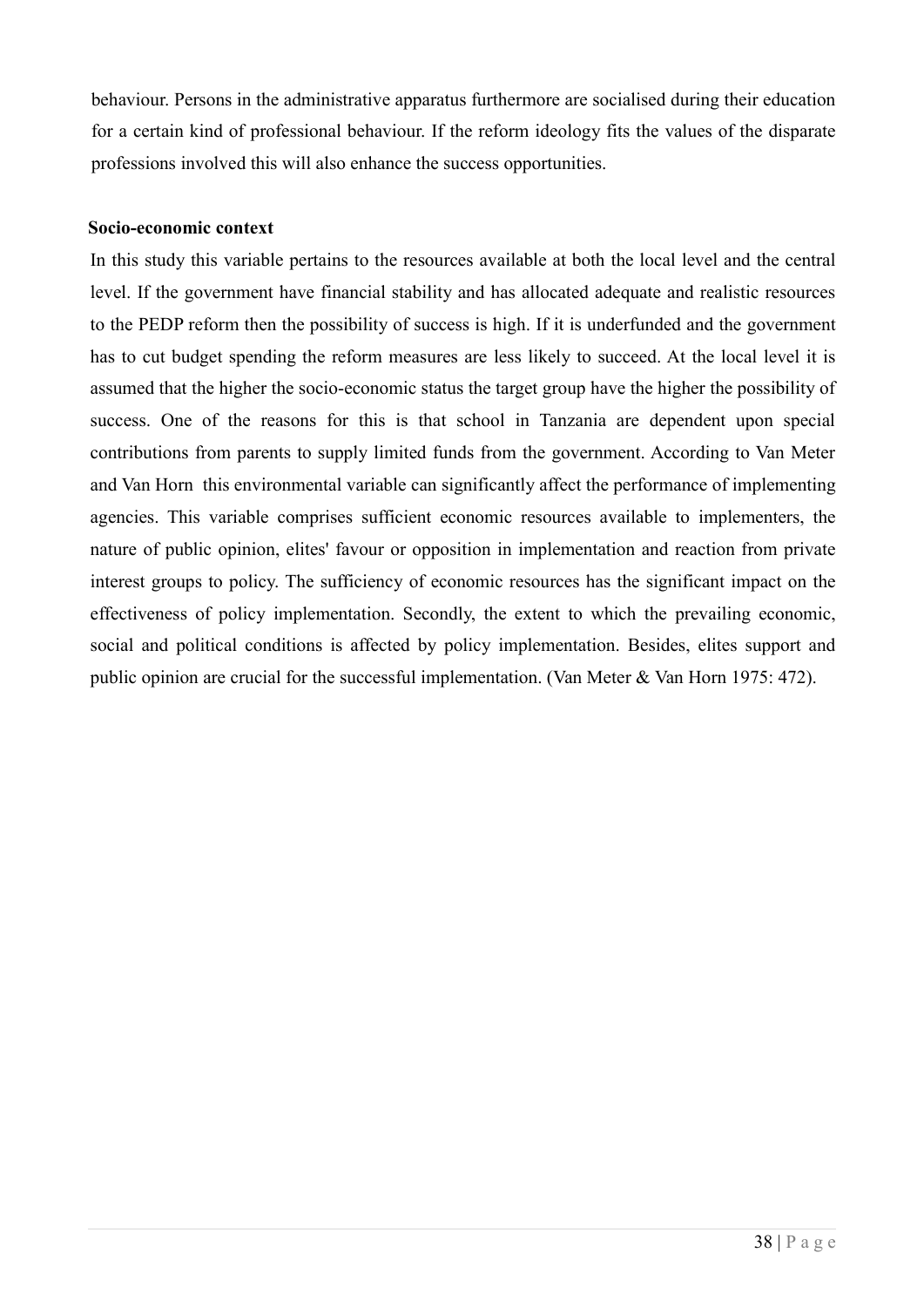#### **Figure 2.7.1 The Van Meter and Van Horn model of policy implementation process**

#### **Independent Variables Dependent Variable**



 **Source:** Van Meter and Van Horn, 1975

#### **2.8 Winters Integrated Implementation Model**

According to Winter (2003) the formerly discussed perspectives of bottom-up and top-down were important because they both shed light on different actors in the implementation process. However both of them lacked an understanding of the other approach. Each view tended to see just parts of the whole complex of implementation. Winters suggestion was to try to merge the two perspectives in order to get a more holistic understanding of the implementation challenges.

Winters view was that implementation research needs to provide theoretical diversity. His solution was that researchers rather should test partial theories and hypothesis than the former orientations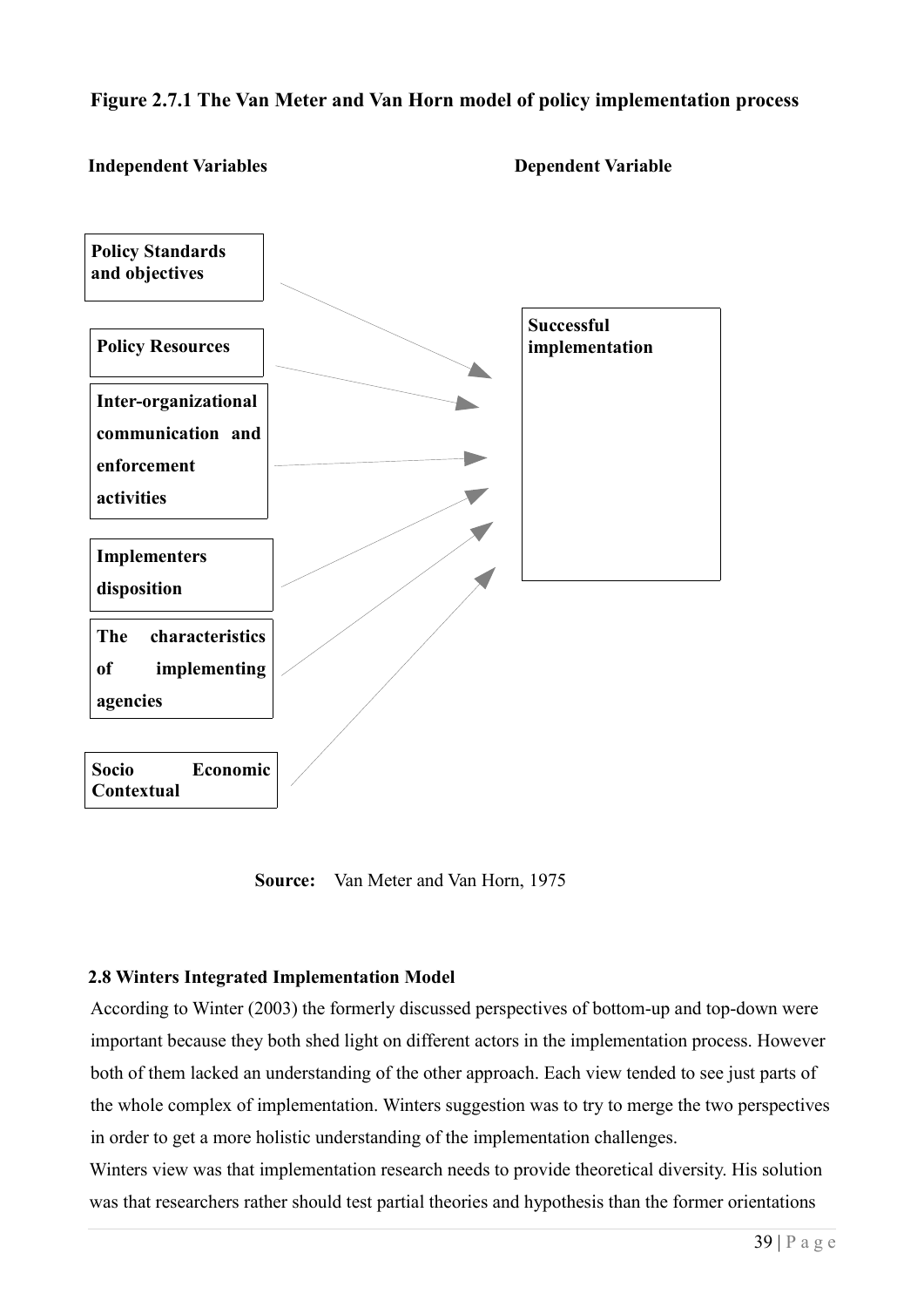focus on a grand theory.

By integrating the features of top-down and bottom-up perspectives on policy implementation, Winter developed an "Integrated Implementation Model" composed of five sets of variables that affect implementation output and outcome. They include policy formulation and design, interorganizational relations, street level bureaucratic behaviour, target group behaviour and socioeconomic condition. Winter's model in strict sense is not a causal model but rather a 'framework of analysis' that presents factors and mechanisms which affect implementation outputs and outcomes (Winter 2003).

The first set of factors affecting implementation results is the policy formulation process and policy design (ibid.). May (2003) expresses; "*well designed policies are necessary but not sufficient for improving implementation prospects*". The causes to some of the challenges towards successful implementation can be found in the previous policy formulation process. According to Winter, conflict and struggles in the policy formulation process frequently tends to create policies that are distinguished by ambiguous goals and an invalid causal theory that lacks the logical coherent and consistent bond between goals and means in the policy design involved. Policy design or policy formulation does to a high degree involve an effort to match potential policy tools to policy problems Howlett et al. 2009). Most mixes of instruments makes it hard to optimize the final result. Policy design is often a highly political struggle between opponents which tries to maximize their opposing concerns. This may imply the power to choose an organizational structure that facilitates the control of the implementation process. The actors that lost out in the policy formulation process also have a role to play in the long implementation process of the PEDP reform from 2002 until present day. The opposition could according to this view try to score political points by continually playing the blame game in the media regarding the PEDP reform. When it comes to reforms in poor dependent countries like Tanzania, external factors like donor pressure and the economical and ideological pressure from western ideological models regarding different conditions relating to aid from bi-lateral and multilateral organizations is an additional factor. This is particularly related to the balance of motivations between the needs of the recipient country and the interest of the international donor community.

The research undertaken aimed to uncover (1) if the policy formulation process generated conflicts that has implications for the implementation of the PEDP reforms, and (2) if the goals and objectives in the PEDP document are stated clearly so that they may be identified and measured.

The next variable of Winters model is organizational and inter-organizational behaviour. The degree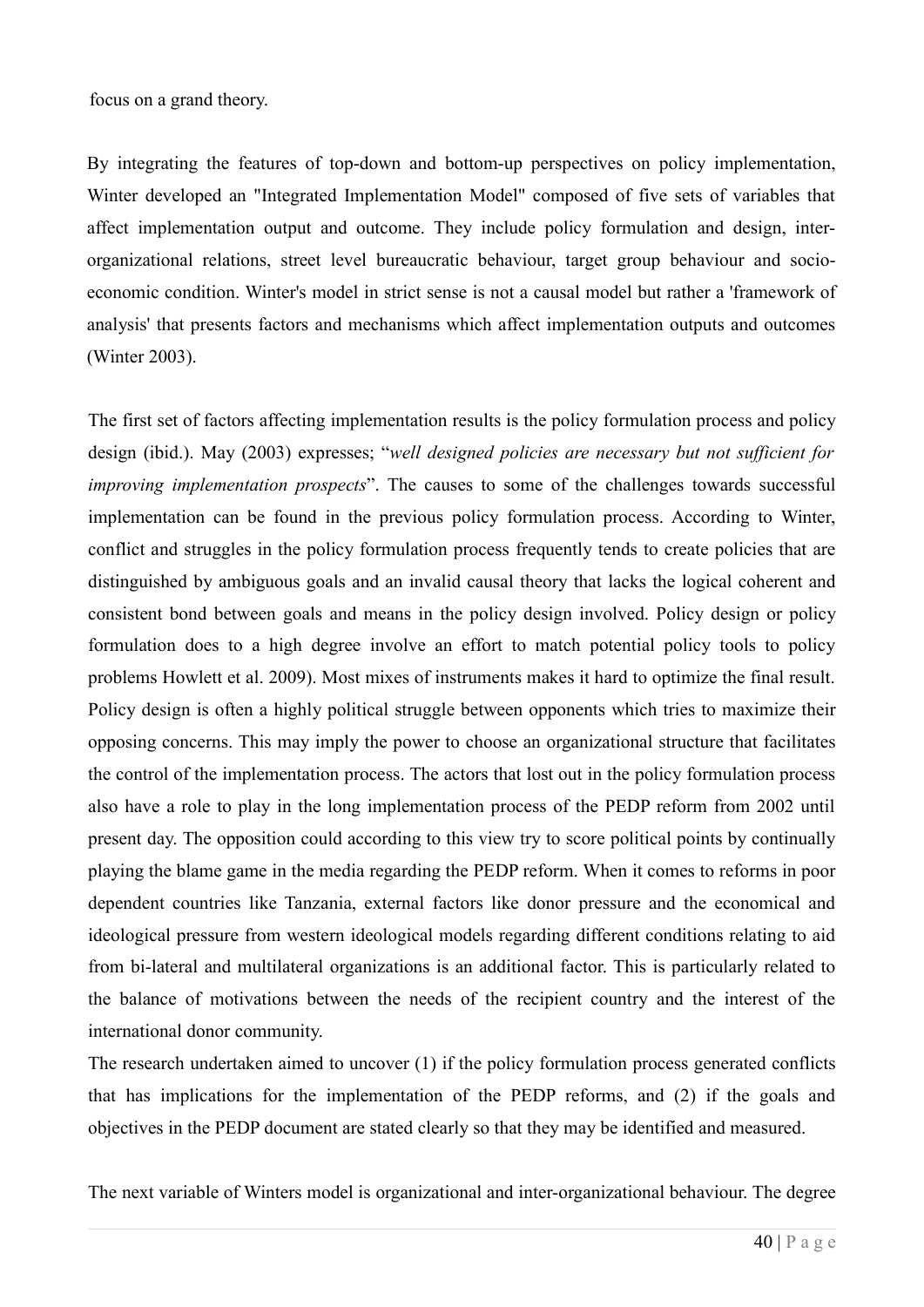of commitment and coordination can have a major impact on the success potential of the reform process. Do the different agencies have the same agenda? This might not always be the case and the result can be a tweaking of reform objectives to the interests of the diverse interests of the particular agencies. Pressman and Wildavsky (1973) likewise focus on this "*complexity of join*t *action*". Their assumption is that implementation is a challenge when multiple actors with diverse interests cooperate in order to execute a policy. Furthermore they highlight that the total number of decisions and possible veto points may hamper the process.

Winters third variable is the behaviour of street-level bureaucrats (S-LBs). Street-level bureaucratic behaviour is another critical variable in the implementation of most policies Winter (2003). The Successful implementation of the PEDP objectives depends to a certain extent on the street-level bureaucrats in order to deliver quality education and for adequate and effective monitoring of the education in the classroom. The street-level bureaucrats are the last link in the implementation process. These are the persons that come in direct contact with the target group. According to Lipsky (1980),; *"Street-level bureaucrats are public service workers who interact directly with citizens in the course of their jobs, and who have substantial discretion in the execution of their work.*". Since S-LBs link the organizations and citizens this gives them an influential position. This is related to their possibility of getting information from both sides of the implementation process. Moreover, their professional discretion gives them space to manoeuvre within the policy regulations. The allocation of resources as well as personal interpretation of rules and regulations does affect the process of policy implementation. The Street-level bureaucrats often shape and actively manipulate the policies they are supposed to carry out. Or, according to Lipsky (1980): "the decisions and routines of the street level bureaucrats as well as the mechanisms created to cope with the situation effectively become the public policies they carry out." Their role in shaping policy is often overlooked (Meyer and Vorsanger, 2007). This is related to the difficulty of studying street-level bureaucrats. However, some researchers have undertaken research studies about the factors that affect street-level bureaucratic behaviour. The most important findings are as follows. First: Who exercises control over the street-level bureaucrats? One research branch has focused on organizational control of street-level bureaucrats discretion (Simon 1983, Meyers and Dillon 1999, Meyers and Vorsanger 2007, cited by Chipimo 2012). The extent to which S-LBs exercise discretion in their work depends on the organizational environment of the policy. If the environment of the policy is complex, the more discretionary judgements are made by S-LBs. Another factor that also has an impact in a complex environment is the challenge of monitoring the service delivery. Moreover if there is a scarcity of resources in the implementation phase studies has found that S-LBs ration their services and rationalize program objectives (Lipsky 1980, Winter 2001 cited by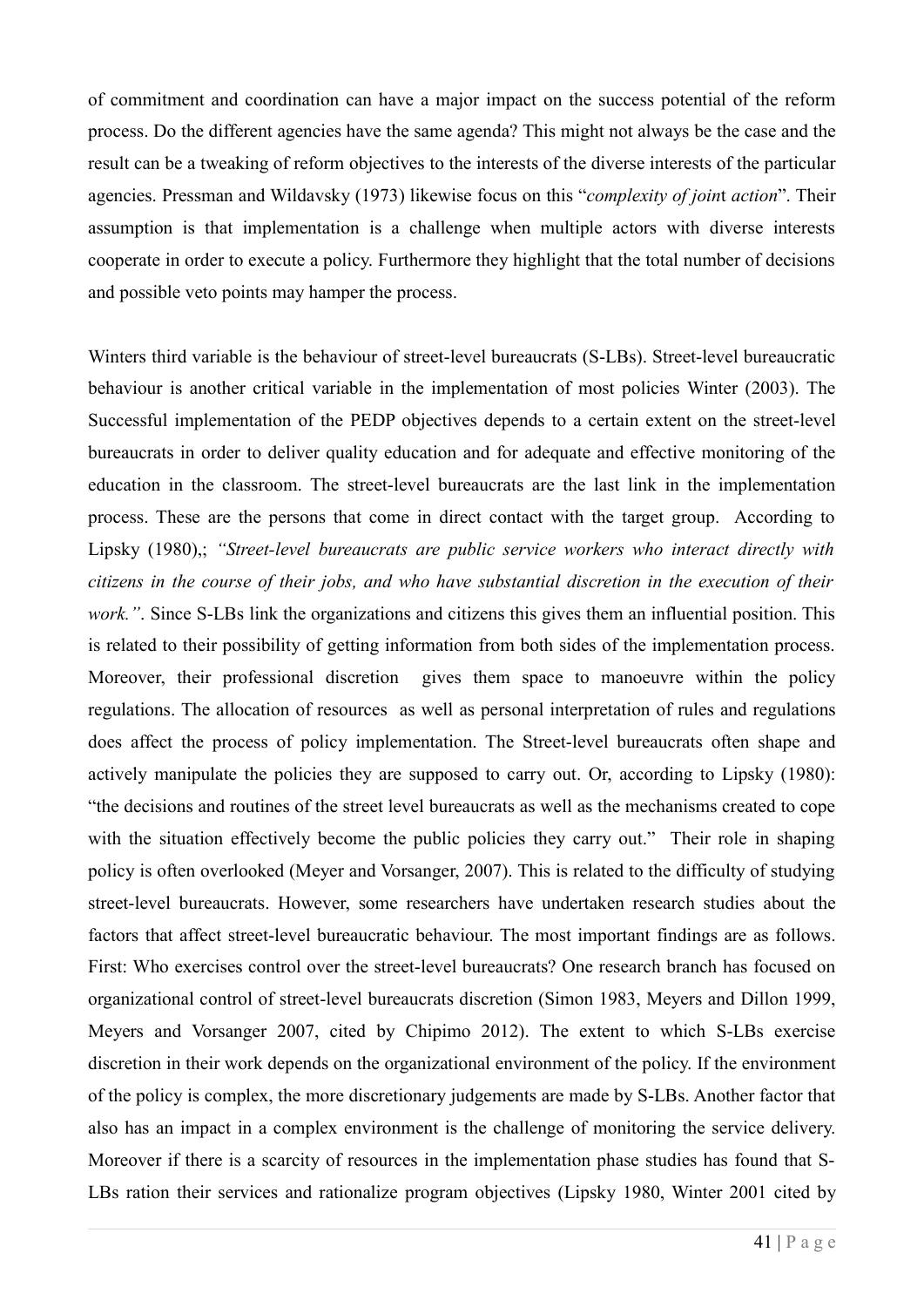Chipimo 2012). Additionally scholars such as Brehm and Gates (1997) points out that individual self interests and their professional norms shapes the S-LBs behaviour in their work practice. Thus, the decisions of front line personnel may undermine the goals made by elected officials (Meyer and Vorsanger 2007). This implies that the official goals and objectives of a policy may be distorted or changed by the actions of S-LBs. Moreover. Inclusion of S-LBs in the policy making process and providing them with adequate information about the goals and means is important for a successful implementation (Hanf & O`Tool Jr. 2006).

When it comes to school reforms these are represented by the teachers as the front line personnel... They are ones that comes in direct contact with the target group on a daily basis. According to Winter street-level bureaucrats make important discretionary decisions in their direct contact with citizens (Winter 2003). This discretionary power gives the teachers (in this study) the latitude "to systematically bias the delivery behaviour in relation to the mandates".

Another group of Street-level bureaucrats are the different school management personnel that monitors the work practice of the teachers. These are mainly the School Inspectorate, the Head Teachers and the WECs.

#### Moreover, Winter focuses on the Target group behaviour

This particular variable is also imported from Winters model. A target group is a specific group of people that the reform measures are aimed at. In this case the pupils, parents and other members of the local communities. These citizens play a decisive role when it comes to the effects of the policy in conjunction with affecting the performance of the street-level bureaucrats by the agency of positive and negative actions in co-producing the results of public services. The level of their awareness, commitment and participation can significantly affect policy implementation.

Finally; socio-economic context locally is expected to influence the quality of education because of the availability of extra resources for schools in better off areas of Tanzania. This is one of the variables that is included in Winters integrated model. Van Meter and Van Horn (1975) also emphasise the socio-economic context and states that this involves identifying societal and environmental factors that does affect policy output and outcome. According to Berman (1980) the implementation of public policy should consider the different "context within which a policy is to be implemented" (Berman 1980: 206, cited by Buabeng 2009 and Kipo 2011). Following this rationale, local level politics should be adapted to local circumstances. The same point is made Pressman and Wildavsky, (1979: 45) who explicitly states that it is important that a project is based on actual socio-political conditions of the locals, rather than general economic conditions.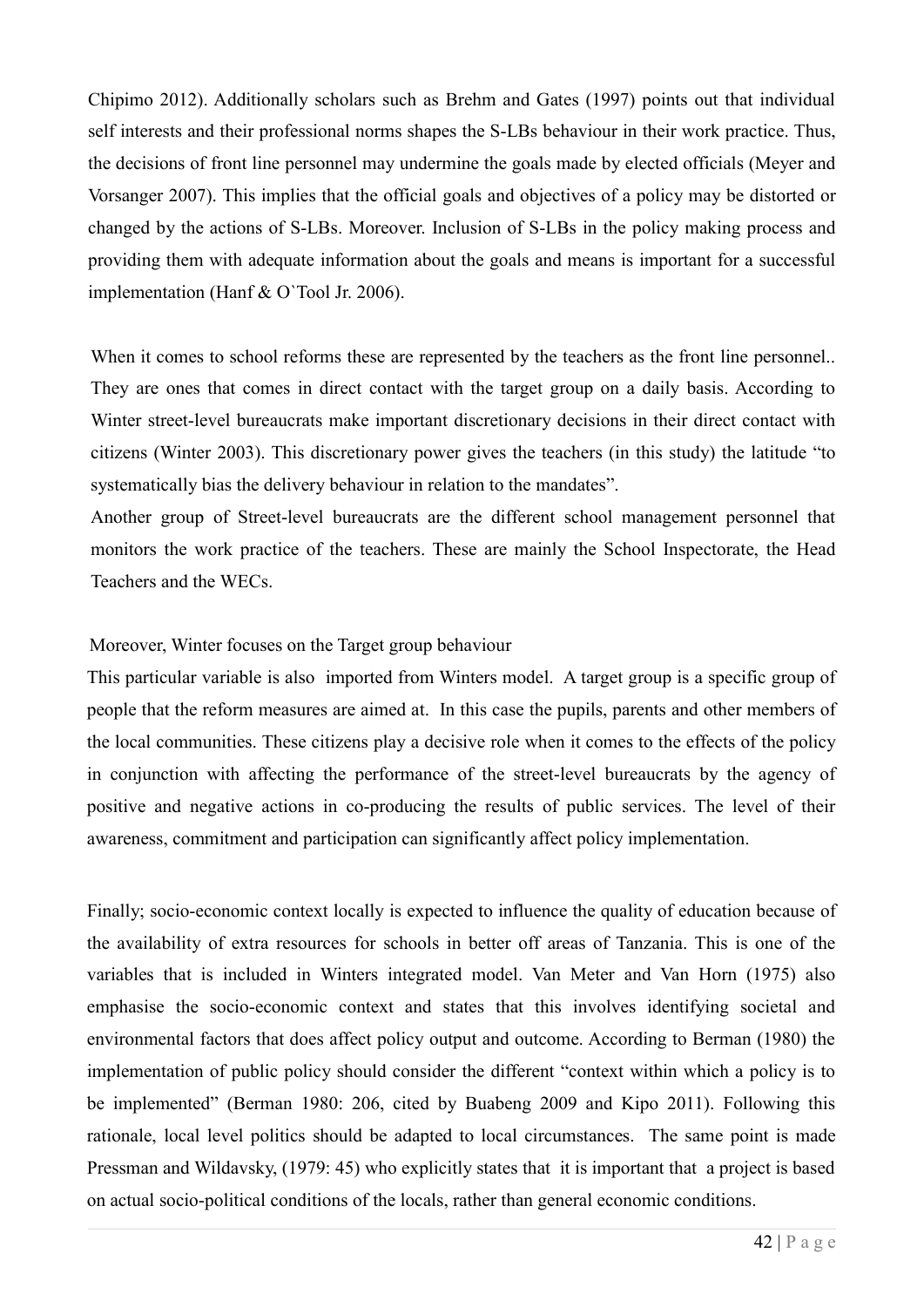In Tanzania the particular socio-economic conditions in the country as a whole should be considered. The different local context in rural and urban context should also be considered in the implementation process. Since the majority of the people in Mvomero are animal-keepers and subsistent farmers with low educational levels and limited financial resources the implementation of the PEDP reforms should consider these challenging circumstances and have special features to deal with the problems. According to Wedgwood (2003, cited by Jidamva (2012) rural schools face more challenges in terms of quality than urban schools. The proposition is that if the PEDP plan has extra resources and communicates the program objectives in a way that is adapted to the local context the higher the chances of success

#### **2.9 Grindle and Thomas**

Grindle and Thomas (1990) focus on the implementation of policy reforms in developing countries. What is very practical about their model is that it specifies the different resources that are critical to successful implementation. According to Grindle and Thomas bureaucratic resources may be needed by public managers in order to encourage and sustain the implementation of policy reforms. Three bureaucratic resource components are instrumental in developing countries. These are financial, managerial and technical resources and they may be instrumental to successful outcomes of many reform initiatives (Grindle and Thomas 1990:1177). Financial resources are money allocated in the budgets for the reform and may come from different sources. In Tanzania in the implementation of the PEDP reform this may be money allocated by the central government, by foreign aid support, money from local government, contributions from parents, the individual schools own small businesses, donors and CSOs. It will be important that these resources are adequate, come on time and are paid in full in order to implement all the activities of the reform. Managerial resources are also imperative for reform success (ibid.). "*Control of budget, personnel appointment and promotion; and control of support services ranging from transportation to purchasing are important elements of bureaucratic power."* The last of the bureaucratic resources are the Technical resources. These are the technical capacity needed for evaluation of a reform. On the ground in Tanzania it will also be important for local implementers to have sufficient office space, to have computers with internet connection in order to facilitate communication and gathering information and access to phone-lines, electricity and water.

A research study by Islam & Rahman (2008), found that the Primary Education Policy Plan in Bangladesh was marked by policy slippage due to lack of human resources (skilled manpower), technical (infrastructure) and financial resources.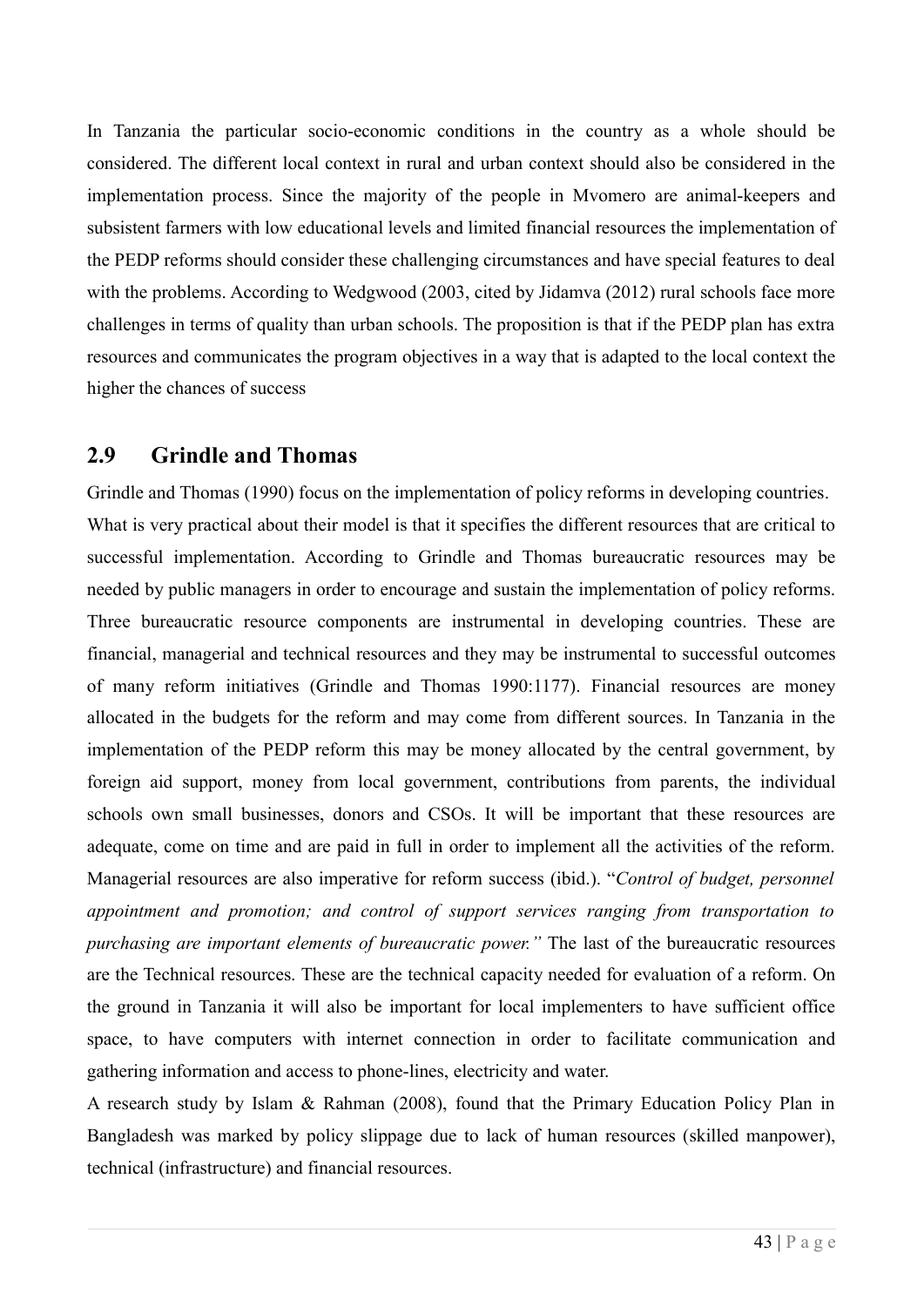#### **2.10 Variables**

According to Nachmias (1996), the variables lead us from conceptual stage to the empirical stage and usually explain causal relationships. This explains the resultant changes to the dependent variables due to change in the independent variable in terms of quality and quantity. The next section operationalizes the variables that explain or may affect the effectiveness of the of the delivery of quality education.

## **2.10.1 Dependent Variable**

The dependent variable will be the intended enhanced level of quality education. This will be operationalized as an increased level of school completion from primary education. Or more precisely: An increase in the percentage of pupils who pass the Standard VII Primary School Leaving Examination (PSLE), (USAID 2013). It is plausible that if the percentage of pupils that pass the school completion test rises, that it is due to the better quality of education. According to Vavrus and Moshi (2009) the most frequently used measure when it comes to educational quality is the pass rate on the national Primary School Leaving Examination at the end of the seven-year primary cycle. The effect of the independent variables listed below will after the rationale of the PEDP I and II reforms have a direct causal impact on the dependent variable and provide quality education.

## **2.10.2 Independent Variables**

According to our synthesized model of implementation developed by the discussed theories : The effective implementation of the PEDP reforms depends on the design of the policy, its implementation structure, availability of resources, street-level bureaucrats/disposition of the implementers, the target group and socio-economic conditions.

In order to make the variables measurable in the research the independent variables are operationalized. Operationalization is to define and specify the concepts and variables and to link these again to their empirical determinants.

## **2.10.2.1 The Policy formulation process.**

According to Winter (2008) the policy design phase is affected by the former political decision making process that took place before the actual enactment of the law, policy or program. In order to understand the context to better understand how the policy design came out the way it did, it is important to take a step back in time and study the former policy formulation process. The policy formulation process is often marked by conflicts, symbolic politics and invalid causal theories. The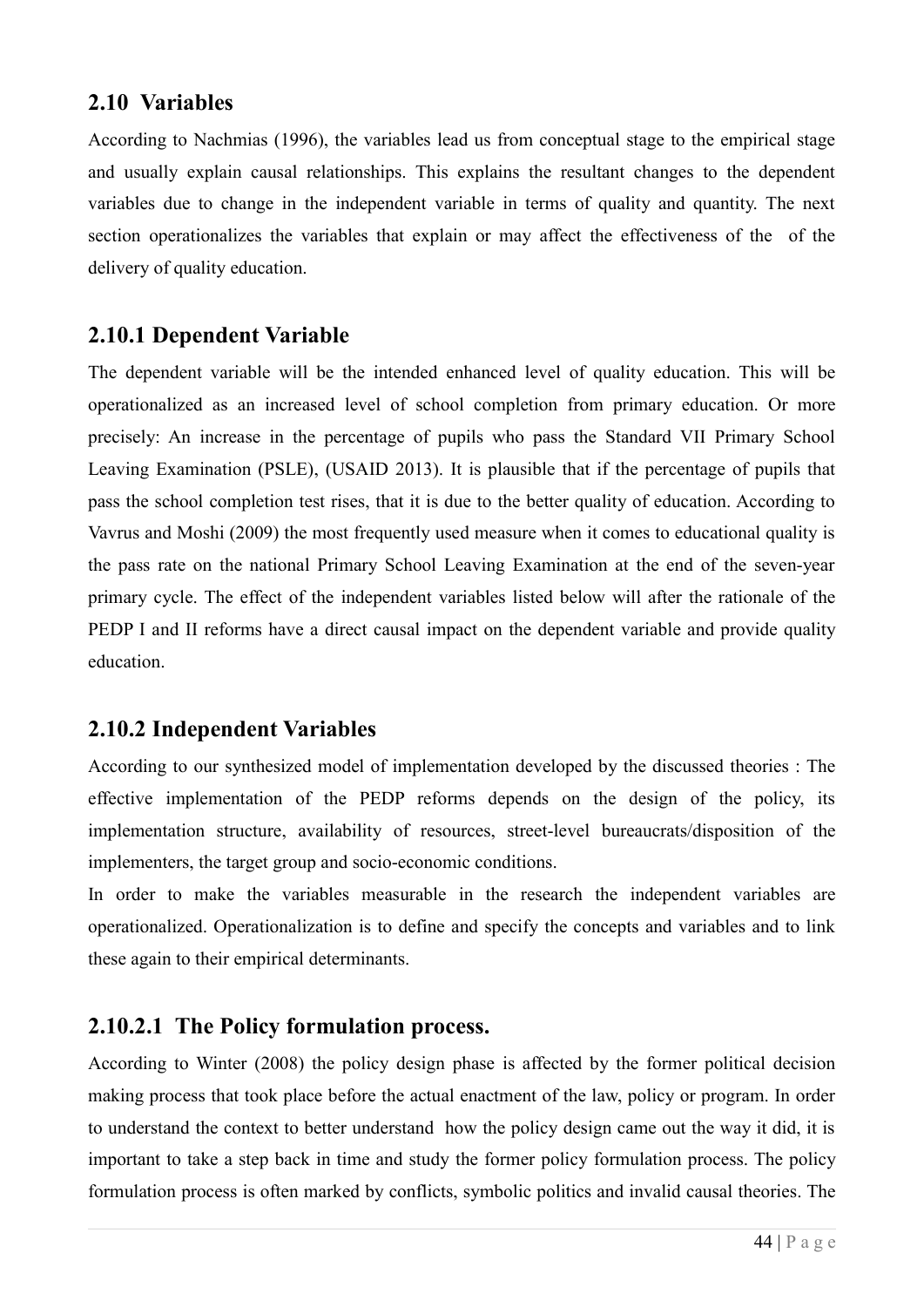conflicts may arise because of different political orientations by the participants. This may produce ambiguous or conflicting goals. There may be lack of coherence between goals and objectives. Additionally, the policy design may have been built on an invalid causal theory. Symbolic policies can result, which appear to address a problem without actually offering the means (like financial resources) that could achieve the stated objectives (Winter 2003). The study undertaken wants to uncover if conflicts in the policy formulation process has an impact on the implementation of the PEDP plan, or if the financial resources allocated and disbursed in the program are realistic for the successful implementation of the reform measures pertaining to quality education.

#### **2.10.2.2 The Policy Design.**

Adapted from Winters synthesized model. Every policy has a particular mix of goals, objectives and instruments in order to reach the stated goals in the policy document. According to Winter (2003) a well designed policy has been crafted with the right goals and values, mixes of policy instruments and target group and implementers access to information on how to execute policies (Winter 1990, cited in Winter 2003 and Kipo 2011) This has been operationalized as the PEDP programs phase I and II performance indicators. The research intended to uncover if the PEDP programs had clear standards and objectives when it comes to providing quality education. These can be of a quantitative or qualitative nature. The research undertaken investigated the central goals in the policy when it came to quality improvements, and measured to what degree there has been a successful implementation of these goals and objectives. In order to uncover this the research undertaken identified the main goals and objectives regarding quality education in primary education in Tanzania. This was be done by a documentary review of relevant documents.

Furthermore the local actors like the; teachers, head teachers, school-board members, Ward Educational Coordinators, District Educational Officers and representatives from the School Inspectorate was interviewed regarding their understanding of the reform goals and objectives. The better the key actors in the implementation process understands the goals and the objectives and have the skills and the motivation to perform their part, the better are the chances of a successful implementation.

#### **2.10.2.3 Inter-organizational communication and enforcement activities**

This variable is included in both Van Meter & Van Horns rational model of implementation theory and in Winters Integrated Implementation Model. In order to uncover these issues the researcher focused on the local implementers understanding of the main objectives of the policy, and particularly the goals and means stated in the program for achieving quality education. The research furthermore assessed the local implementers capacity, their willingness to follow through on the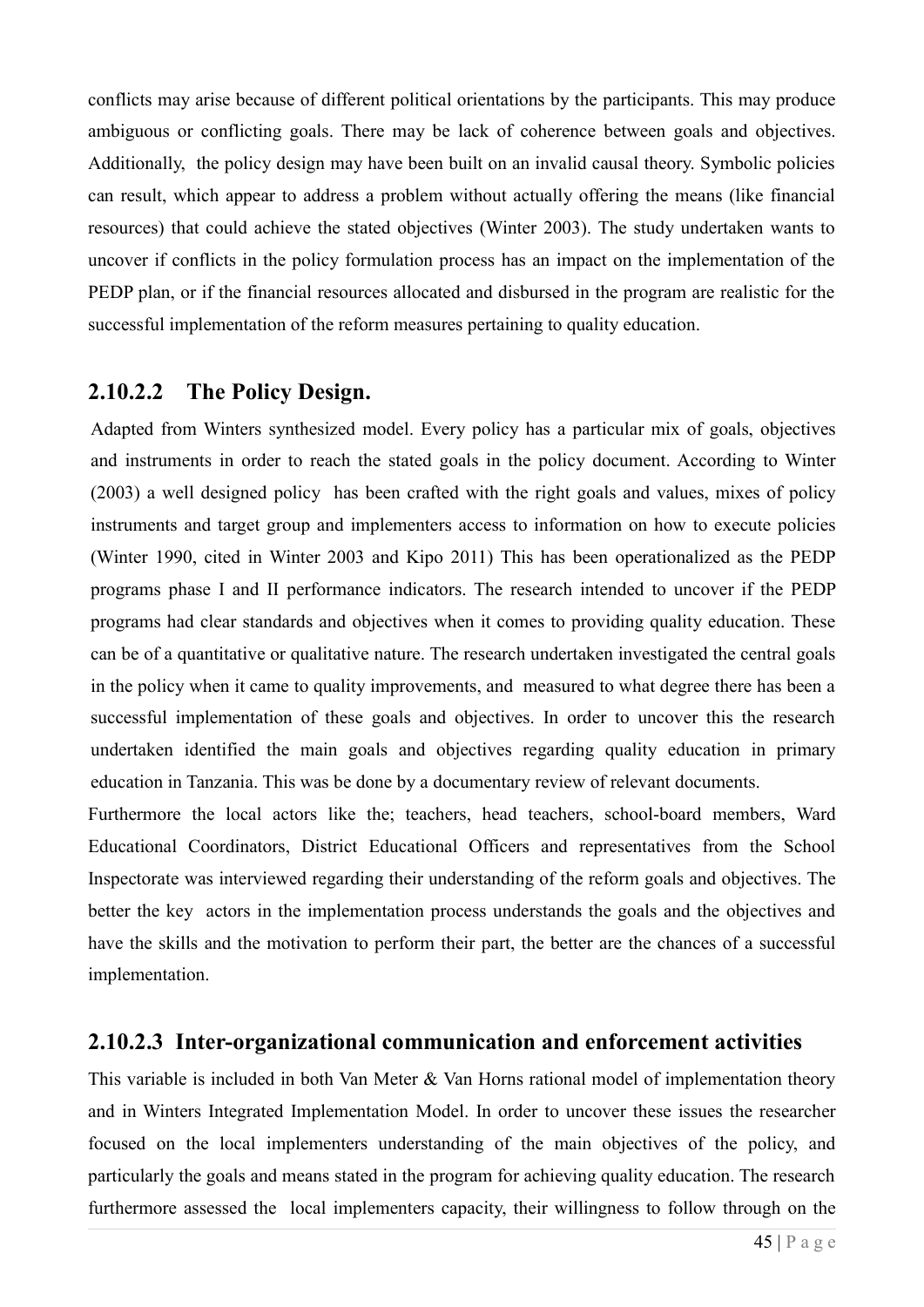goals regarding the providing of quality education and their will to carry out their functions. Additional questions for the local implementers was how they cooperated locally, and if there aware any challenges when it came to the implementation of the PEDP policy. Local Government Authorities (LGAs) are the urban and rural implementation structures in the Local government system that are meant for consolidating and giving more power to the local people in Tanzania when it comes to participation in the planning and implementation of development programmes within their geographical area. Important local structures and sub-structures are The Ward, The Village/`Mtaa`, the Inspectorate and the School Committees. (Masue, 2010).

Another central question related to Van Meter and Van Horn is in what way the central level controls local level implementation of the reform measures. What sources of power, control and enforcement mechanisms are in place for the central level in order to ensure local compliance with national policies related to quality education?

#### **2.10.2.4 Street-Level Bureaucratic Behaviour of Key Implementers.**

In this case it is the teachers potential use of their professional discretion to also be policy makers by themselves (Lipsky 1980). The study aimed to uncover if the teachers as key-implementers of the PEDP reform influenced the impact of the reform measures by their coping behaviour.

## **2.10.2.5 Target Group Behaviour**

According to Winter (2003) a target group is a specific group of people that the reform measures are aimed at. And the target group relate to the policy when they connect with the policy goals and objectives. In this study this is operationalized as the pupils, the parents and other members of the school community`s possible impact on the reform measures in their cooperation with the teachers and the school in co-producing the results. The extent of the pupils cooperation with their teachers and the trust the school and the school-committee received from their community were important indicators here. Other factors that were integrated in the variable was the extent that community members participated in school information meetings and contributed actively towards school development.

#### **2.10.2.6 Resources**

Policy resources are recognized as essential factors in the effectiveness of policy implementation (Van Meter and Van Horn, 1975: 460-461, Thomas and Grindle (1990), Hogwood and Gunn (1984). As pointed out by the academics above; the financial, human and technical resources available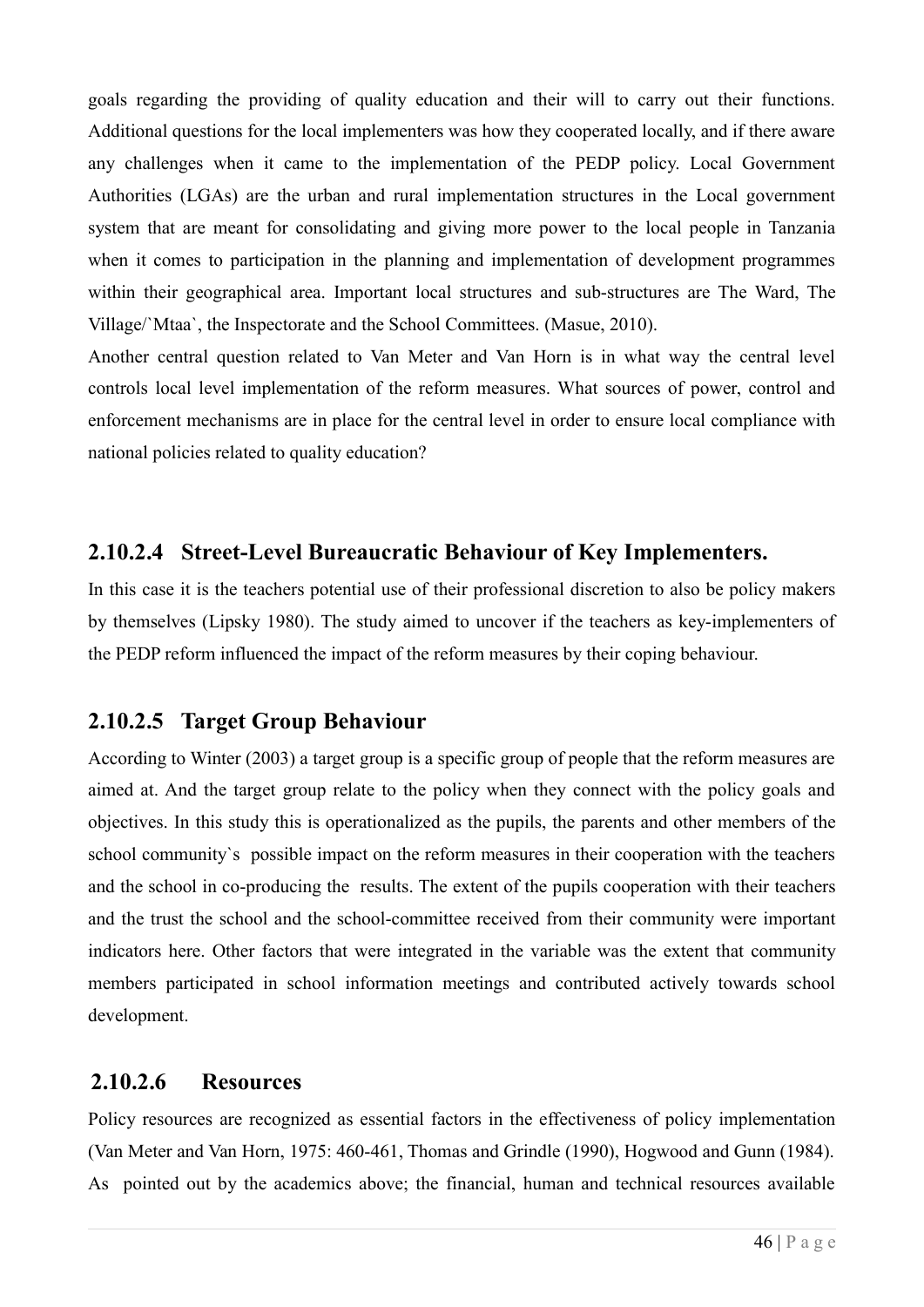might hamper or facilitate the effective execution of the PEDP policies.

Financial resources is a critical instrument if policies are to be implemented fully and with sufficient quality. Key academics like Sabatier and Mazmanian (1983) and Van Meter and Van Horn (1975) found that financial resources were important policy instruments in policies in general.

In order to secure a successful educational policy implementation, the financial resources therefore needs to be provided. Financial funds from the government .

According to the government of Tanzania the Capitation Grant that each school receives each year should be sufficient to run the schools effectively and thus provide quality education. The research therefore investigated if the schools received the Capitation Grant in full, and if it came at predictable predetermined intervals. Another question that arose during field work was if the Capitation Grant was realistic for the full funding of sufficient and adequate learning materials. The local capacity to generate additional funds through other contributions were also measured. Teacher houses for the teachers

Furthermore, human resources was operationalized by the teacher pupil ratio at the school, the implementers formal educational level and the in-school training that was given to teachers, headteachers, ward education officers and school committee members. The research also uncovered which institutional level that controlled the budget, the recruitment of personnel and the promotion of personnel.

A high pass rate and high pupil performance depends upon multiple capacity dimensions. Another one of them is the quantity and quality of the technical resources. Technical resource in this context looks at whether there are present sufficient amount of office space, enough classrooms of adequate standard, if there was a well-equipped science room at each school, adequate numbers of textbooks, enough desks for pupils and teachers, access to a school library, computers, internet connections, telephone lines, fax machines, transportation vehicles or fax machines.

## **2.10.2.7 Socio-Economic Factors**

The socio-economic conditions locally and centrally are likely to have an impact, both directly and indirectly on policy implementation effectiveness (Van Meter and Van Horn, 1975:450, Sabatier and Mazmanian , 1980: 544).

In this study this was operationalized by examining if the more affluent and well educated urban school community were more positive and contributed more financially towards the running of the schools than the less affluent and less educated clientele in the rural area. Moreover, the research aimed to uncover if the PEDP program was adapted to the more challenging environment in the rural area.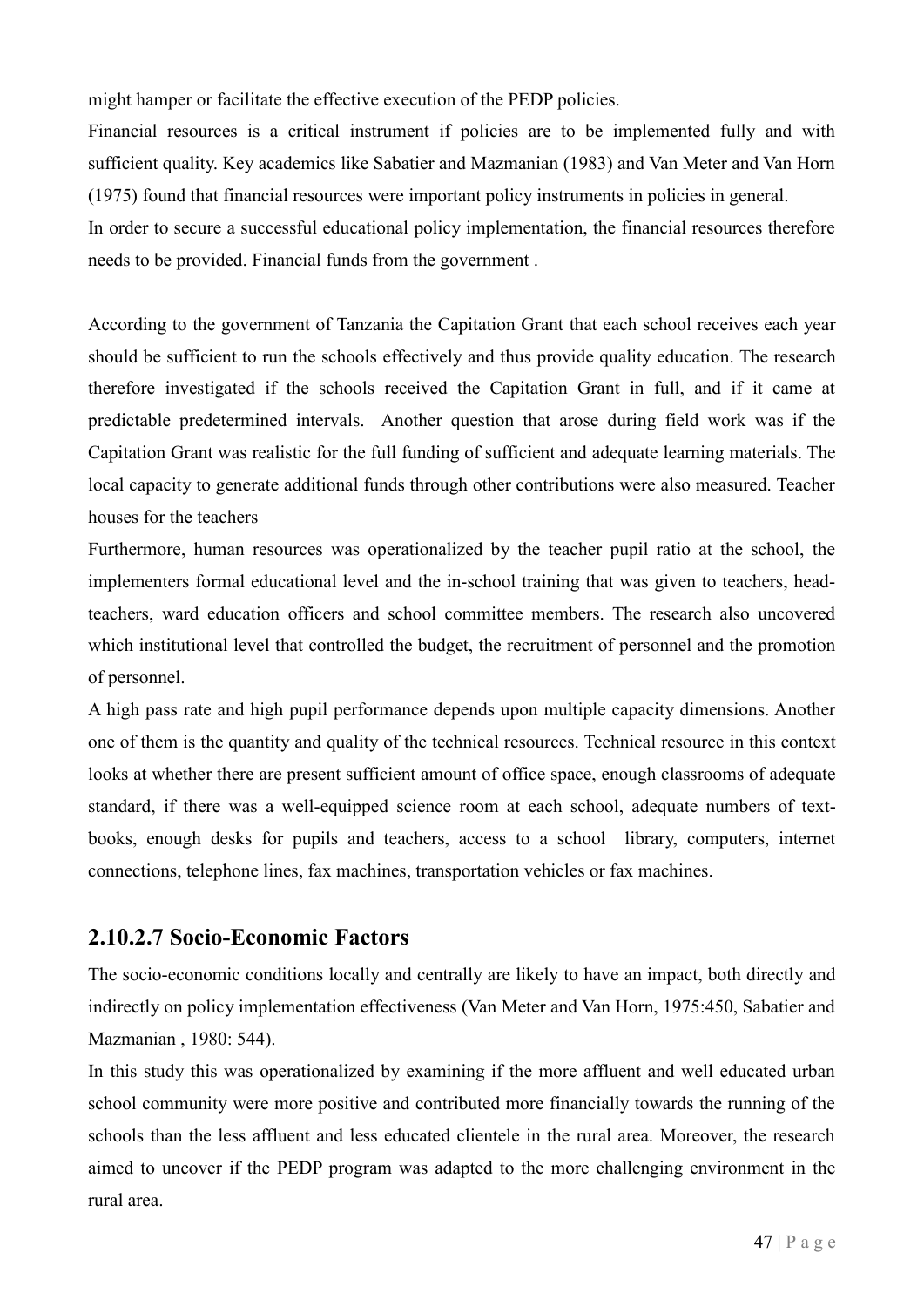## **2.11 Conceptual Framework for the Research Study**

Figure 5.1 The synthesized model of policy implementation process



The connection between the S-LBs and the target group indicates that the two groups influence each other.

**Source:** Evolved from the implementation model of Van Meter and Van Horn, 1975 and Winter (1990, 1994) and supplemented by other reviewed literature.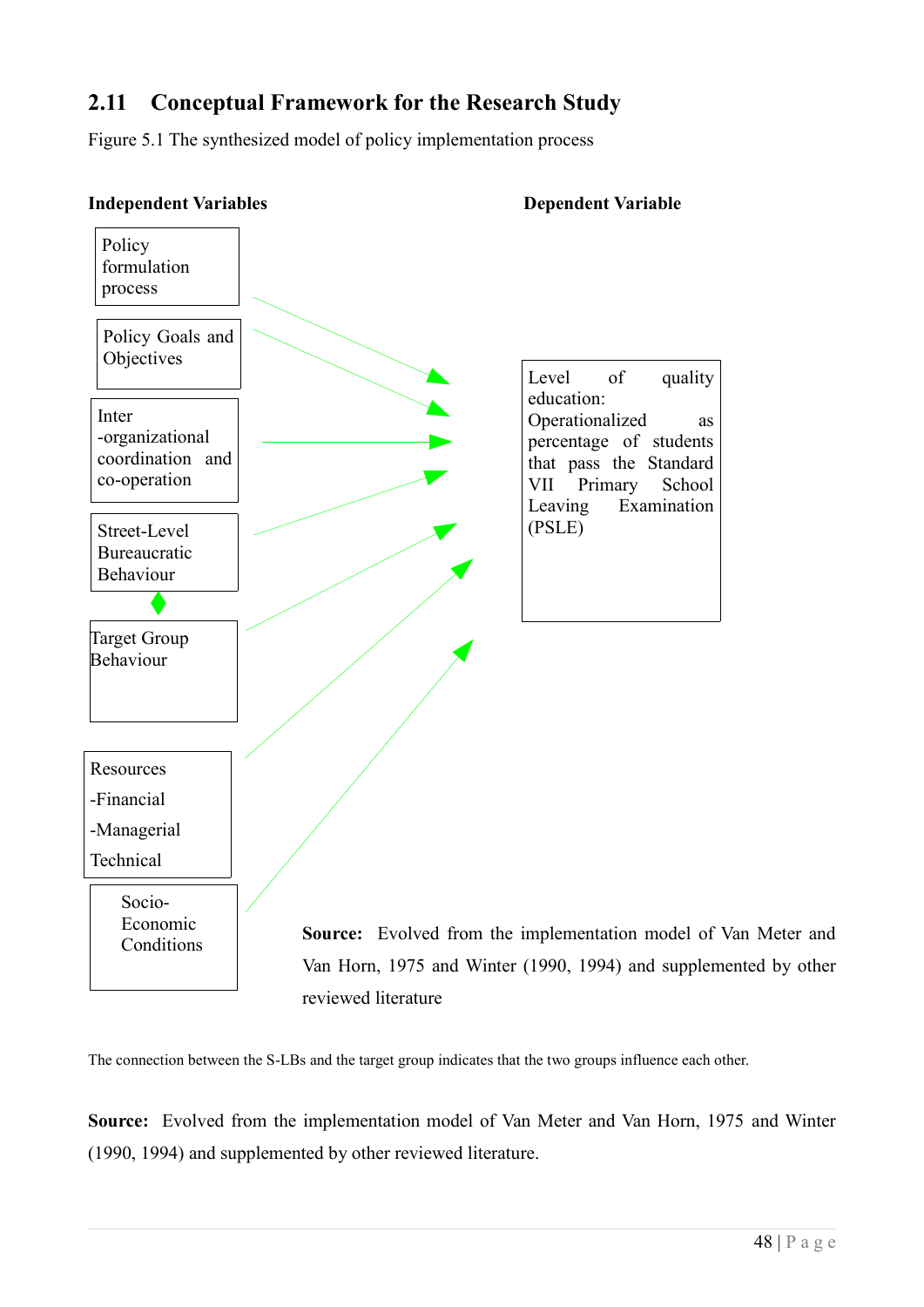## **2.12 Hypothesis for the Study**

An hypothesis is a predicted answer to a research question (Punch 2005). According to Punch; if we have constructed a hypothesis then we can predict the answer to a question. The specific research questions states what we are trying to find out, and the hypothesis *a priori.*

**Hypotheses 1: The clearer and more coherent the goals and the means in the policy is stated, and the less conflict that was generated in the policy process, the higher the possibility for a successful implementation of the PEDP reforms.**

**Hypotheses 2: The degree of successful implementation of the PEDP reforms is dependent upon the level of cooperation, commitment, and coordination between implementing institutions, and the implementers clear understanding of the programs goals and objectives.**

**Hypothesis 3: If expected reform results are positive and aligned with the mind-sets and professional ethics of the key implementers, the resistance will be small and the PEDP reform is more likely to succeed**

**Hypotheses 4: If members of the target group, the pupils, the parents and other community members are positive to the reform measures, the reform will be met with positive actions and the possibility of successful fulfilment of the reform measures will be higher.**

**Hypothesis 5: The degree of successful implementation of the PEDP is dependent upon adequate financial and technical resources as well as sufficient numbers of well qualified implementers.**

**Hypotheses 6: The better the socio-economic conditions are locally and centrally, the higher the possibility of achieving the goal of providing quality education.**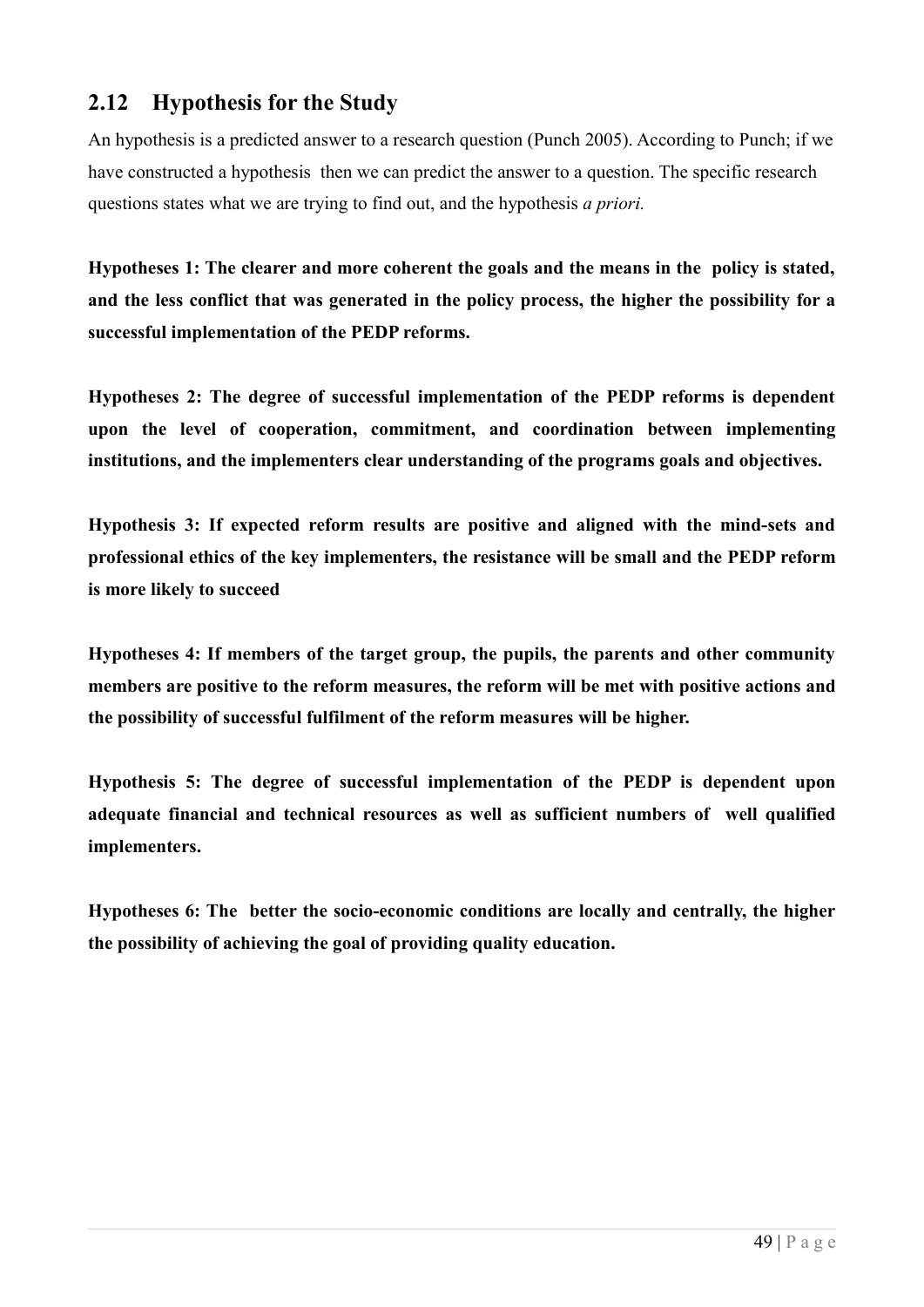# **CHAPTER 3: RESEARCH METHODOLOGY**

#### **3.0 Introduction**

This section of the thesis will explain and discuss the methodological choices that has been done and are applied in the research. According to Yin (2003) research design is the logic that links the data to be collected and the conclusions to be drawn from the initial questions of study. Research design is also described by many sources as a blueprint for what a researcher are going to do. The units of analysis will be described, the sample selection method will be commented upon and the methods of data collection and analysis will be identified. Furthermore the chapter additionally sheds light upon the ethical issues that may raise, and arose during field research. The reliability and validity of the research undertaken is also commented upon. Lastly, the chapter describes some challenges the researcher met during field study data collection.

#### **3.1 Research Strategy and Reasoning behind choices.**

According to Yin (2003) case study is one of several ways of doing social science research. Other possible methods are experiments, surveys, histories and archival studies. There are particular advantages and disadvantages associated with each strategy. Three conditions decide which research strategy that is most appropriate. These are; the researchers type of research questions, the control the researcher has over behavioural events, and finally the focus on contemporary or historical phenomena (ibid). Some of he same points are made by Ragin (1994) which also emphasises that depending on the position of the researcher there are fundamentally three different research approaches; quantitative, qualitative and comparative research. The main focus of quantitative research is on the quantitative measures that can be counted and aim at testing proposed theories. It follows from this that it entail a deductive approach to the relationship between theory and empirical evidence. Qualitative research on the other hand emphasise words rather than quantitative data in data collection and data analysis, and applies an inductive orientation towards the relationship between theory and empirical evidence Layder (1998, 2005). The third approach is the comparative method Ragin (1994) does criticise the two different paradigms of the qualitativecamp and the quantitative-camp that rivalled each other. Ragins main point is that it is more practical to view the dichotomy between the qualitative and quantitative approach as a continuum. He places the comparative approach in in-between the two other approaches. Based on the points made by Ragin this research sets out without a preference for any of the methods. The assumption is that the method depends on the problem at hand. Which approach can best follow up on the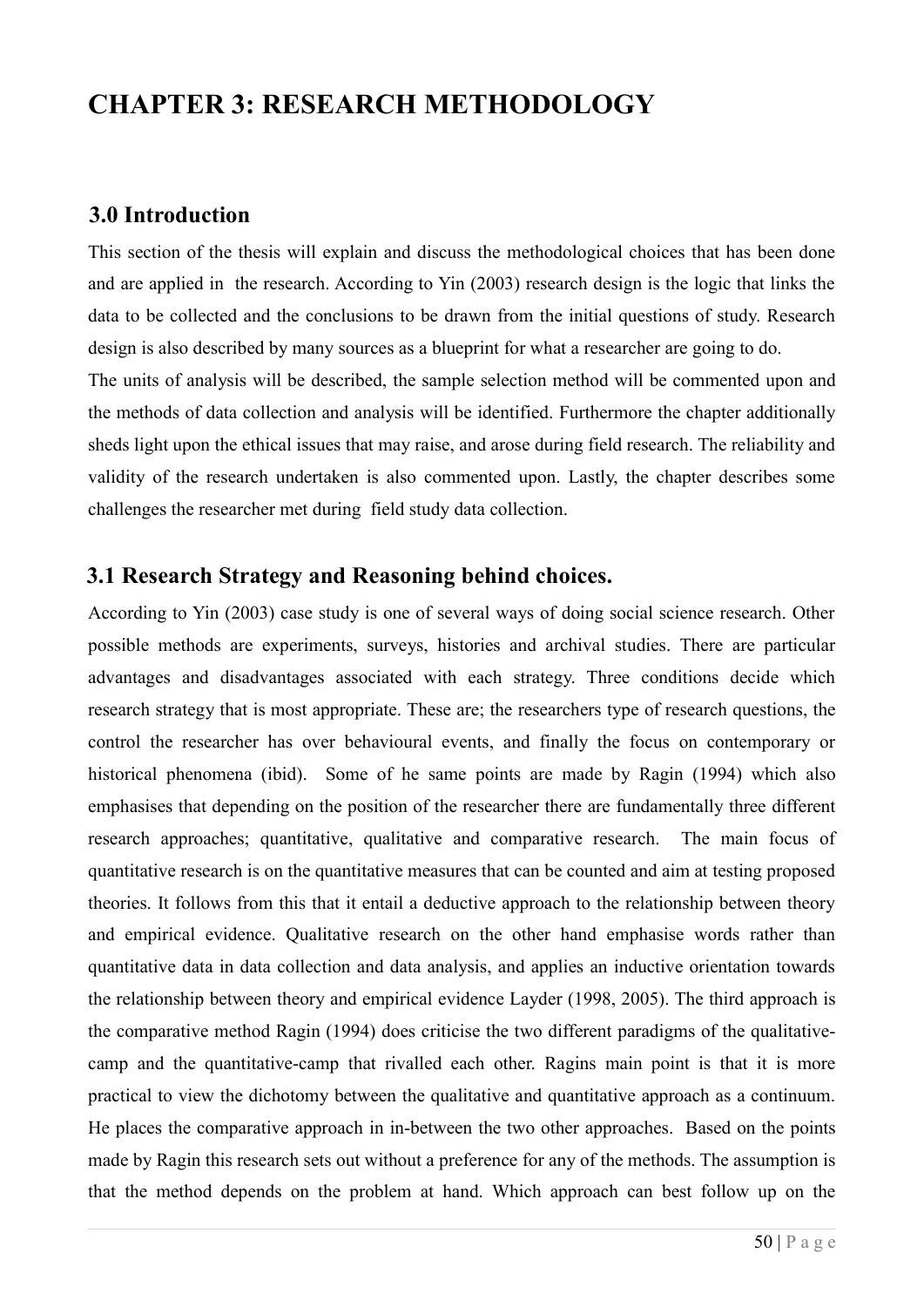The research questions were based on "*how*" and "*why*" questions so that applies for a case study according to Yin. The research study undertaken does not have any control over the behavioural events. The PEDP reform and the people involved carry on regardless of my research. And finally, the focus of the investigation is on a contemporary phenomenon within a real-life context.

An adaptive strategy (Layder 1998, 2005) is applied. According to Layder every research strategy implies use of both deductive and deductive methods. Deductive is theory testing by making hypotheses and using those in order to see if empirical findings can be explained by the pre conceived theory. An inductive or theory-generating approach is usually more explorative with the aim of making new theory without former theoretical propositions. This research make use of both pre-existing theories and hypothesis testing. This is done in order to make the study cumulative.

Most of the data that were needed in order to answer the research questions were of a qualitative nature. Creswell (2003) point out that qualitative researchers primarily are concerned with (1) process (2) meaning; how people makes sense of their life and their experiences (3) that the researcher is the primary instrument for data collection and analysis (4) It involves field-work (5) it is descriptive since the researcher is interested in the process and (6) qualitative research is inductive. Some of the data in the research are of a more quantitative nature. Use of official statistics during archive research and quantitative numbers when it comes to results on the dependent variable will be necessary to uncover if the reform has succeeded in its main objective of providing quality education. The pupils average national test scores, and the respective schools pass rates are the main quantitative indicators.

To sum it all up: A qualitatively oriented research approach was applied. This was related to the qualitative designs possibility of exploring the real persons in-depth insights and their feelings and opinions towards the qualitative aspects of the PEDP reforms in primary education in Tanzania. The qualitative approach can uncover finer details in the persons beliefs, feelings and experiences that would be hard to detect in-depth with a quantitative framework.

## **3.2 Operationalizations**

Operationalization of the Policy Formulation process was done through a document research of government reports and the review of other research material. The documents gave information about which persons and institutions that contributed towards the making of the PEDP plan, how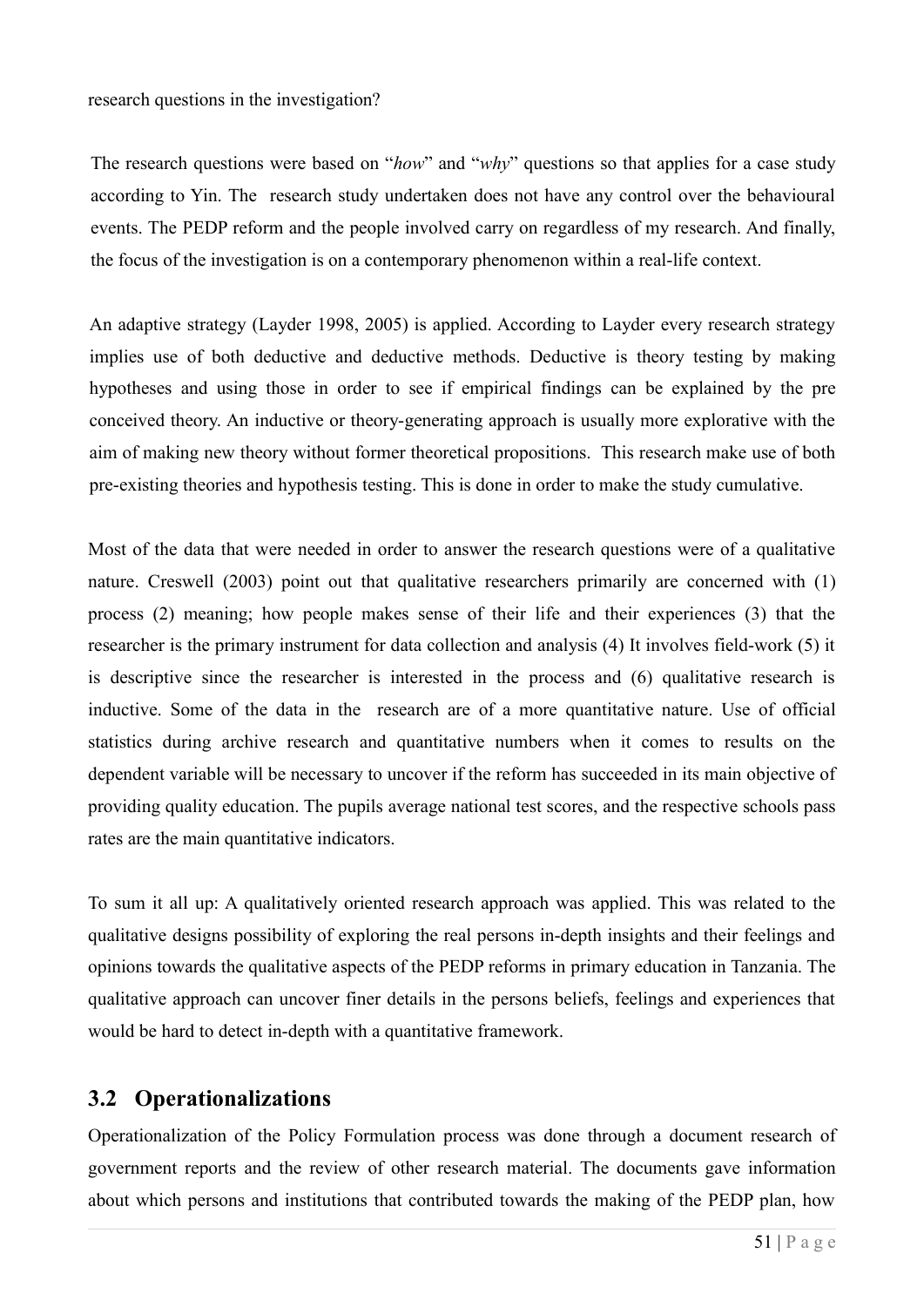they co-produced the program and which important persons and institutions that were left out of the same process. Information from in-depth interviews with local implementers also provided valuable input regarding their role in the decision-making process.

When it came to policy standards and objectives the researcher studied the two original documents of the PEDP, that is the PEDP and the PEDP plans. The PEDP I and II programs again are based on different policies like the PRSP, NSGRP, the MDGs, LGRP and the Tanzanian Development Vision 2025 which also were analysed in order to find if the goals and objectives were clear and if there were any consistences in the documents. All this was supplemented by the key-implementers awareness and understanding of the goals and objectives.

Inter-organizational communication and enforcement activities was researched through document review and in-depth interviews. The documents gave both a formal overview of the implementation structures, the hierarchy and the co-operation procedures. In-depth interviews with local implementers gave additional information. These were asked questions about how they co-operated with different organizations and if there were any challenges towards proper co-operation. Streetlevel bureaucratic behaviour was researched by applying another set of in-depth interviews with local implementers and target group.

Target group behaviour, or the local communities participation in the co-production of quality education. The aim here was to measure the attitudes of the pupils, their parents and other members of the community`s impact on the reform measures.

Documents and in-depth interviews with implementers and target group were done in order to investigate if the necessary PEDP resources were provided as stated in the policy documents and if these again were realistic. Additionally, the resources were specified as financial, technical and human resources. Financial resources were measured in terms of the sufficiency of the total amount of funds towards supporting the school`s planned activities. Technical resources were measured as the adequacy of sufficient teaching materials, classrooms, science rooms, library access and water and electricity. Human resources were measured in terms of sufficient number of adequately qualified teachers, well-qualified school-board members and adequately qualified WECs, DEOs, and school inspectors. Another important aspect of human resources was to uncover which institutions that had the control of budget, personnel recruitment and promotions.

Finally, Socio-Economic factors were operationalized as local context in the two local school districts. The researcher investigated if the difference in average education background, occupation and salary between the rural district of Mvomero and the urban district of Morogoro Municipal had a significant impact on the impact of the reform measures.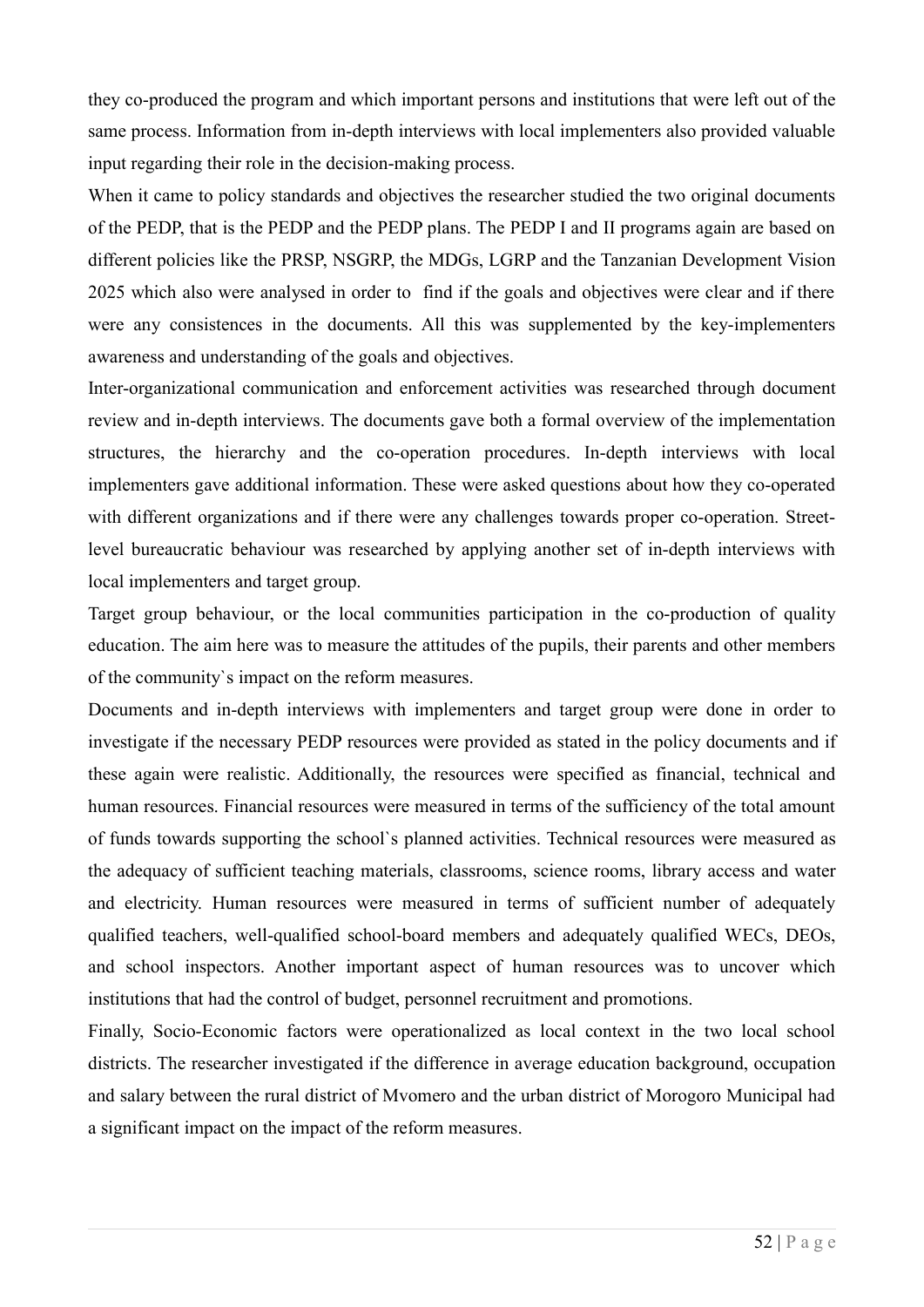## **3.3 Area of the Study**

The field study was undertaken in Morogoro Municipal Council (MMC) and in Mvomero District Council (MVDC). Morogoro Region is one of Tanzanias 30 administrative regions. The regional center and capital is the Municipality of Morogoro. The region is administratively divided into six districts. These are; Gairo, Kilombero, Kilosa, Mvomero and Ulanga. According to the 2002 Tanzania National Census, the population of the Mvomero District was 260,525. At the same time the population of the Morogoro Urban District was 228,863 (2002 Population and Housing General Report).

## **3.4 Units of Analysis**

According to Yin (2003, 2005) the unit of analysis can be an individual, a group, a case, a policy, a program, the economy, an industry or an event. In this case, two school districts within the Morogoro Region are selected. These are the Morogoro urban district (Morogoro Municipal Council) and the Mvomero district (Mvomero District Council) which is a rural district. The SUA Primary School in MMC and Mlandizi Primary School in MVDC are the primary units of analysis. The selected districts are chosen because of resource and time constraints due to the costs of moving around in Tanzania and the additional contacts it would require to choose another part of the country. The researcher was able to meet the necessary persons that could answer the research questions in this area thanks to excellent contacts at the University of Bergen.

The two different districts are sufficiently contrasting when it comes to the rural and urban dimension which is often highly correlated with differences in education and income in Tanzania. The general idea was to contrast the higher socio-economic district of Morogoro MC with the lower socio-economic district of Mvomero DC

## **3.5 Research Strategy**

The study applies a qualitative approach as discussed under section 3.1.

Data was collected from both primary and secondary sources. Individual interviews and personal observations at the research field were the primary sources of data. Document analysis of the process of policy formulation and policy design of the PEDP, PEDP I and II reviews and reports, other relevant policies like the Education and Training Policy of 1995, The LGRP policy, the PEDP I and II documents, and newspaper articles were some of the other sources of secondary data.

## **3.5.1 Sample Selection and Size**

Creswell indicates that is very important for a researcher to identify the population in the study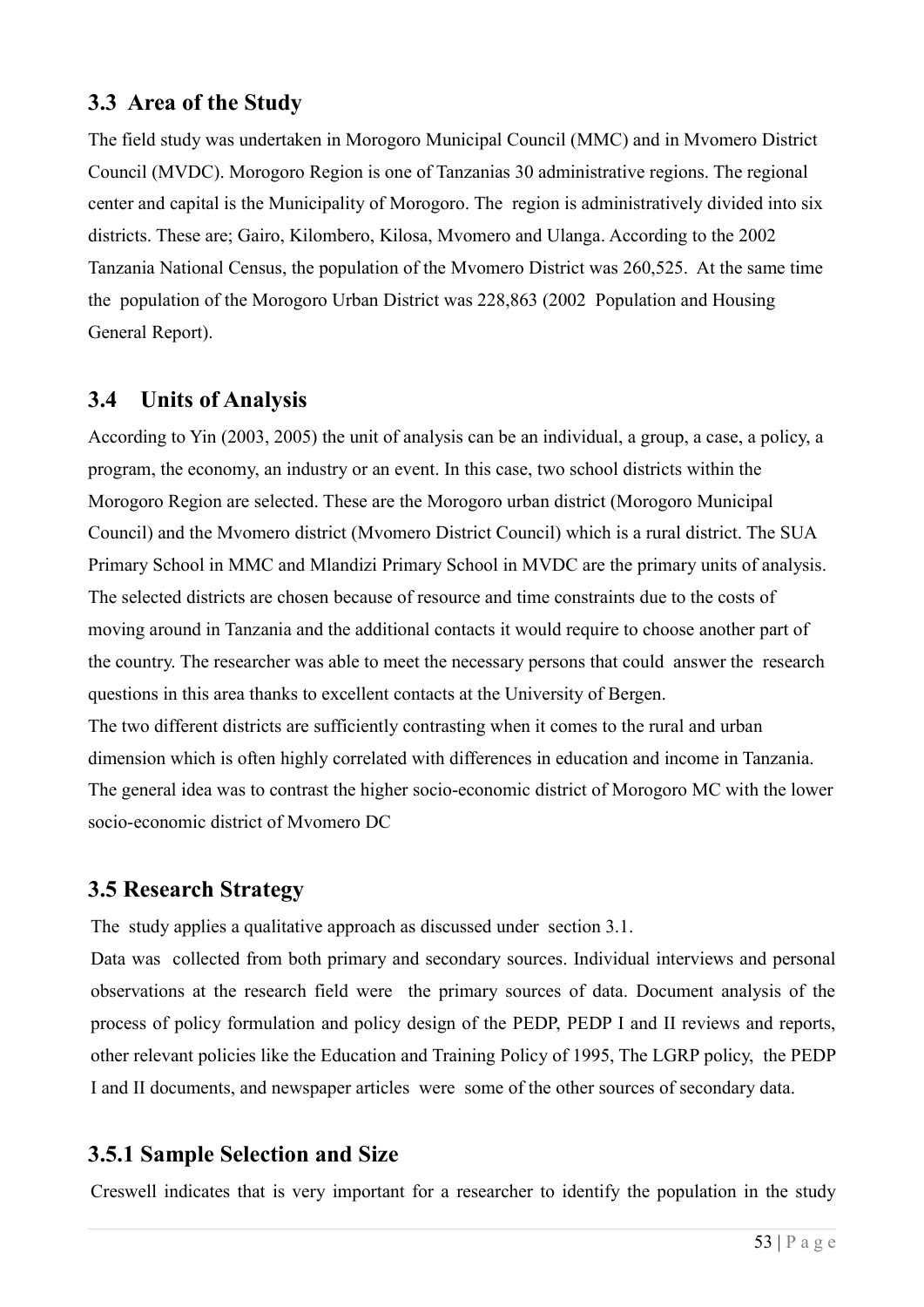(Creswell, 2009). However, (Layder 1998, 2005) makes a contrary point by expressing that "there is nothing predetermined about the size of these samples and flexibility is the keynote" (ibid p. 46) The participants were selected on the basis of their function and their ability to provide valuable information. Purposive sampling is the strategy Layder recommends since these are the respondents with rich information.. The initial number of interviewees was 26 as stated stated below. Because of the nature of the data emerged in the study I needed to be flexible and the number of interviewees changed sometimes as new information made other actors relevant in order to answer the research questions. These participants were chosen because they were the persons which are represented in some of the indirect variables of the study (policy makers, mid-level implementers, street-level bureaucrats (teachers) and target group (pupils, parents, community members). The two embedded cases are one school from Morogoro Municipal Council and one School from Mvomero District Council. The two cases provided the researcher with the possibility of comparison and hence triangulation of data. The two schools are both located in the Morogoro region in Tanzania. The selection criteria was that one of the units of analysis would be from an urban area, while the other would be located in a rural area.

#### Sample size

| <b>Morogoro Municipal Council</b> |                  | <b>Mvomero District Council</b>     |                               |  |
|-----------------------------------|------------------|-------------------------------------|-------------------------------|--|
| 1 Education officer               |                  | 1 Education officer                 |                               |  |
| 1 Ward education coordinator      |                  | 1 Ward education coordinator        |                               |  |
| 1 school committee                | (3 participants) | 1 school committee (3 participants) |                               |  |
| 1 Head teacher                    |                  | 1 Head teacher                      |                               |  |
| Teachers                          | (3 participants) | <b>Teachers</b>                     | (3 participants)              |  |
| Pupils                            | (4 participants) | Pupils                              | (4 participants)1             |  |
| 1 School inspectorate officer     |                  |                                     | 1 School inspectorate officer |  |

#### **3.6 Data collection methods**

The most frequently used method of gathering information in social science research is by directly asking respondents to express their views (Bless & Higson-Smith 1995). According to Yin, most popular sources of data are: documentation, archival records, interviews, direct observations, participant observation and physical artifacts (Yin 2009:101) In order to get a triangulation of sources and get more valid data the researcher opted to use both primary and secondary sources. I furthermore intended to get a triangulation of persons as well by interviewing persons in different positions in the implementation structure. This was done by interviewing implementers in organizations, school supervisors/head teachers, teachers, pupils and school-board members. Direct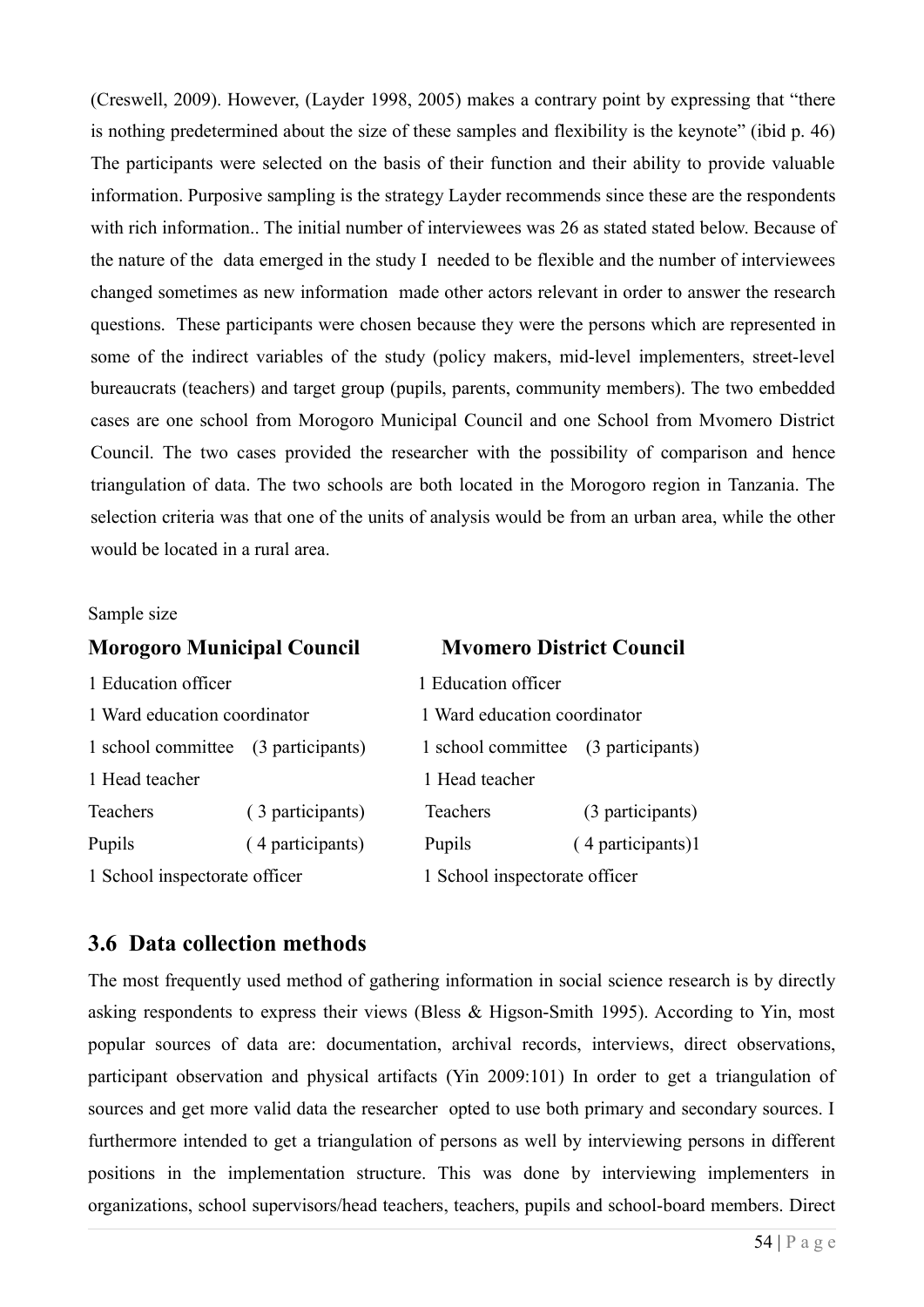observations on the different arenas was conducted in order to supplement the interviews. Finally, data from documents and archives was used to verify and support the interviews.

#### **3.6.1 Face to Face Interviews**

In-depth semi-structured interviews were made with the; District Education Officers, the Ward education coordinators, selected members of the school committees, head teachers, pupils and an School inspectorate officer from Mvomero. A total of 25 interviews were collected. Some of the respondents became more like informants over time based on the many contact points and the continual dialectic process in the communication between us. The different interviews were semistructured and this made it possible to change and refine the questions along the way in order to get better and deeper answers. The nature of the most essential questions in the interview-guide were open ended (Creswell 2009) and this gave the interviewees the opportunity to openly express their opinions and concerns relating to the concept of quality education.

## **3.6.2 Direct Observations**

When attending the different school districts the researcher observed the day to day activities of teachers, staff and pupils of the schools. This did provide an additional set of data that filled voids in the data collection. The method was useful in order to uncover some relevant behaviours or conditions for observation (Yin 2009). I observed how teachers and pupils interacted in different contexts. Observation of school facilities like buildings, the school ground, textbooks and desks were also important supplemental data.

#### **3.6.3 Documentary Sources**

Data were obtained from various documents (laws, acts, newspaper articles, official statistics, reports, archival records etc. This is the main source for secondary data. School statistics and government websites provided some information. The Municipal Councils school reports, Local Government reports National test-scores etc. gave additional information. There was furthermore a plethora of other sources like donor reports, official statistics and newspaper articles for example. A highly relevant source was the Education Act of 1978 and its 1995 amendment. Other important sources were to some extent: the PEDP reviews, the ESDP, PEDP I and II documents, international reports etc. This information clarified the formal structures and the formal roles of the persons within the same structures. The documentary analysis complemented the primary data collected from the field work.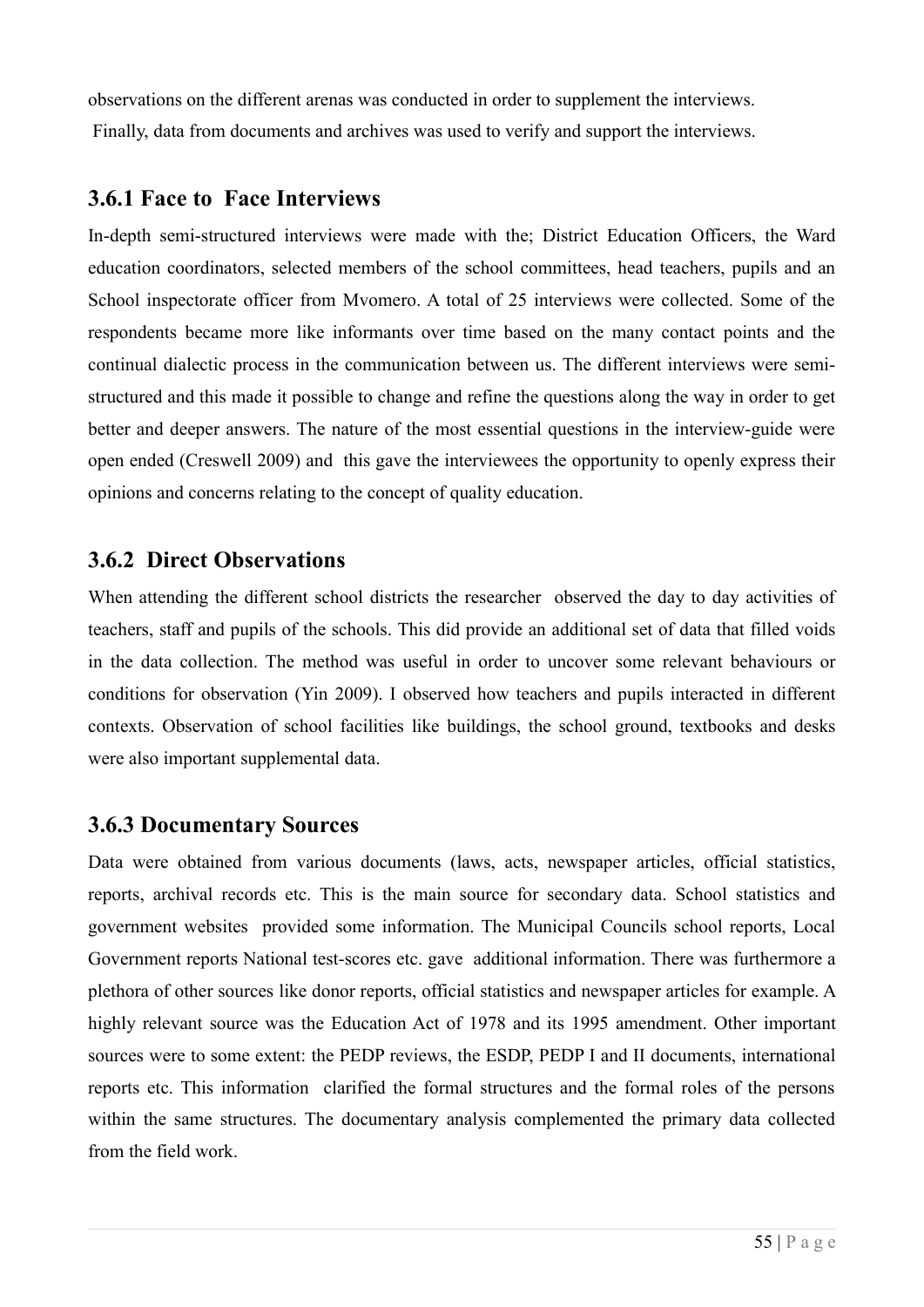## **3.7 Data Analysis**

Data was collected by using qualitative methods. The process was recorded and a log was made each day during field research. The interviews were transcribed and multiple sources were applied in order to get a triangulation of the data collected. This point is emphasised by King et al. (1994) who furthermore states that it is important to maximize the validity of measurements and to ensure that the methods of data collection are reliable.

Data analysis additionally involves making meaning out of the text and data collected, making interpretation of the meaning of data (Creswell 2009). The search for patterns, explanations and meanings in the respondents answers and in the archival records was an on-going process throughout the research. Qualitative content analysis was used to analyse both written and verbal documents in order to get an interpretation of the meanings behind the data collected. Content analysis refers to the ongoing analysis of communication while reading or listening to text or the word of communication and interpreting and summarizing it. The whole process is categorized by the subjective assessment and evaluation of content and material (Burnham et al, 2008). The study used coding of the data. This was done by applying labels to particular extracts from the interviews in order to be able to identify them as belonging to various descriptive categories (Layder 1998, 2005)

## **3.8 Addressing the Issues of Validity, Reliability and Generalization**

According to Yin (2003 p. 33) there are four tests that can evaluate the research quality of a study. These are; construct validity, internal validity, external validity and reliability. In general validity refers to how the researcher regularly controls for the accuracy of the data collected and the studys findings by the use of certain procedures (Creswell 2009). Regarding reliability this concerns the researchers approach and that it is "consistent across different researchers and different projects" (Gibbs 2007, cited by Creswell 2009.)

#### **Construct Validity**

Construct validity is demonstrated by quality empirical research. A researcher can ensure construct validity by "establishing correct operational measures of the concepts being studied" and stating them explicitly to those reading the study (Yin 2003, p 34)

This aspect was evaluated carefully in the study by the continual reviewing of the theoretical implications, and by including all the relevant measures and information. This aspect can be enhanced by using multiple sources of evidence, creating a chain of evidence and the reviewing of the case study report by key informants (ibid.) This was done in the study undertaken.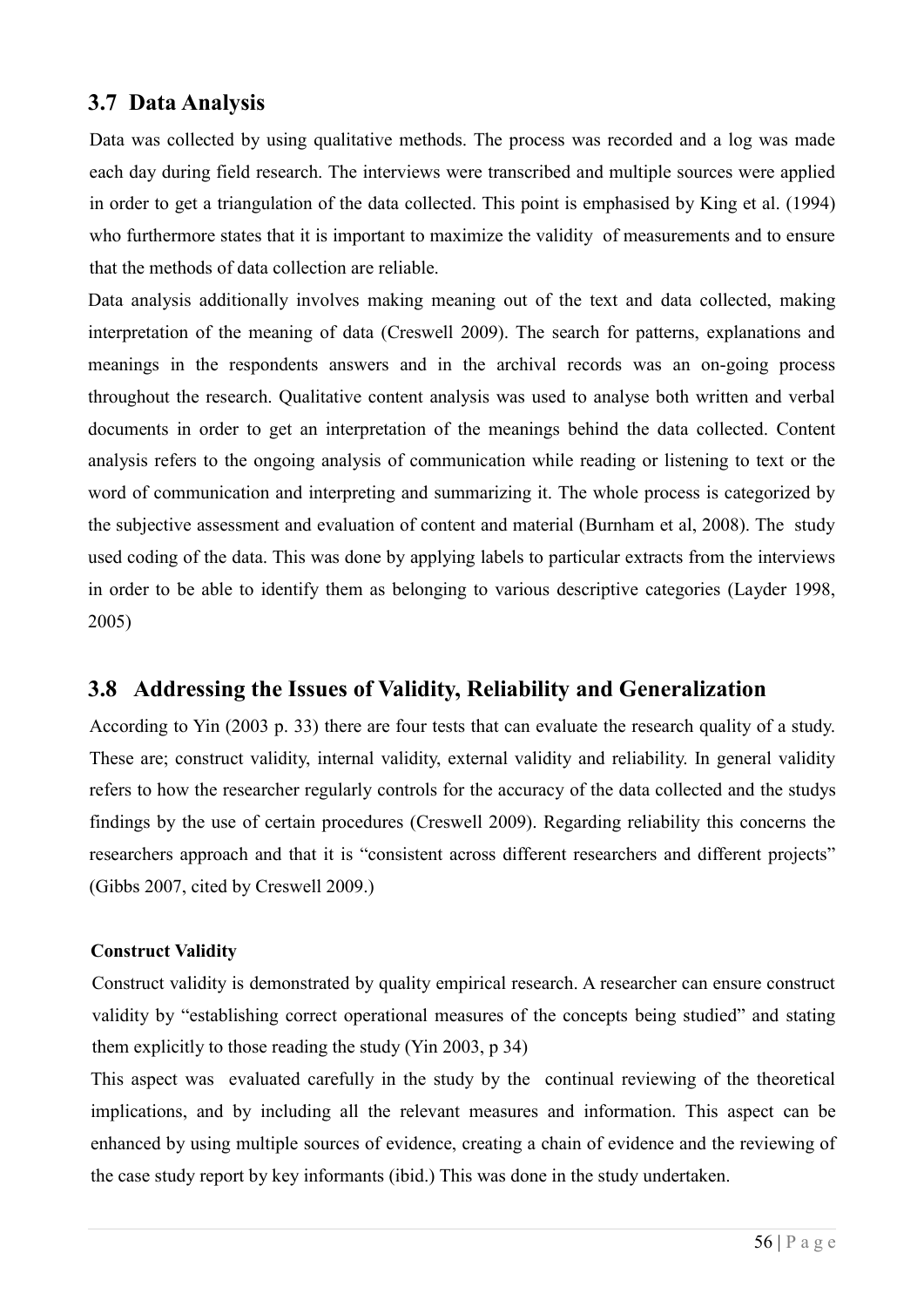#### **Internal Validity**

In this study the causal relationship between the variables is stated and was tested and controlled for throughout the research period. One can never be sure that there are other critical variables that influence the dependent variable and this was considered from start to beginning. It is important to know that the framework in the research study by no means pretends to be complete. Rather it is a testing of of seven different variables developed from the literature review of the implementation theories. The intention of the research was to test to what extent the success of the PEDP policies were influenced by the selected variables when it came to provide quality education. However, there are several other variables that may impact the quality of education in Tanzania. The main concern though was to find variables that were relevant for the educational context in the country. The variables applied in the theoretical framework are tested for and tried in different contexts and are used in developed and developing countries.

#### **External Validity**

This has to do with the possibility of making generalizations of the study. This is hard to do with only two cases being pursued. However, since it is two cases that can give information they can be triangulated and give increased generalization prospects. Analytical generalizations are made from qualitative case studies.

According to Yin (2003) analytical generalization is not generalization to some defined population as in quantitative statistical research, but rather to a theory or phenomenon being studied. In this case this could be to general implementation studies and theory formulation or, contribute to decentralization and local reform studies. The main point is that taken together with additional similar studies one could make certain generalizations.

#### **Reliability**

Can a different researcher use the same data and come to the same results. This is hard to do in any qualitative case study. To enhance this very important aspect it is important to transcribe all interviews, record all data collected in a systematic way and make the results public (Creswell 2003). This procedure was followed in this research project. Yin (2009) is an advocate for the use of case study protocol during data collection and to develop a case study data base throughout the subsequent conduct of the case study and not just the research. By ensuring that these measures were implemented in the data collection and data analysis helped in order to minimize distortion of the data and resulting low reliability. The researcher documented the different steps in the research process from start to finish. This consists of the theories employed, the data collection instruments and the discussion and arguments. The different interview guides is attached to the final thesis in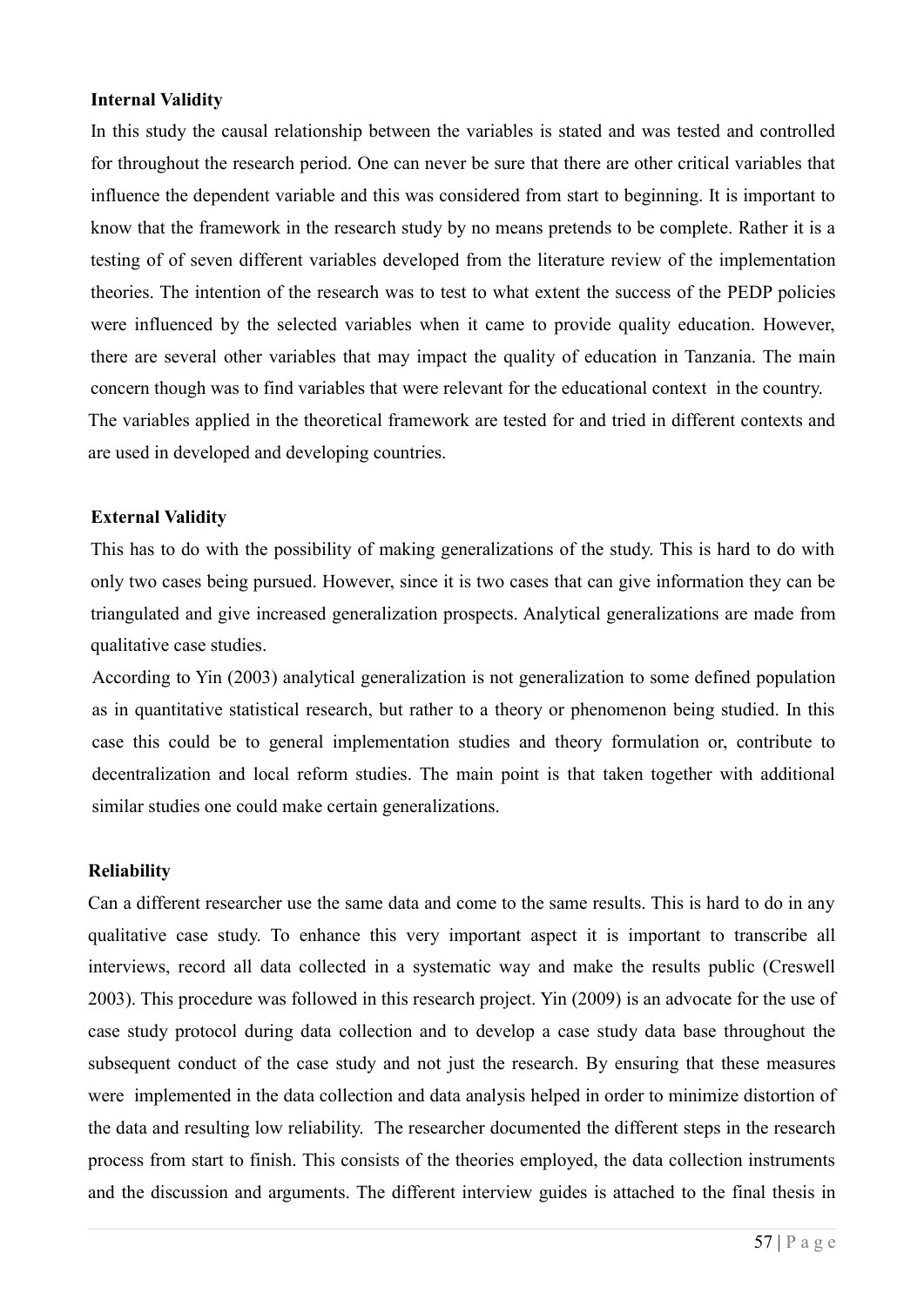order to make it possible for other researchers to replicate the study or to get deeper insight. The interviews were done by a voice recorder and thereafter transcribed by the researcher. A diary of each day of research was filled with contextual information. The details of the field study was additionally described in a formal research report. The transcribed interviews are preserved and stocked in a safe place. It is therefore possible for other researchers to replicate the study.

#### **3.9 Limitations of the Study**

Time limitation was to be something that the researcher considered since I only had 8 weeks to collect all the data. An European researcher in Africa can expect to find some challenges in a different cultural context. There might be challenges to getting information for an outsider. This could possibly lead to problems regarding access to certain organizations and lack of coordination from intended participants. This was not an issue during this field work.

To get access to interviewees at higher levels of government will be an additional challenge. I therefore choose to focus mainly on the local level for the data collection pertaining to doing the interviews.

An additional limitation was language barrier. Most members members of the community do use Kiswahili as their language and did not understand the English research questions. In order to deal with this challenge I used an interpreter to help in data collection with these groups.

## **3.10 Ethical Considerations in the Research**

There are many challenges when it comes to data collection in a research project. Quite a few of these regards the ethical issues a researcher might meet in the research field. The researcher did this by having the research plans reviewed by the mentor and other lecturers at the University of Bergen. In Tanzania the researcher discussed the questions with the DEOs, the teachers, the Head Teachers and pupils before doing the actual interviews.

Important rights of the participants according to Creswell (2003) are: The right to participate voluntarily and the right to withdraw at any time, that the researcher communicates the purpose of the study, to be explained the procedures of the study, the right to ask questions and have their privacy respected. The researcher furthermore studied the many aspects of the ethical issues in depth and acquired additional information pertaining to local traditions. This was done by preinterviews with local people and local school personnel. All voice-recordings were done after obtaining the clear consent of the participants, and guaranteeing them that the data would be handled with maximum confidentiality. In addition the privacy and anonymity of individual respondents was communicated to the respondents in order to ensure that they felt free to give their opinions and feelings, and thus also secure ecological validity.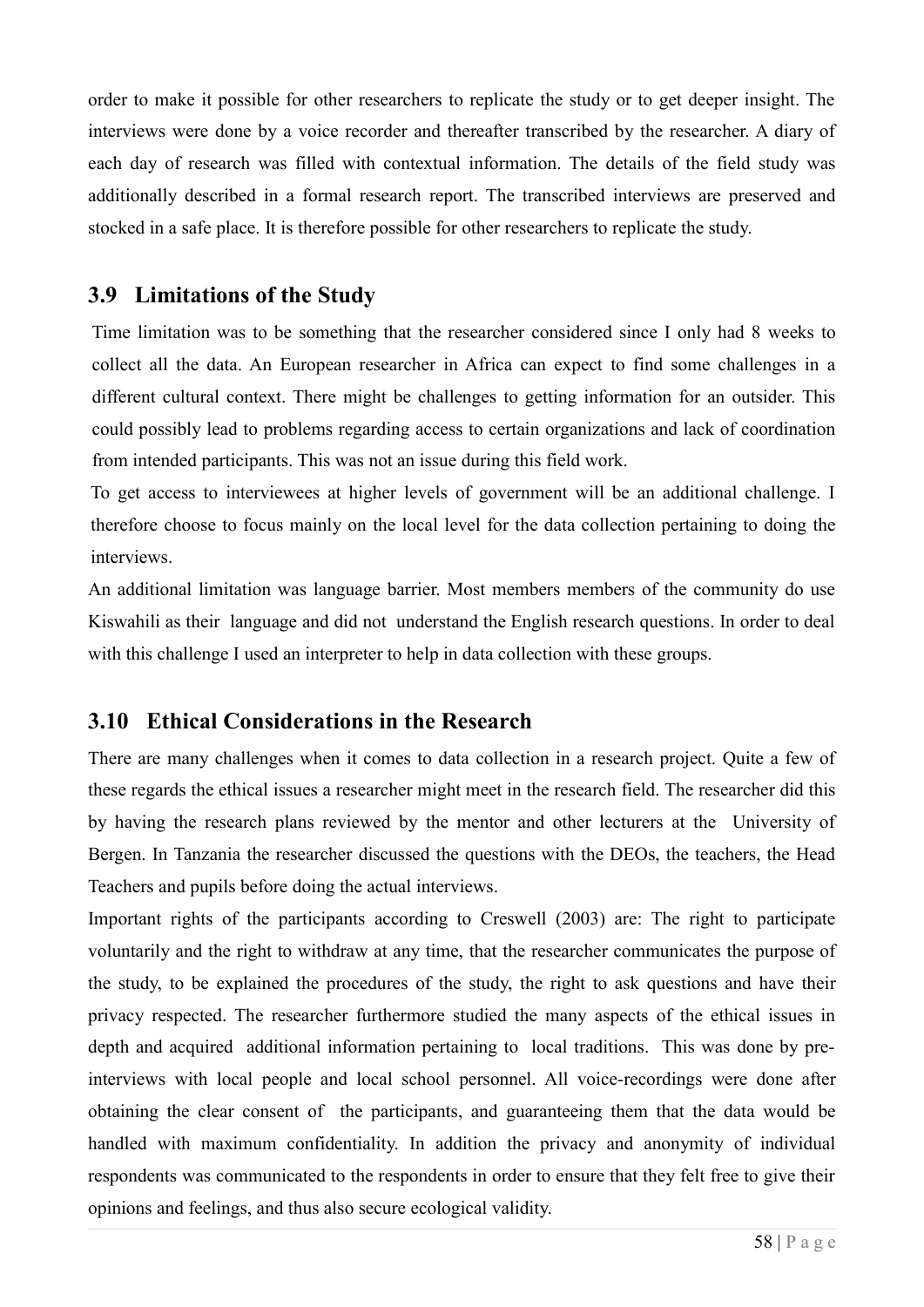The researcher used the formal procedures with the authorities in order to get the permission to do research. A letter of introduction was produced from the University of Bergen which stated that the research study intended to do research in Morogoro in two schools. The formal procedures continued in Morogoro and Mvomero ii order to get a final official clearance from the LGAs. These documents were provided at the research sites along with the Student Card from the University of Bergen.

## **3.11 Challenges Faced during Field Study**

The main challenge I faced during data collection was the funding part of it. Lånekassen released the funds only days before the field study was finished and I was going back home. Thanks to family and friends generosity I was still able to follow through with the research. However, I had to make up to four interviews a day in Mvomero district due to the costs of financing the translator, hiring a driver and renting a car. It was a constant struggle to transcribe all the voice recordings and to analyse the data on site. As a result of this some of the interviews were transcribed some days later. The data analysis however was continuous from day one and through the whole process until the finished product.

Due to time constraints I did not get to do the interview with the school inspectorate in Morogoro Municipal.

Some of the pupils were quite anxious in some settings because of the limited space available to do interviews in overcrowded schools. The researcher therefore had to move to different locations to provide a secure environment for these pupils.

Moreover,the first interpretor was not fluent in English and did not have the adequate pedagogical skills to make thorough follow-up questions. All the data from the first interviews were therefore discarded from the research.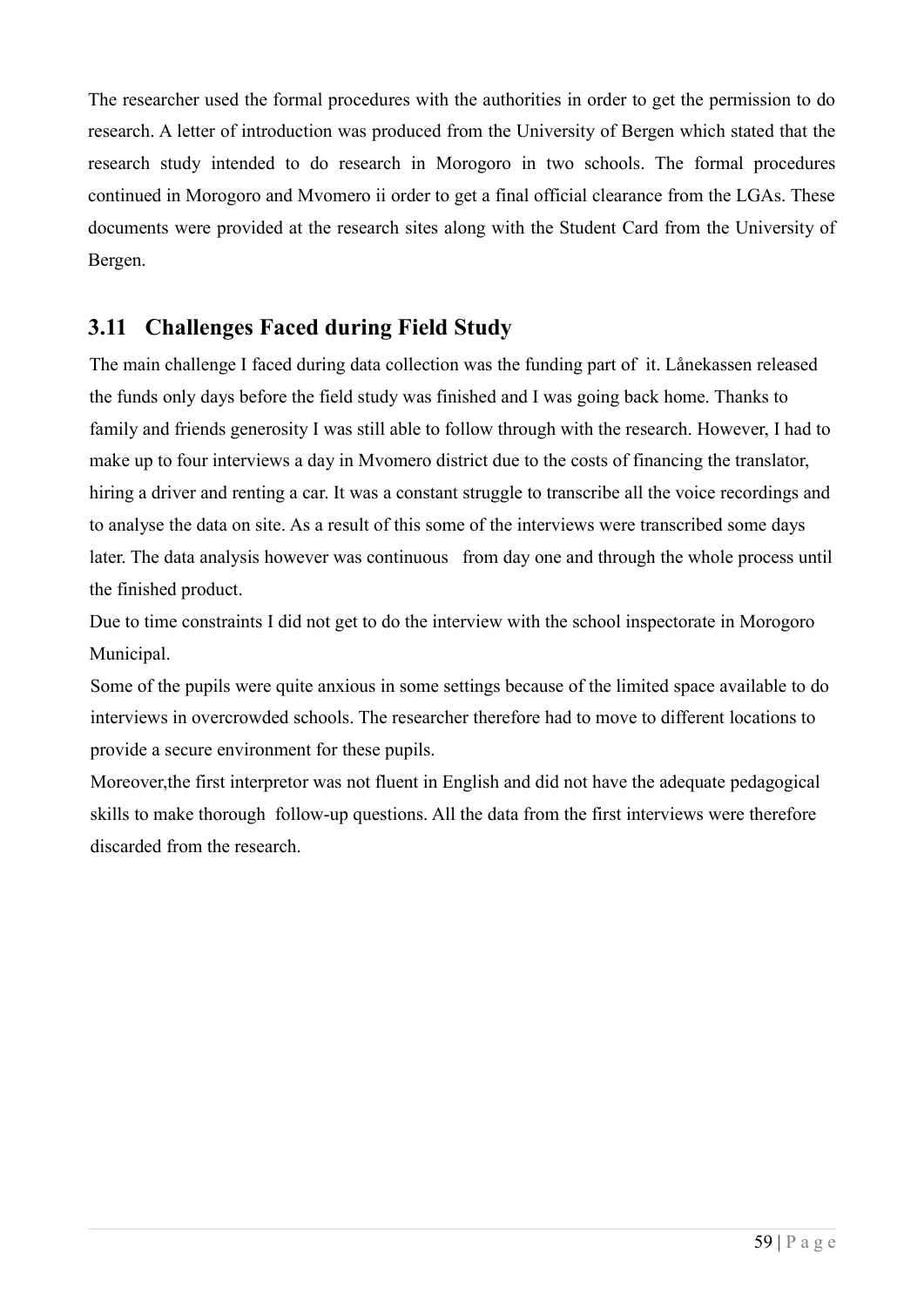# **CHAPTER 4: POLICY CONTEXT AND MAIN FEATURES OF THE PEDP REFORMS**

#### **4.0 Introduction**

This chapter is devoted to describe the policy context of the PEDP reforms, and the main features of the same reforms pertaining to quality improvements in primary education.

The Government of Tanzania has been implementing the Primary Education Development Programme (PEDP 1 and II) since 2002. According to the PEDP III document (2012) the program is an effort to translate the Tanzanian Development Vision 2025, the Education and Training Policy (1995), the National Strategy for Growth and Reduction of Poverty (NSGRP) and the Education Sector Development Programme (ESDP) together with the Education for All (EFA 2000) goals and the Millennium Development Goals (MDGs) into adequate strategies and actions for the development of pre-primary and primary education (p:3).

#### **4.1 Alignment with other international and national policies.**

On the international level the PEDP reforms are aligned with the Education for All (EFA) goals and the Millennium Development goals (MDGs). Tanzania has also ratified the United Nations Convention on the Rights of the child and are therefore committed to ensure that there is equity and access to quality primary education for children (ibid.).

Moreover, at the national level, the national policy frameworks being addressed by the PEDP reforms are the Tanzanian Development Vision 2025 (formerly the Tanzanian Development Vision 2015), The National Strategy for Growth and Reduction of Poverty (NSGRP), the Education and Training Policy (ETP) 1995 and the Education Sector Development Programme (ESDP 2008-2017). In order to put the PEDP reforms into a holistic context a short overview of the key policy documents is provided below.

#### **4.1.1 The National Strategy for Growth and Reduction of Poverty (NSGRP)**

The new NSGRP policy (2006) is aligned with the aspirations of the Tanzanian Development Vision 2025 which emphasises high and shared growth, high quality livelihood, peace stability and unity, good governance, high quality education and international competitiveness (URT 2005a). NSGRP builds on the Poverty Reduction Strategy Paper (PSRP) (200/01-02/03, which was the Medium Term Plan for Growth and Poverty Reduction, which emphasized the growth momentum, to fast track the targets of vision 2025 (URT 2005a, cited by Mrutu 2007). Furthermore, the NSGRP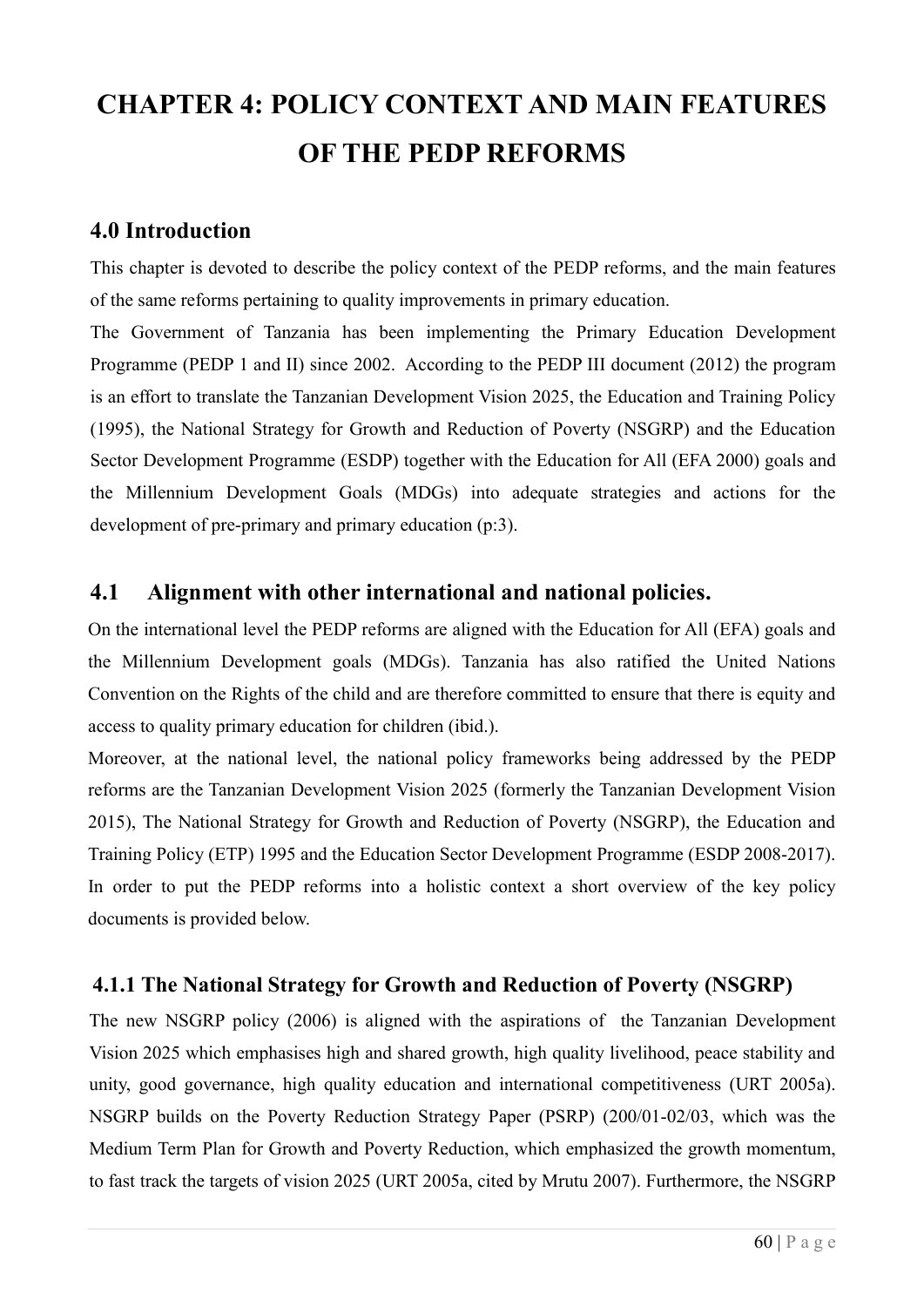is also linked to the Millennium Development Goals (MDGs). Goals and objectives in the NSGRP which are integrated in the PEDP II plan regarding quality education are: At least 75 % of boys and girls pass Primary School Leaving Examinations (PSLE) by 2010. Moreover to: Improve learning environment of all children in schools with all educational institutions; safe, violence free, child friendly and gender sensitiveness. (PEDP II 2007-20011, P:4)

## **4.1.2 Universal Primary Education in Tanzania (UPE) 1974**.

The government introduced Universal Primary Education (UPE) 1n 1974 in order to improve the access for primary education all over the territory. It was firmly based on the United Nations Development goals and aimed at giving every child in Tanzania access to primary education (Njunwa 2010). To facilitate this the government abolished school fees and thus made primary education free for all its citizens within the ages of seven to fourteen.

The background for the UPE goals were that enrolment rates within primary education were falling in the 1990s in most developing countries. This was criticized on a broad basis and led to the first Education for All (EFA) conference (Krohn-Nydal 2008). The emphasis at the conference was on the childrens fundamental right to receive a basic education.

## **4.1.3 Tanzanian Development Vision 2025**

The need to formulate a new and social economic and social development vision for Tanzania emanated from the outcomes of economic reforms, especially those which were pursued from 1986. These social and economic reform measures were taken in response to the economic crisis that had persisted in the country and the world as a whole since the early years of the 1980s. Secondly, the government had realized that earlier development policies and strategies were not in consonance with the principles of a market led economy and technological development occurring in the world (The Tanzanian Development Commission 2025). The government and the society in general realized that the nation lacked direction and a philosophy for long-term development. The new Development Vision 2025 fills this vacuum (ibid.)

The Development Vision 2025 was formulated in 1995. The main intention was to eradicate poverty by 2025. Education is described as the major agent for the transformation of the peoples mindsets, and for the creation of a well educated citizenry adequately equipped with the competences and the knowledge needed to face and solve the development challenges which face the nation locally and as a whole. As a result of these goals the Vision 2025 focuses on restructuring and transforming education qualitatively, with a focus on promoting creativity and problem solving. The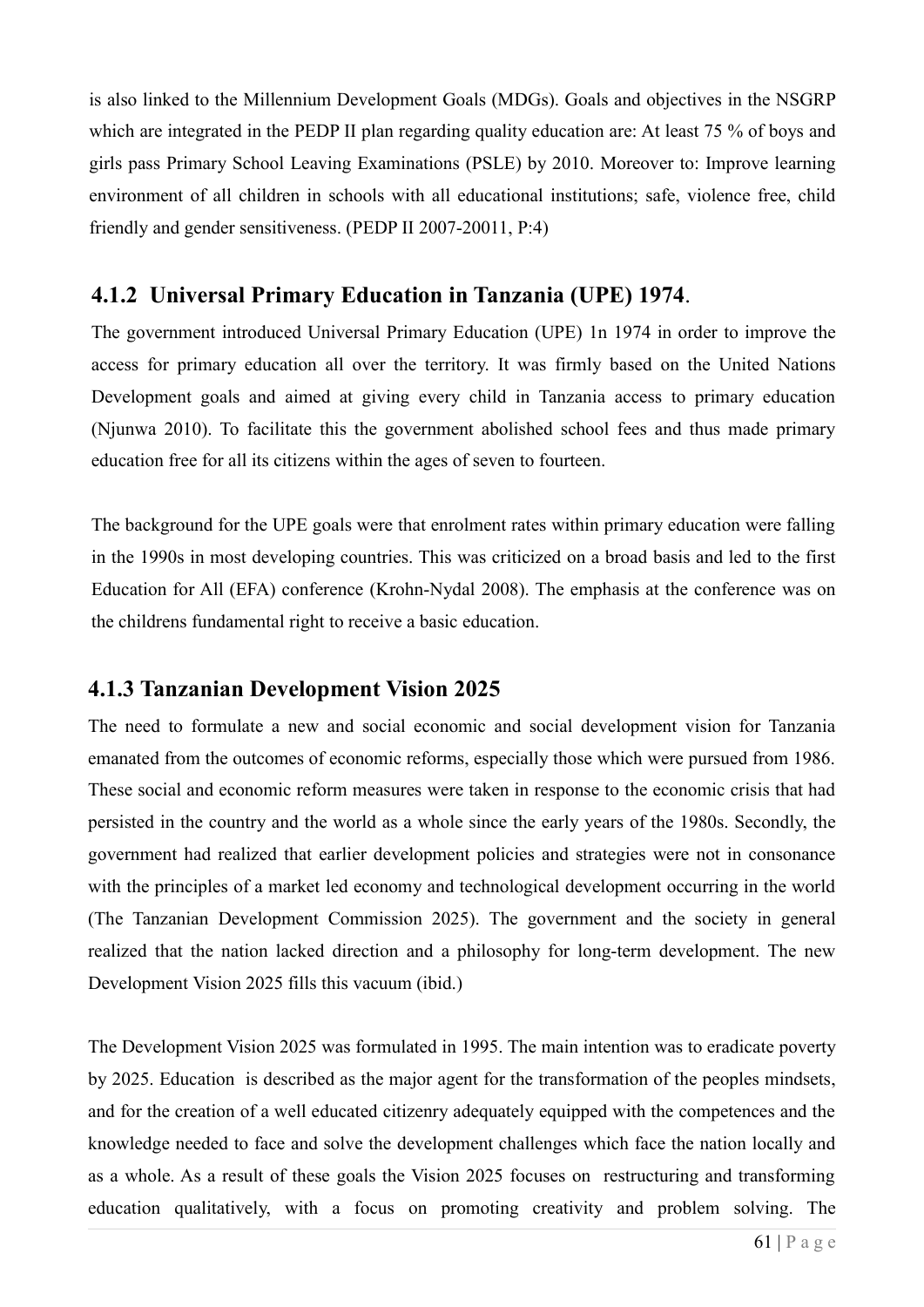Development Vision 2025 devolves power and authority to local actors to own and drive the process. The clear message of the document is that the people closest to the problem or challenge knows the most effective way to deal with it (Masue 2010). In the local context in Tanzania this means that people in local communities and at the local government level are going to decide and implement the PEDP plan.

#### **4.1.4 Education and Training Policy**

The Education and Training Policy (ETP, 1995) is the major policy governing the provision of education in Tanzania. The reforms were geared towards enrolment expansion with the main emphasis on equity, quality improvements and capacity building.

The ETP document emphasized the increased role of the private sector, the continued liberalization of the economy, an increased investment in infrastructure and social sectors, and it necessitated a review and restructuring of the educational system (URT, ETP 1995). The new policy was formulated on the background of several reviews, reports and recommendations about the educational system. These internal and external reports were supposed to guide the future development in Tanzania. The policy intentions were to; decentralize education and training by devolving power and authority to the local level. To improve the quality of education by upgrading schools and colleges physical facilities, revise the curriculum, change the examination and certification forms, to improve the teacher training and to improve the supply of teaching and learning materials. Additional features was to expand all forms of provision of education, to promote science and technology, to promote access and equity by making primary education for all a basic right and to broaden the financial base for the financing of the program (ibid.).

The policy is a result of the Globalization Policy which started in Tanzania in Tanzania from 1986 after the country signed an agreement with the IMF and the World Bank. ETP therefore represents a watershed in the political climate of the country. It went from Nyerere`s socialist ideology and policy of Self-Reliance towards western liberalism (Mrutu, 2007).

Related to delivery of quality education, the policy is dedicated to quality improvements, devolution of authority to LGAs, communities and schools and the abolition of fees in primary schools.

## **4.1.5 Educational Sector Development Programme (ESPD 1997)**

The Education Sector Development Programme (ESPD) was formulated in 1996. This is a follow up on the ETP program. The intention was to attend to the existing problems and challenges in the educational sector as a whole (URT, 2001b). The novelty with this new orientation was the sectorwide angle directly linked to the operationalization of the different policies regarding the sub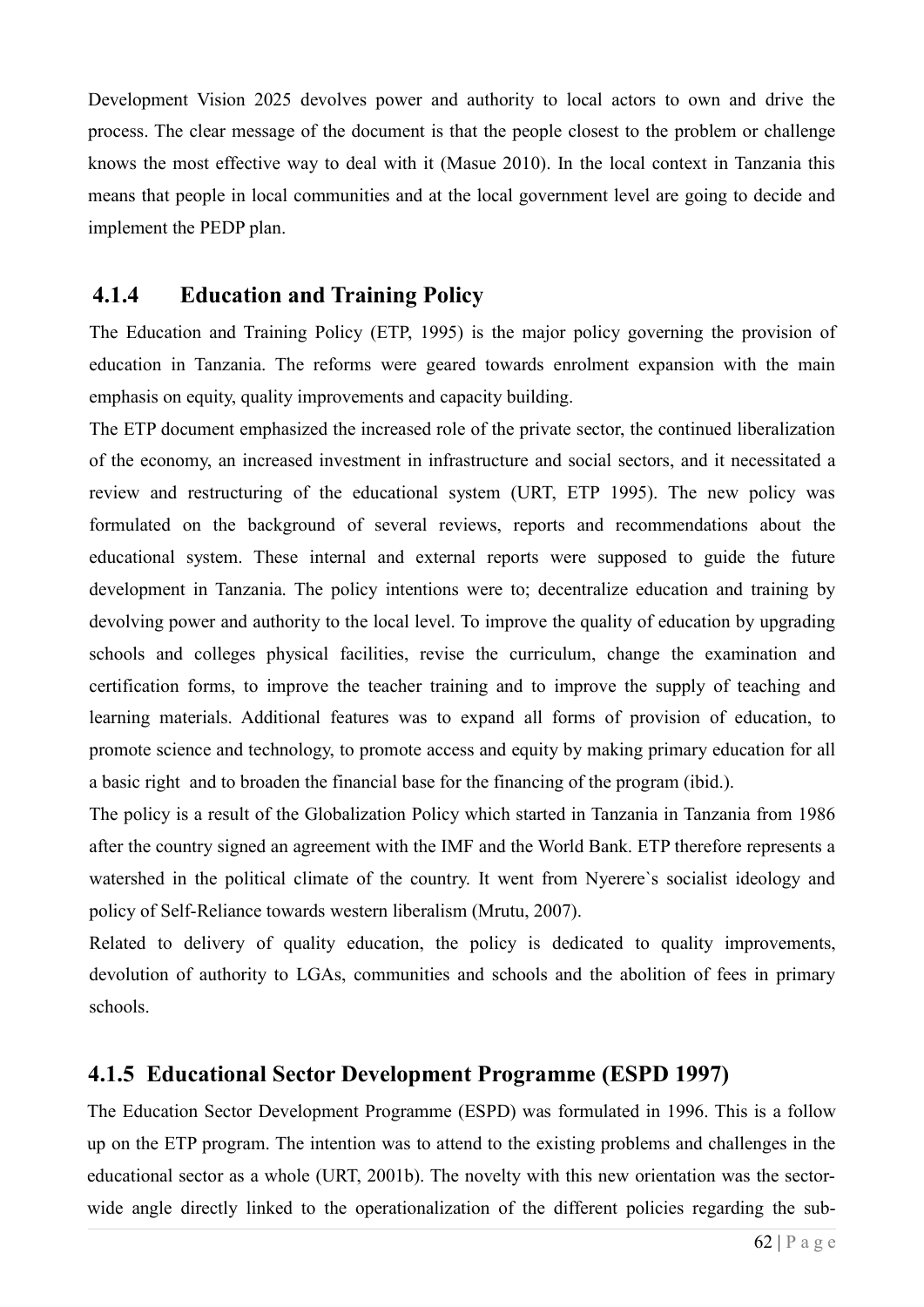sectors in the Education and Training Policy. ESPD attends to all the sub-sectors in the educational system. More specifically, it covers; basic education which consists of; pre-primary, primary, adult, secondary and teacher education, higher education and vocational education of both formal and informal character (ibid.)

In the build up towards the initiation of the ESPD, the government formulated sub-sector master plans like the Basic Education Master Plan (BEMP) for primary education, the Secondary Education Master Plan (SEMP) and the Teacher Education Master Plan (TEMP) for teacher training and education. These sub-sector plans again directly led to the creation of sub-sector policies. These were the Primary Education Development Plan (PEDP) that was initiated in 2001 and the Secondary Education Development Plan (SEPD) which started in 2004 (Mrutu 2007)

Furthermore, the ESPD framework was followed up by several reforms elsewhere in the political system, some of this were the Local Government Reform Programme (LGRP) and the Public Service Reform Programme (PSRP). The LGRP had a clear focus towards improvements in service delivery, more autonomy in decision making, transparency, accountability and good governance (ibid.). The new Local government system was based on the principles of political devolution of power and the decentralization of functions and finances within the framework of a unitary state (URT, 2001b).

The ESPD is also guided by the broader national development strategy of the MKUKUTA program (NSGRP) and the long-term Tanzania Vision 2025. Of special relevance to primary education is the significant efforts made towards the improvements in the delivery of quality education, the focus on increasing access and equity for all the children in the country, the decentralization of management, the formerly mentioned devolution of authority and the intended broadening of the financial base of the educational system (Masue, 2010).

The ESPD objective of improving the quality of the education process is derived from the ETP policy (PEDP II, 2007, P:5)

## **4.1.6 Local Government Reform Programme**

The intention of the Local Government Reform Programme was to be a vehicle through which the Government was promoting and driving the decentralization process. The over-arching goal was to contribute to the national drive towards the reduction of the large proportion of Tanzanian living in poverty. The stated purpose was to devolve political, administrative and fiscal responsibilities from centrally managed to the local level. The rational behind this was to enable and empower Local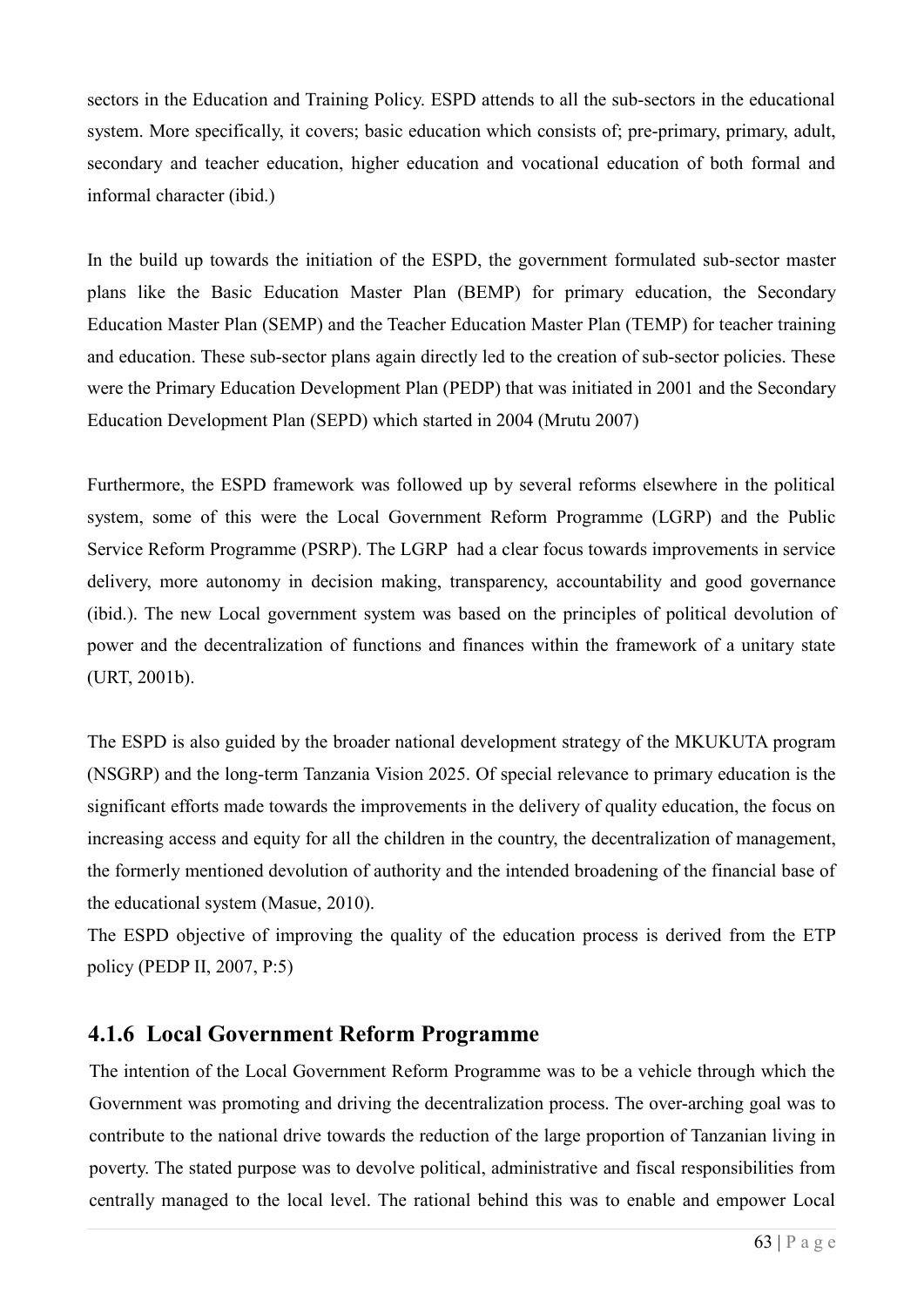Government Authorities (LGAs) to provide this services more effectively than the central level was able to do. Program implementation started on the  $1<sup>st</sup>$  of January 2000 (Mmari, 2005).

## **4.1.7 The PEDP Reforms**

#### The Primary Education Development Programme I (2001-2006)

The Government of Tanzania launched the PEDP program in 2001 and the implementation started in January 2002. The main goal of the program was that every eligible child in Tanzania got the best quality education (PEDP II, 2007-2011). The program was a result of the governments efforts to translate the ETP and the ESDP goals into adequate strategies for the development of primary education (ibid.).

The first and highest priority of the Primary Education Development Programme was to increase the overall enrolment of children in Tanzania. The intention was that all boys and girls from the age of 7 to 14 attended primary education. The second priority was to revitalize and to further improve the quality of primary education. This meant to improve the capacity building for teachers, to increase the availability of quality teaching and provide better and more teaching materials. The third priority of the program was to strengthen the institutional capacity and competence of the central and local authorities and at school levels. The last component of the PEDP reform was to optimize the use of human, material and financial resources. The introduction of the PEDP reintroduced universal primary education in Tanzania following the global Education For All program (Chediel, 2009). Through the program school fees were abolished and this was part of the cause of the high net enrolment in primary education.

The PEDP reform is a plan that clearly states the ambition and vision of universal primary education in the context of the wider Tanzanian policy of the Education and Training Policy, the Education Sector Development Programme, the Local Government Reform Programme, the National Strategy for Growth and Reduction of Poverty and the Tanzania Vision 2025 (Mrutu, 2007).

When it comes to the improvements towards higher quality of education the PEDP has a sharp focus on teacher training and education. Parts of this intention will be to build the capacity of teachers by arranging development courses for in-service teachers. The intention is that the teachers will improve and evolve their teaching styles and methods in the classroom so that the learning environment will be better for the pupils (URT, 2001a). Likewise, the pre-service training will be improved in order to educate the substantial number of new teachers which are needed to implement the reform related to the enrolment expansion.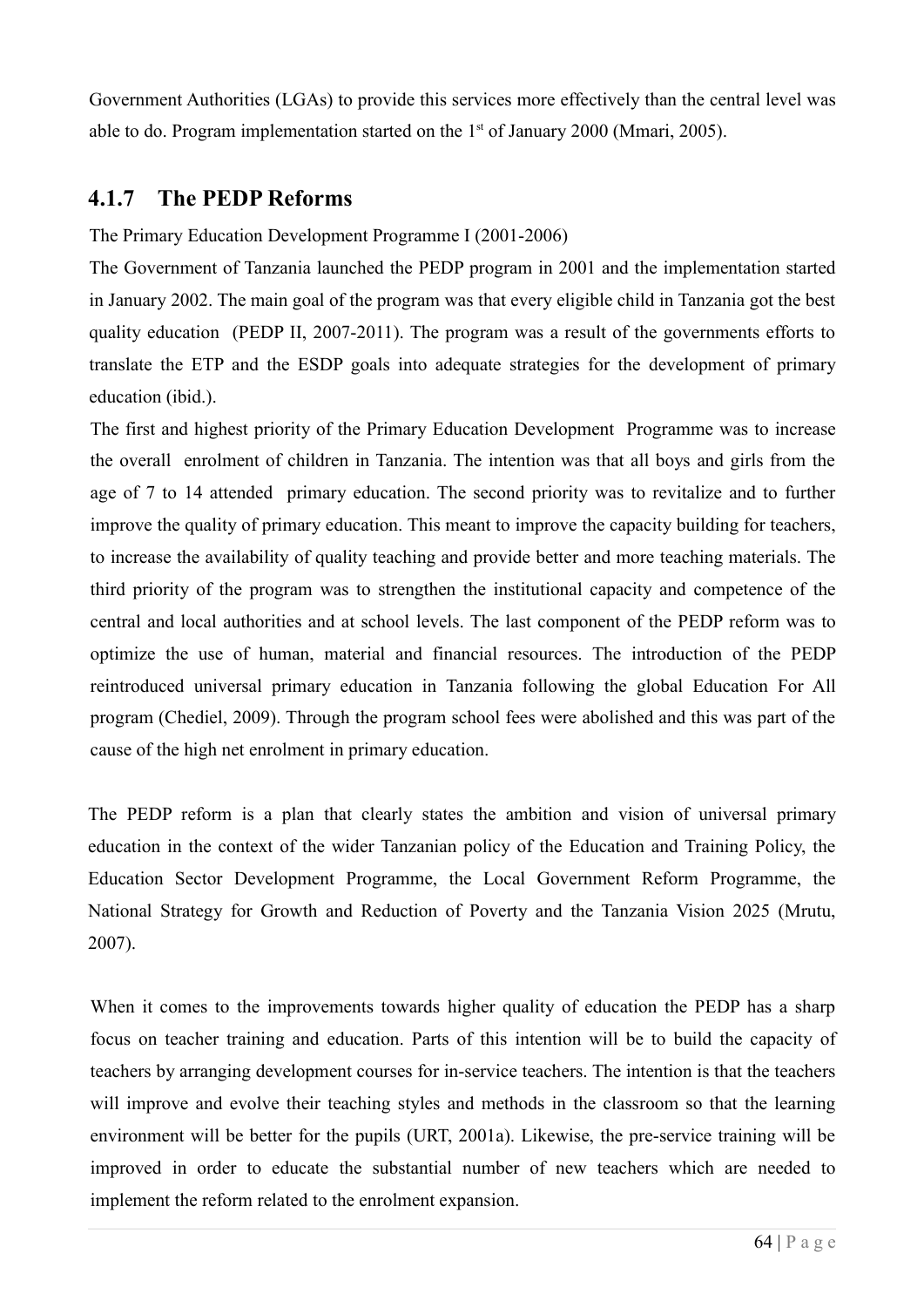Capacity building is an important program component in the PEDP reform when it comes to enhancing the quality of education. All staff and personnel at each and every primary school in the country are directly responsible for the PEDP implementation were supposed to be given training in order to make sure that they had the skills and competences for participatory, planning, implementation, monitoring and evaluation.

The government introduced the Capitation Grant (CG) and the Development Grant(DG) and abolished school fees and enrolment related contributions in order to relieve the parents of the financial burden and thus to enrol all children.

#### PEDP II (2007-2012)

The Primary Education Development Programme second phase, (PEDP II) was structured within the national overarching government reforms of the Public Service Reform Programme (PSRP), Public Financial Management Programme (PFMRP) and the Local Government Reform Programme (LGRP) among other policies. (URT 2006).

Building on the achievements and lessons from the first phase of the PEDP, the second phase reform sought to contribute towards the realization of the long-term goals of the EFA through the implementation of seven program components. These were continued enrolment expansion, quality improvements, capacity building in governance and management, addressing cross-cutting issues, strengthening institutional arrangements, undertaking educational research and conducting educational monitoring and evaluation. In order to accomplish this each component had specific sub-components, strategies and targets to be achieved (URT, 2012). The component on strengthening capacity in governance and management focused on the building of competences of all of the key educational actors in order to secure an enhanced efficiency and a more effective provision of primary education (ibid.)

The overall performance of the PEDP II was rated as unsatisfactory. The components were evaluated by an independent evaluating commission appointed by the government of Tanzania as follows: Satisfactory performance had been achieved in teacher training and when it came to decreasing the pupil retention rate. Moderately satisfactory satisfactory performance were reported for the financing of the programme, when it came to addressing teacher incentives and the implementation measures to handle the cross-cutting issues. Moderately unsatisfactory performance were reported from the results of the capacity building regarding organizational, management and governance. The same applied to teacher recruitment, the conduct of school inspections and promoting pupil enrolment expansions. Unsatisfactory performance were reported from the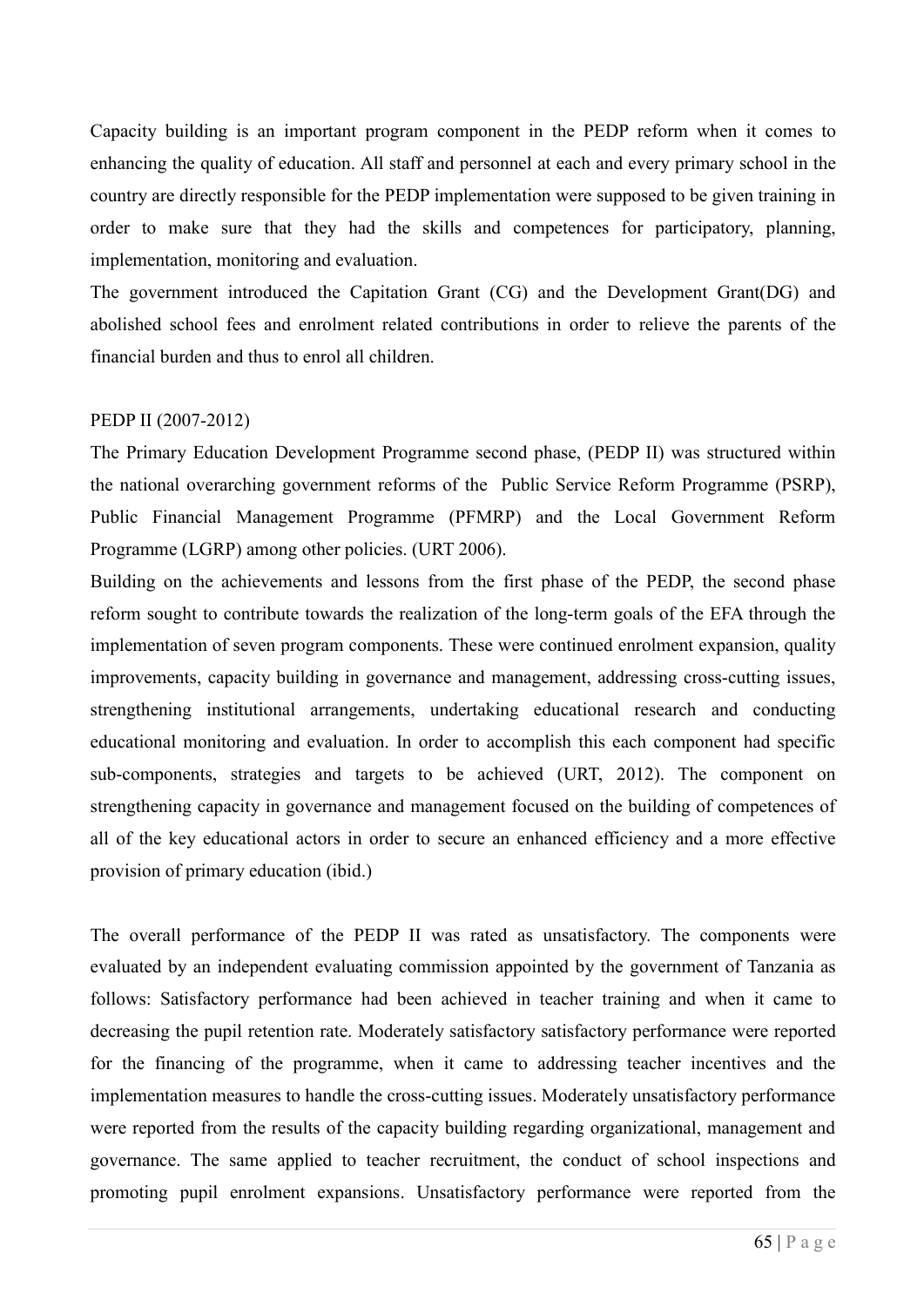achievements in constructing new classrooms, the procurements of desks, the issue of monitoring and evaluation, drop-out rate and generally enhancing learning outcomes (these were pupil completion rates, pass rate and transition rates. Highly unsatisfactory performances were reported in the case of provision of books and the construction of toilets (URT, 2012).

## **4.1.8 The Capitation Grant**

When the government of Tanzania introduced a free and universal primary education in 2002 through the PEDP program, it had a particularly important innovation: the capitation grant (Policy brief TZ.08/2010E). The main intention for introducing the grant was to compensate the schools for the abolition of school fees and to improve the quality of education by making resources available at school level (ibid.).

However; the intention of allocating 10 US dollars per pupil has never been fulfilled. Various reports indicate that the full capitation grant of 10 US dollars is yet to reach the school level (Makengo, HakiElimu 2003). Secondly; even if the money were supplied in full the money would not be sufficient to cover the real cost of learning materials. Thirdly; the actual capitation grant expenditure is less than what is allocated in the budget. And finally; the disbursements are so unpredictable that proper planning is not possible (Policy Brief TZ. 08/2010E).

## **4.1.9 The main objectives of the PEDP reform regarding quality education**.

According to the Primary Education Development Plan (PEDP) which started its implementation phase in July 2001, there were four major components of the plan; enrolment expansion, quality improvement, capacity building and institutional arrangements (URT 2006). The quality improvement issues were related to human resources including teachers teaching competences, pedagogical styles and methods, teaching and learning resources. Teaching and learning resources were operationalized as the supply of adequate textbooks and other learning materials (ibid.).

According to the government of Tanzania; (ESPD 2008) "The Ministry of Education and Vocational Training is committed to ensuring provision of quality primary education to all as this is the most reliable process of putting opportunities directly into peoples hands. In doing so MoEVT collaborates with the PMO-RALG, which oversees the decentralization of Education service delivery by Local Government Authorities (LGAs)".

The PEDP II document lists some operational education targets for the 2007-2011 period. The ones that are directly linked to quality improvements are the NSGRP targets of raising the PSLE pass rate towards at least 75% by 2010 and: "To improve the learning environment of all children in schools with all educational institutions; safe, violence free, child friendly and gender sensitiveness;" (URT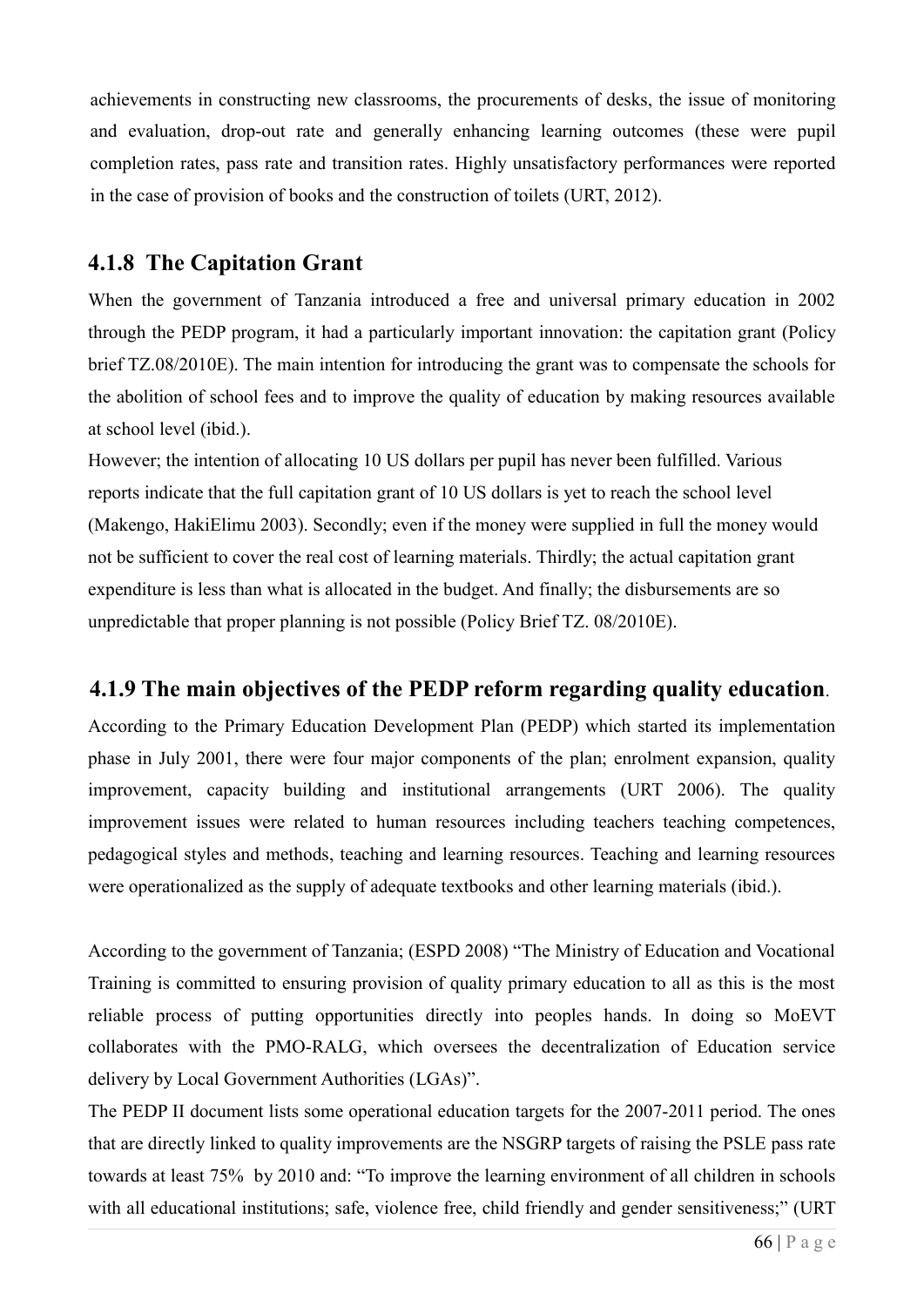2006b, p. 4) In the same document there is a reference to Tanzanias commitments to international education goals and targets. "Tanzania is committed to Education for All (EFA) targets set by the 1990 Jomtien World Conference on Education for all." The main quality component listed under this section of the document is; *"*i*mprove all aspects of the quality of education and ensure excellence",* on page 3. (URT 2006b). Other factors in the PEDP document that are central to quality performance are listed in section 4.2.3 `Curriculum Development and Assessment` on page 21 which puts forward a strategy of: "Improve quality of examinations by making them gender sensitive and competence and learner centred". Furthermore, on page 22 there is a reference to the Capitation Grant that is set as Tshs. 10.000 per pupil, and "*Lower the current average of Book-Pupil Ratio (BPR) from 1:3 in 2005 to 1:1 in 2010.*" Under section 4.3.1 `Governance and Management training`, on page 24 two of the strategies to ensure quality is; "*Allocate USD 500 per school to enable training of School Committee members;"* and "Build capacity for head-teachers and WECs to enable them to handle management issues in schools within their areas of jurisdiction;"(URT 2006b)

According to the MKUKUTA II document (p: 64) quality education is defined as; `Quality education encompasses improvements in physical infrastructure, teaching and learning materials, human resources and school governance- It also includes quality teaching and learning environment to motivate learning, and development of reading, strategic thinking, communication, and problem solving skills and culture.

#### **4.2 Summary**

This chapter has given an oversight of the main reforms and policies that the PEDP reforms are based on. The chapter has shown that several national reforms in Tanzania, financed by donor organisations shapes the PEDP policies. The qualitative aspects of the PEDP reforms were also stated and defined.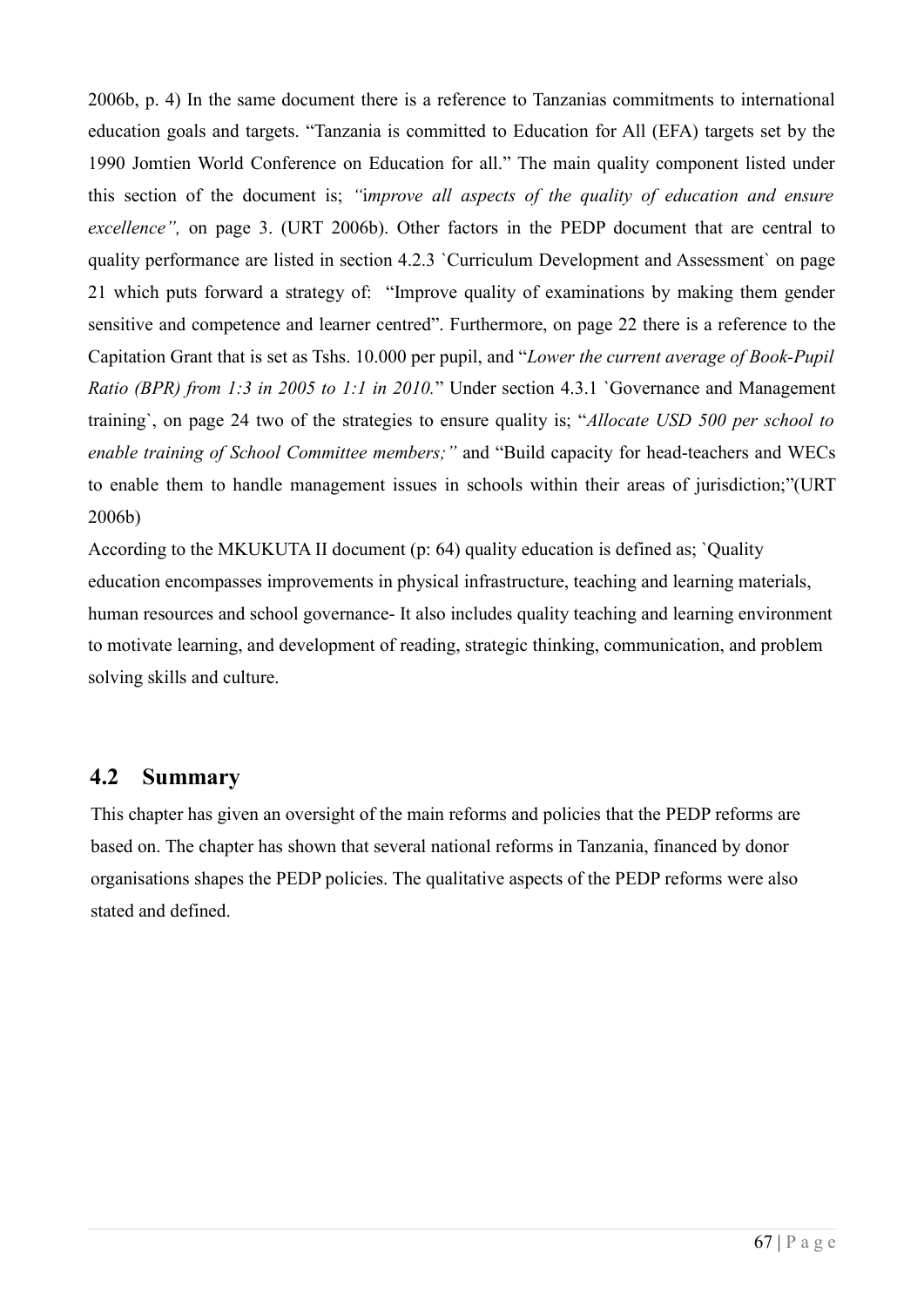## **CHAPTER 5: FINDINGS AND DISCUSSIONS**

#### **5.0 Introduction**

This chapter aims to present the analysis of the data gathered from the field research in Tanzania and the key research findings. The main objective of the research undertaken is to explore the impact of the PEDP reform policy on the ground in the country and how it played out in Morogoro District.

The research has been structured by a modified model of Soren Winters Synthesized Implementation Framework. Central contributors to the theory were Van Meter and Van Horn (1975), Thomas and Grindle (1990), Lipsky (1980) and Winter 2003.

The data analysis is a result of the interviews with key implementers at the local level, pupils bureaucrats and government officials combined with document search. When it comes to the process of analysing the recorded interviews, it was done by transcribing all the interviews into large textfiles and then to identify and uncover patterns in the data. The researcher then aimed at making meaning of the collected data and to build a chain of evidence based on the original six research questions.

The main purpose of the study was to uncover if the PEDP reforms in Tanzania has contributed to providing quality education. It sought to uncover which factors that contributed towards the successful implementation of the PEDP measurements regarding quality education, and the main challenges towards successful implementation. This chapter aims to present the findings in the study in relation to the six research questions that were stated in chapter 1.

The first part of this chapter attempts to explore if the policy formulation process of the PEDP has had any implications for the later implementation process.

The second part of the research aimed to investigate how the design of the policy affects the implementation of the PEDP reforms. This was sought to be uncovered by asking the local implementers about their understanding of the main objectives of the PEDP when it comes to providing quality education. It also focused on the same implementers capacity, their willingness to execute the goals in the policy and their willingness to carry out their functions.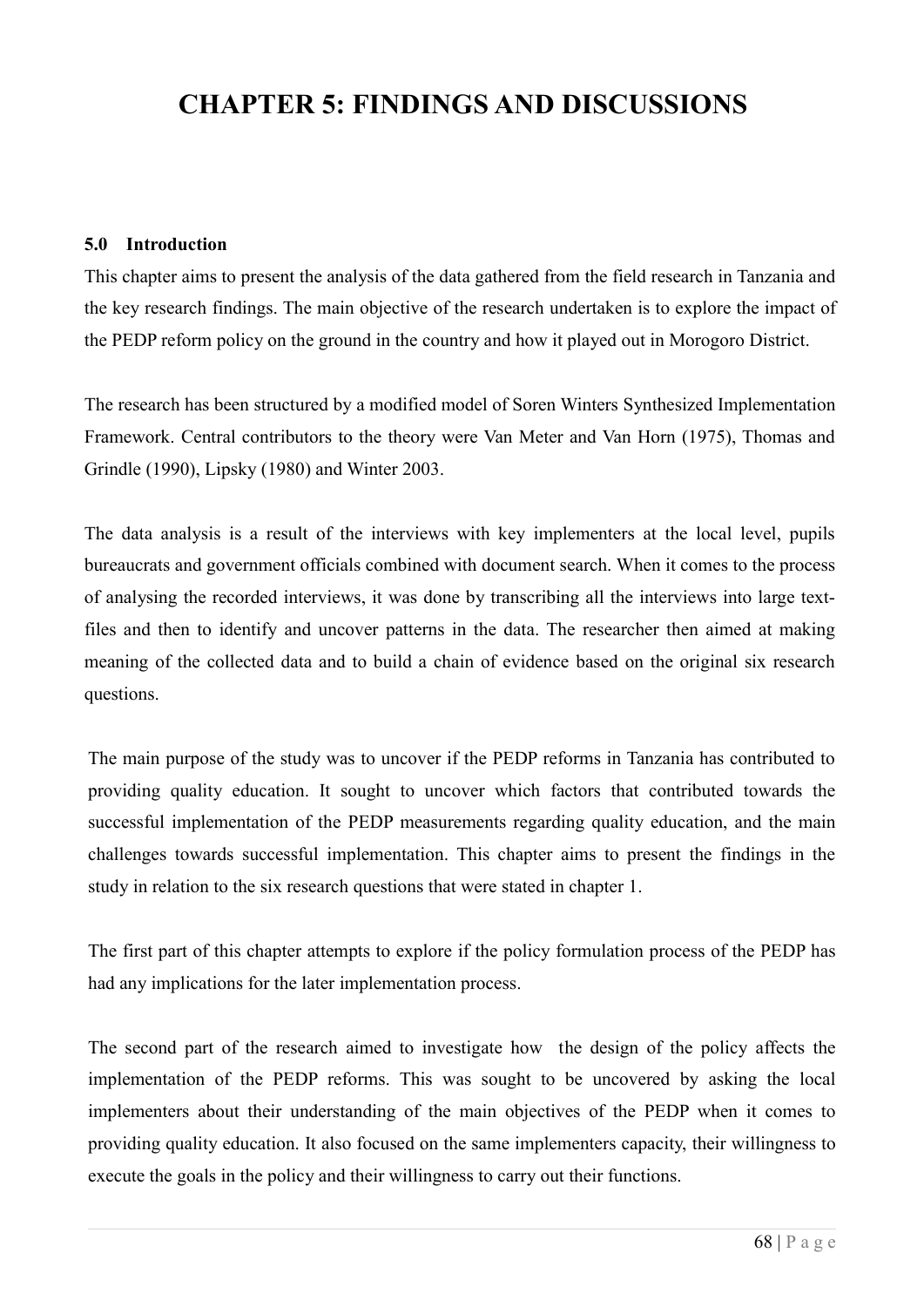The third part of the findings and analysis investigates how the local organizational structures of coordination and co-operation influenced the implementation of the PEDP policy and which challenges the policy were met with regarding this issue in the implementation phase.

The fourth part explore if and how the key-implementers, the teachers used their professional discretion and in that case also became policy makers. The rationale behind this was that the teachers professional discretion gave them a possibility to tweak and affect the reform measures.

The fifth part investigates whether the receivers of the service (the target group) have an impact on the outcome of the implementation of the reform. These are the pupils, their parents and other members of the community. The extent of the pupils cooperation with their teachers and the trust the school and the school committee received from their community were important indicators here.

The sixth part of the analysis will explore whether the availability of financial, human and technical resources were adequate in order to carry out the full implementation of quality education according to the PEDP measures.

Finally, the different socio-economic settings of the school districts were analysed in order to see if these had an impact on the implementation of the reform.

#### **5.1. The policy formulation process**

As mentioned in the theoretical framework, Winter (1990, 2003) remarks that: "The roots of implementation problems can often be found in the prior policy process". Another factor that may affect policy implementation is if conflicting interests among the actors in the policy formulation phase created a policy design where the goals were ambiguous. Thus, the author intends to explore if any actions or non-actions in the policy formulation process has any implications regarding the implementation of the PEDP program.

According to MoEC 2001, in the production of the PEDP I in 2001 significant attempts were made by MoEC to develop a more inclusive planning approach. This brought together interested parties from development partners, civil society organizations (CSOs), non-government organizations (NGOs), and other community-based organizations (CBOs) into a series of technical working groups (MoEC 2001). However, according to Sumra (2003) there was little involvement from local practioners and participation from the community was non-existent. Another study by Kuder (2005) concludes that external donors which were providing most of the funding got a disproportionate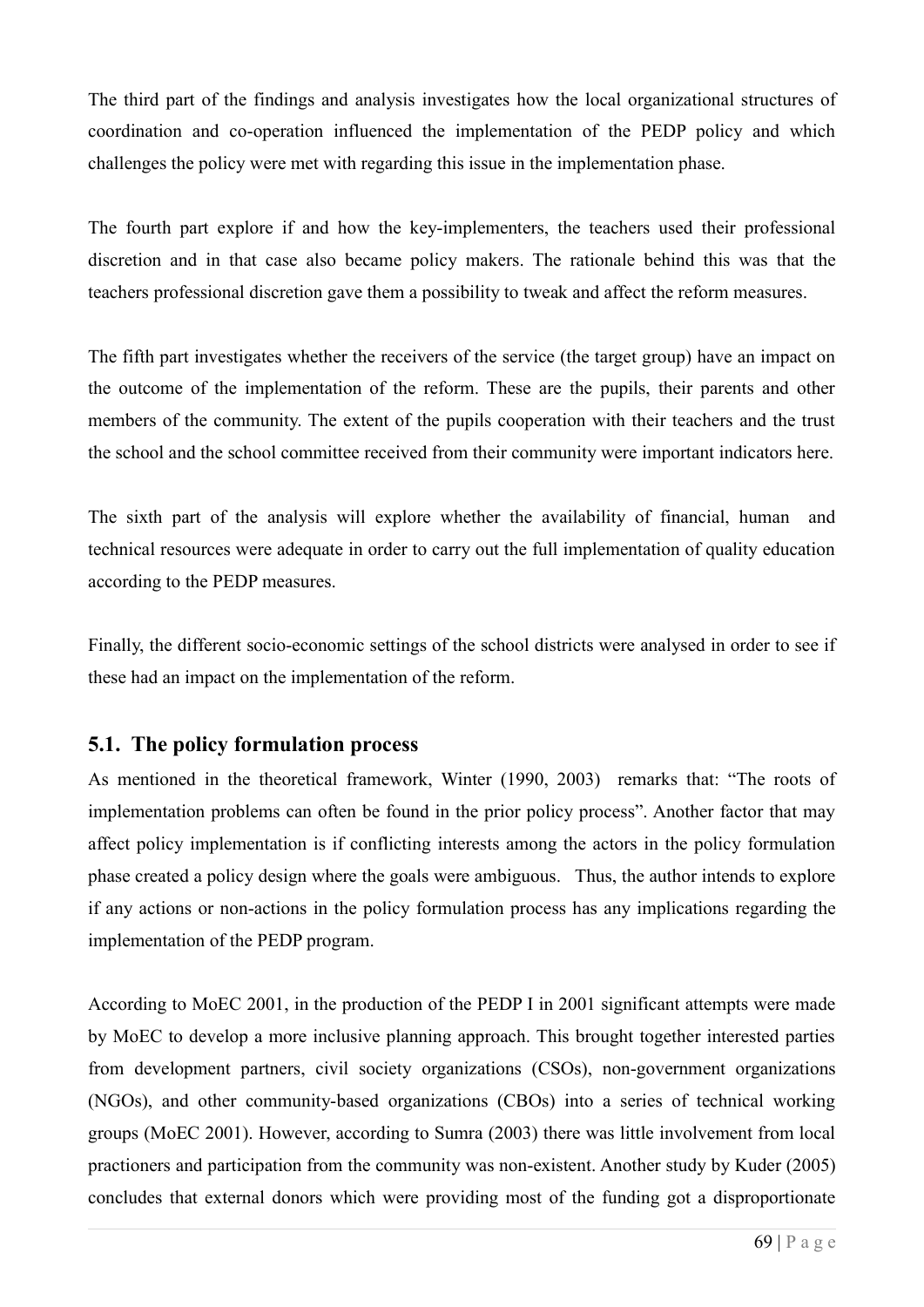influence regarding the policy options that were considered. The World Bank took the lead in framing the Local Tanzanian challenges in education; "skewed both the report and subsequent planning discussions towards problems linked with the achievement of externally generated targets that can be statistically measured (Kuder 2005: 166). Chediel (2009) found in his study that: "*educational reforms in the primary education sub-sector were developed by a team involving external teams and internal teams consisting of members from the donor community*". According to the same study an official from MoEVT stated; "*All education reforms need funding from outside to implement them, so donors have to agree on what you want to reform before they give you funds to implement the reform"* (ibid.) Vavrus and Moshi (2009) describes the current set of reforms in Tanzania as rooted in the policies of the debt relief for Heavily Indebted Poor Countries (HIPC) Initiative (IMF & IDA, 1999, p.37). This was an initiative that was co-produced by the IMF and the WB in 1996. In order to get debt relief every country had to develop their own Poverty Reduction Strategy Paper (PRSP) which clearly states how the government will re-allocate the funds they otherwise would pay on international loans.

According to Manyelezi (2011) the new aid modality with more of the donor support received in the form of General Budget Support (GBS) has made the central government more powerful in terms of centralized decision making and control of policies. This has left actors such as local government, civil society and local communities with little control. An example of this is that the government decided to change certain primary school text-books. The procedure the Ministry of Education and Vocational Training followed in order to make the change was not transparent. MoEVT did not inform donors or CSOs about the change before after it was implemented. The Government felt able to make a decision unilaterally and it was a top-down decision indeed (Manyelizy (2011:54). Moreover Manyelizy found that district level government and civil society are left out of the policymaking process and that a consequence of this district governments face limited resources and topdown guidelines. This are consistent findings with the in-depth interviews with the DEOs at Morogoro Municipal and Mvomero District where the DEOs expressed that their role as DEOs was to facilitate, oversee and report what happens locally to the Ministry of Education and Vocational Training.

According to a report by HakiElimu 2012; "School Children and National Examinations: Who Fails Who?" on page 15 there is a section regarding teachers' involvement in curriculum development and examination setting. Basically it points out that; "*Curriculum development process requires that the key stakeholders such as teachers should be fully involved in the development and implementation process. When teachers are adequately involved on the development of the curriculum, they tend to implement the curriculum more enthusiastically and optimistically"*  (Rampsarad, 2001, cited by HakiElimu 2012). The same report states that generally, teachers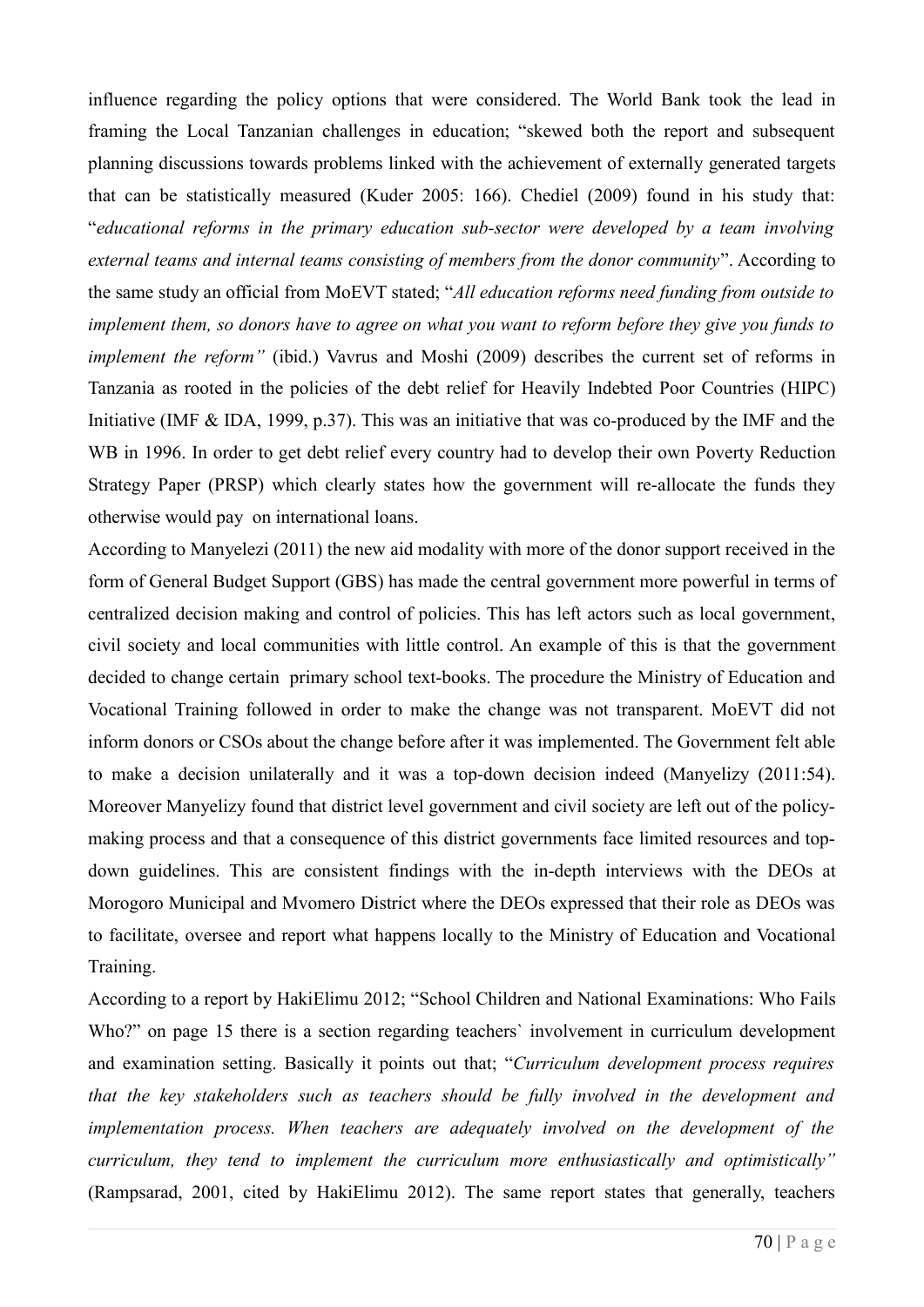reported that they are seldom involved in the curriculum development process. Moreover, that the curriculum they implemented was prepared in a top-down approach that in many cases is not relevant to their context and they do not feel part of it.

A research undertaken by Mrutu (2007) in Tanzania found that teachers were not involved at the initial stage of PEDP reform preparations, meaning design and planning. And that teachers were just implementing what they had been asked to do by the central authorities. Furthermore, that the same teachers were not involved in decision making concerning the issues regarding to educational quality improvement. Mrutu cites in her concluding chapter from the Netherlands Ministry of Foreign Affairs (2003) which states:

"*The isolation of teachers from the program design and development process has the effect of weakening the political legitimacy of many reform programs in basic education and further tends to result in programs that lack relevance and practical application in such areas as teacher training, material development and curriculum reform"* (ibid. p:27). This may be illustrated by finding from Mmuya and Hyden (2008) that indicate that the view of the general Tanzanian public is that: `*most public policies are implemented in arrogant fashion by alienating citizens and that in most cases the government listens only to donors while ignoring the role of internal stakeholders`*, cited by Babeiya 2011.

The finding above shows that the government were influenced by external forces during the policy formulating process, that it was top-down engineered and that there could be ambivalence when it comes to certain goals in the policy because the government were heavily dependent upon donor financing. Moreover, that the government of Tanzania has gained strength in the recurrent policy making and implementation of the PEDP reforms. This findings are consistent with the majority of informants from the local implementation structure which are very clear that the government never asked about their input neither in the policy formulation process nor in the implementation phase.

## **5.2 policy goals and objectives**

Any policy or reform needs performance indicators that are specified in detail and time in order to be clear and operational. The study of implementation requires that goals and objectives can be identified and measured since "implementation cannot succeed or fail without a goal against which to judge it" (Pressman and Wildavsky, 1973: xiv, cited by Van Meter and Van Horn 1975).

## **5.2.1 Documentary research regarding goals and objectives**

#### **PEDP 1**

During archive studies the researcher did an interesting observation. After carefully examining the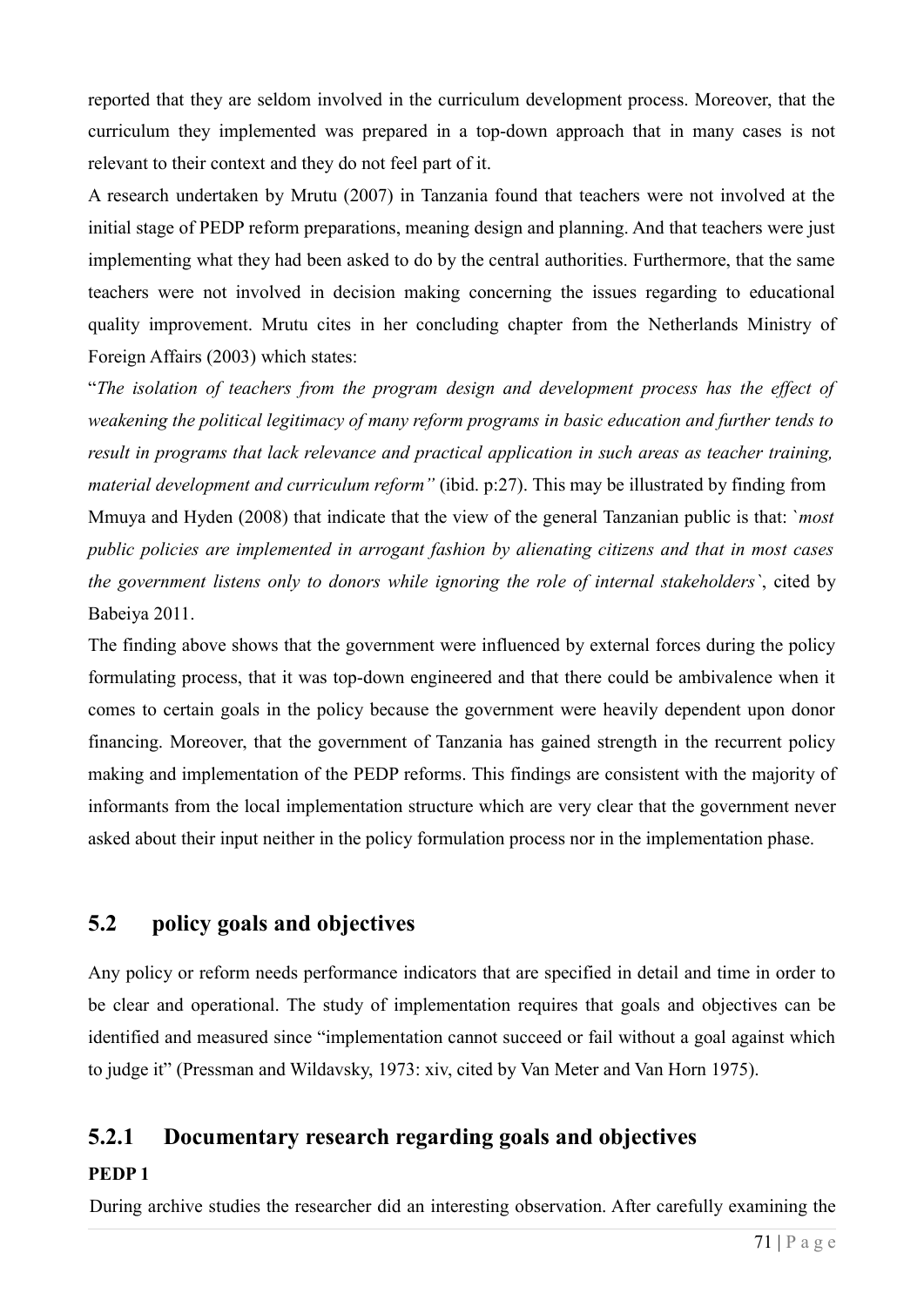PEDP official document; `Status of Implementation of Primary Education Development Plan` (PEDP), (URT 2006b), the researcher only found the objective of quality improvement described as one of the four core objects of the plan in the beginning of the document (p 2.) Later on quality is only mentioned as one of MoEVTs responsibilities (quality assurance) (ibid.). However, when it comes to the formal description of the key achievements the quality gains reported are all quantitative, such as; improved book/pupil ratio and improved infrastructures. There is no information about teacher methods or outcomes there. When the documents sums up with the key lessons learned there is no references for quality. The document moreover states the main challenges to reform objectives, and the quality issues is not once mentioned directly. Finally, the new strategies to overcome the challenges smooth implementation of the reform are stated. The reference to the goal of improving the teaching methods of the teachers are not commented upon. This is supported by the PEDP II document that states that: `Over the past five years, PEDP I focused mainly on enrolment expansion with little attention paid to quality aspects`(URT 2006b) . This is evidence for weak focus on the quality improvements that are not of a quantitative nature in PEDP I.

Other sources that makes the same points as above are King (2003) and Durkin (2003). Durkin comments the downside in the PEDP implementation when it comes to the quality related issues. He states that on page 42 that: `Though policies and planned targets for the access and quality improvement components were developed concurrently and given equal weighting in the PEDP plan, programmes and actions relating to quality improvement have been accorded lesser priority compared to elements of the access component; implementation of quality improvement strategies in the area of teaching and learning at teacher college and school levels, as well as the capacity development of key cadres at the district, ward, school and community levels, has seriously lagged behind infrastructural developments`. The author moreover states that the quality improvement programmes and strategies developed during the PEDP has been mainly in the traditional `ìnput` areas of the quality education input-process-outcome framework espoused by EFA (Unesco 2003:81). And, that very little attention has been paid to the development of strategies to enhance competencies and management/leadership skills of the change agents at various levels in the system who deal directly with the `process` part of the quality framework (Durkin 2003). Durkin makes a point out of stating that even though PEDP (MOEC :9) identified the teacher as a major change agent and critical to the successful implementation of quality education, the teacher does again appear to be a silent, un-regarded, undervalued and much put-upon onlooker in the unfolding reform process (ibid.). King (2003) emphasise the lack of a clear vision for quality education in the PEDP goals. According to him this affects the implementation process in two ways. Firstly, it reinforces the perception that access and expansion goal are `hard` and achievable while quality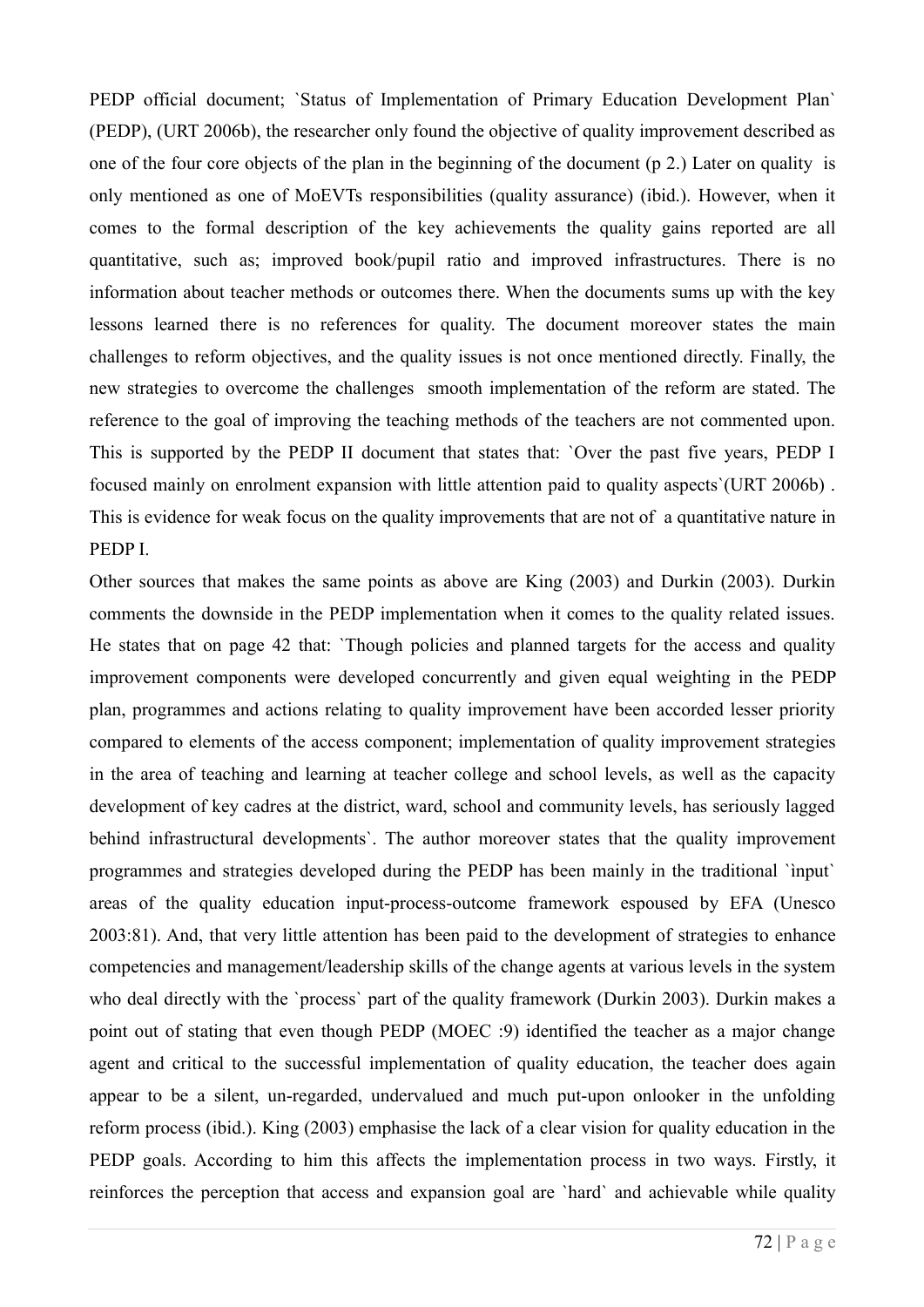goals are `messy` and distant. Secondly, it enhances the tendency to see monitoring of quality interventions and outcomes as an reactive event rather than as a proactive instrument built into the process from the beginning (Durkin, 2003), (King, 2003).

#### **PEDP II**

Regarding the qualitative aspects of the policy there exists different sources that appears to be somewhat unclear. The researcher finds the intentions more or less clear if you read several documents together, but some of the documents could have been more specific about particularly the delivery of education by the teachers.

According to the PEDP II Evaluation Report (p. ix) the quality component had the objective of providing improved quality of teaching and learning and promoting of quality in order to enhance learning outcomes. The factors addressed were the process of teaching and learning, training and improvement of teachers and improvement of the quality of human resources for managing the education process (ibid.) The process of teaching is not specified in the report, only that the reform aims to improve the quality of teaching and learning processes, and the competence based curriculum is only mentioned twice. The examinations are meant to be based on the competence based curriculum and when it comes to the necessity to provide clearer guidelines that address the apparent confusion and the inadequacies related with the implementation of the competence based curriculum`(ibid.).

In the original PEDP II document (URT 2007), Quality education is supposed to be delivered through a conducive learning/teaching environment for students and teachers (P:12). On page 12 under the Pre-primary section it is mentioned that the program will promote a participatory teaching process. In section 4.2.3 on page 21 the documents points out that the examinations shall be learner centred and competence based.

Furthermore, according to the 2010-11 Annual Education Sector Performance Report, quality improvement is the major component which focuses on improved teaching approaches and methods in the classrooms. Quality delivery of teaching is mentioned throughout the document, but never operationalized.

According to the PEDP II Evaluation Report (2012) The PEDP II planned to recruit a 51510 new teachers between 2008 and 2011. The actual number of new recruits were 17351 which is 33.7 percent of the programs target for the period. The same report shows that in-school training of teachers were done on a large scale during the period and better teachers were recruited. The results of this was that the amount of well qualified Grade A teachers increased by 52 percent. Regarding the national teacher-pupil ratio which has a national target of 1:40 there was a marginal improvement from 1:52 to 1:48.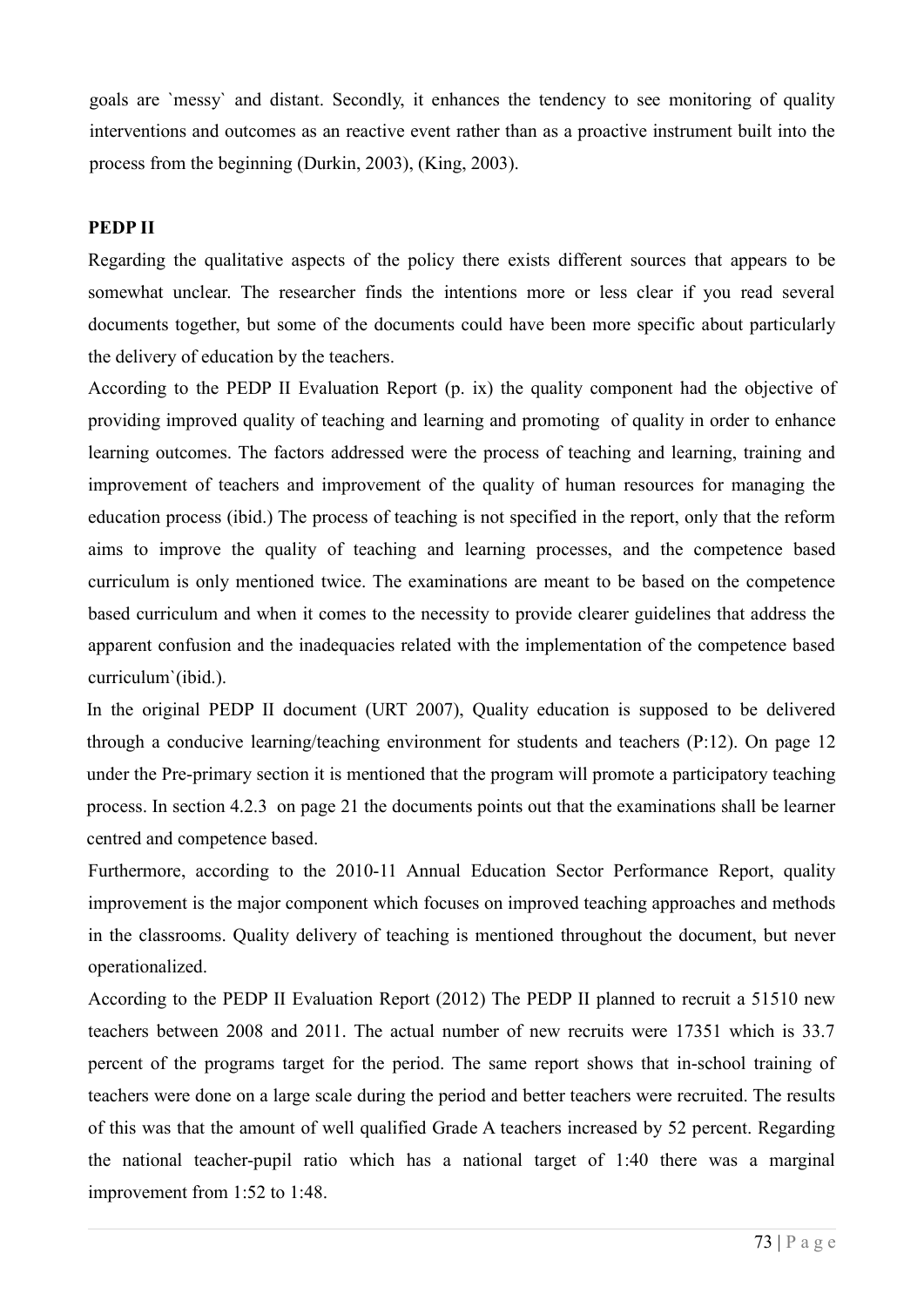The NSGRP (MKUKUTA) goal of a improving the learning environment of all children in schools with a safe, violence free, child friendly and gender sensitive environment is part of the PEDP II program (P.4). There is however no clear operationalization of how and what exactly this signifies in the PEDP programs.

All in all, the program is clear on the quality inputs needed, particularly when it comes to infrastructure and upgrading of teachers skills. It is also clear when it comes to outcomes regarding the level of outputs that it wish to accomplish. There are targets for PSLE pass-rate that are time bound. When it comes to the link between the output and the ultimate outcomes of delivering a highly educated population that possess the gift of critical thinking skills, and that can compete in a globalized community the link is more diffuse. This means that regarding the delivery part, the teacher pedagogy in the classroom the PEDP document is like more of a black-box. Quality outcomes are expected without a clear specific focus on the teaching process.

#### **Goals for improving the learning environment. PEDP II, Quantitative goals**

In 2010/2011 the quality components were addressed like this ( 2010-11 Annual Education Sector Performance Report). The Capitation Grant (CG) was set to Tsh. 10000 and on average Tsh. 2769 of the allocated budget were disbursed nationally per pupil. The Book Pupil Ratio (BPR) was set to 1:1. Furthermore as mentioned above the TPR was set to 1:40. Additionally a target of building 21.936 teacher houses annually was set, 293 of these were actually built in 2010. According to the same document 17864 pit latrines were planned and 117 actually constructed (P.45) Lastly, the fabricated desks were 6502.

Pass rate target of 75% percent at the PSLE is set by 2010 (PEDP II). This goal is concrete and very measurable. It is easy to measure if reform outcome is successful when a goal is this concrete. The problem for future references comes to the changing of evaluation standards. In 2012 NECTA changed the examination form at the PSLE testing to a multiple choice format that makes it hard to compare the earlier pass results with the new ones.

Summing up; There has been a focus on quantitative inputs in first phase of the PEDP reform that overshadowed the quality aspects when it came to outputs.

The quantitative targets and goals of PEDP II were operationalized and given a time frame. There still exists some uncertainties though because the targets do not seem realistic when the results are so meagre on several of the parameters. One may communicate the measures consistently, but when people see the results on the ground they find it confusing. The qualitative aspects of the delivery of education is not sufficiently operationalized in the PEDP documents.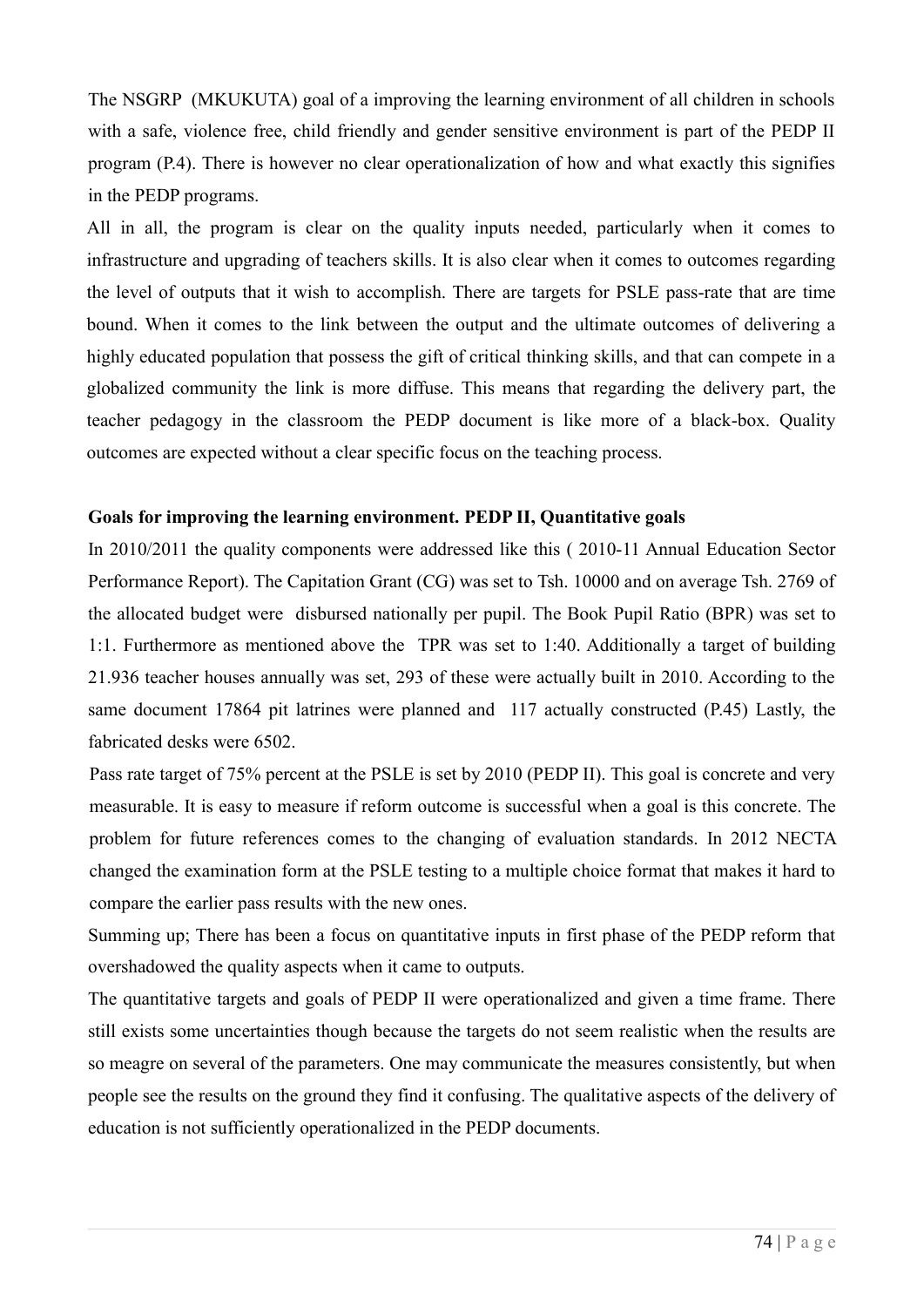# **5.2.2 Interview with key local implementers regarding clarity of policy objectives.**

The local implementers interviewed were; teachers, head teachers, school-committee members, Ward Educational Coordinators, District Educational Officers and representatives from the School Inspectorate. The respondents were asked regarding their understanding of the reform objectives.

Field data content analysis found that the quantitative aspects of the reform were adequately understood by Head Teachers, teachers, WECs, DEOs, and SCMs. All of the interviews with these actors were full of information about different quantitative inputs of the PEDP reforms. Some of the teachers and SCMs thought that the reform was over. One teacher pointed out: "*During the PEDP reform there were built some buildings and we had more books and chalk*". This shows that there is a lack of continuity of the communication chain in the reform process. The pupils did not have any awareness of the reform measures. Furthermore, all of the interviews includes that the book ratio is far from the goal of 1:1. The respondents indicate that it is from at the best of 1:5 and up to 1.12. The size of the classes of the teachers interviewed are from 55 to 129. Far from the national standard of 1:40, There is one teacher house at each school. The intention of the program is to provide housing for all the teachers that needs it, particularly in rural areas. There is a lack of desks at each school and few have been provided the last years.

The teachers and Head Teachers indicate that this makes the program confusing. One teacher points out: "*We have had this program for more than a decade now. Very few of the goals seems realistic, and the words on the paper don`t mean anything to me anymore*".

Regarding teaching methods. Most of the teachers were aware of the new competence based curriculum and the participatory method of teaching. Only the Head Teachers and a select few teachers did have a thorough understanding of it though. There was no evidence at any of the schools for other participatory methods than teacher initiated ones. This means that no questions originated from the pupils. The teachers were the focal point during all these classes. Moreover, the use of participatory methods were actively used by a minority of the teachers. This is indicated by the interviews with the pupils at the schools that mostly indicated passive teacher oriented instruction from the blackboard. There was no clear understanding among the teachers regarding competence based teaching or curriculum. The answers from the interviews indicated no deep understanding of the concept except for the same group mentioned above. One of the teachers explained; "*The Government did not involve the teachers during the program. Even the teachers themselves did not understand the program well. The Government did not communicate clearly what the core objects were. Therefore it existed a lot of misunderstanding.*" When probed further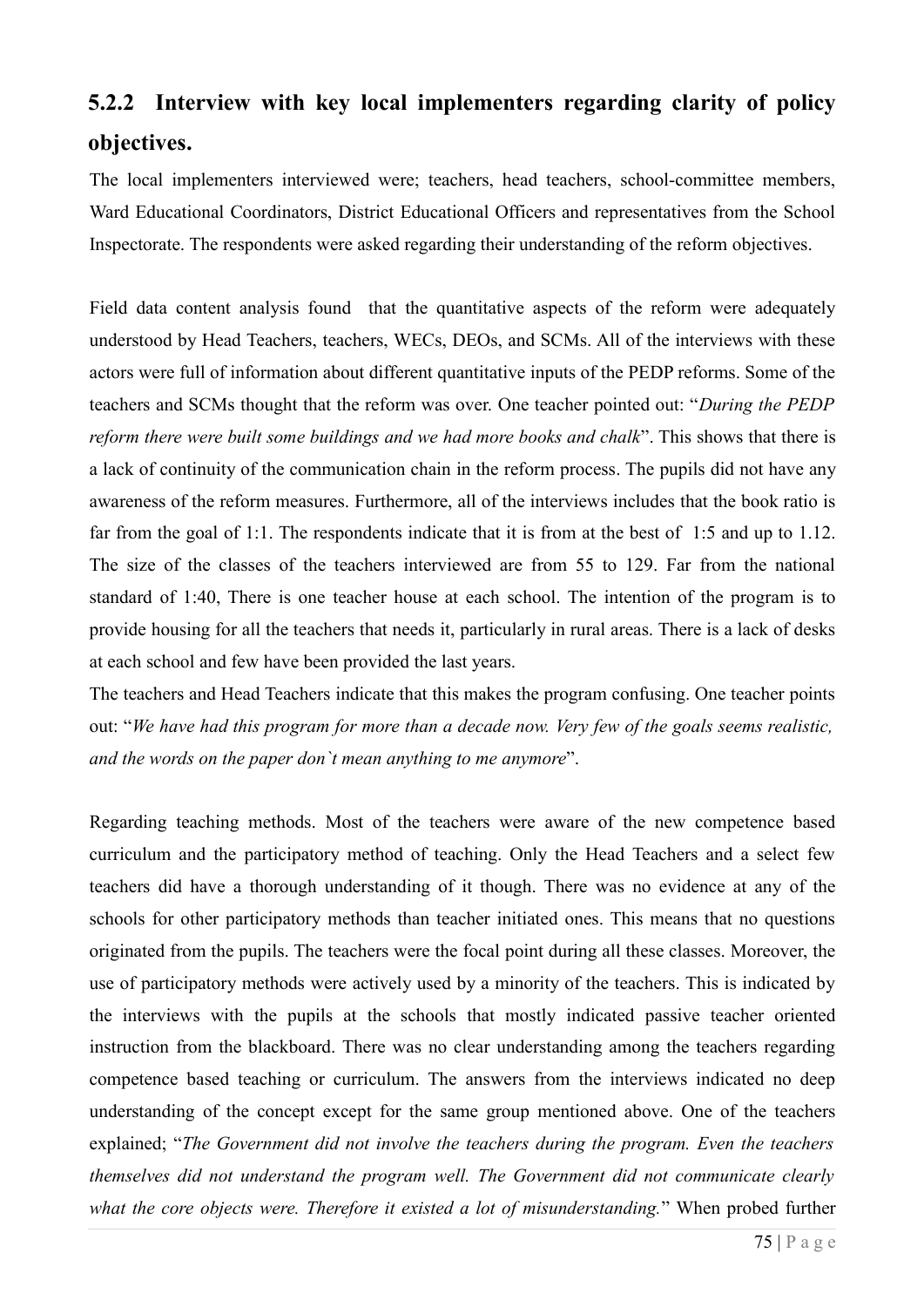about constructivist approaches most of the teachers say that this is not realistic in this context. A typical comment from one of the teachers were: "*Please understand, constructivist approaches are*  not possible with 88 pupils in my class. The number of pupils has increased and this makes it *unrealistic.*" An interview with a school committee member indicated that proper communication of the reform measures has not been taken. He pointed out:

"Now we take this programs from Holland, Switzerland, the World Bank, the UN. I don`t care. The teachers are not trained to accommodate the programs. Capacity building has not taken place. Now, we come up with something new. And what you do is; you bring a book with ready made answers and you give it to the teachers: Go and teach!. But for Gods sake, this guy is not trained how to adopt what you want him to adopt. The thing is, not even the educational officers knows exactly what to tell this guy (teacher)".

Some of the teachers interviewed expressed that the competence based curriculum with the objective of educating critical independent thinkers was confusing. One teacher pointed out;

"I think the way the examination system works is inconsistent with the goal of educating critical thinkers. The PSLE test which since 2011 is a multiple choice test and is not really suited to measure critical thinking skills. In mathematics the pupils are not asked to show any calculations and they are not deducted points for marking the wrong answer. This leads to pupils guessing and the pupils might pass the test without any mathematical skills whatsoever. This taken together with the PSLE as the only measurement of the pupils abilities leads to teachers "teaching for the test" and pupils being lazy and not learning how to apply their fractional knowledge. The PSLE does not make the pupils construct a single sentence whether it is in English or Kiswahili. How easy is it to make the pupils write anything in English when they know that they will not have to write anything on the big all important test?" Another teacher expressed; "How do we even know that a pupil can write a newspaper article when the PSLE tests does not ask the pupils to construct an actual one?"

This was confirmed as a problem for many of the teachers in the classroom and for the motivation of the pupils for homework. The pupils interviewed also expressed that this is something that is confusing for them. They added that all of the focus of the pupils was on the final test and this led to many pupils being complacent with their studies until the final grade.

The field data does also show that corporal punishment is part of standard routine in Morogoro region. The practice of institutionalized corporal punishment seems to be in conflict with the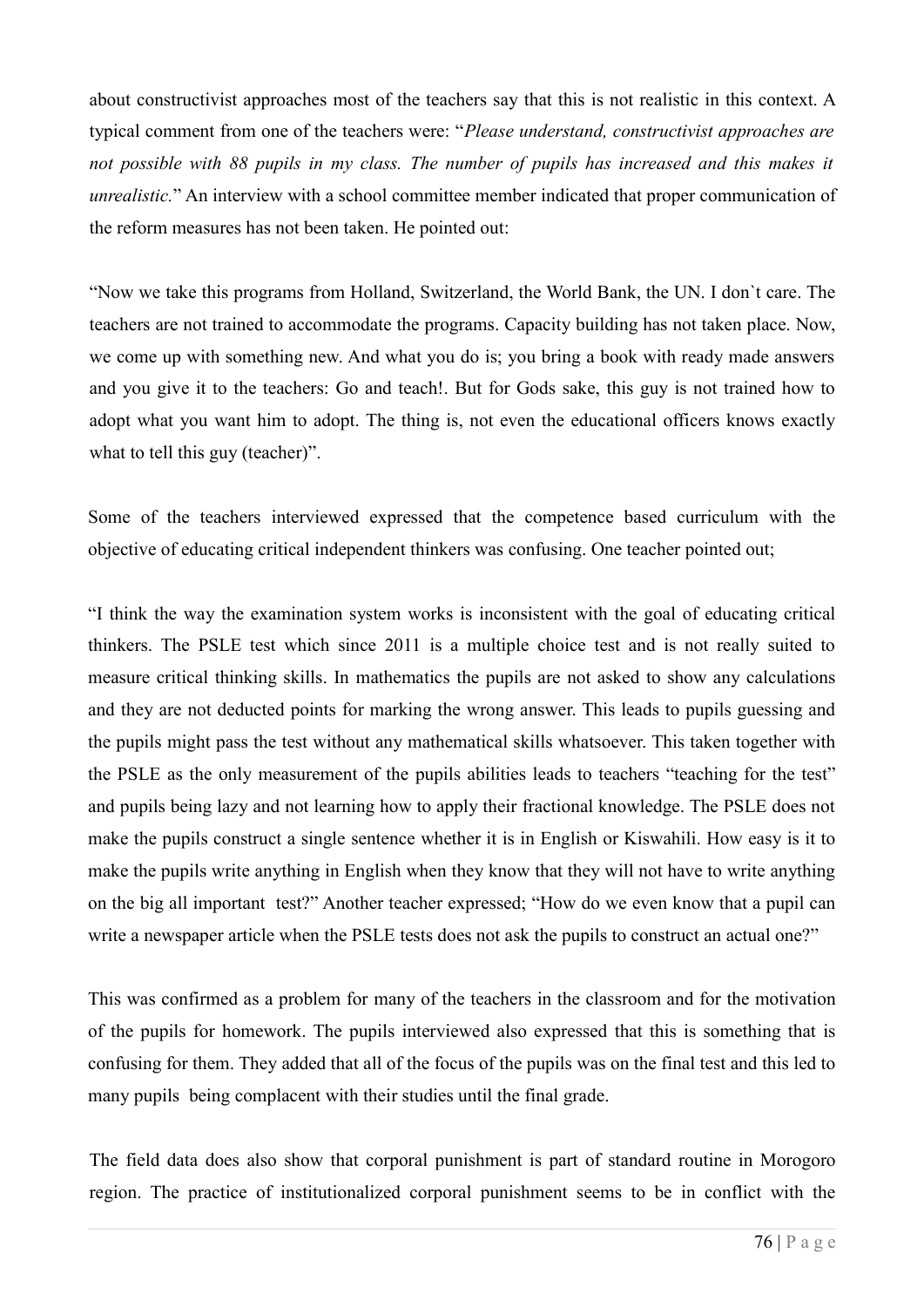objective of a safe, violence free and child friendly environment.

Very few of the respondents are aware of this formulation in the PEDP documents. During the interviews with the teachers, school committee members and pupils at the two schools there were clear evidence of institutionalized punishment. The Head Teachers had to accept to the use of punishment and formally note it in a particular protocol. This practice created problems between the school and the teachers and the pupils of the parents. One School Committee Member said; "Sometimes the father of the punished pupil comes to the school and starts to fight with the teachers". There seems to be a weak understanding about what a child centred violence free environment actually is in the PEDP document. In no part is it further explained or operationalized what actions that are appropriate or not appropriate in the documents. Clear evidence of this is seen on the ground at the two schools. Some of the pupils said that corporal punishment was making them very afraid of the teachers and that it was detrimental to their learning process.

During document researcher it was uncovered that in the Teacher Colleges (TCs) in Tanzania many of the tutors expressed a frustration with the lack of clear policies on teacher education, poor remuneration, uncertain promotion aspects, and poor working conditions (Hardman et al. 2012). The same study also concluded that none of the (TCs) they visited had any "strong professional links with schools and currently they play little role in curriculum development and implementation at school level (Hardman et al. p. 833). Furthermore they found that: `The current teacher education curricula suffer in varying degrees from a lack of integration of theory and practice, and a failure to address the everyday realities of the Tanzanian primary classroom. Written materials for trainers and trainees have often been in short supply and derived from a variety of sources which lack coherence or consistency in approach` (ibid.)

Conclusion: On the ground there is a weak understanding of the qualitative measures of the PEDP plan such as the competence based curriculum, a child friendly and violence free environment There is ambiguity in formulation in the PEDP documents when it comes these quality measures because they are not operationalized in the original documents.

### **5.3 Inter-organizational communication and enforcements activities.**

In order for the PEDP reform to be effectively implemented the standards and objectives pertaining to quality education need to be adequately understood be the persons responsible for its execution. Above all, it is of critical importance that the reform measures pertaining quality of education are clear and unambiguous, that they are communicated with accuracy to the implementers and that they are consistent over time and by different sources (Van Meter and Van Horn 1975, p. 466). This way the different levels and actors of the implementation structure will know what is expected of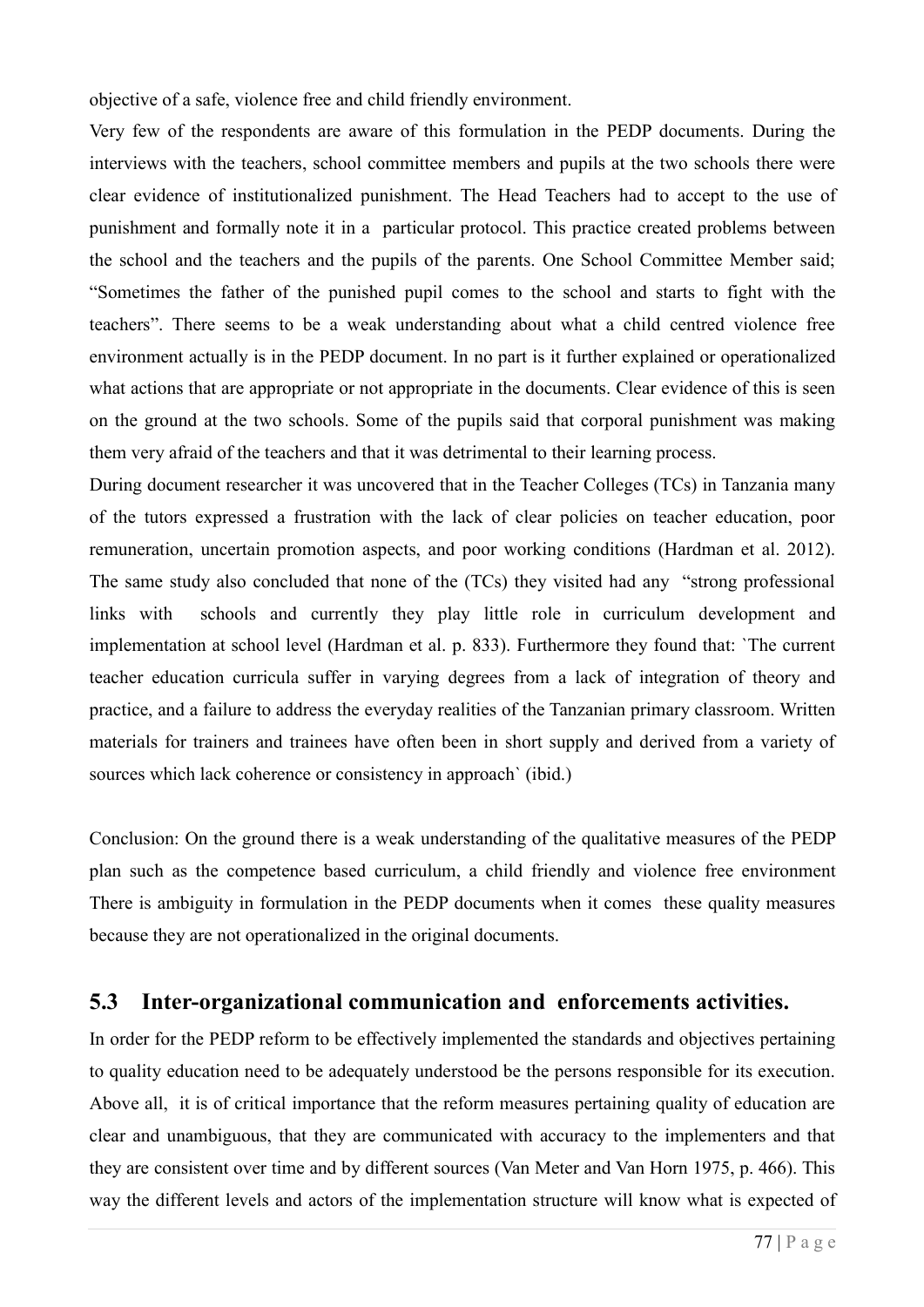them and what they will be accountable for. The authors additionally points out that communication within and between organizations is a complex process, and that the transmitting of orders and messages downward, or to another organization inevitably will be distorted (ibid.)

Another task in the research was to uncover what sources of power, control and enforcement mechanisms that are in place for the central level in order to ensure local compliance with national policies related to quality education?

The documents research found that there is a large complex of government structures at local, regional and central level that has different roles in the implementation of the PEDP reforms. At the central level the responsibility of MoEVT is to formulate policy, quality assurance, setting standards, planning, monitoring and evaluation (EcomResearch Group 2012) Five core support institutions help to facilitate the delivery of quality education. These are: The Tanzania Institute of Education (TIE) which are responsible for developing curricula and production of teaching materials. The National Examinations Council of Tanzania (NECTA) which arranges examinations and produce the examination materials. The Agency for development of Education Management (ADEM) which trains educational managers and supervisors. Tanzania Library Services (TSL) and the Institute for Adult Education (ibid.) The Permanent Secretary (PS) was responsible for providing strategic leadership of the PEDP II implementation. The PS was assisted by the PEDPcoordinator who had the additional responsibilities of coordinating PEDP II implementation and facilitating consultations with NGOs, Development Partners and other stakeholders.

# **5.3.1 Inter-organizational communication and enforcements activities at the central level**

According to the PEDP II Evaluation report released in 2012 by URT (URT 2012) there were clear efforts made during PEPD II design to align some ministries, especially the Ministry of Finance, PMO-RALG and MoEVT regarding coordination of roles and responsibilities. Furthermore, efforts were made to align the program with other overarching Government reforms like the Public Service Reform Programme (PSRP), the Public Financial Management Reform Programme (PFMRP), and the Local Government Reform Programme (LGRP) (ibid.)

"The PMO-RALG was to work in collaboration with MoF and MoEVT to develop an implementation strategy towards harmonization of the education grant system and LGAs grant system in context of the Local Government Reform Programme (LGRP)" ( URT 2012, p.21). A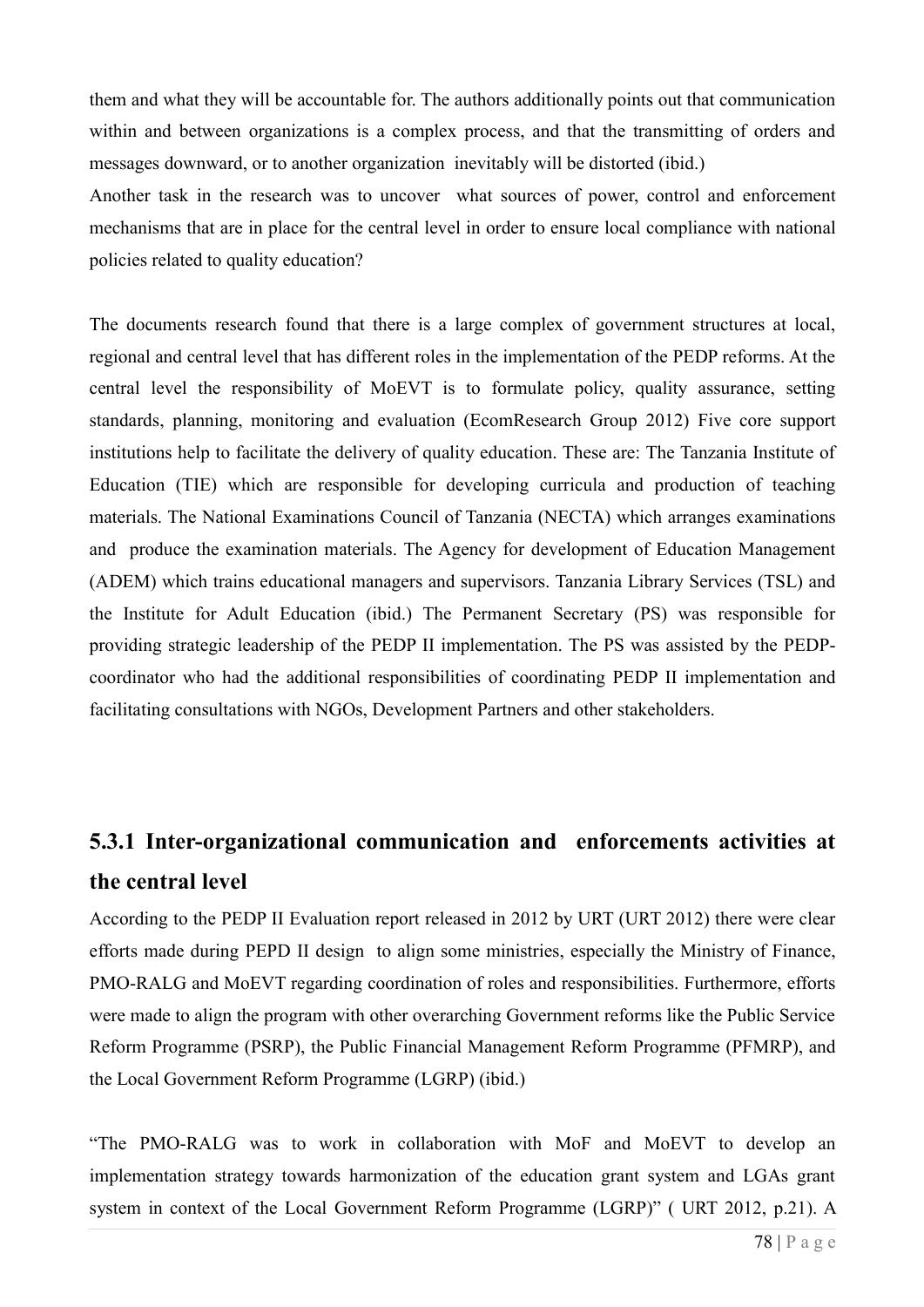coordination challenge arises because the Decentralization by Devolution (D-by-D) policy which devolves functions from central to local and regional level has not been implemented as stated in the policy documents. Related to primary education this means that some of the responsibilities regarding the management of the education sector such as recruitment, transfers, discipline, promotions among other functions have been allocated across different agencies and institutions at central level (ibid.). The result of this is that the existing decentralized structure appears to pose some coordination problems especially between the MoEVT and PMO-RALG, and this is particularly related to the areas of planning, resource allocation and management of primary school teachers (ibid.) According to Nkyabonaki (2012) the hiring of teachers to implement the curriculum is a function of politics. The employment of teachers is governed by different ministries. A primary school teacher is responsible to the Ministry of Educational Training, the Ministry of Finance and to the Ministry of Regional Administration and Local Government. This kind of political arrangement increases the difficulties when it comes to implementing the curriculum. These arrangements are politically motivated for they have an implication on power (ibid). The bigger the unit of command the more victims of power, thus increase the potential of professionalizing experts and elevate the image of politicians in the curriculum process. Nkyabonaki moreover adds that the School Inspectorate also is affected by politics.

Chediel (2009) found that power and decision making in MoEVT remained heavily concentrated at the higher echelons of the organizational structure (URT, 1998, cited by Chediel 2009). That study as well uncovered that the government of Tanzania did not fulfil its D-by-D principles when it came to decentralization of responsibilities, powers and resources, and that top-down patterns of control and communication of decisions still prevail with limited delegation of authority (ibid.). According to Chediel the above mentioned situation exists because: "there are no formal delineation of roles and responsibilities for most education managers." (Chediel 2009, p. 58).

According to the Local Government Reform Programme II (URT 2009) there are major challenges when it comes to the coordination and integration of cross sectoral reforms at Ministries, Departments and Agencies, Regional Administration and LGAs. Some of these challenges are; The lack of commitment from top leadership, both political and technocratic in the MDAs. Empire building and protection by senior officers in MDAs. The issue of capacity constraints regarding inadequate skilled staff, weak systems and tools needed for coordination and integrated implementation. And, the lack of effective systems for coordination and integration.

Furthermore, The Assessment Report for the Ministry of Education and Vocational Training (URT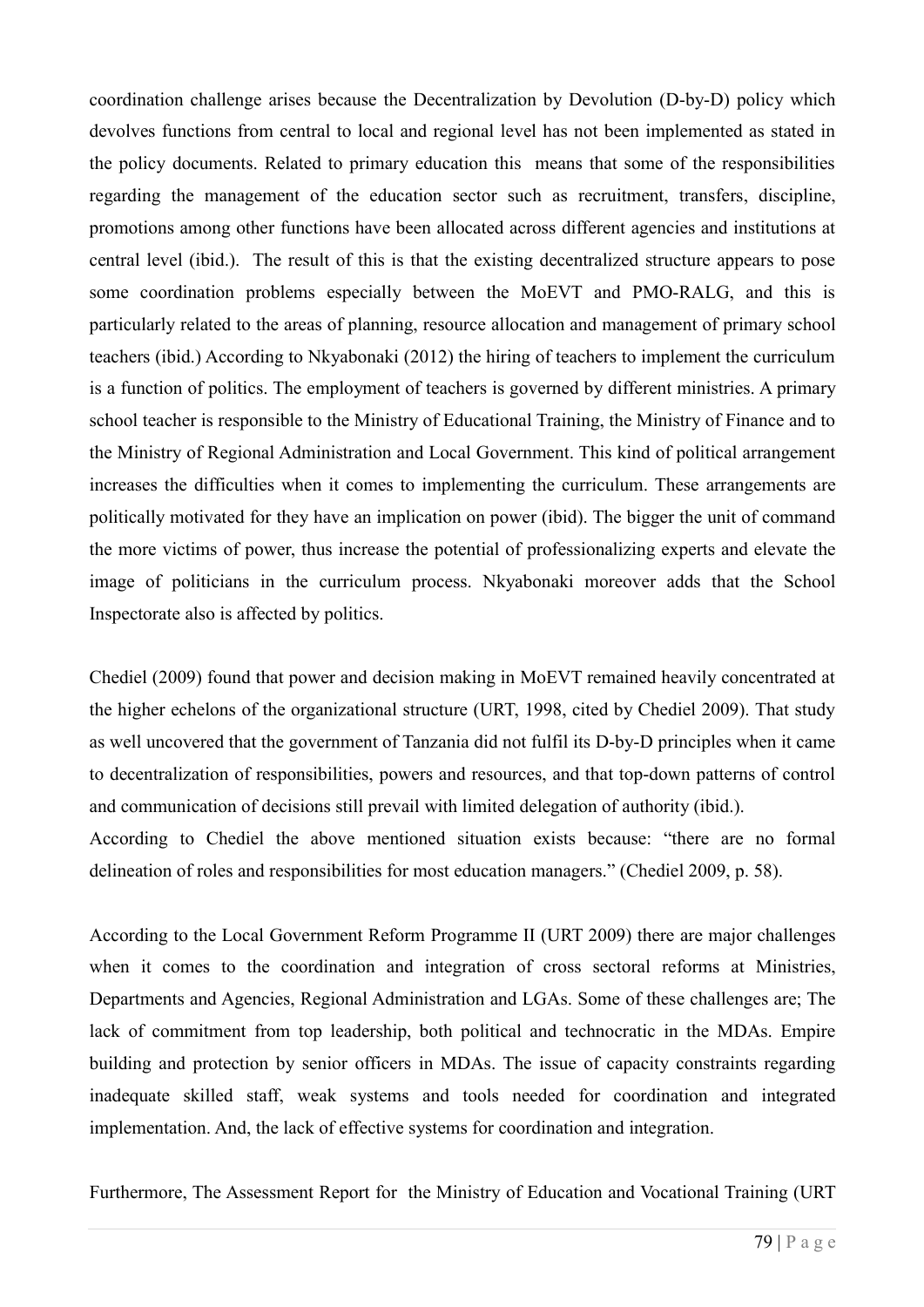2007: p.3) is very clear when it expresses concerns about devolution of education in Tanzania. It points out: "*...,the pace and effort to embark on serious decentralisation by devolution in the education sector have been rather dissipated and lackadaisical because of an unyielding centralist legal framework as manifested in the Education Act, No.25 of 1978 and its subsequent amending Act. No 10 of 1995. The provisions and consequential institutions have fettered policy actions to embed D by D principles in the education sector..*"

Moreover, critical comments are also fronted in another government report (the Draft Capacity Building Strategy for Basic Education, URT 2009) which expresses that according to the stakeholders within the field of basic education the provision of capacity building is either lacking or is inadequate for teachers, tutors and education managers (p:9) and that; "*the desire to provide capacity building inn all its forms and aspects as evidenced in all the policy documents has not been translated into a coherent strategy and has therefore remained ad-hoc, is not adequately coordinated, and is not comprehensive. There is an absence of any overall strategic plan.*" Another finding in the same document is that there is an issue with the decentralization by devolution policy. It states; "The REOs and DEOs are the representatives of the Commissioner of education and are therefore the custodians of the Education Act and they would be expected to promote adherence to its provisions. However, in practice and as indicated elsewhere in this report this is not the case. Forces beyond their control and external pressure make them bend the rules and not abide by the Act.", (p. 21) on page 22 the report sums up that; "The capacity of school inspectors in terms of working tools and provision of transport have been identified as contributing to weak fulfilment of the Education Act." Another matter related to co-ordination is the position of the Ward Education Office. In the same report it is stated that both the Education Act and the Local Government Act are silent about the position, the roles and the responsibilities of the Ward Education Office and that this has to be legally established as part of the Decentralization by Devolution framework. As in other reports it concludes with the statement that embedded bureaucracies of parent/sectoral ministries do not easily relinquish power. The reason for this is the central bureaucrats low opinion of the lower ranks of the government capacity regarding service delivery.

Finally, the report explains that there is a challenge of poor communication between PMO-RALG and MoEVT which often is a result of the complex reporting modality. Another point is the location of PMO-RALG at Dodoma which is geographically far from the location of MoEVT in Dar es Salaam and other key ministries. This means that the PMO-RALG risks being excluded from key decision making processes. And that, the attempts to implement D by D have given rise to tensions between PMO-RALG and sector ministries like MoEVT because of a common understanding and consensus regarding what has to be done cooperatively. Likewise, there is some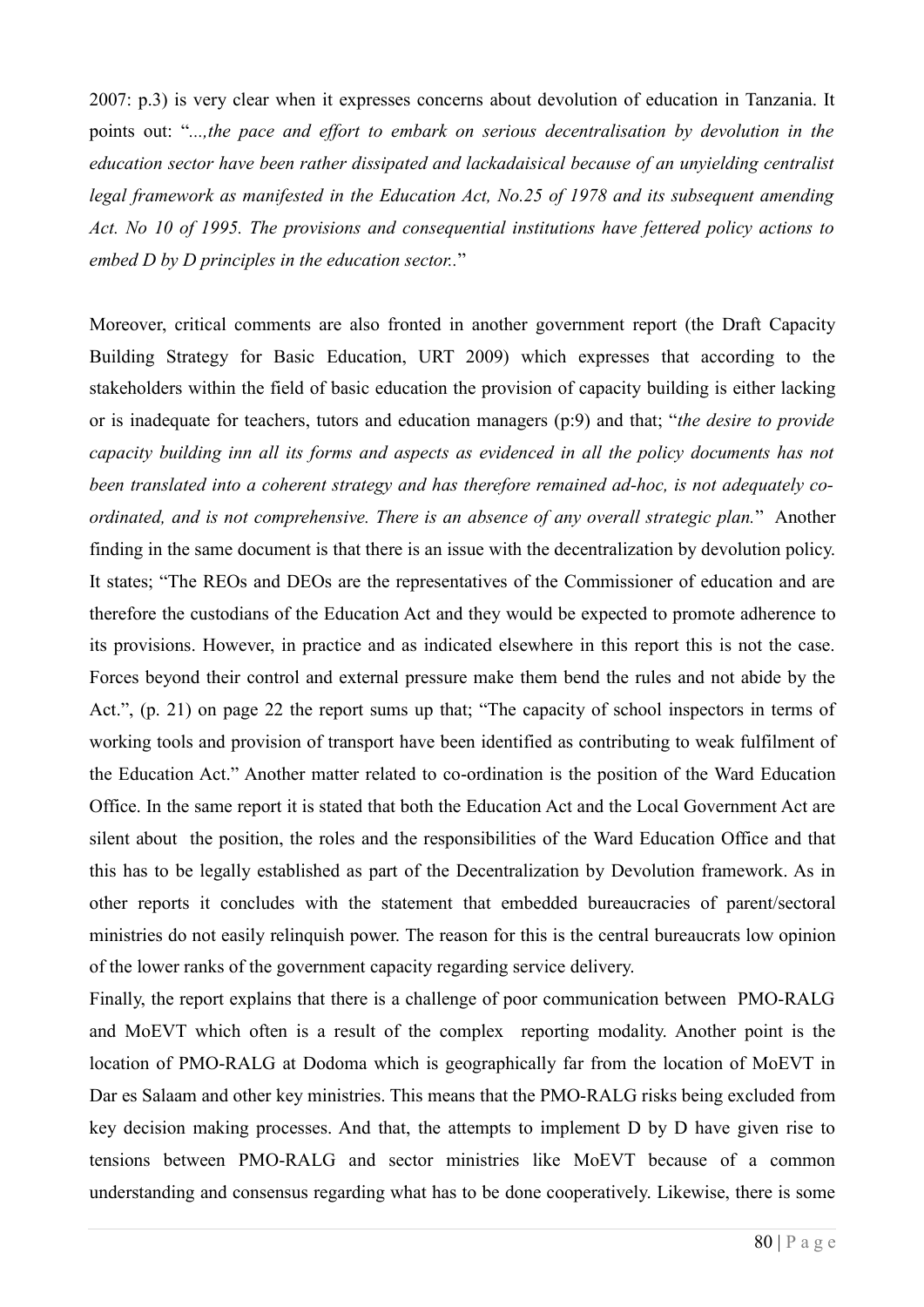uncertainty about the new roles and responsibilities of MoEVT, a general reluctance towards giving up existing powers and resources and an overall lack of confidence on the ability of LGAs ability to manage. Other factors are the teachers dissatisfaction with the ability of the LGAs to manage their affairs. There is a systematic problem at every level; "t*he Ministries do not trust the ability of LGAs and likewise LGAs do not trust the ability of Ward to deliver and also the ability of schools to be accountable.*"

Another challenge when it comes to coordination of the PEDP program was that 40percent if the disbursed capitation grant did not reach schools in time (REPOA 2004, 2009). A major part of the problem was that the system was overly complex and where the single grant was disbursed by multiple ministries using different criteria, time-frames and mechanisms (p.6) And this created a `spaghetti-like-mess`that made it impossible for even the most diligent administrators to know what was going on and follow up (ibid.)

A recent research study of basic education in Tanzania undertaken by HakiElimu (2012) points out that; "*Teacher`s also observed that, while the focus of the curriculum has recently changed from content to competence based, they had never been given any orientation on the philosophy of this curriculum and how to implement it in the actual classroom teaching. As a result teachers were implementing the curriculum based on their own experiences. Indeed, many teachers expressed that they were not even clear with the concept of competence based curriculum.*"

Moreover, a research study by REPOA (2012) about local government management structures within primary education found that PEDP has increased school autonomy, but the role of local governments at district, ward and village levels relating to the delivery of primary education remained unclear. And, that interference by the District Primary Education Office, Ward Education Coordinators and village government officials have been creating tensions between the school committee members and the teachers. Finally it concludes with: "The school committee is the lynch-pin of the success of the PEDP at the community level (Tanzania Education Network, 2003), but members do not have full mandate on school management".

According to the Draft Capacity Building Strategy for Basic Education (PMO-RALG 2009) the analysis of the context of education concludes that it exists a; "range of capacity challenges that compromise of administration under-performance, infrastructural deficiencies, supply inadequacies, and non compliance to the D by D policy as well as the education minimum standards of achieving quality in enrolment and quality outputs and overall ability to meet individual expectations, National Poverty Reduction expectations and international targets. This far, the Nation`s desire to provide capacity for the education sector as articulated end embodied in many Government policies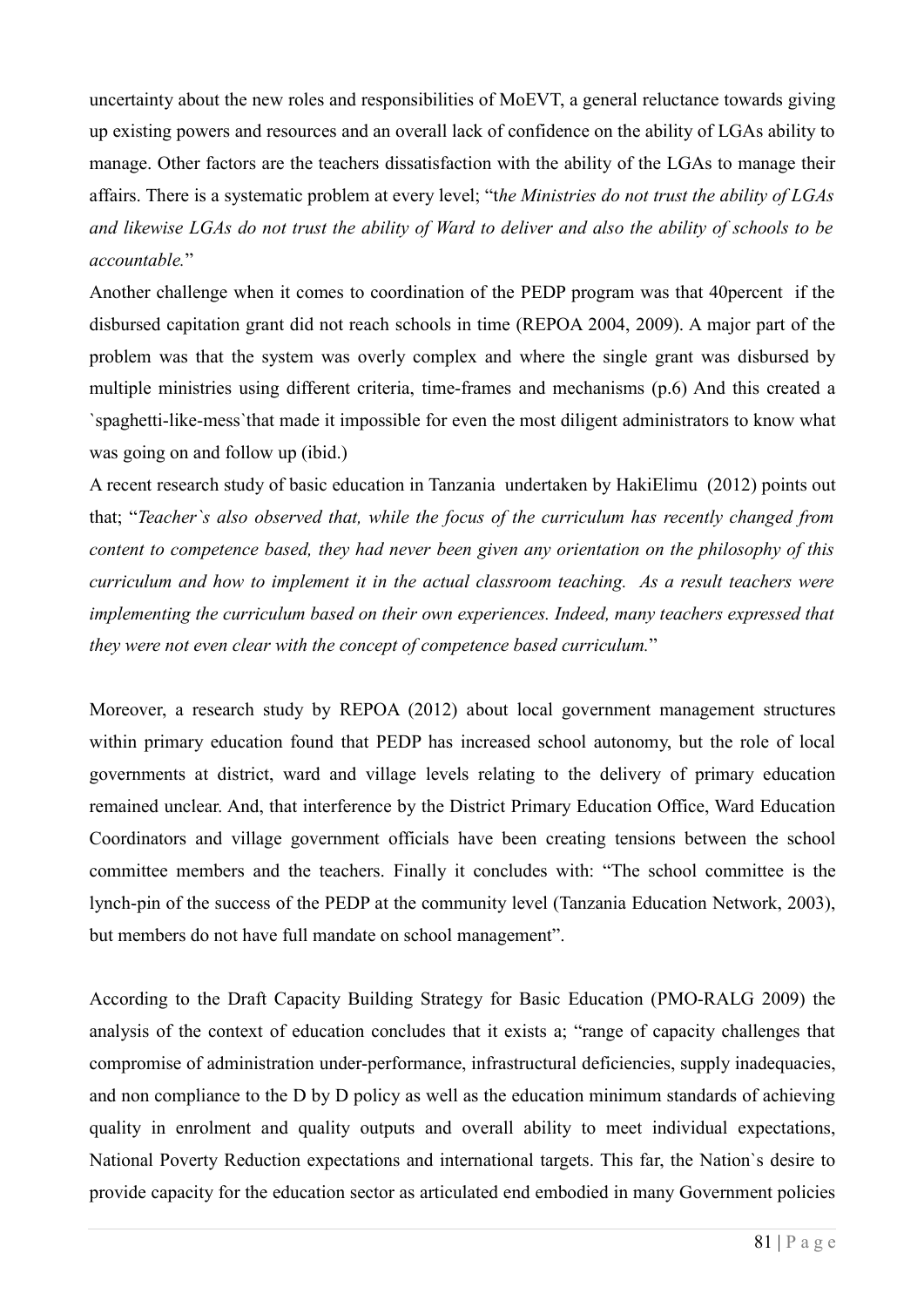has been eluded (Ibid p:6).

#### **Monitoring of Teaching and Learning Activities**

Monitoring and evaluation is a key role in ensuring effective effective implementation of the PEDP II within the framework of planned targets. It also provides feedback to education agencies, managers, school owners and educational actors at basic education and vocational training levels on how the program is implemented (URT, 2008).

A problem persists when it comes to the monitoring of schools and teachers. Objective: There will be a school inspection at a minimum of every two years (By 2006, 35 percent of primary schools were inspected (URT, 2006, p.82). Currently, 37.4 percent of primary schools that are targeted are inspected in a given year (URT 2014). This shows that nationally the government has problems with implementation of the stated goals of an inspection of all schools biannually.

#### Capacity building

The PEDP II evaluation report states that there is a gap in governance and management skills among curriculum implementers, Including school committees, Head Teachers, teachers, WECs, TRC coordinators as well as councils, regional and national levels. Reports shows that school committees were trained in 2003 (PEDP III, 2012:30). This shows that systematized capacity building has not taken place over the life span of the PEDP reforms.

# **5.3.2 Inter-organizational communication and enforcements activities at Local level in Morogoro Region.**

In order to uncover these issues the researcher asked the local implementers how they understood the quality aspects of the PEDP reform how, they cooperated locally, and if there were any challenges when it came to the implementation of the PEDP policy. Moreover the research uncovered the central local relationship regarding the enforcement of the PEDP policy.

All of the four interviewed school committee members at Mlandizi primary school (rural) reported that a lot of the citizens of the local community saw them as colluding with the school administration and the teachers in order to misuse government funds for the school. There was generally low trust between the parents of the pupils and the local school committee, the teachers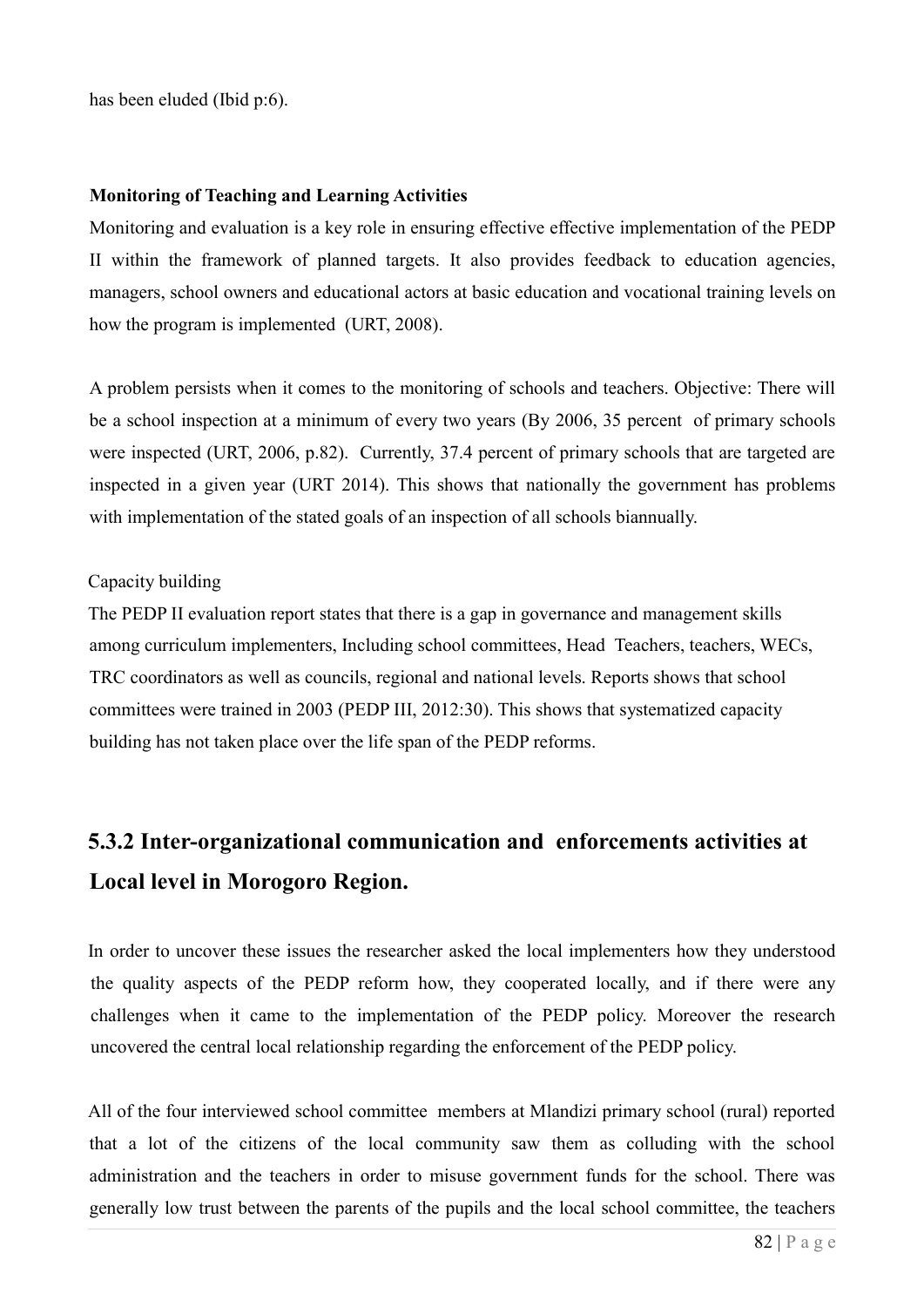and its administration. The low trust climate made it harder for the school to secure more resources from the parents locally and the low level of community engagement reduced the local community`s monitoring of the local school activities. The extreme poverty locally gives extra operational challenges for the school committee because the school committee members are hungry and thirsty in the meetings, and think about how to feed their families during the meetings. Findings show that he WEC and the Head Teacher is very clear about their roles and the quality aspects of the PEDP reform. Other interview findings from the pupils and the teachers show that the teachers are not sufficiently equipped to implement the reform because they do not have in-depth understanding of the reform measures and that very little capacity building has taken place locally regarding in-school training. The WEC attends the school meetings and makes a report to the DEO.

At the urban school all the interviews with the local implementers indicates that there is good collaboration between the different implementing institutions. All the teachers report that the school committee is doing a competent and important job at the school. The WEC also attends the school committee meetings and reports to the DEO afterwards.

The content analysis of the interviews with the local implementers does indicate that most of the teachers are generally not well equipped and informed when it comes to implementing the competence based curriculum. This is critical when it comes to proper implementation. Moreover, even though the competence based curriculum has been implemented since 2005 the majority of the interviews with pupils and teachers indicate that it is still not implemented in the classrooms. The Head Teachers however does have a thorough understanding of the competence based curriculum.

When it came to the assessment of the local teachers competency to implement the competency based curriculum, the chair of the school committee in the urban school expressed it like this;

 "*The primary education system has been changing over the years from the 1970s. Now, where they bring this from; Holland, Switzerland, The World Bank or the United Nations. I dont care. The teachers are not trained to accommodate the programs, whatever the program. Capacity building has not taken place. Now, we come up with something new. And what you do is, you bring a book with ready made answers an you give it to the teachers; Go and teach! But for Gods sake. This guy is not trained how to adopt what you what you want him to adopt.. The thing is not even those who are telling the teacher; "go and teach this way" know what they are doing. That`s worse! Not even the educational officers knows exactly what to tell the teachers to do when it comes to constructivism and critical thinking where the students themselves actively are constructing their*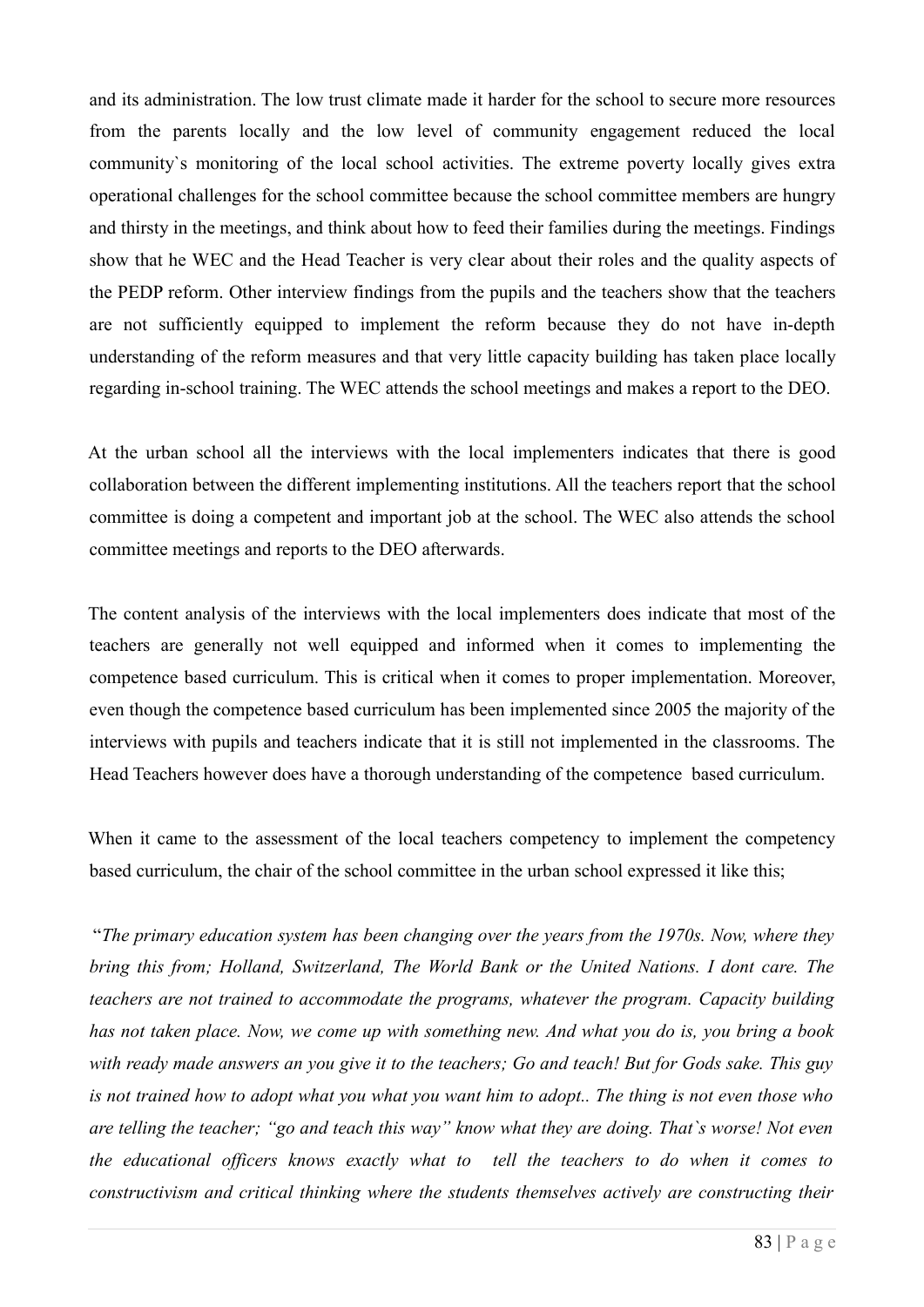#### *own learning experience."*

There is also a confusing element of the Continuous Assessment (CA) praciced by the local teachers. The local teachers CA is supposed to be integrated in the final gradings of the SPLE candidates. NECTA officials claims that this is regular practice (HakiElimu (2012), while the local teachers at the two schools did not believe this to be the standard practice.

**What sources of power, control and enforcement mechanisms are in place for the central level in order to ensure local compliance with national policies related to quality education?** The interviews with school committee members, WECs, DEOs and the Head Teachers show that there are clear roles and responsibilities at the local level. The function of the leader of the school committee is to supervise the school committee on behalf of the community which has elected him/her to supervise the school at large. To supervise the development of education at the school and to supervise the use of the capitation grant. The government has put in place structures that controls that the CG is used in accordance with the earmarked centrally given allocation of the funds. When the CG arrives the members of the school committee, the WEC, the village chairman has to sign personally for the allocation and use of the funds. The DEO comes to the school in order to control that the money is used in accordance with the objectives. The DEO reports to the central level if the use of funds and the performance of the schools are at an adequate level. The DEO is therefore the link between the local level and the central level.

The Education Act of 1978 states the roles of the DEO, the School Inspectorate, the Commissioner and the Minister of Education.

The formal roles regarding the enforcements mechanisms are stated in the Education act of 1978 and in its 1995 amendment. "The District Education Officer means any government officer appointed by the Minister to be in charge of education services in a district and includes any person to whom he delegates his duties;" (Education Act of 1978, Education Amendment Act 1995:2). The power of the DEO is regulated by the same Act. It states that: "the Minister may by regulations prescribe the powers and functions of Regional Education Officer and the District Education Officer (ibid:10). Moreover, the central government through the Minister and the Commissioner of Education is the enforcement mechanism at the apex of the power structure. Their status is stated in the amendment of a new section 33. It states"32. The Management of all government schools shall be in accordance with the direction of the Commissioner."

Curriculum control is centralised. The Education Act of 1978 section 37. (1) states that; "Every school shall provide national education within the curriculum and in accordance with syllabi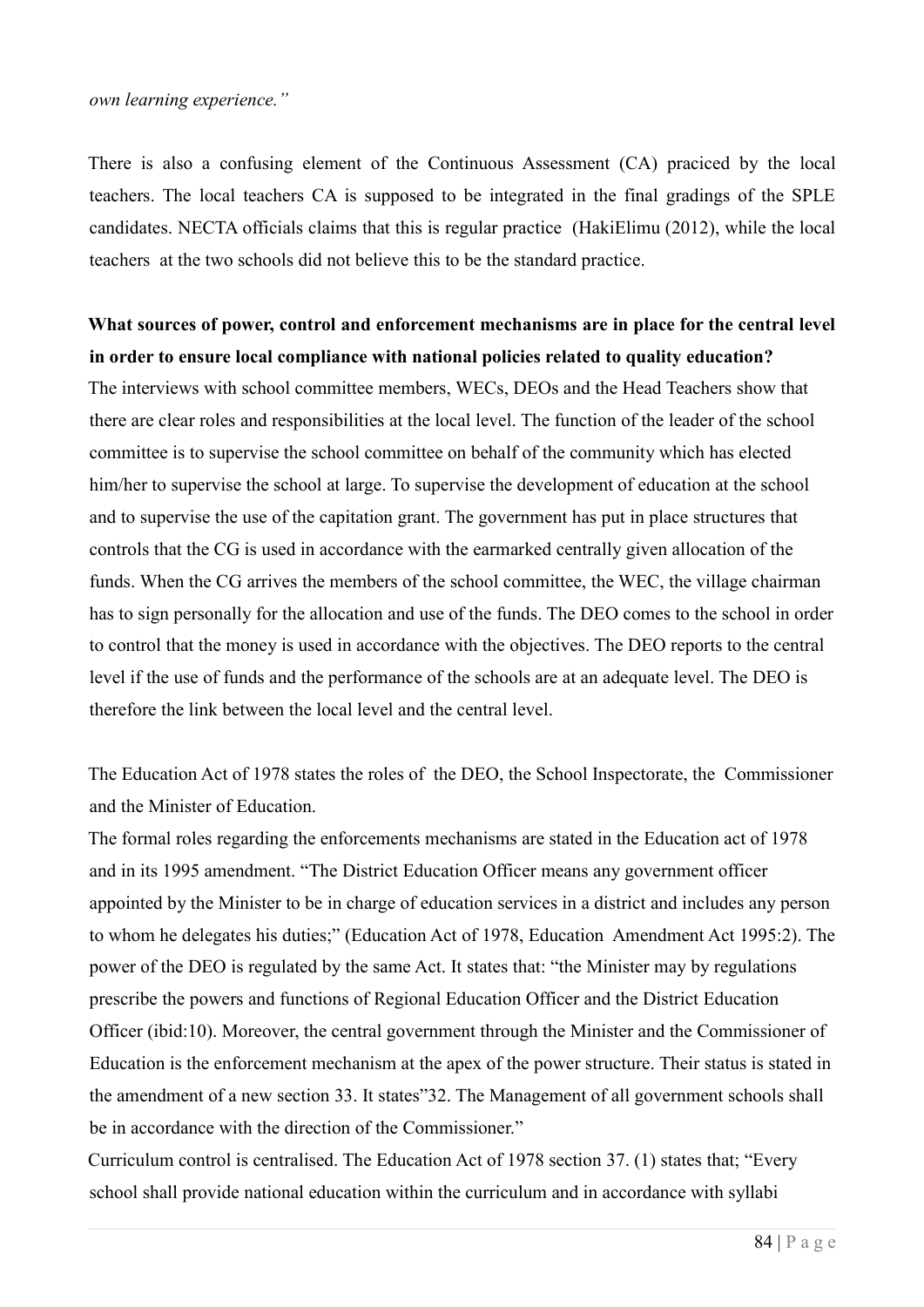approved by the Commissioner, after consultation with the Minister." Moreover in section 58 in the Education Act of 1978 it is stated that"The Minister may, by order in writing, prohibit the use in any school of any book or material for any reason he may think fit."

The inspection of schools is regulated by the Education Act of 1978. In section 40. (1) it states; "The Minister shall appoint, by name or office, public Officers each of whom shall Perform the functions of an inspector of schools under this Act".

Lastly, the control of the hiring and provision of teachers and other educational personnel is also clearly stated in the Education Act of 1978. In Part II, Central Administration of National Schools, Duties and Power of Minister, section 4. (2) it is stated "The Minister shall ensure that there is available an adequate supply of teachers and other skilled personnel for thr provision of educational services. Thus, the power is controlled and enforced by the central government.

### **5.4 Street-Level Bureaucratic Behaviour**

Lipsky (1980) refers to front line personnel as key implementers. They do often have a certain amount of discretion and autonomy in their work as professionals and they are the ones that are in direct contact with the target group of the policy. In this case it is the teachers that through their work are responsible for providing quality education to the pupils, their parents and the local community. The teachers values and beliefs, their level of motivation and their acceptance of the PEDP measures are therefore of critical importance for successful implementation at the local level. As discussed in the theoretical overview in chapter two, multiple factors shape the delivery of the street-level bureaucrats. The significant ones in this study are: (a) Control and enforcement, (b) Discretion, (c) Communication, and (d) Resources.

### **Control and enforcement.**

The control of the teachers delivery of quality education is controlled and monitored by various institutions. This was uncovered during the in-depth interviews with the local implementers. At the urban school the teachers informed the researcher about their routines. One teacher stated; *"At this school the Head Teacher and the Academic Teacher within the school do walk around to the classrooms and check out what the teachers are doing in their practice and if the students are learning. And if there is a problem, he or she faces a penalty. Apart from that we have the school inspectors and the Ward Educational Coordinator.*"

The Ward Educational Coordinators interviewed confirmed that they actively take part in the monitoring of the teachers. One of them expressed; "*I check out if the schools have got sufficient number of teachers, if the schools have a sufficient infrastructure, if the teachers are attending their classes, how the teachers are performing their duties and teaching. I report everything to the DEO at the Municipal"*. The WEC reported that the majority of teachers teach at an adequate level, but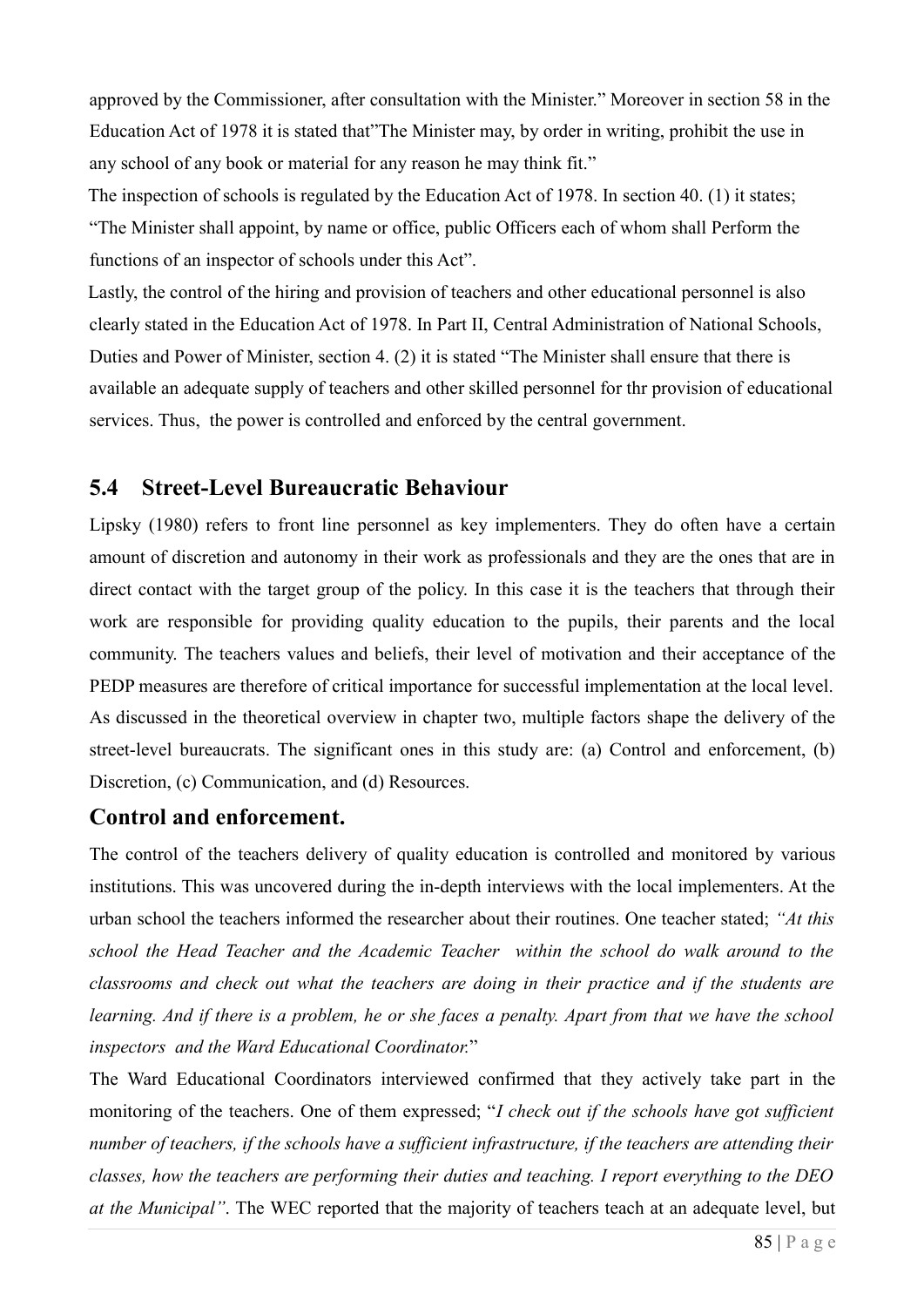some does not teach well because they live far away from the school. This leads to problems because they come late to work and their performance is lacking. They do not perform well because of the long travelling time according to the WEC. The WEC also informed that the formal role of the Ward Educational Coordinator not gave any direct powers in order to discipline the teachers. Only the DEO could do this. This was confirmed by the other interviewees.

At the urban school the Head Teacher and the other teachers informed the researcher that there were inspections from time to time and that the recommendations of the school inspectors were followed up.

From the interviews with the pupils it was revealed that some of the teachers do not attend certain classes at the rural school and that one teacher does not teach in the classroom.

From the interview with the school inspectorate officer in Mvomero it was uncovered that the Inspectorate could not fulfil its obligation as stated in the PEDP documents to inspect the schools every two years. This was a problem for the primary school in Mlandizi which has not inspected for a long period according to the same officer. This is in line with the findings by other scholars. If there is a scarcity of resources in the implementation phase studies has found that street-level bureaucrats ration their services and rationalize program objectives (Lipsky 1980, Winter 2001).

The lack of effective inspections results in S-LBs making discretionary decisions at the rural school.

#### **Discretion.**

In order to answer the discretion given to the teachers the researcher asked the teachers about how they perceived their workload. The proposition was that if the work load was high, the teachers would use their discretion in order to cope with the demanding environment.

All of the teachers were clear about this point. They all expressed that the workload is heavy and that they have challenges when it comes to preparing the classes.. The research findings from the in-depth interviews show that the majority of the teachers cope with this by giving shorter and less frequent homework, and prepare for the various classes with little or minimal preparation. One teacher expressed;

"There is a lot to do for a teacher at this school with such large classes and with more than one subject. Each class may have 70 or 80 pupils and we simply do not have enough time to control and give feedback on what they have done. The teachers get tired and do not have the capacity to give homework everyday because he/she knows that this will add to the workload. He or she has to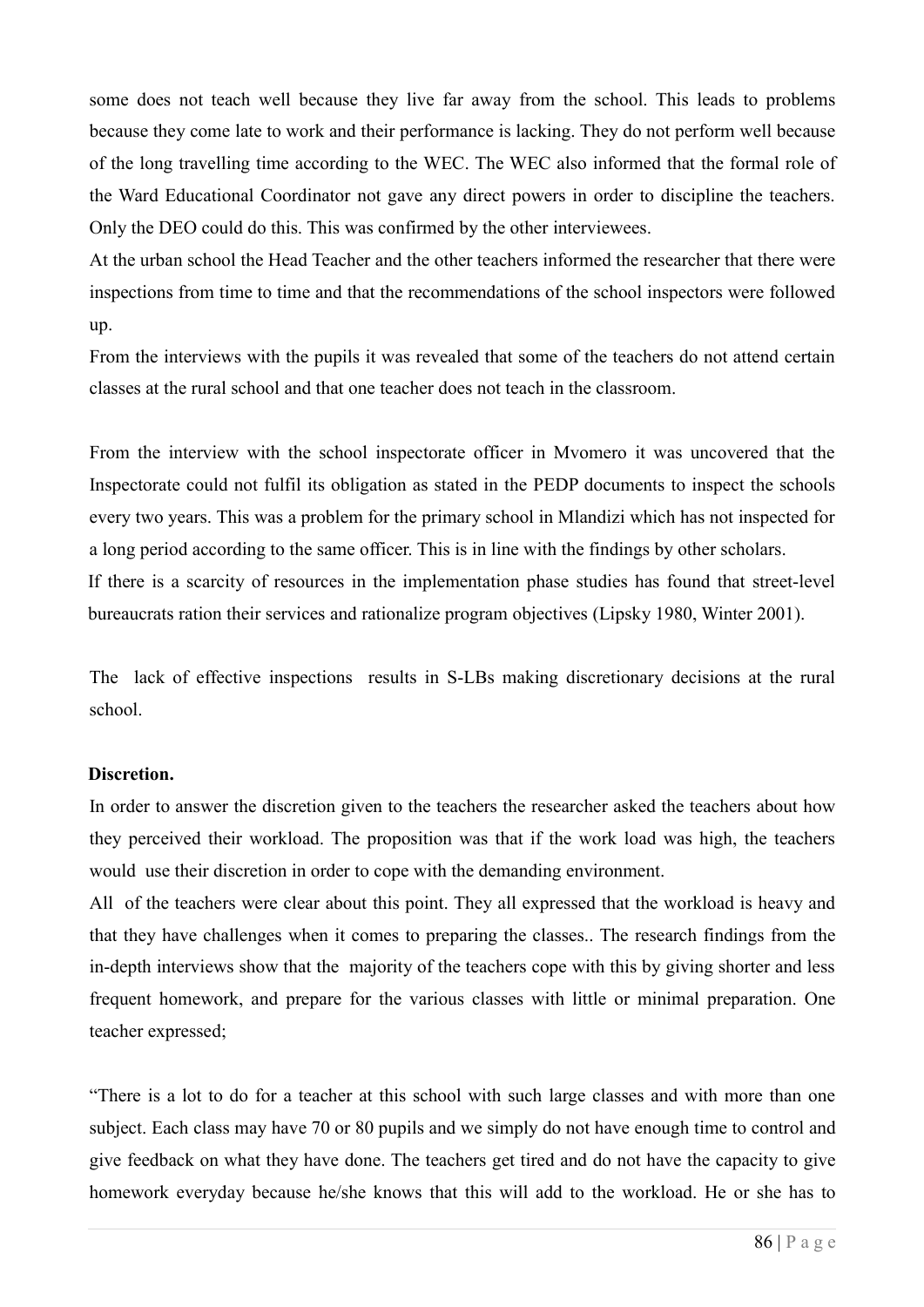come early and correct the homework. Therefore the teachers sometimes dont give homework. The problem is the large number of pupils. To pass through 70 or 80 exercise books for one class and then do it again for a another class takes a lot of time. Then in the post-period you might have to do the same again and you dont have enough time to correct everything. And even if you do that you have another period in another class thereafter".

Some of the teachers rarely gave any home assignments at all. This is consistent with the findings from the interviews with the pupils. One pupil stated; " Some teachers are not giving us homework and some do, but they dont control if the pupils has done what they are supposed to do. These teachers dont check if the pupils understand what they have been taught.

The teachers at both schools were instructed to teach without any extra compensation in the afternoon as well after orders from the DEO. This added to the already heavy workload and demoralized the teachers. One of the Head Teachers stated;

"*We have two teaching sessions: One in the morning and one in the afternoon. The same teachers are supposed to do both sessions. There is no extra payment for this. The children are more focused in the morning, and tired at the last session after almost 6 hours of learning.. The teaching process in the afternoon is therefore challenging. The quality of teaching in the afternoon is not at all at the level of the teaching in the morning. The teachers are also demoralized by this*".

Conclusion: A heavy and demanding workload made the majority of the teachers do discretionary decisions in order to do their jobs. Some of the teachers were doing all of their tasks, but admitted that this took most of their time whilst not at work.

### **Communication**

According to Hanf and O`Tool Jr. (2006) ; "*The inclusion of Street-level bureaucrats in the policy making process as well as providing them with adequate information about the goals and means is important for implementation"*. The researcher therefore asked the local implementers whether the teachers had any involvement in the policy formulation of the PEDP plans. Moreover, if the teachers and other local implementers had adequate awareness and knowledge about the main quality aspects of the plan. And, finally, if the teachers had the necessary skills to implement the delivery of quality education.

The interviews with the teachers showed that: None of the local teachers had any involvement in the policy making process. There are no signs of a systematic in school training of the teachers,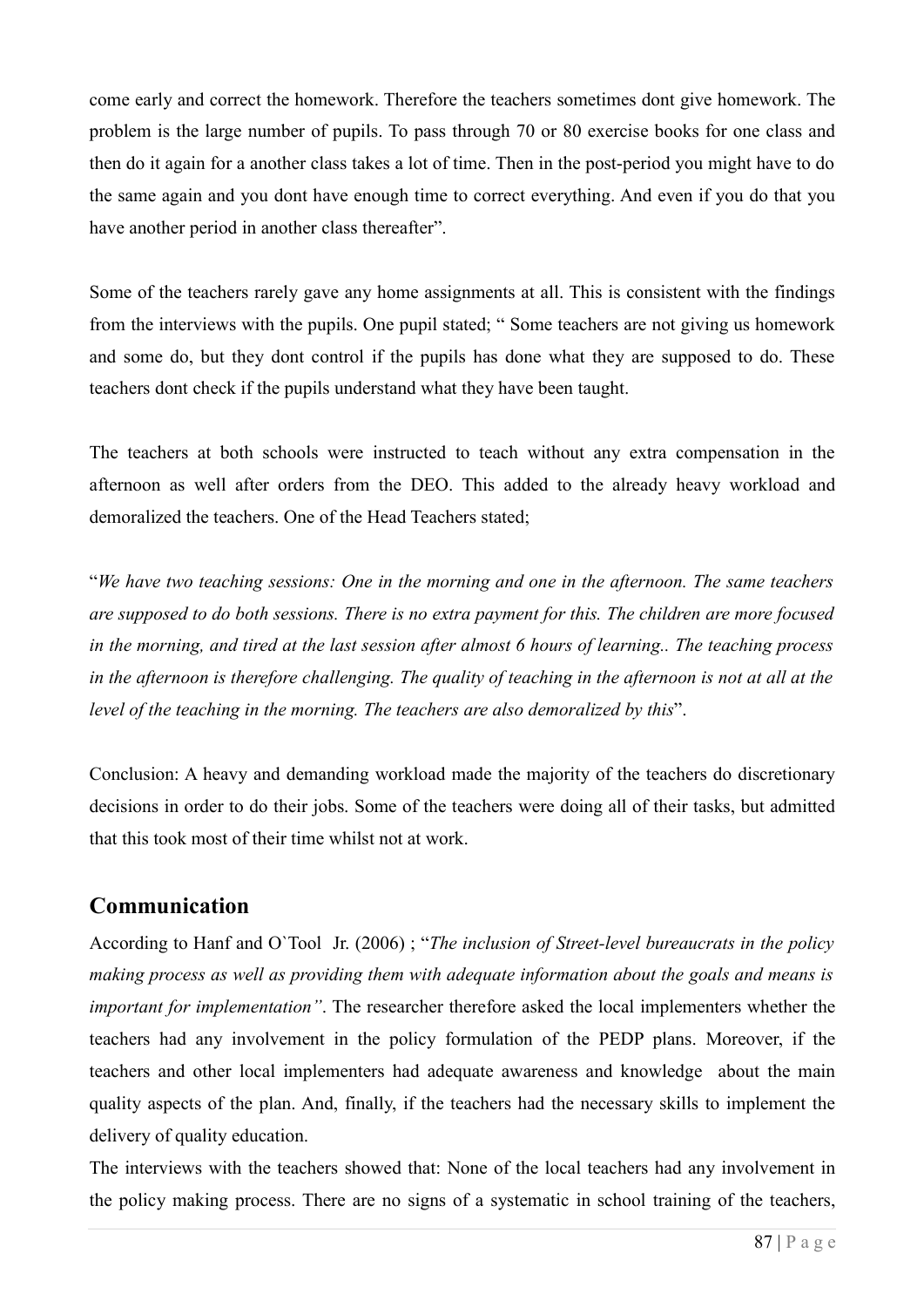only short *ad-hoc* courses has been held the last five years for a few of the teachers. There are clear indications that the curriculum is not adequately implemented and that this is related to the teachers not being sufficiently educated and informed in-depth about, how to implement the competence based curriculum. One of the teachers stated;

"I have never attended any courses for refreshing my teaching skills. I heard someone at the school got a course a few years ago, but no one else. I wish we could have a written guide from the government that we could get information from. As it is now, none of the teachers gets information directly from the government. I believe that the PEDP reform would have been better implemented if we as teachers had access to a document, or if the representatives from the government came to the school and informed us directly."

#### **Informal power enforcement structure.**

During field study the researcher did an interesting observation. As one teacher explained: *"Due to the different learning capabilities of the pupils; some learn quickly and some learn slowly. I have to* work an extra shift after my scheduled classes are done in order to reach all of the pupils. All the *teachers have orders to do this"*. When the researcher followed up this question with; "*What happens if you tell them that you refuse to do the double shift?.*" The senior teacher said: "*I think all of us knows that it would be met with negative sanctions from the government. A teachers that refuses the orders from the LGA office will not work here next year, but will be transferred to a remote rural district with a very bad working environment! The Head Teacher would tell the DEO, who would take decisive action."* Other teachers that were asked the same question agreed to the teachers statement. This is evidence of an existing informal power structure that disciplines teachers.

### **Inclusion in policy process**.

The conclusion regarding this point is unanimous. The teachers or any other local implementers had not been able to contribute at all to policy formulation or policy design. This is consistent with other findings from HakiElimu (2012) from Tanzania.

### **Adequate knowledge of goals**

The general level of commitment and motivation towards the implementation of the reform measures was low. This was due to different factors such as limited knowledge of the quality educational goals and objectives. Most teachers were familiar with the quantitative inputs towards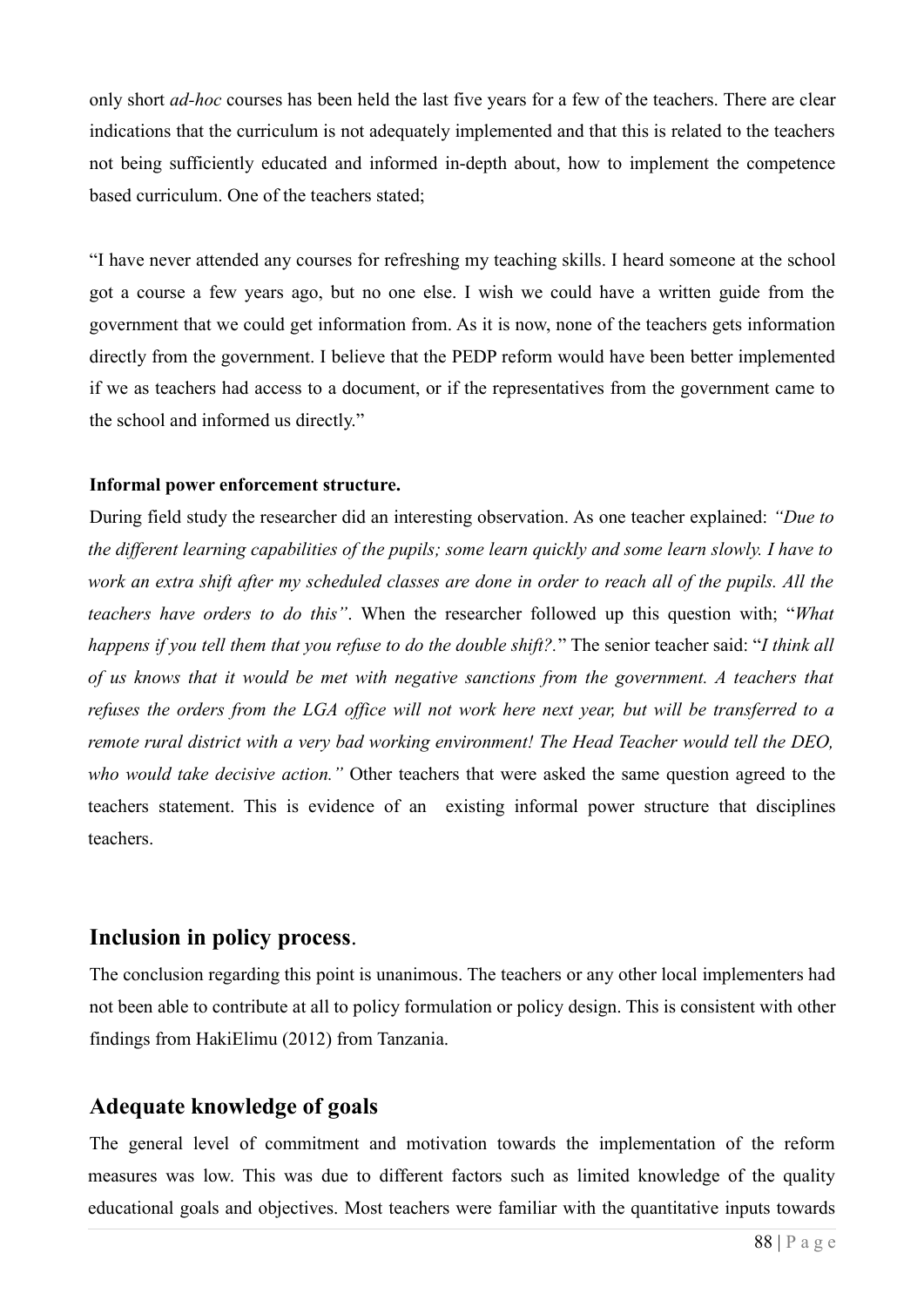the improvements of quality education. When it came to the qualitative aspects of teaching some were familiar with participatory methods but the great majority of these again did not have any indepth understanding of how to use these in the classroom. All of the teachers were aware of the teacher/pupil ratio, the pupil/textbook ratio, the lack of teacher houses and the capitation grant. The teachers were also quite familiar with the universal enrolment goals.

The teachers were clear that the PEDP-reform does not contribute much when it comes to enabling and empowering teachers. One teacher pointed out; `*The PEDP reform is not effective in that way. It does not build capacity for the teachers and it is not satisfactory to the teachers need*s`.

Most of the teachers reports that frequent curriculum changes distorts proper implementation of quality education.

Some of the teachers were sceptical to the reform process. One teacher pointed out; *"The goals of the PEDP reform looks very good on paper, but are really only symbolic politics. Thats why we teachers say that politicians are the ones that destroys all our professional faith. Because they say; "Don`t contribute anything because the government supply grants for school ". Therefore when the school asks parents for contributions they think everything is taken care of by the government. And people really believes that the school actually receives the Tssc. 10.000 in full from the government."* When probed about whether this was government politicians, she confirmed that it was government officials.

Another teacher stated ; "*The government did not communicate to the people what the core objects of the MEM (PEDP) reform was. Therefore the people did not understand the program. Even the teachers themselves did not understand the program well and a lot of misunderstandings has been happening"*.

Conclusion: In order for discretionary decisions by S-LBs to be in accordance with official overarching goals and objectives, there needs to be in place a clear communication of these. The lack of direct communication between the government and the key-implementers, and not sufficient attention towards precise and adequate communication regarding goals, objectives and outputs leads to suboptimal implementation of the quality of education. The further one goes down the line of command in the PEDP implementation process the more blurred is the understanding of the quality objectives.

### **Resources**

**"***If resources are scarce, studies has shown that the Street-level bureaucrats ration services and rationalize program objectives*". (Lipsky 1980, Winter 2001 in: Meyers and Vorsanger 2007) In order to answer this question the Street-level bureaucrats, other local key-implementers and pupils were asked about the availability of sufficient resources and if the availability of resources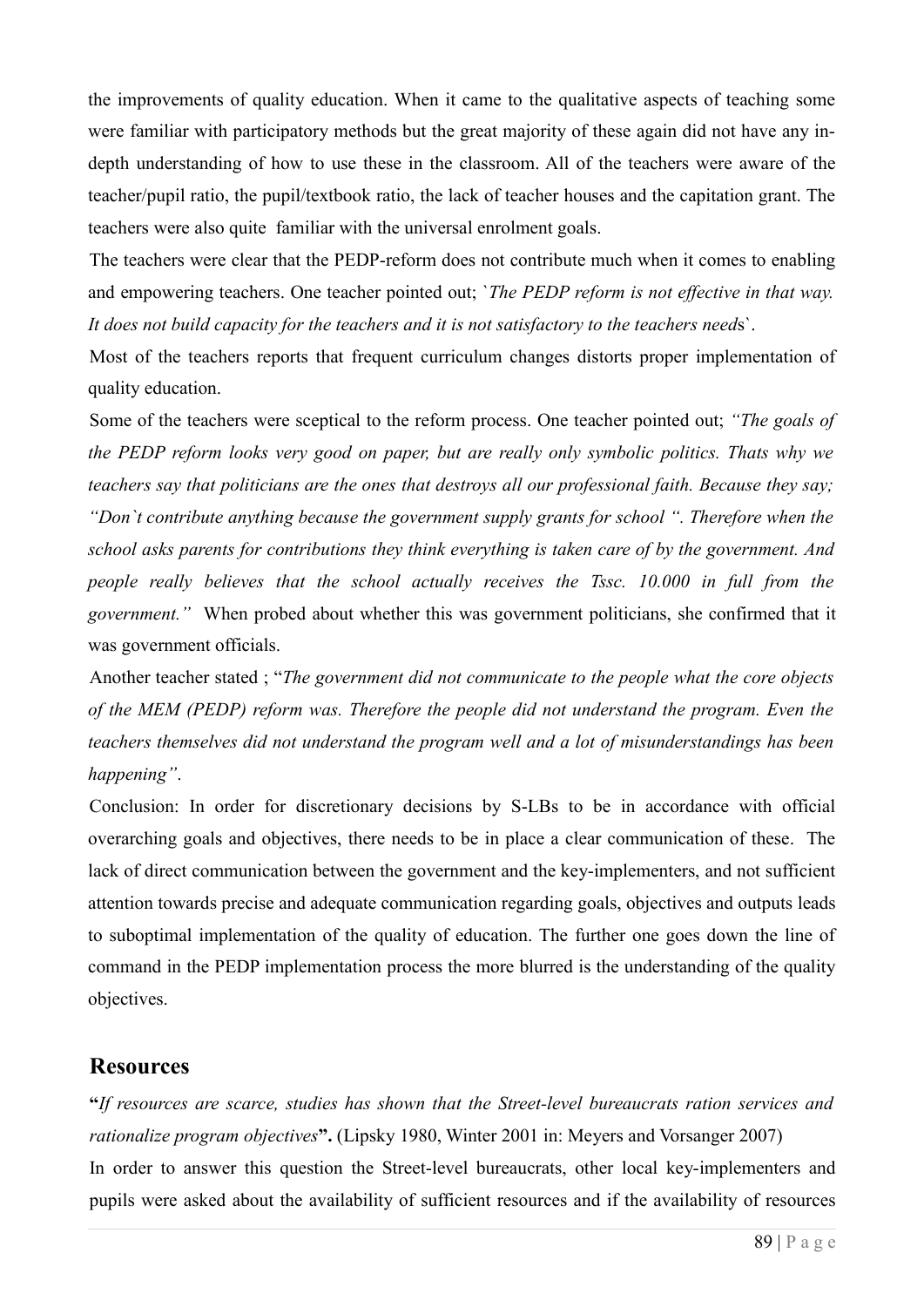had any impacts on the delivery of education to the target group. Moreover, the teachers were asked about their salary. The theory here was that adequate salary would have positive impact on job performance and the street-level bureaucrats focus on the reform measures.

The teachers clearly expressed that the enrolment expansion put great strain of the resources and made their working environment very challenging. This meant that both school had a shortage of teachers, particularly science teachers. All of the teachers interviewed also categorized their workload as high or very high. This was related to the high number of pupils in each stream, the double-shifts and the many different classes they have to teach. The teachers points out that they have to mark and correct exercise books in all their subjects and this takes a lot of extra time. They do all the extra classes because of the great demand put upon them due to the scarcity of qualified teachers. One of the teacher pointed out; "There has been some challenges with the program because a lot of things were not implemented, and a lot of things were not done as said in the documents. It was not realistic to implement everything in full". This is the experience of the majority of teachers. They all say that the PEDP plan is not realistic, because it does not provide sufficient resources to adequately address the implementation objectives.

Moreover, all of the teachers expressed their basic salary as too low for living a good life. Many of them think about their family economy which is very challenging for them. They mention that their teaching post demands a lot of their time, and some of the time after the work is done has to be spent looking for more income to their families. The same teachers say that these economical worries has negative implications for them at work, because they reflect upon their financial problems when they are working.

Conclusion: The majority of the street-level implementers did not feel sufficiently obligated to implement PEDP objectives regarding quality delivery of education because of lack of adequate resources to implement the policy, and the salary was also considered too low to motivate the teachers.

### **5.5 Target Group Behaviour**

According to Winters Integrated implementation Model, the target groups or the recipients of public policies, which in this case these are the pupils, their parents and other members of the local community, also play a vital role in the implementation of the PEDP reforms. Not only regarding the effects of the policy, but also when it comes to affecting the street-level bureaucrats (in this case the teachers) through positive or negative sanctions in co-producing public services. Thus, the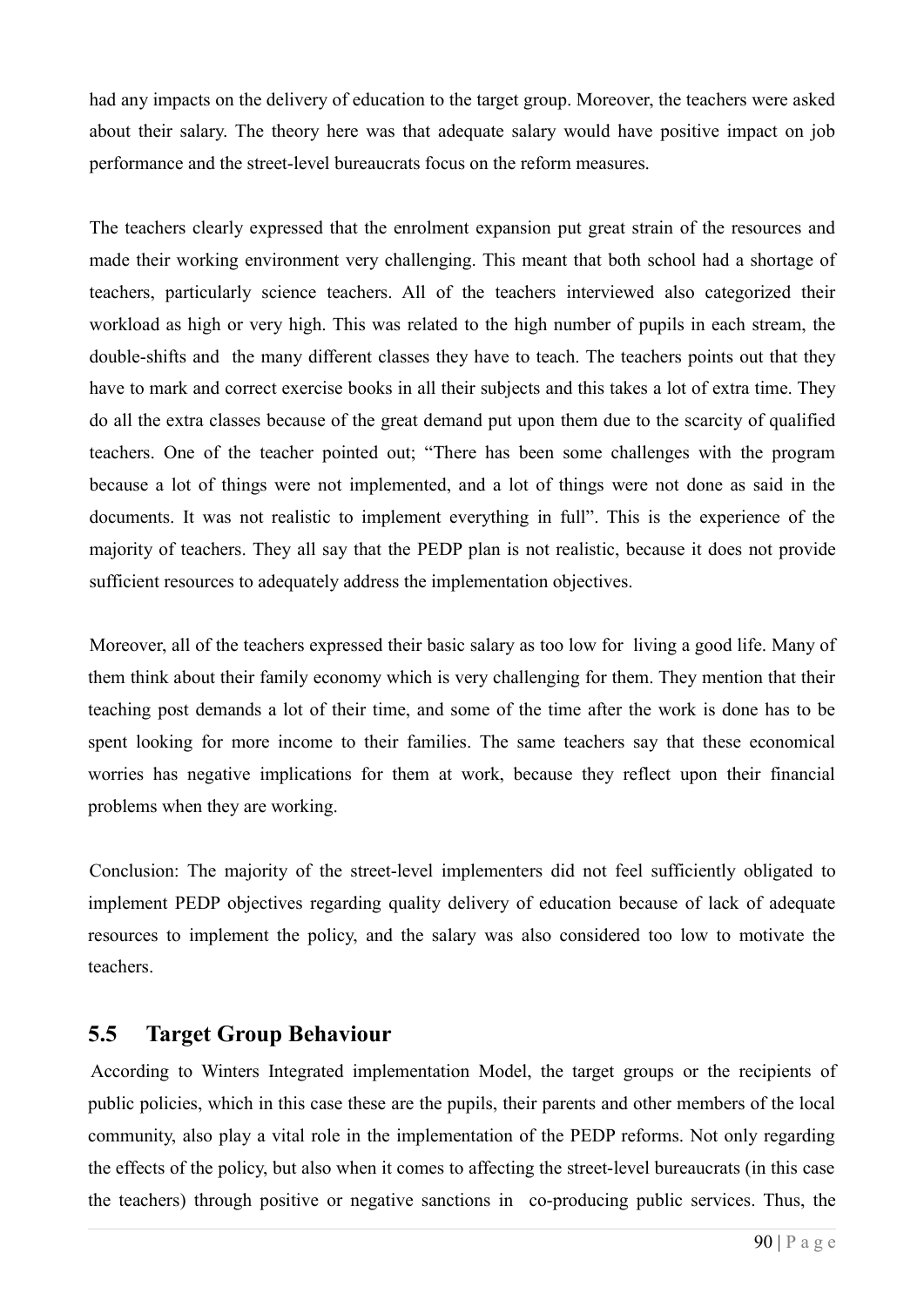nature of the interactive relationship between the target group and the teachers has a significant impact on the process and outcome of quality education in the two schools. The target groups behaviour consists of their awareness, their motivation and their active participation in the coproduction of quality primary education.

According to Winter (2003) policies and programs should take into account the nature of the target group. This means that target groups with distinct socio-economic backgrounds requires distinct implementation strategies in order to enhance policy implementation. In this case it will be relevant to uncover if the PEDP reforms were tailor made for the different contexts of rural and urban areas.

Important factors here are: a) Pupils participation with their teachers co-producing learning outcomes, b) Parents active participation in their kids learning process. And c) Community members participation in the decision making process and the monitoring of school activities.

#### **a) Pupils participation with their teachers co-producing learning outcomes.**

The views from the pupils on the achievements and the learning environment are polarized at the both of the two schools. This might be related to the selection criteria. The two pupils that the separate schools selected for the research at each school were generally content with their schools, while the two research selected informants which were selected on the basis of low socio-economic status were more critical. There were however issues that were common to all the pupils.

Data from the interview s with teachers and pupils uncovered that the extensive enrolment causes extra challenges towards providing quality education. The teachers get limited time to interact with each pupil when they have so many children in each classroom. The Head Teacher expressed;

"One of the biggest challenges towards providing quality education is that a big number of pupils enrolled at the same time at the beginning of the reforms in 2002. This is still a problem at this moment because of all the children that are supposed to be enrolled in schools. The classrooms are very few. During the PEDP program only one building has been built by the government. While the number of pupils has doubled in the same period. The government insists that all children that has reached school age must be enrolled, but they have not been building classroom capacity in order to accommodate the numbers".

This is a general problem at the two schools that have streams or classes with 55 children and up to 129 as the high point at one school and 119 at the other. The majority of the pupils, teachers and school committee members interviewed stated that this was a problem for the co-production of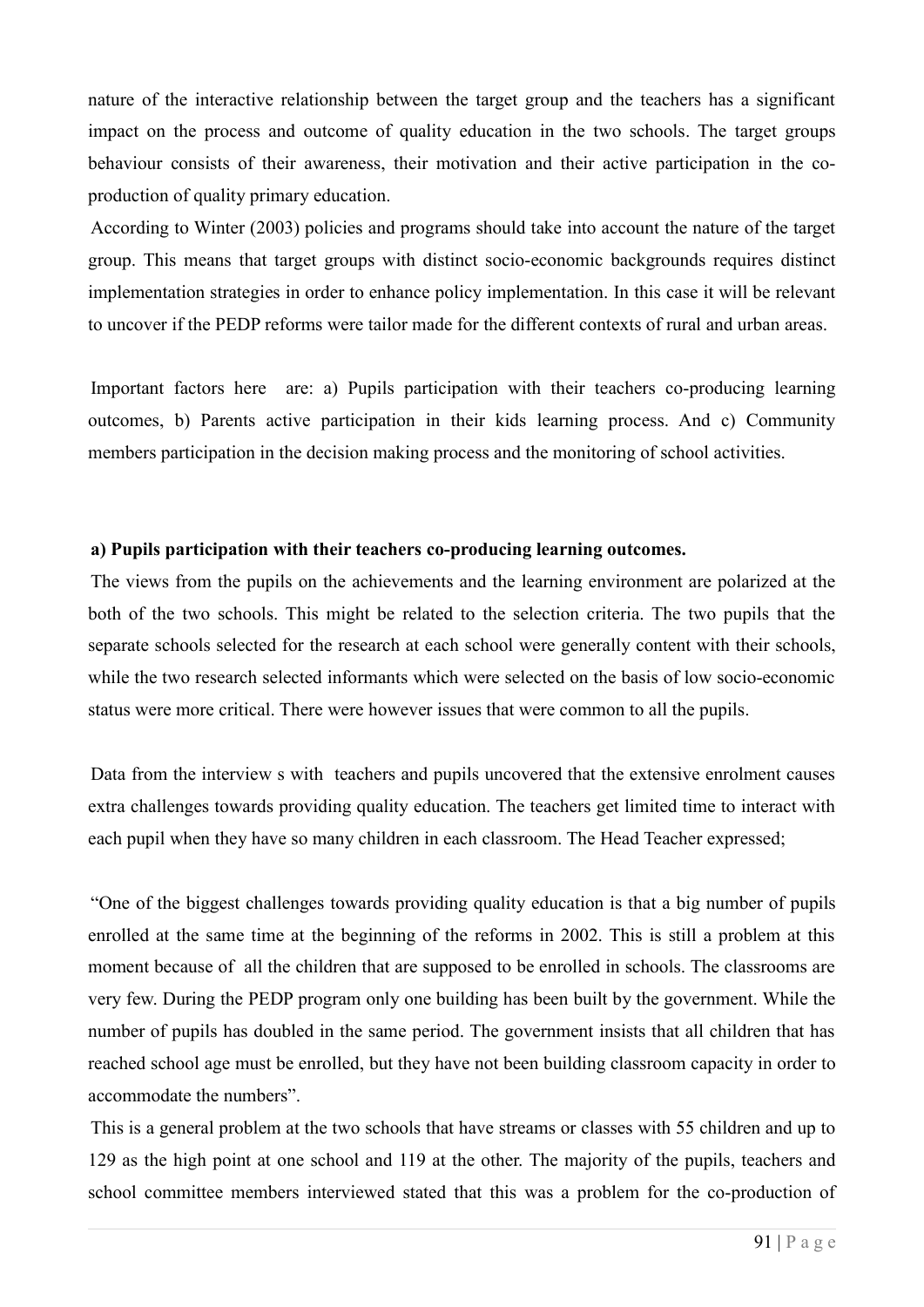quality education.

At both of the schools the majority of the pupils expressed that not all of the teachers controls if the pupils are attending classes or giving them enough homework. One pupil stated; " The school should have a fence, so that the pupils have only one entrance. If it was a fence here the school could better control who is leaving. And another thing that the school should do is to better control that all children are following classes, and get enough home assignment."

The interviews show that; some teachers does not follow up what the pupils are doing in the classroom or their homework assignments. The same teachers does not check or control that the pupils understand what they have been taught.

The in-depth interviews revealed that fear of corporal punishment was a major obstacle to learning, especially at the rural school. One pupil stated;

"If the kids dont do the work they are supposed to do they will be punished. For me this is an obstacle for learning because I am afraid of getting punished a lot of the time. I do get discouraged and afraid. I live far away from the school, and this leads me to come late. Me and a lot of the other children fear the corporal punishment we receive from the teachers when we come late. I am very fearful and uncomfortable because of this. I do sit in class and fear for the punishment a lot of the time. It is very hard to concentrate when I am afraid that the teacher at any time may take me to punishment".

At the rural school there was a pronounced problem with the teacher-pupil interaction. One pupil pointed out; "Teachers should use polite language when a pupil have done a mistake in class. The teachers should use correct language and not abuse children with harsh words. Some of the teachers use a language that disturbs the children. Teachers should collaborate in a positive way from the bottom of their hearts".

#### **Parents active participation in their kids learning process.**

Generally there is a problem that some of the parents of the children does not take an active part in the childrens learning process. At the rural school one of the teachers stated; " Many parents take part, but not all of them. Some of them are not interested in the school at all, especially the animalkeepers. Parents themselves has not gone to school and do not see the value of education. The same happens with the farmers.".

Another teacher expressed: "Many parents are not interested in what is happening with their children at school. The reason for this is that the parents dont have any education or that they have negative experiences from their own schooling. But some are interested. But even those that are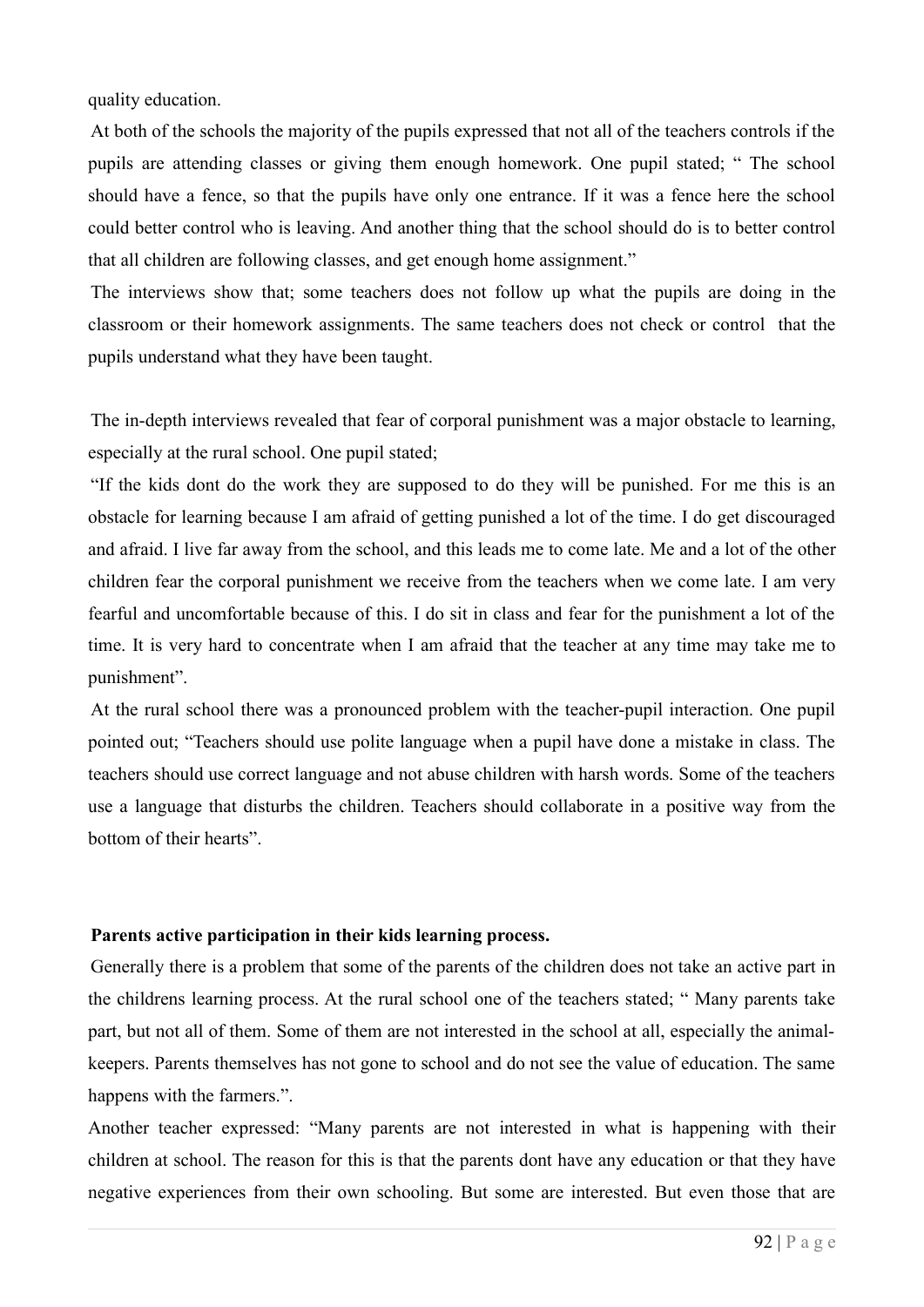interested come to make problems or fail to follow up on their children. Many parents have no idea about the importance of education. This leads to them not coming to school in general in order to see whats going on, or how their children are doing at school. In general, the parents do not come to meet with the teachers. Some of the parents think that after enrolling their child in school the responsibility is for the teachers to know each and every thing about their child. It is not his or her responsibility. After enrolment they do not care anymore, they leave it to the teachers. One of the teachers also stated; "Some of the schools come when the school asks them to come, but some of them do not show up. This is due to economics. Most of the parents are poor. Therefore if they get invited they do not know what to happen."

### **Community members participation in the decision making process and the monitoring of school activities**.

At the rural school the local participation is low due to poor economic and social conditions. Most parents of the pupils are very reluctant to paying any fees at all because they live in extreme poverty and have no financial resources to contribute. Very few of the parents and other members of the community attend the meetings with the local school committee. The school committee members and the teachers related the absence of the community people in the meetings to the poverty that people are living in locally.

At the urban school the interviews with local implementers and target group indicates that people are going to school meetings and do participate in the meetings with the local school committee. The parents are asked for contributions towards running the school and generally everyone pays. The findings are in line with general findings in implementation theory. "Ìmplementation of policies is shaped not only by the policy instruments available to the state, but also by the organized support it receives from key societal groups" (Hill, 1997: 135)

### **5.6 Resources**

This refers to the financial, technical and human resources available to the implementers towards fulfilling policy goals and objectives (Van Meter and Van Horn, 1975: 470-475, Grindle & Thomas 1990:1167), Hogwood and Gunn (1984).

According to Van Meter & Van Horn (1975, p. 465) policies also make make available resources which facilitate their administration. The resources may include funds or other incentives that are integrated in the program, and these resources might help or facilitate effective implementation (ibid.).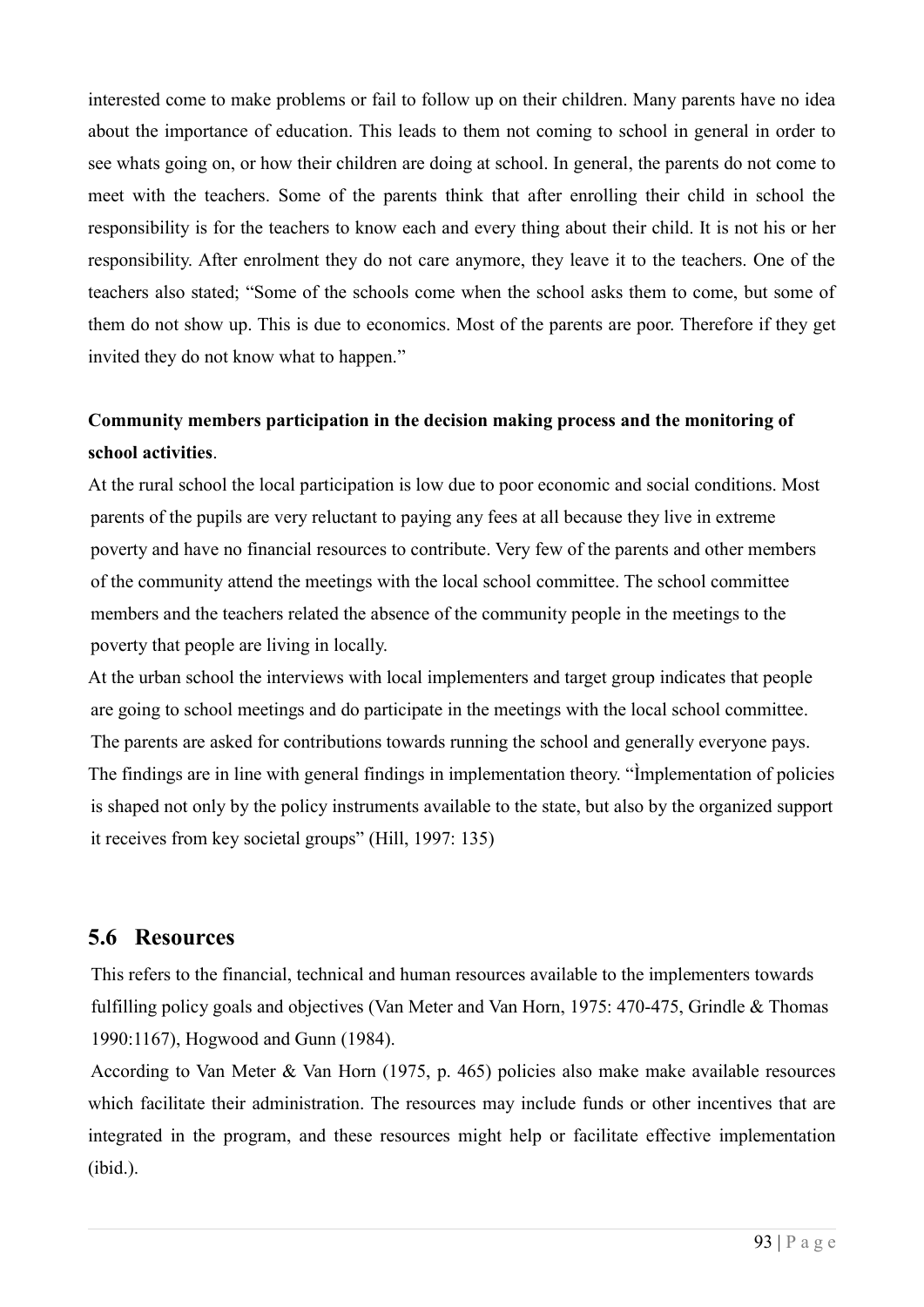### **5.6.1 Financial resources**

Document research uncovered that the PEDP program from the year of its inception in 2001 has had challenges due to the financial gap between the planned PEDP budget and the approved budget. Throughout both PEDP phase I & II there has been financial gaps every year (URT MoEVT 2012). These has been from the low of 5 % in 2010/2011 and up to the highest high gap of 43.7 % in 2007/2008. This implies that PEDP I and II would not be able to fully achieve its programme objectives as planned (ibid.).

The Draft Capacity Building Strategy for Basic Education PMO-RALG (2009) point out that what was observed in the field and from the review of the documentation of the stakeholders views was that, currently the provision of capacity building is either lacking or is inadequate for teachers, tutors and education managers. Additionally it clarifies that maintenance of buildings and replacement of worn out books and equipment is not done due to lack of funds (p:5). Lastly, it points out that the capacity building in basic education that is stated in official policy documents has not been translated into a coherent strategy and has therefore remained *ad-hoc*, not adequately coordinated, and not comprehensive. And that there is an absence of any overall strategic plan (ibid.).

According to IBP Budget Brief No. 8, 2009 the government of Tanzania has blamed irregularity in the flow of funds from donors for delays in implementing some activities regarding PEDP and SEPD implementation.

The **Capitation Grant** which was heavily donor funded were never implemented as it is described in the policy documents. It was supposed to be 10 US dollars per pupil in order to help the schools buy textbooks, maintain the school buildings, supply learning and teaching material, provide for examination material and school administration. The Capitation Grant was introduced in order to provide available economical resources for the schools in order to compensate for the loss of school fees following the implementation of the PEDP policy (ibid.).

According to a research study By REPOA (Special Paper, 12/1, 2012) only Tshs. 92 million of the budgeted Tshs. 274 million capitation grant to primary schools in Morogoro MC was disbursed from the Ministry of Finance (p:20). Furthermore, the study found that capitation grant governance was undermined by erratic disbursements. Finally the REPOA study concluded that: " Access to quality education by the poor is among the most important pathways out of poverty. And the quality of education relies on schools` access to adequate teaching and learning materials which the introduction of the capitation grant was intended to secure. Yet, this study found that schools in almost all districts (Mvomero included) do not receive capitation disbursements in time and in full.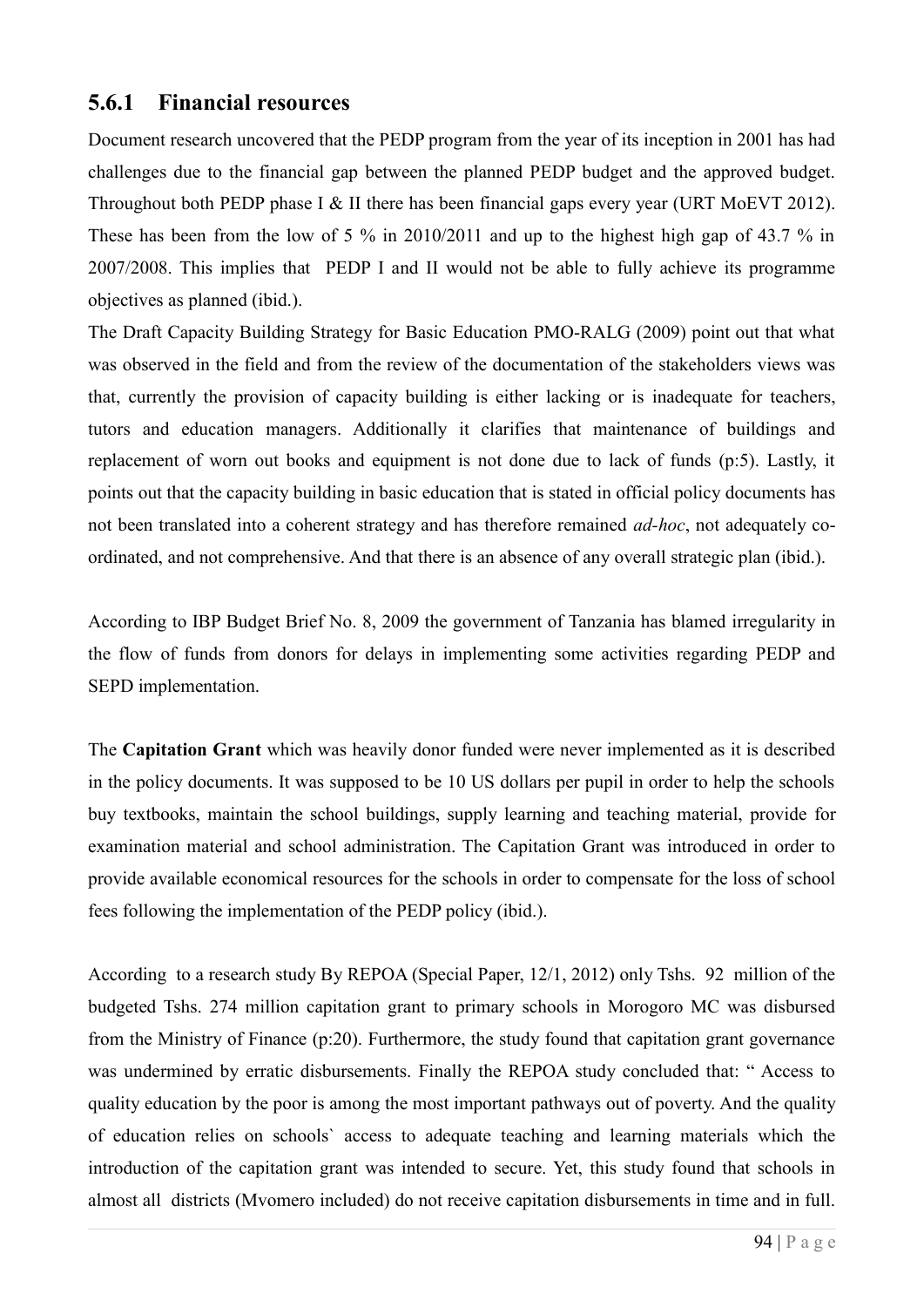Given that most of the pupils in these schools are from disadvantaged, marginalised and vulnerable households, the Government of Tanzania may never realise its poverty reduction targets if governance challenges facing the capitation grant in primary schools are not overcome." And, thus concludes that; "the study results clearly show how good education policy instruments, such as the capitation grant, can be introduced but never implemented as intended."

Both **SUA** primary and Mlandizi Primary have through the whole period of the PEDP reforms received a lower amount of the Capitation Grant than indicated in the policy documents. The timing of the resources has also been infrequent and complex according to the implementers locally. This has led to both of the schools having to postpone or not implementing various activities.

When it comes to the schools possibilities to spend the allocated funds in an effective way there seems to be little room to manoeuvre. The decentralization by devolution reform has given local school committees the mandate to prioritise and implement the school activities. However, from the interviews with the school committee members and the DEO it was revealed that the capitation grant and the development grants are tied to earmarkings made at the central government. The school committee has no mandate to spend any of the funding outside of the central directives. This is happening even though school committees are supposed to be an independent decision-making and implementation making body. This makes the local freedom to make decisions severely restricted and very top-down oriented.

Salaries: All the teachers at both schools indicate that the salaries they receive is too small to live a good life and that they have to depend upon other sources to provide for themselves and their families. Teachers generally felt that their needs were not respected or taken into consideration by the government. The research material from the in-depth interviews show that the majority of the teachers could not support themselves and their families on their current wage, and needed to work with other activities outside of the school to make ends meet. Thisare similar findings as Benell and Mukyanuzi (2005) and Jidamva (2012).

**Incentives**: According to all actors involved in the local implementation structures there are no financial incentives for the teachers for doing a job particularly well.

A major incentive for teachers motivation could be the possibility of access to a teacher house, especially in the rural areas where the shortage of teachers is more acute and more linked to the housing problems. But the government intention to provide teacher houses to all teachers lacks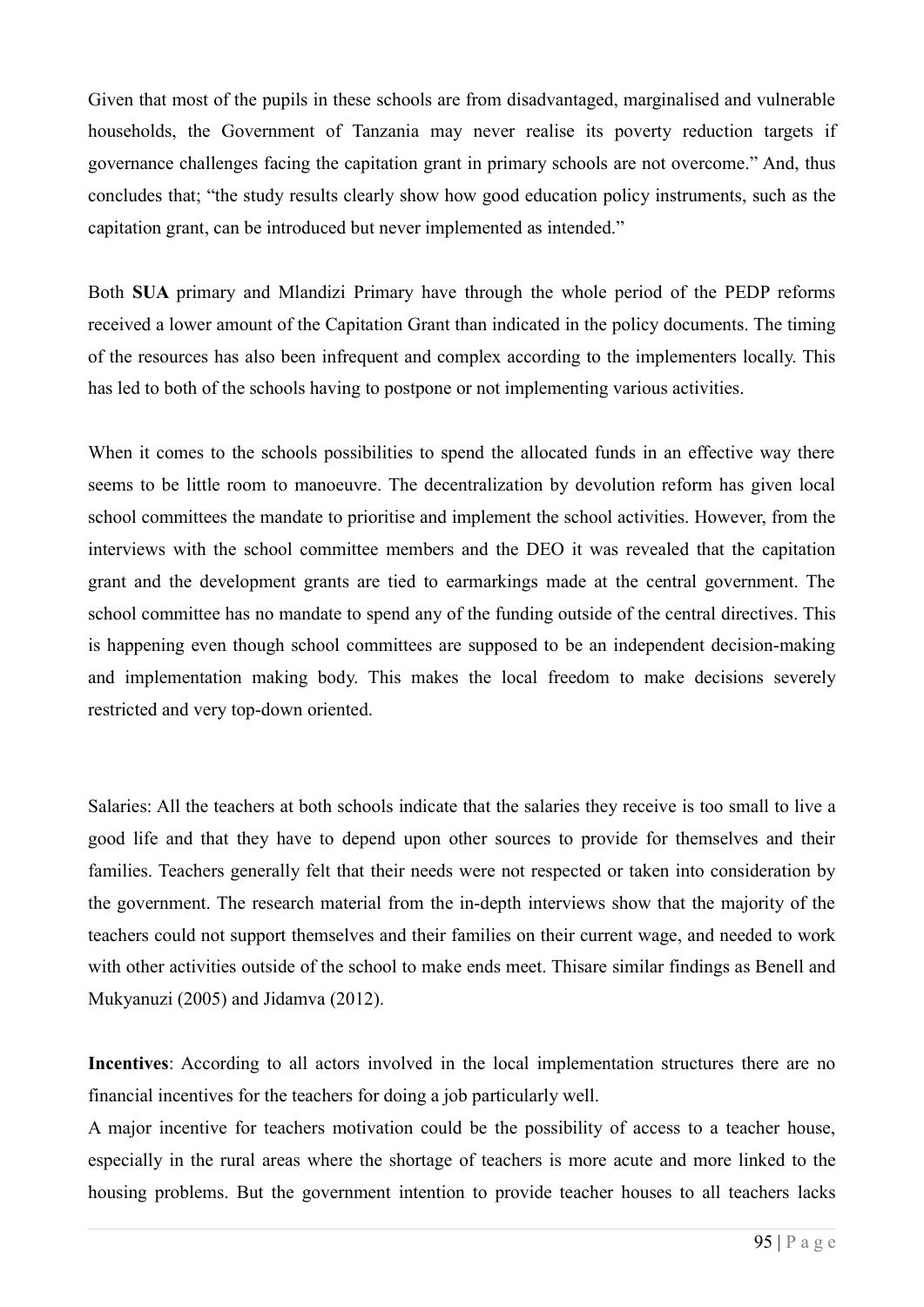follow through in the implementation phase. The first PEDP document (2001a:8) states; `*Allocation of funds for teacher housing will give priority to rural and remote areas. Detailed criteria for Investment Grant (IG) allocation will be developed as the basis for including housing construction needs in the annual Local Government Authorities (LGAs) education plans`*.

Only one teacher house is located at each school for the 17 teachers at Mlandizi and 23 teachers at SUA respectively. There is no extra salary for the teachers that works double-shifts and on saturdays or holidays.

The local contributions from the parents providing extra resources for their children was providing for electricity, running water, guarding, a janitor and tuition at the urban school of SUA.

### **5.6.2 Human Resources**

Managerial/human resources was operationalized by the teacher pupil ratio at the school, the implementers formal educational level and the in-school training that was given to teachers, headteachers, ward education officers and school committee members. Additionally, there was a document study regarding which government documents that controls the registration of teachers.

### **Teacher Training**

Teachers needs in-service training in order to improve and update their teaching skills. Furthermore, professional development is also known to be the highest motivational factor for individuals. Regarding the need to upgrade the skills of the teachers through teacher training , this is emphasised in different government policies in Tanzania. The ETP (URT, 1995) the ESPD (URT, 2001b) and the PEDP II ( URT (2006) Primary Education Development Programme II (2007-2011) explicitly states this need. The ETP (URT, 1995:50) stipulates:

`Teacher professional development constitutes an important element of quality and efficiency in education. Teachers need to be exposed regularly to new methodologies and approaches of teaching in consonant with an ever changing environment. The teaching effectiveness of every serving teacher will thus need to be developed through planned and known schedules of in-service training programmes. Therefore in-service training shall be compulsory in order to ensure teacher quality and professionalism`.

Each school had teachers that were adequately qualified according to the PEDP plan. The teachers were Form Four Grade A teachers as stated in the policy documents. There were however too few teachers to accommodate the great increase in enrolment. Especially in primary one there were a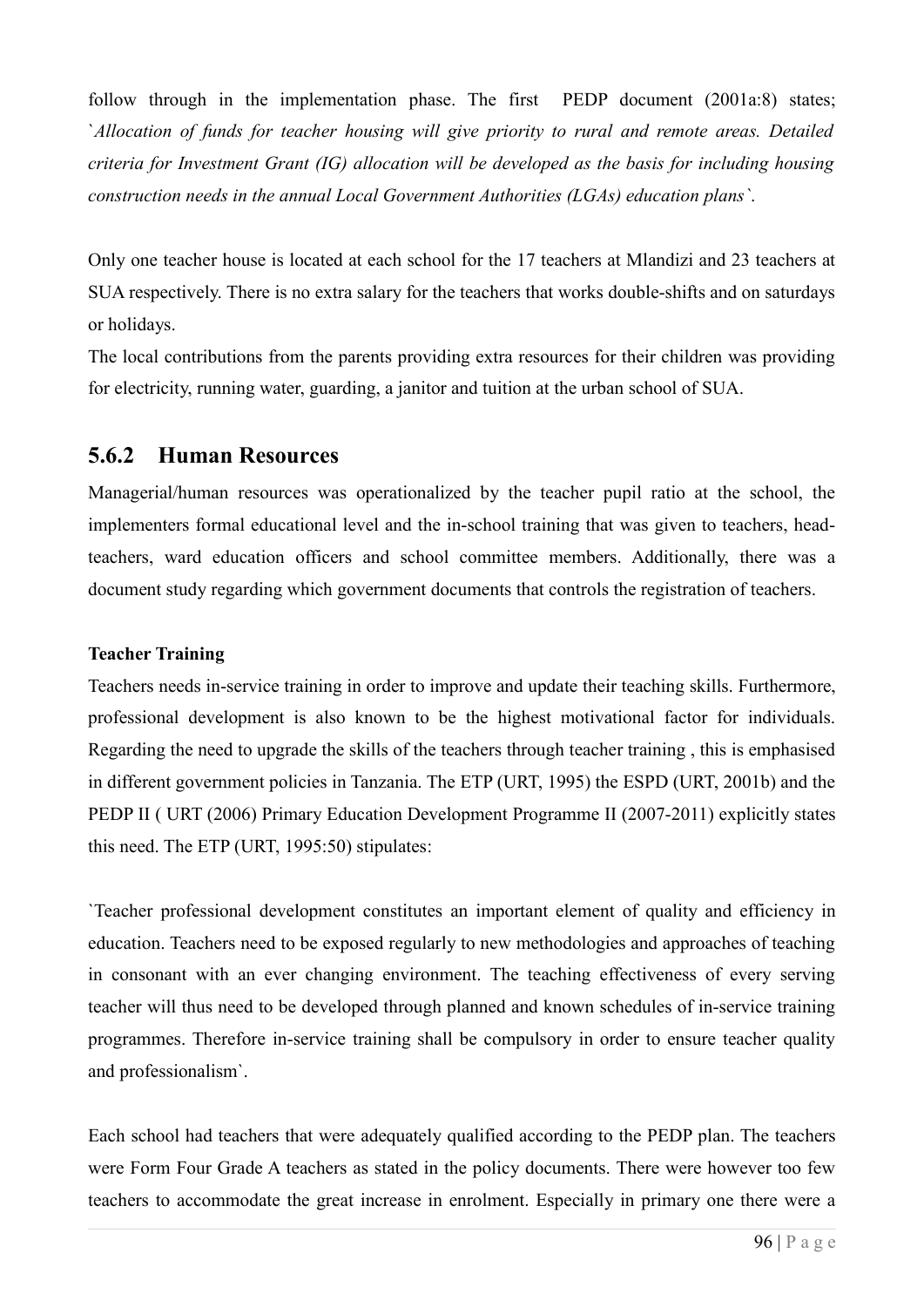severe lack of teachers.

At the rural school there was a great problem of teacher absenteeism. One of the school-committee members pointed out; "*Many of the teachers does not come to work and does not give any messages to the Head Teacher that they are sick or not coming, and this affects the pupils learning environment and the school at large* ".

The research uncovered that no planned and structured in-set training had been provided for the teachers at either school. A small minority of the teachers had received very short courses during the last five years in order to upgrade their teaching methods in the classroom. These teachers again expressed that the courses were insufficient if the intentions were to transform their teaching methods.

According to Grindle and Thomas (1991) the control of managerial and human resources is an important aspect that affects the implementation of a reform.

It was uncovered through document analysis of the formal roles and structures of the PEDP plan as well as in the interviews with the local implementers, that the central level controlled the disposition of the central funds through the earmarking of the Capitation Grant and other central funds, and the recruitment and promotion of local implementers.

Regarding the recruitment of teachers, the registration is done in accordance with The Education Act No. 25 of 1978 part VI, and its amendment No. 10 of 1995 and The Education Regulations 2002. The approval of management and and ownership of schools is controlled by the Commissioner for Education and the Minister for Education and is regulated by the The Education Act No. 25 of 1978. Thus, the central level controls the hiring and promoting of teachers and school managers.

### **5.6.3 Technical Resources**

The ETP (1995: 103) states that; "Government shall set and establish standard infrastructure and facilities for primary schools, such as educational equipment, libraries and instructional materials necessary for effective delivery and acquisition good good quality education". In the PEDP II document this has been specified as for example to; "Lower the current average of Book-Pupil Ratio from 1:3 in 2005 to 1:1 in 2010 (p:22). And; "Construction of Primary School Classrooms for primary schools will be given priority in order to make the school environment conducive for effective learning and teaching. The Government will carry out a demand-driven programme in construction of primary school infrastructure. This will include construction/rehabilitation and regular maintenance of classrooms, teacher` houses, sanitary facilities and supply furniture for primary schools using a Development Grant (DG) (PEDP II:14).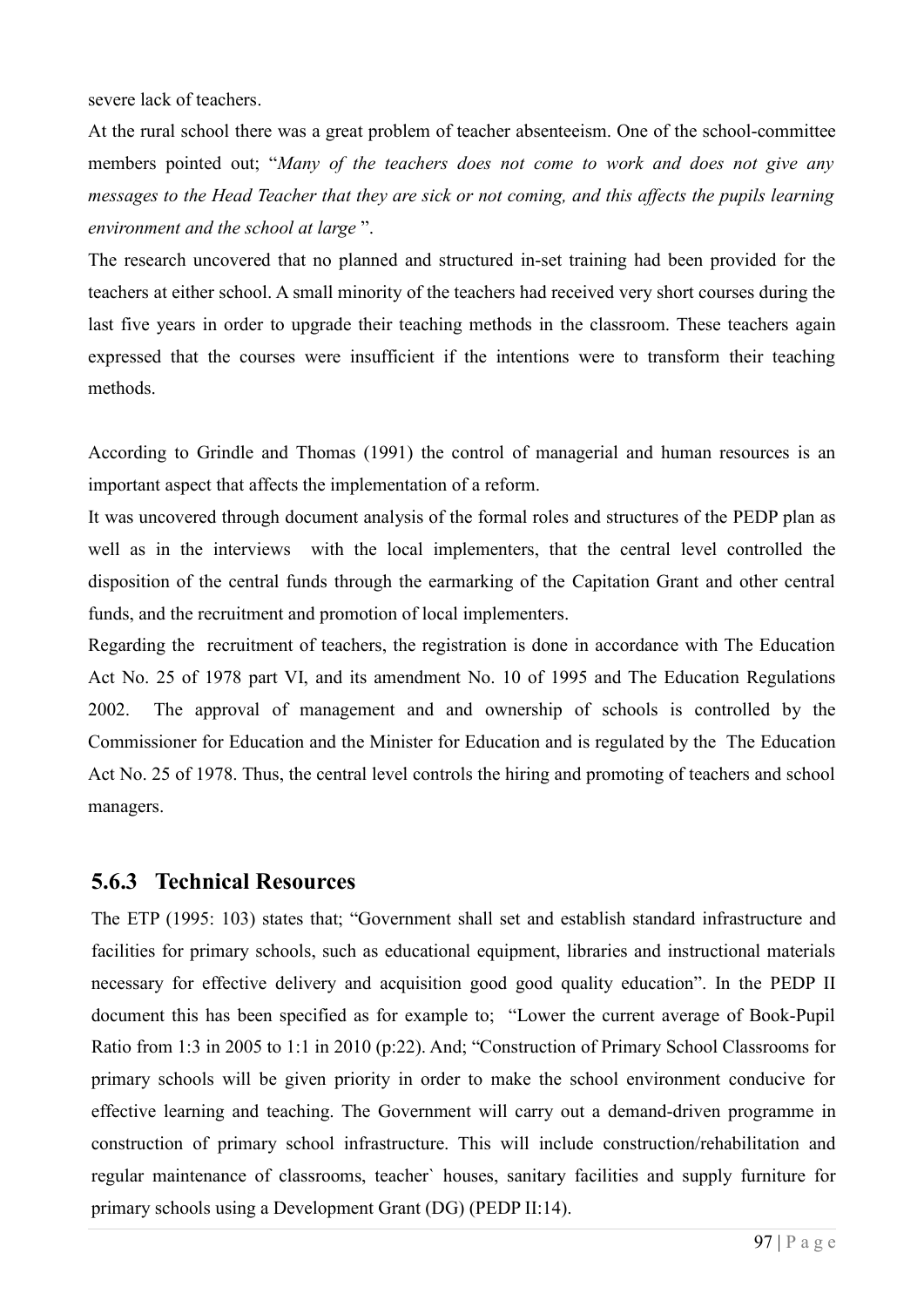Technical resource in this context looks at whether there are present sufficient amount of office space, computers, internet connections, telephone lines, fax machines, transportation vehicles or fax machines. At the school the availability of sufficient number of ordinary classrooms of adequate quality, was measured. The availability of special rooms like fully functioning science rooms and the access to a school library was also investigated.

**Technical**: Challenges at **SUA** in order to get access to computer-time, there are a few computers, but no internet connection, SUA has electricity and water.

**Ward executive officer at SUA** does not have access to transportation, the office is very basic and there is no phone-line. It is not possible to photocopy any papers and that makes it hard for the WEC to transmit communication to the teachers at the school.

At **Mlandizi**: No computers, no internet connection, no phone-line, no water or electricity, limited and unreliable bus connection.

The majority of the interviews indicates that the general lack of water and electricity is on factor that has an impact on the pupils learning process in a negative way. This is related to the pupils helping out their families collecting water and firewood after school. This also makes it harder to study at night when they do not have electrical light. The sanitational standard at the rural school was in a very poor state. Moreover the toilets were very few. One student expressed; "The school should have better toilets for the kids. They have pit toilets at this school, and there is no water. Some people go there but they fear for the sanitary conditions. Contaminations and infections may result from this".

Lack of textbooks and other instructional materials was a major challenge at both the schools. The goal of one textbook pr. Pupil is nowhere near its realisation. If the Textbook ratio for 2005 was 3:1 as reported above, the data from the school interviews indicates that now it is closer to 10 pupils pr. textbook This problem is also reported in Tanzania by Makombe et al. (2010); HakiElimu (2007): Komba and Nkumbi (2008), cited by Jidamva (2012: 122).

Maintenance of school building and replacement for worn out books and adequate supply of text books is not done because there is a limited supply of funds.

**Mvomero District Council**: No phone or scanner, does have internet connection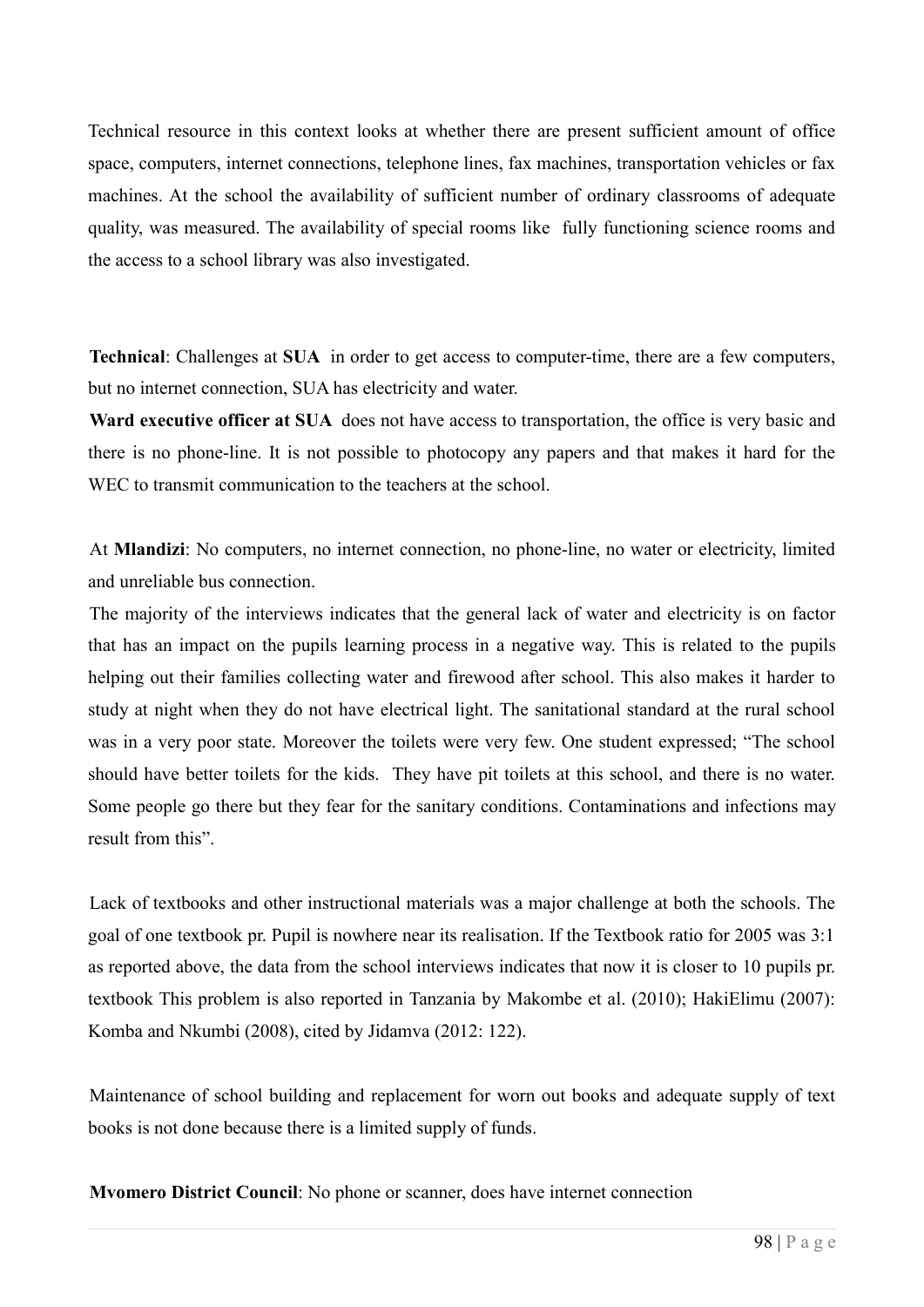The data analysis from the interview with the School Inspectorate(SI) indicates clearly that the SI lacks resources in order to do their job properly and fulfil their role. At the office in Mvomero they lack funds for gas and sufficient vehicles for transportation to the schools. According to the school inspectorate officer at Mvomero this in turn leads to a problem when it comes to inspecting schools in remote areas. She explains; "I*t is much easier to inspect in town (Morogoro town) than in Mdlandizi, because it is far from here. Some places are located really far from here and have poor*  roads, and are therefore hard to get to. When we have access to a car and petrol we go there and *walk the last part of the trip. Some of the schools have no infrastructure at all. They have no water, no electricity and not even a mobile phone in order to communicate"*.

According to the majority of the teachers this is common practice. The point they make is that this makes the PEDP implementation an uneven playground since the urban schools get better quality assessment and more reference points on the quality of education than the rural ones.

Nationwide data from HakiElimu (2010) found similar evidence. According to this report only 277 of the 21936 teacher houses that were planned in the PEDP II were actually built. And only 1263 classrooms out of the 10753 planned in the PEDP II document were constructed.

Nationwide: A general problem with power shortage.

### **5.7 Socio-Economic factors**

"Three-quarters of the world's poor live in rural areas, where agricultural workers suffer the highest prevalence of poverty. They are caught in intractable cycles of low productivity, seasonal unemployment and low wages and are particularly vulnerable to changing weather patterns." (Summary, Human Development Report 2014:7).

Tanzania is among the poorest countries in the world and the majority of the population lives in absolute poverty. The term absolute poverty means that an individuals inability to satisfactory meet his/hers basic needs such as food, clothes and shelters. The World Development Report (2005) estimates that the majority of Tanzanians are living in absolute poverty struggling to survive with 300 US dollars a year which is less than a dollar each day.

The research aimed to uncover if the different socio-economic contexts of the rural and urban primary school affected policy implementation as proposed in the theoretical framework of Winter (2003). The researcher therefore examined if the more affluent and well educated urban school community in MMC was more positive and **contributed** more financially towards the running of the schools than the less affluent and less educated clientele in MVDC in the rural area. Moreover, the research aimed to uncover if the PEDP program was adapted to the more challenging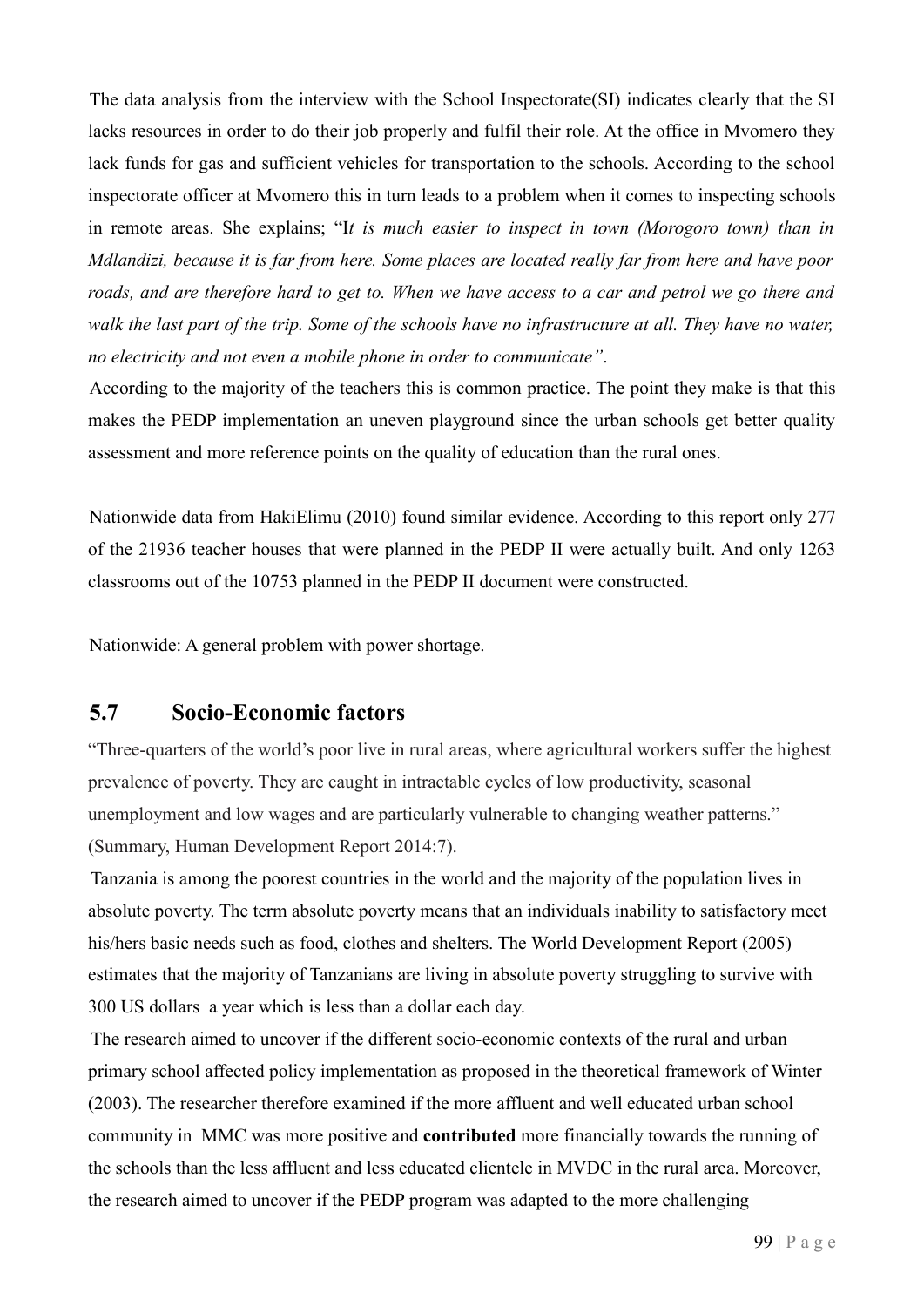environment in the rural area. As stated earlier in chapter two, target groups with different socioeconomic backgrounds needs different implementation strategies in order to provide effective policy implementation. This is particularly important in Tanzania were poverty is on of the main concerns of the country. According to URT (2005) states that over a third of the population live below the basic poverty line.

#### **Morogoro Municipal**

At the urban primary school located in Morogoro Municipal the parents have diverse socioeconomic backgrounds. Many of the parents do have regular paid work and some work informally doing petty business. The teachers live in or close to the town of Morogoro. The school-committee consists of several highly educated members, most of them from Sokoine University which hosts the primary school. The school has had professors as chairs of the school-committees from the start.

All the interviews with the different educational actors indicates that the school-board committee and the school has a well functioning cooperation. There is a high level of continuity of the members in the school-committee.

Most of the parents attends the school meetings and contributes the extra money for the expenses not paid for by the government. This includes extra fees for the guards, electricity and water, tuition and for the gardener. Sometimes it is a challenge to collect the extra fees from the parents since some of them have limited resources, but most of the time it goes through. This is related to the parents putting a high priority of their children`s education. The school has computers donated from a NGO and a well kept school-ground.

The teachers do not have any challenges relating to transportation, but there is only one teacher house for the 23 teachers. Most of the pupils live nearby.

#### **Mlandizi in Mvomero District**

The great majority of the people living in the area surrounding the rural school in Mlandizi in Mvomero district are animal keepers or subsistent farmers that live under very harsh living conditions and struggle to get by from day to day. Most of the teachers live 50 kilometres away in Morogoro town, this gives the teachers extra costs that makes it harder to live on the teacher salary. This also leads to teachers coming late to school regularly because of the poor state of public communication. The members of the school-committee (SC) does all have primary education except for the Head Teacher.

According to the chair of the school-committee for the past 14 years the greatest challenge the school faces in Mvomero distric**t** is that if the SC invites the parents to come to the school to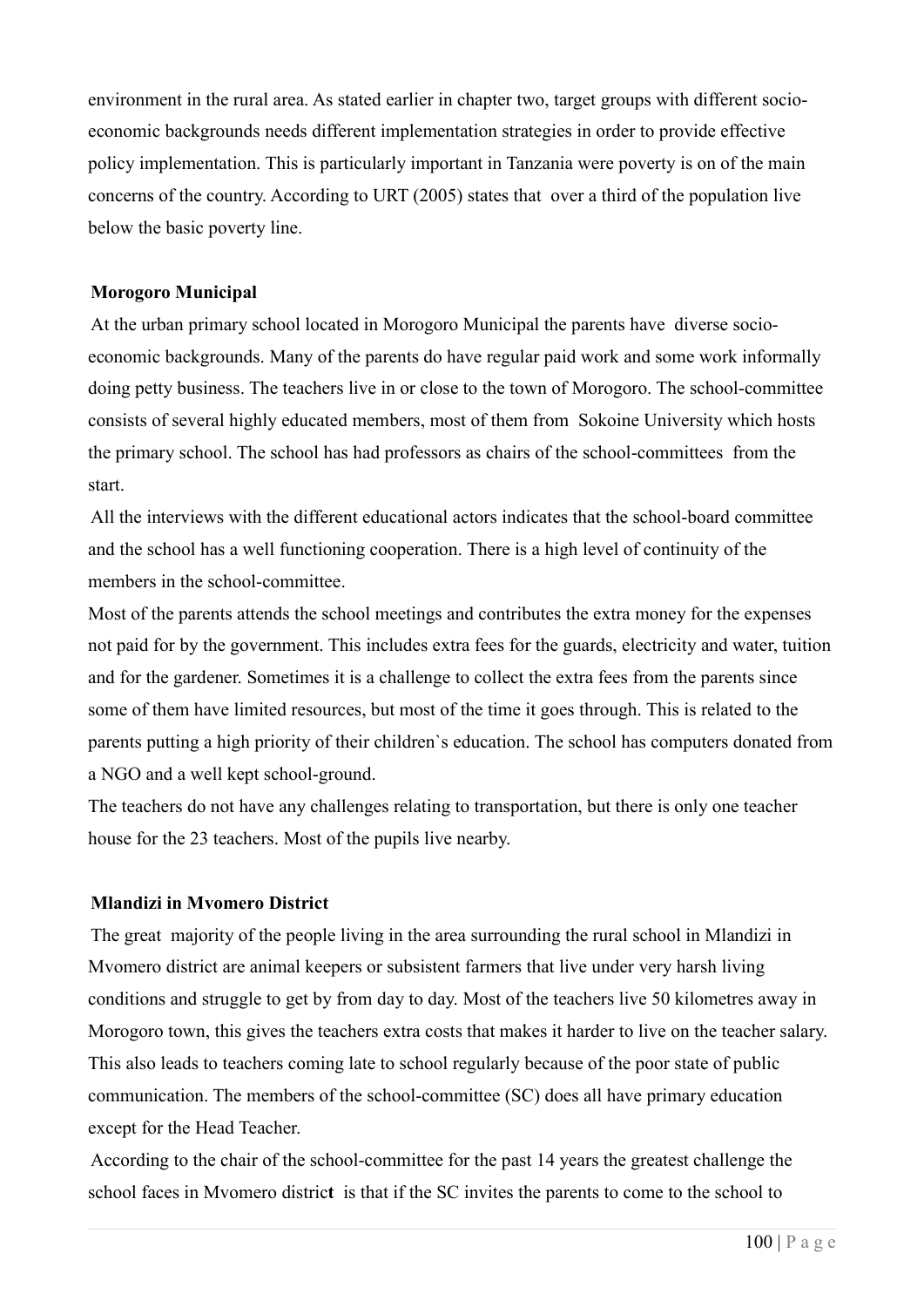discuss different issues they do not come to attend the meetings. He further elaborates;

"This means that they do not like the thought of coming to the school. The main cause of this situation is the poverty which many of the families lives in. They struggle to earn money for their families. This is even a problem for myself. They think about what they are going to eat today- The life that they are living is very poor, and they know that when they attend the meetings they will also be asked to pay different kinds of contributions. They will feel forced to pay money and they have none. They are not employed, they just do different activities to get some money".

Another SMC member points out; " *Parents does not like to pay for tuition! Because they think that the money will be used by the SCBM and the teachers.* " The Head Teacher expressed; " *It is difficult to run the school when the government do not fulfil their obligations. The people of the community do not believe the teachers and the School-Committee when we say that the money from the authorities has not arrived.*" In the interviews with the teachers at the school they were clear that the location of the school in such a rural context meant that they had a lot of extra challenges. Among these were the issues of: No electricity either at the school or in the one teacher house. No extra incentives were provided to the teachers for living in the remote area. The high cost and poor availability of transportation made it very hard to get to school in due time for teaching their classes in the morning. The problem of not having access to fresh water at the school was also a great concern for all actors at Mlandizi.

The pupils interviewed expressed that most people locally were living in poverty and had no form of regular work. Some of them very very hungry and said that this was a major problem for many of the pupils at school. One girl said; "*My mother stays at home, she fetches water and do other house activities. My father spends his time working with dogs that takes care of pigs. They use dogs to prevent someone from stealing the pigs at night. He is given a little amount of money for this. He has no regular work. It is informal of course*".

The interviews with the pupils and teachers indicated that many lived quite far away from the school and this made it hard to get to school in due time for class. Hunger was also a factor since many pupils were coming to school without anything to eat and this made some of them leave early looking for something to eat. One girl stated; "It is very hard to stay in school for me because I may not have been eating for up to three days". The lack of water also was a problem. Pupils and employees were supposed to bring their own water to school. Most of them did not bring water. The pupils were supposed to ask teachers for water, but this was complicated. A boy expressed; "The teachers ask the pupils for money if we ask for water. If we do not have any, we get no water. Sometimes we are punished for asking for water and having no money by certain teachers".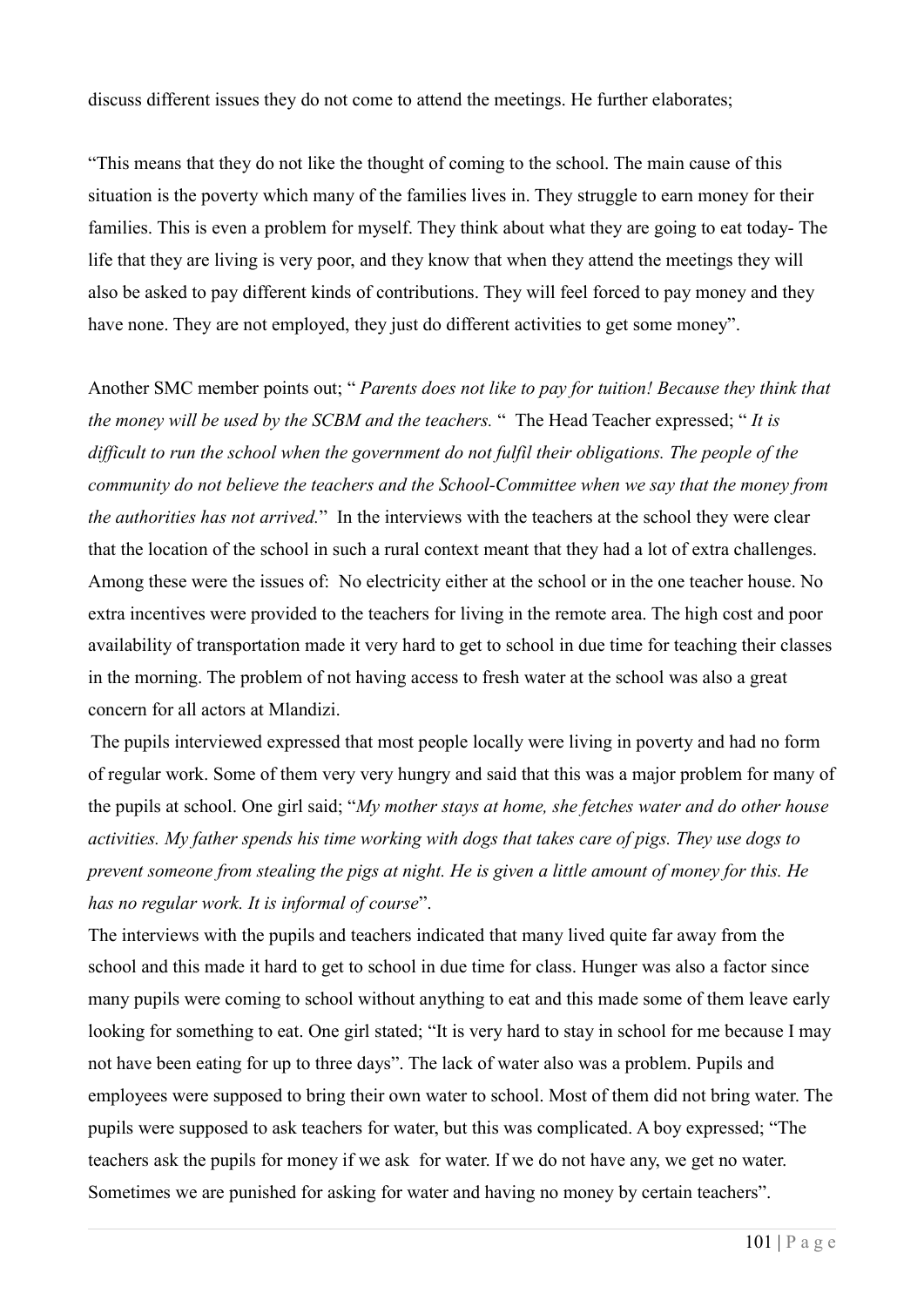The data collected at the two schools show that there are not allocated any extra resources towards the different conditions in the rural area.

Because of the bigger resource base in the urban area the school-committee can ask for extra contributions for school material, tuition, electricity, water and guarding which gives the urban school better conditions.

According to the chair, the other members of the school board and the teachers there are no special resources allocated for the rural area to compensate for the extra challenges of living in the rural area. The local findings are similar to findings by Galabawa , 2001, cited by Kuder 2005) that point out that no analysis was built into the PEDP plan towards any compensation measures redressing regional differences in actual transport and distribution costs for rural schools. Each school was to receive a flat rate regardless of whether they were located next door to a bookshop in Dar es Salaam, or deep into western Tanzania (ibid).

This shows that the PEDP plan does not adapt to the local socio-economic circumstances. It shows that the policy is based on the general socio-economic conditions in urban areas rather than the actual socio-economic conditions of locals, making the projects not fully solve the problem (Pressman and Wildavsky, 1979: 45).

### **5.8 Dependent Variable; Pass Rate**

,

The pass rate at SUA primary school in the national examinations for Standard VII PSLE was 100 percent according to the statistics on display in the head teachers office. Controlling with NECTAs statistics this showed to be somewhat optimistic. NECTAs pass-rate for SUA primary for 2013 is 91 percent.

The pass-rate on display in the Head Teachers office at Mlandizi primary school showed a passrate of 85 percent as well, and this did corresponded to the NECTA PSLE Standard VII official statistics for 2013 (accessed from the NECTA website 7/7 2014). An interesting element to the results of the pass rate at Mlandizi is the increase in pass rate from 2012 to 2013. According to the NECTA statistics only 31 percent of the pupils passed in 2102.

A number of challenges exists when it comes to using this variable as a measure of success. Some of the teachers expressed their concern regarding the form of education the pupils were exposed to. Since 2012 the examination form of the Standard 7 PSLE has been changed to multiple choice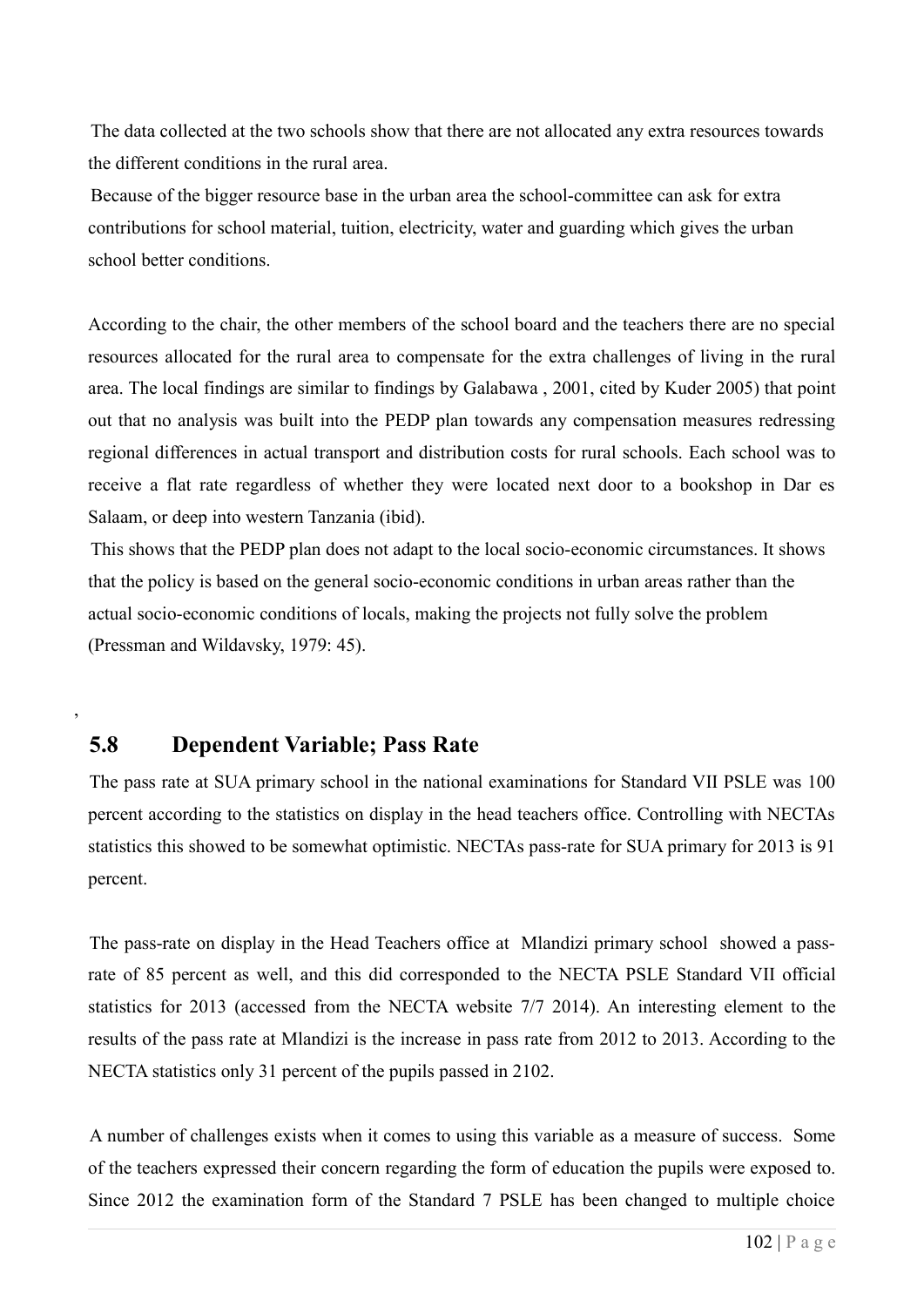format. One teacher pointed out; "*If a pupil knows a little bit of Kiswahili and just makes guesses for the rest of the subjects like English or mathematics there is a good chance that the pupil will pass the PSLE. The reason is that a pupil only needs to get 100 of the 250 questions shaded correctly and Kiswahili counts the most of the five subjects. And the researcher should also know that the government lowered the pass-rate to 70 last year for being eligible for attending secondary education*". The researcher followed up on this question by asking the interviewee if he knew of any pupils that might have passed, but did not know how to read and write. The teacher pointed out: "Yes, I can confirm that. Some pupils I have had as a teacher through the years could not understand a word of English and were not capable of even writing one sentence in Kiswahili correct. But they did not have to produce one word of text or show any computations at all in mathematics. They just guessed and passed."

Other aspects that needs to be commented upon is that the main quality component of the Competence Based Curriculum at the schools is not fully implemented. The teaching in the classroom is still mainly content based, and there is a clear tendency of the delivery to be `Teaching to the test. The `violence free child friendly environment` is not well practised at the schools. The evidence from the interviews with the local pupils, particularly at the rural school shows that this lacks implementation. As we have seen in chapter 4. these were both quality objectives of the PEDP II document.

### **5.9 Summary**

This chapter has found different factors that influence the implementation of the PEDP policies in the two schools in Morogoro region. The chapter has presented that the PEDP reforms were topdown implemented and that the local implementers had not been involved in the policy making. As a result of this many of the teachers felt detached from the implementation of the reform measures. The document analysis and the in-depth interviews and observations on the ground shows that several factors impacts upon implementation of primary school reforms in Tanzania. The policy formulation process, the clarity of policy goals and objectives, inter-organizational coordination, street-level bureaucrats, the target group of the policy, the resources available and the socioeconomic conditions are all important factors affecting the policy implementation of the PEDP reforms.

# **CHAPTER 6: SUMMARY, IMPLICATIONS AND CONCLUSIONS**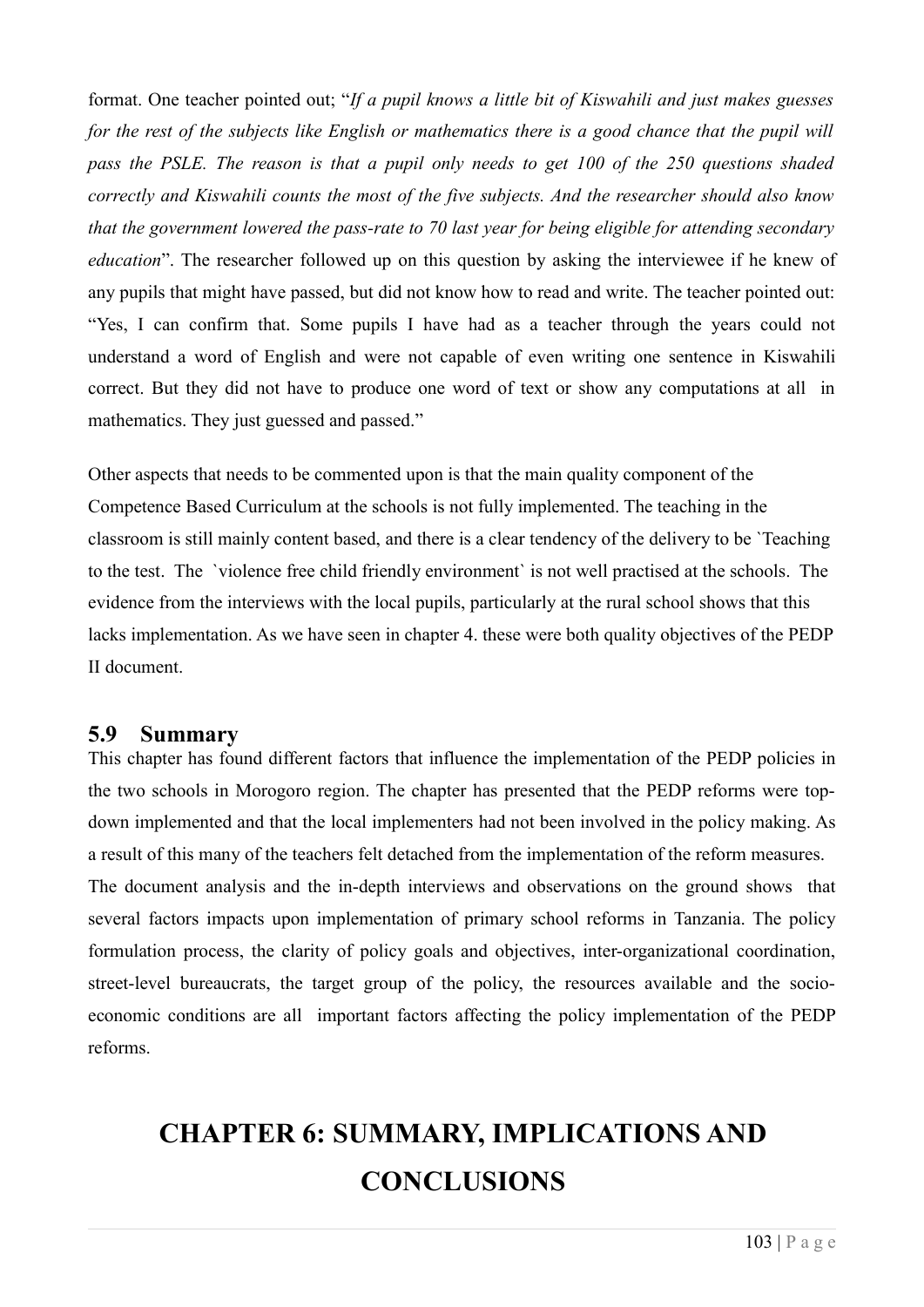### **6.0 Introduction**

This chapter is the final chapter of the research project. It is divided in three main sections. The first section is a summary of the main factors that influence policy implementation of the PEDP reforms.

The main aim of the research study was to explore how the PEDP policies were implemented in Tanzania and whether the implementation of the policies succeeded in achieving the goal of providing quality education in primary schools. Two councils in Morogoro region were selected in the study. One rural school in Mvomero District Council (Mlandizi Primary School) and one urban school in Morogoro Municipal Council (SUA Primary School) were chosen in order too see if the different contexts gave different implementation challenges and results. The study explains some of the challenges in the implementation of the Primary Education Development Programme (PEDP I and II).

Studying the implementation of the PEDP has been guided by a partial framework adapted from the elements of the top-down theories of Van Meter and Van Horn (1975), parts of Winter`s (2003, 2006) Integrated Implementation Theory, and supplied with other theorists like for example Grindle (1990). In implementation of policies Van Meter and Van Horn identified six critical variables that influence the possibility of successful implementation. These are: (a) policy standards and objectives, (b) availability of resources, (c) inter-organizational communication and enforcement activities, (d) the characteristics of implementation agencies, (e) economic, social and political conditions, and the (f) disposition of the implementers. Most of these were used explicitly in the study, some of the others were used with a different angle such as the disposition of the implementers that were applied in Winters Street-Level Bureaucrats theory inspired by Lipsky (1980). Van Meters top-down approach was mixed with elements of Winters Integrated Implementation Theory in other to get a synthesized and wider look at the implementation process. Based on the addition and merger of different theories a partial analytical framework was developed in order to achieve the main ambitions of the study. These were to uncover which variables that had an important impact in the implementation of the quality aspects of the delivery of education in Tanzania, both seen from the central governments perspective and also from the local implementers and target group.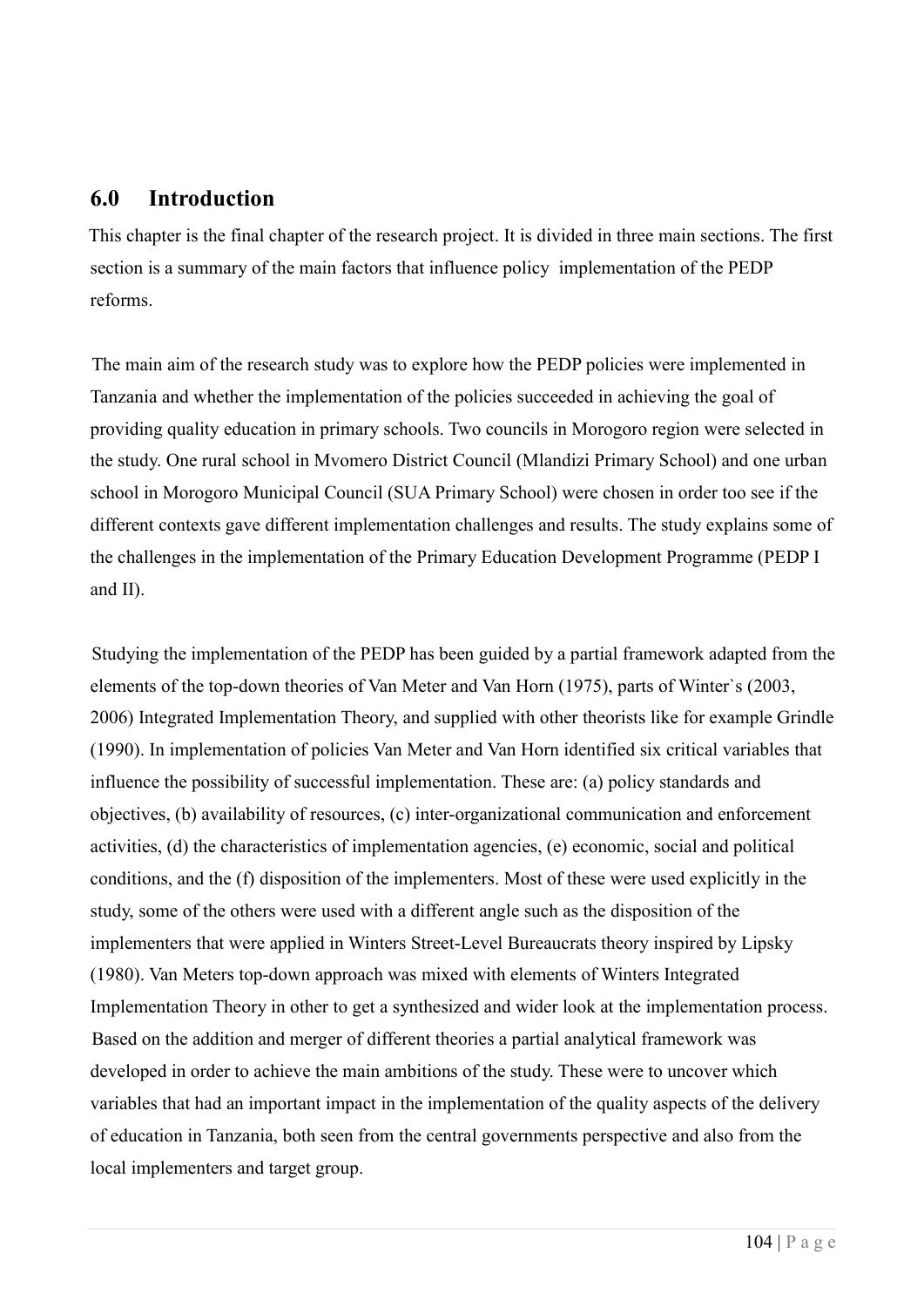### **6.1 Summary of the main factors influencing implementation.**

### **6.1.1 The Policy Formulation Process**

The content analysis of document sources found that the policy formulation process was driven by donors and central government officials. It was shaped by the big reforms that started at the end of the century. In order to receive donor funding as an aid-dependent country Tanzania needed to accept conditionalities attached to the funds. Tanzania was obligated to make a range of policies in order to receive debt relief as a Heavily Indebted Poor Country (HIPC). Policies that were shaped by this includes the PSRP, the educational reforms in the form of BEMP (Basic Education Master Plan) and The Tanzanian Vision 2025. These policies were mainly formulated by external experts and central government ministers and technocrats. Later on the change of aid-modality of the general budget support(GBS) initiated by the Paris convention in 2007 has changed balance of power in favour of the Tanzanian government.

The key implementers on the ground in Tanzania are left out of the process and feel detached and alienated from the top-down policy making process and in the subsequent implementation process. This weakens the political legitimacy of the PEDP reforms and leads to policy slippage.

### **6.1.2 Policy goals and objectives**

Document analysis of the first PEDP policy reveals that the main focus of the reform was on enrolment and quantitative inputs. The qualitative aspects of the reform did not receive much attention. When quality was commented, the focus was on quantitative inputs like infrastructure. The competences and leadership skills of the main change agents in the system were not paid sufficient attention. The result of this was that the quality improvement strategies were detached from the people that filled the roles. The key implementers were generally not aware of the qualitative aspects of the reform. This led to a massive underestimation of the less visible `soft` objectives of the reform and to poor implementation of quality education in the classrooms.

According to the document analysis of the PEDP II document and subsequent follow up reports and documents from the government there seems to be some ambiguity when it comes to some of the qualitative aspects of PEDP II. Some of this is connected to the operational targets for quantitative inputs towards providing quality education were the actual costs are not connected with the stated targets. When teacher houses built in 2008 is only one (1) percent of the PEDP II target of the same period this makes the policy objectives unclear. There are clear and operational performance targets but these are not met regarding the capitation grant, teacher training, technical infrastructure and so on. These lack implementation or receive lower funding than stipulated and this creates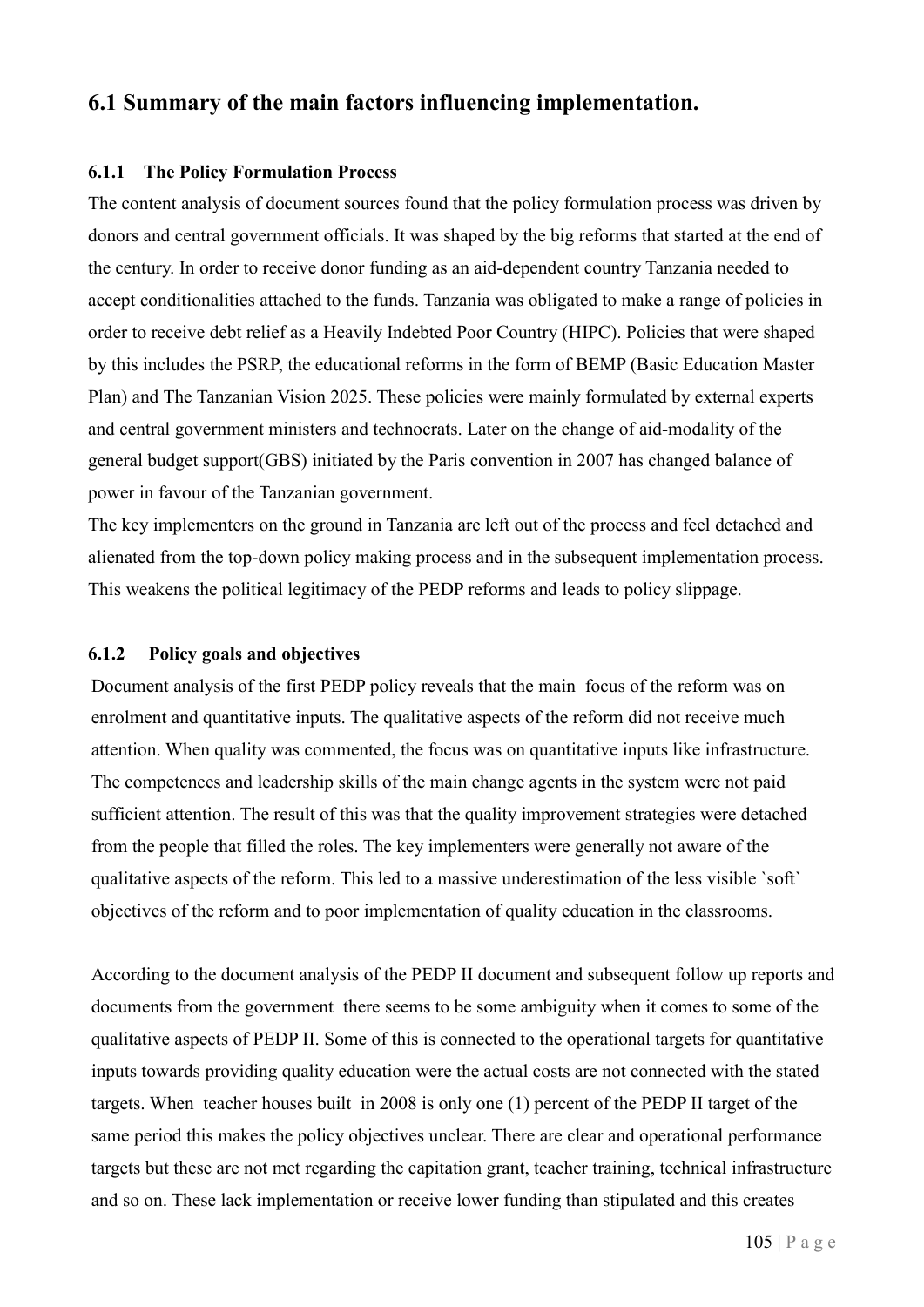confusion on the ground.

Regarding the different objects of quality education like; the competence based curriculum, a childfriendly violence free environment and the delivery of education in the classroom this lacks proper operationalization in the PEDP II plan. Evidence on the ground at the two schools from the interviews show that this leads to policy slippage and suboptimal implementation.

### **6.1.3 Inter-organizational coordinating and cooperation**

The document analysis of the inter-organizational cooperation on the central level showed that recent reforms related to the devolution of power posed problems for the implementation of the PEDP objectives. This was related to the power struggle between the Ministry of Education and the Prime Ministers Office-Regional and Local Government. This led to lack of commitment from the top leadership, and in the Ministries Departments and Agencies (MDAs) (Local Government Reform Programme II (URT 2009). Moreover, there has been issues with capacity constraints regarding inadequately skilled staff, weak systems and tools needed for coordination and integrated implementation (ibid). Furthermore, the research material showed a lack of formal delineation between between most of the educational managers (Chediel 2009).

At the local level the school inspectors only had resources to inspect the urban school regularly. The front line personnel (the teachers) did not receive direct information about the reform objectives from the government. Local implementing institutions at the urban school performed effectively. The implementing institutions at the rural school had cooperation problems because of low trust from the school community towards the school.

There is a centralized chain of command in place that secures the governments power through the Minister of Education and Vocational Training and the Commissioner of Education. This does however limit the local autonomy.

It is plausible that lack of commitment from the top leadership and the power struggle between government branches has had a negative effect on the implementation of the PEDP plan. Moreover the low trust between the community and the school at the rural primary school led to a challenging environment to implement the PEDP plan. The lack of monitoring from the school inspectorate and the local community led to poor implementation of quality education in some classes.

### **6.1.4 Street-level Bureaucratic Behaviour**

The emphasis on the teachers as key personnel regarding the implementation of the PEDP plans is clear in the official documents. At the two schools investigated in this study however, a lot is to be decided. There is a lack of control of the delivery of education in the classroom. This is clearly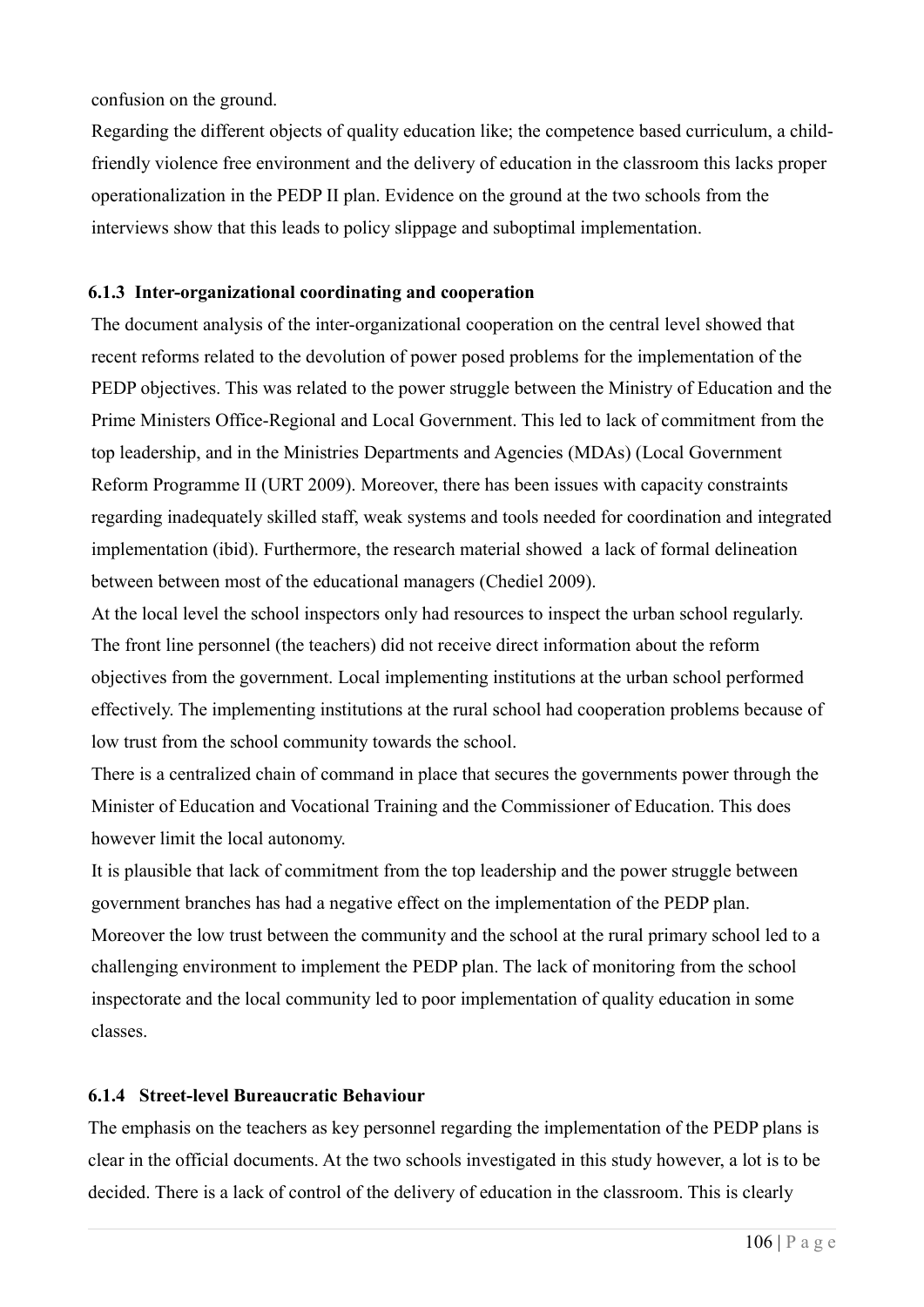more explicit in the rural school where the inspectorate has not had sufficient funds to control lately. The room for making discretionary decisions in the rural school is therefore high for the S-LBs. Furthermore, to ensure that the possibility of the discretionary decisions made locally are consistent with the overarching policy goals, a clear and consistent communication of the objectives needs to be implemented. When it comes to the quality aspects of the delivery of education this is not clear. The Head Teachers and one or two of the other teachers close to the Head Teacher were well aware of the constructivist methods of teaching and the competence based curriculum, while the majority of teachers were not having any in-depth understanding of this. This was clearly illustrated in the interviews with the pupils. The pupils at the two schools did not have any concept of any part of the reform. This does also make the possibility of the teachers making discretionary decisions higher. The teachers at the two schools were all having heavy workloads. At both schools this led to the majority of teachers displaying coping behaviours in order to get the work done. This coping behaviour was characterized by teachers teaching less, giving less home assignment and suboptimal preparation of their classes. The room for dicretionary decision-making was quite large at the rural school and more moderate at the urban school. This led to certain teachers shaping the policies by making their own policies. The majority of the teachers at both schools did not feel sufficiently validated by either the government nor the parent of the pupils. This led to disengagement and detachment from their teaching objectives. The teachers also indicated that they could not live a good life on their current teaching salaries and that they worried a lot about their financial problems. It is clear that this has implication towards providing quality education in Tanzania.

#### **6.1.5 Target Group Behaviour**

Pupils participation with their teachers co-producing learning outcomes.

The content analysis of the interview data showed that the teachers had very little time to interact with the pupils. The teaching methods was mostly rote learning from teacher directed activities like copying notes from the blackboard. The majority of the pupils at the urban schools had a positive and productive relationship with the teachers. Some of the pupils at the urban school reported of fear of corporal punishment and that this made it hard to have a close accord with the teachers.

Parents active participation in their kids learning process. At the urban school the pupils and the teachers interviewed both had the experience that this was something that parts of the parents did follow up on and other ones did not take active part. At the rural school it was clear that the majority of parents did not participate actively.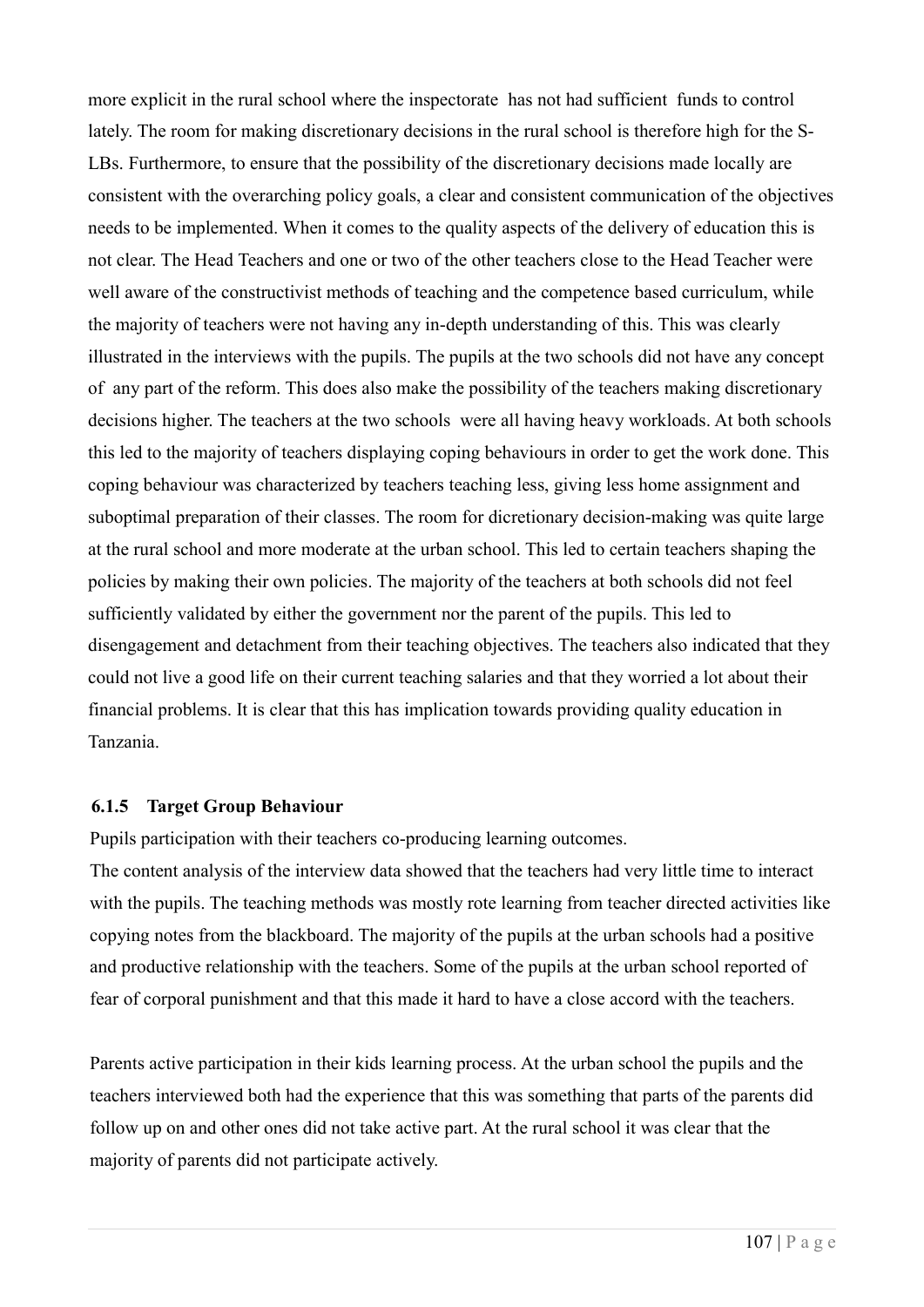Community members participation in the decision making process and the monitoring of school activities. At the urban school it was clear that the people of the community participated in meetings and in monitoring of school activities. The story was quite different at the rural school where the interviews showed that parents and other members of the community rarely participated.

#### **6.1.6 Resources**

The reform is underfunded both in terms of centrally allocated resources and in terms of a realistic tie between the policy goals objectives and the connected funding. The research of documents and the interviews with the local implementers and target group shows that the Capitation Grant (CG) has never been received in full at the schools. This leads to schools postponing or drop some of the scheduled activities. Some times the schools stops up because of lack of for example chalk. At the central level there exists a funding gap for the reforms each year due to among other things donor dependency. This leads to schools lacking in infrastructure and technical resources. Even if the schools received the capitation grant in full it would be insufficient in order to provide the necessary quality aspects. The four dollars, or Tssh. 4000 that a school is supposed to receive each year is not enough to buy one textbook for a pupil that year. As a result of this the textbook ratio is not 1:1 as stated in the PEDP document but rather closer to 1:10. This had implications towards how the teachers are able to deliver their lectures.

At the rural school in this research the school lacked basically all elements of infrastructure. There were classrooms with dust floors and lack of furniture, no library, no electricity, no computers, no available water and very poor sanitational conditions. The technical resources at the school are severely limited. This does make it very challenging to implement activities in most classes. The lack of science equipment makes all or most of the science education theoretical since they can not do any experiments..

The human resources at the local schools lacked the training that is stated in the PEDP documents. No capacity building has taken place for the local school committees. The teachers and the Head Teachers has had none or very short capacity building courses. This leads to the majority of the teachers not being equipped with the necessary pedagogical tools and methods in order to implement the competency based curriculum. The school Inspectorate lacks resources in order to fulfil its obligations. This does severely impact the delivery of education at the rural school because teachers make discretionary decisions disconnected to the PEDP objectives.

### **6.1.7 Socio-Economic conditions**

The socio-economic conditions in Tanzania are quite different from the conditions in the western societies that provides the pre-packaged models of school reforms that Tanzania are implementing.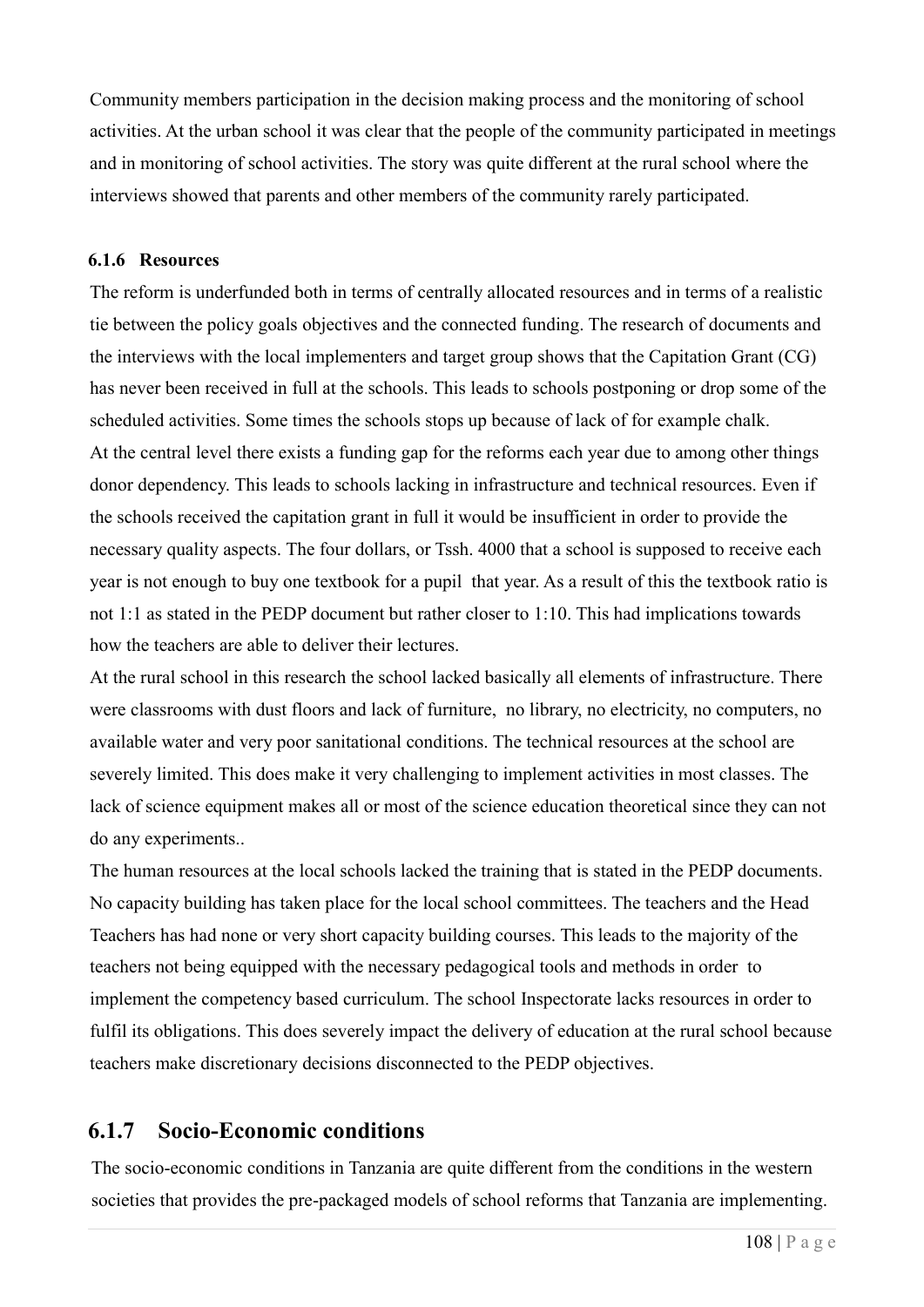In the two schools in this research project as indicated in section 6.1.6 the reality of available resources is quit different. The implementation of western style reforms in overcrowded classrooms with overworked teachers and hungry children is not realistic. If the international donor society and the national technocrats intend to fully implement the content based and child-friendly curriculum, they need to follow up with resources.

There is no evidence on the ground in the two schools of the government adapting the reforms to different socio-economic contexts. Rather the contrary, an example here is that rural school with more challenges does not get inspected as much as the school in the urban area. If the government of Tanzania had clear ambitions of changing the balance between the areas, surely this would have been planned and implemented differently. This leads to better implementation in the urban school because it has inhabitants that has a higher level of socio-economic background than the rural population. The interviews made locally shows that the majority parents at the rural school suffers from extreme poverty. These people making a living from subsistence farming and animal-keeping does simply not have any more money for funding of school activities. This has led to a confidence issue between the local school committee and the rest of the school community. Community members and parents rarely show up in school meetings and this reduces the political legitimacy of the reform and the possibilities for extra funds from the parents. The more affluent and educated parents in the urban school do to a much greater degree trust the school committee and they do regularly contribute extra money to the school. This gives the schools an uneven playground. The pupils at the rural school does live further away from the school than the pupils in town. The rural pupils have access to less food and their access to water is restricted. All these factors complicates the learning process at the rural school and makes it harder to deliver quality education in the rural area.

### **6.2 Implications of the Findings**

From the research findings it is recommended that a broader participation in the policy formulation process and in the policy-making should be applied. This would make the policy objectives clearer to the implementers on the ground and lessen the distance and detachment the local implementers feels towards the policy objectives. Input from the people in the front line about what works locally could make the implementation better adapted to the particular Tanzanian contexts. Another recommendation made on the background of the findings is to start with the educational visions and logically go backwards in the implementation process and make a more cohesive and logically connected reform where funds are realistically tied to actual costs for the quality improvements. Another aspect that needs addressing is the capacity building in the educational system. The local and central implementers needs systematic and thorough capacity building in order to secure the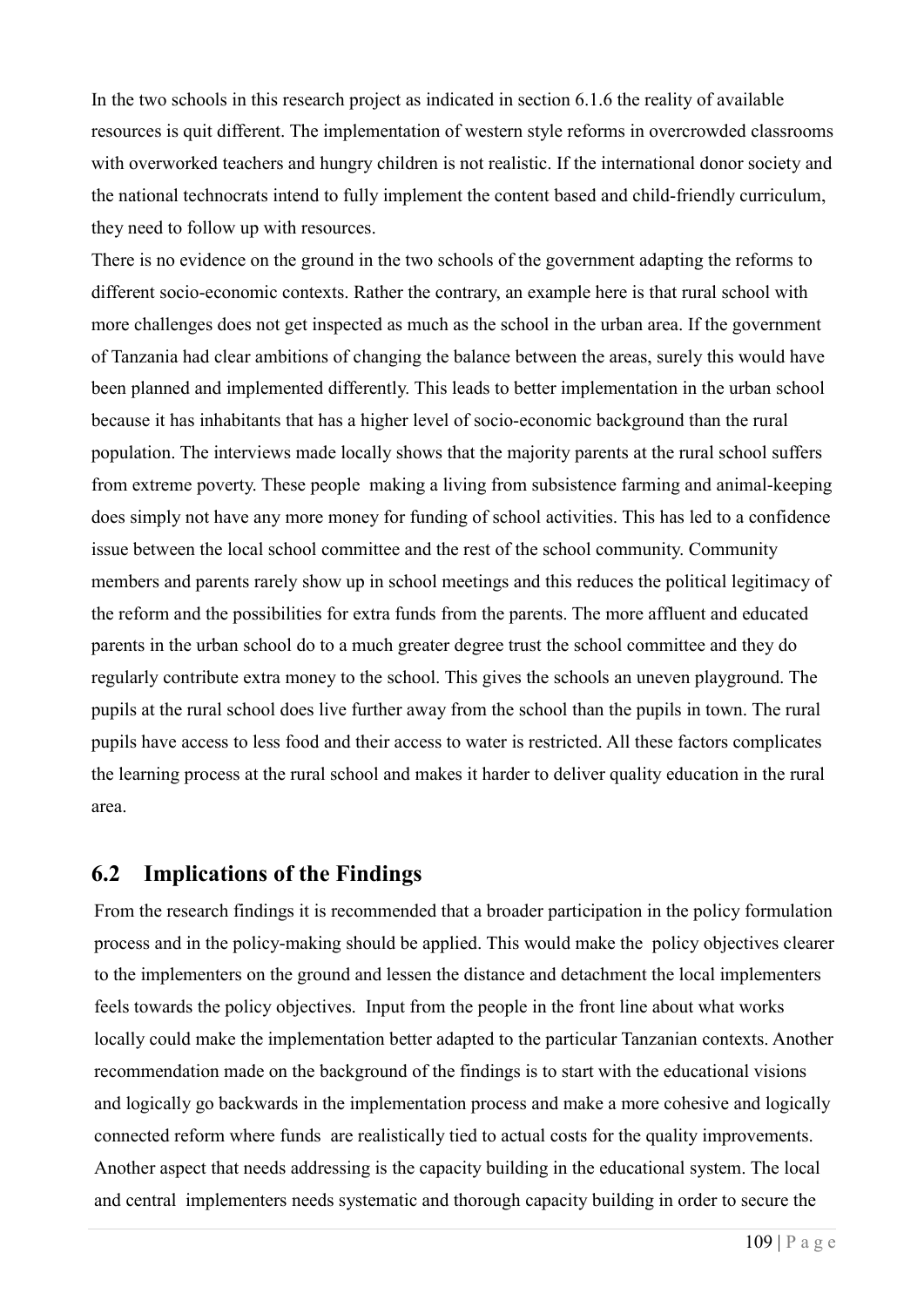delivery of quality education. Moreover, the resources allocated in the budget process should be tied to the activities put forward in the reform. Schools need to have predictable incomes in order to achieve high targets. Additionally the implementers on the ground lack incentives that could have motivated them towards better performance. Lastly, the PEDP II objectives of `the competence based curriculum` and `the child-friendly violence-free environment` should be properly operationalized in the PEDP II document and its relating documents.

## **6.2.1 Limitations of the Study and Future Research**

Qualitative research studies findings and conclusions face the challenge of empirical generalizations. This study is no exception since it is restricted to the sample of only two primary schools in one region of Tanzania. The studies conclusions can however illustrate some of the different challenges that schools in Tanzania faces when implementing the PEDP reforms. The focus on pass rate as the only measure of success of the reform objectives of providing quality education is to narrow. Further studies should add the different quality components like; a child friendly environment and competency based delivery as dependent variables in order to get a broader picture of the reform. Outcome based studies of the relevance of the education given in primary education should be emphasised in order to uncover if the PSLE tests gives adequate measures of competences.

Moreover, since the elite in the country do not send their children to government schools it would be beneficial to illustrate the differences between private and government schools.

# **6.2.2 Contributions of the Study**

The study has added to a body of literature on policy implementation in general and towards the implementation of PEDP reforms at local levels in Tanzania. The study is bringing in a new and broader picture about policy implementation because it consider the views of implementers on the ground in addition to the top-down view from the top of the implementation chain.

# **6.3 Conclusions**

The research has uncovered important variables that impacts the effective delivery of education at two schools in Morogoro region in Tanzania. The empirical data collected points towards two main influences in the policy formulation phase. The first one is the pressure from external influences like donor agencies, and the second one is the Tanzanian governments tendency to make policy decisions by the president and the ministers on top without involving other stakeholders. An example of the latter is the teachers and other local implementers unequivocal statement that they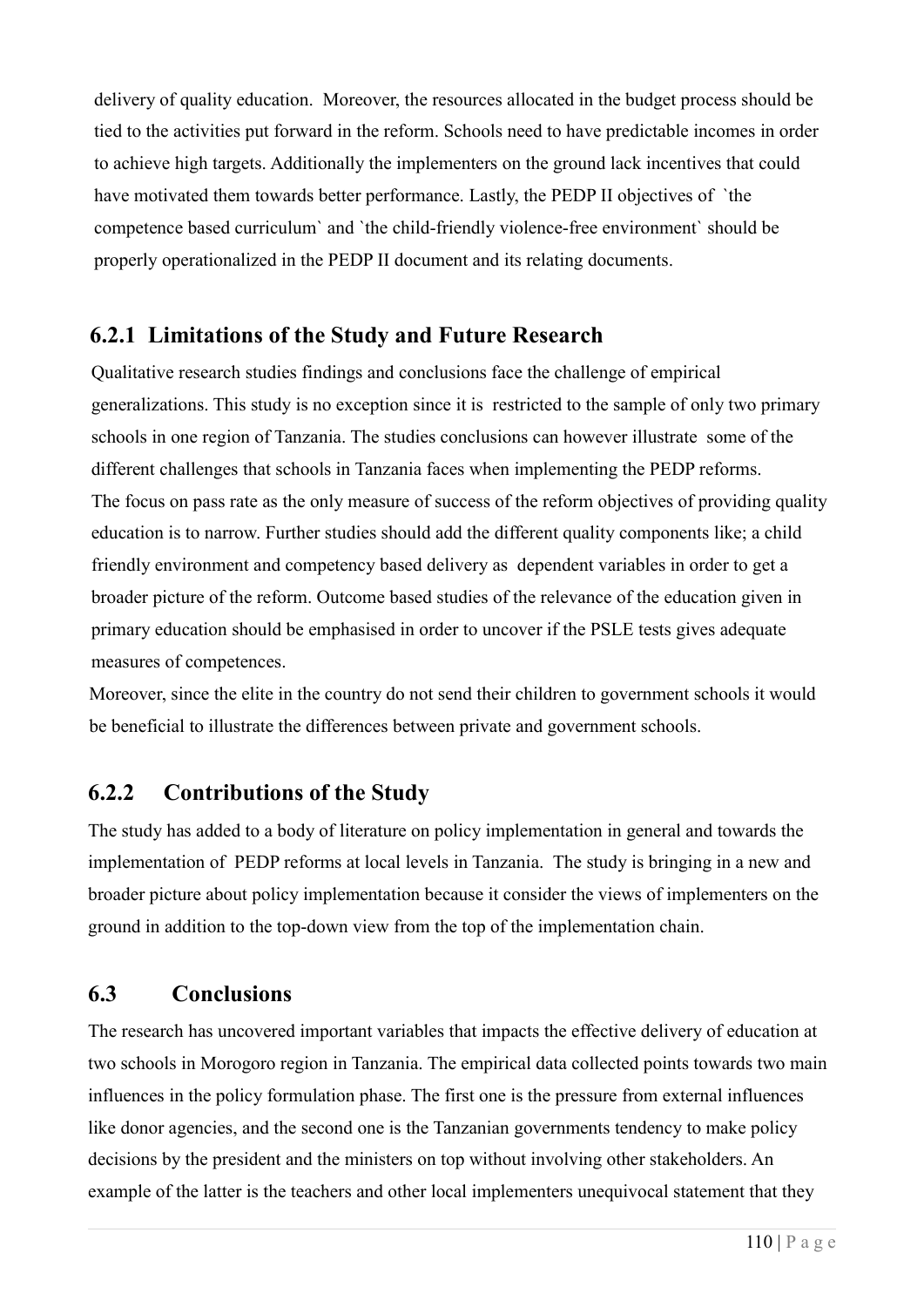have never been involved, but are just told to implement orders from above. As a result of this the teachers are not sufficiently aware of the reform objectives and do not have adequate ownership of the goals and objectives.

The research also found that the resources available for the quality improvements are unrealistic, there is a funding gap and the funding is unpredictable. This makes the full implementation of the reform objectives unlikely and a policy slippage appears. The inter-organizational cooperation at the central level with power struggles among government structures has also complicated the full implementation of the reform objectives.

Moreover, that the majority of the population lives in extreme poverty and pupils and other stakeholders suffers from hunger causes great challenges for the learning and management of the school sector, particularly at the rural school.

Furthermore, the study uncovers that the PEDP reforms has been managed in a top-down way and not been adapted to different socio-economic circumstances and local culture. Additionally, that politics in Tanzania trumps policy and this makes the reforms incoherently communicated. The results on the dependent variable (pass-rate of the PSLE tests) does show positive results for the two schools implicated for the year of 2013. The results of this research can only give partial explanations and an insight into the reasons for the results on the dependent variable. The research study concludes that important measures of the quality improvements like the competence based curriculum and the child-friendly violence-free environment has not been properly implemented at the two schools in Morogoro region.

The research concludes that the lack of broad participation in the policy formulation process, the lack of the government meeting operational quantitative targets in the operational goals and objectives in the PEDP policies, the ambiguity created by unclear and missing operationalization of the qualitative measures of the delivery of education, lack of cooperation between implementing agencies, lack of direct communication between the government to the implementers on the ground, lack of proper control of Street-level bureaucrats, inadequate financial, human and technical resources, level of target group trust and socio-economic conditions locally to varying degrees had an impact on the delivery of quality education in Tanzania. Additionally, politics in Tanzania trumps policy and this makes the reforms incoherently communicated.

Despite all of the limitation mentioned above the two schools delivered good results on the SPLE test which was the dependent variable in this research. The urban school scored 91 percent on the SPLE test in 2013 and the rural school scored 85 percent. Both of the schools improved upon their test scores in the PSLE test from 2012 until 2013. The research study undertaken can not adequately explain the local results. The final document may give some explanations and insights in the processes though. The results from the study uncovered that the PEDP II objectives of `the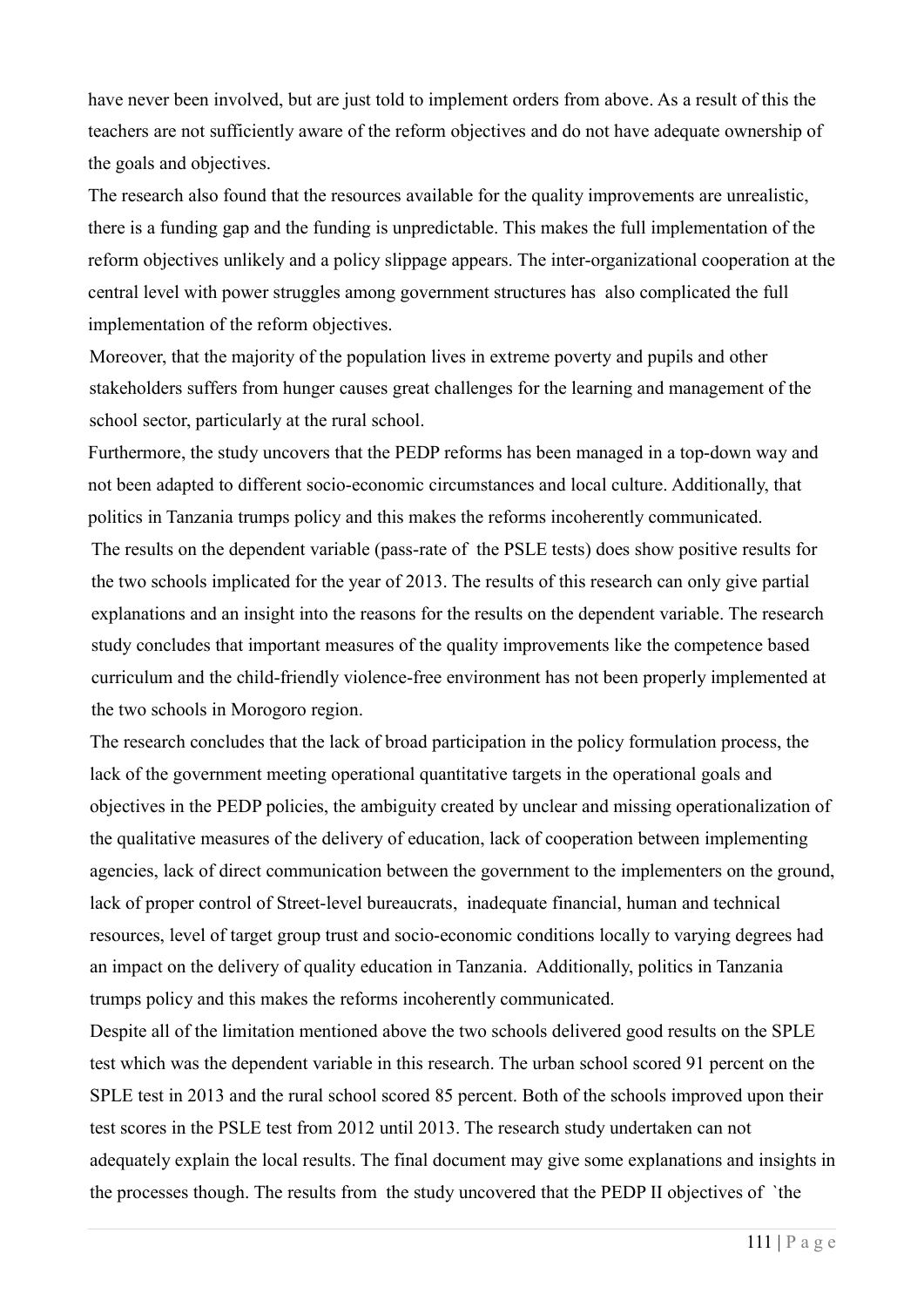competence based curriculum`, and `the child-friendly violence-free environment` was not properly operationalized in the PEDP II document and its relating documents this led to policy slippage in form of poor implementation on the ground.

The six hypothesis of the study were all shown to a certain extent to affect the two quality objectives commented upon above and are therefore verified. The same conclusion can not be made towards their impact on the operationalized variable since the pass-rate at the schools were high with 85 and 91 percent recorded at the NECTA PSLE in 2013.

A final question hangs in the air: Are we measuring the things that really counts?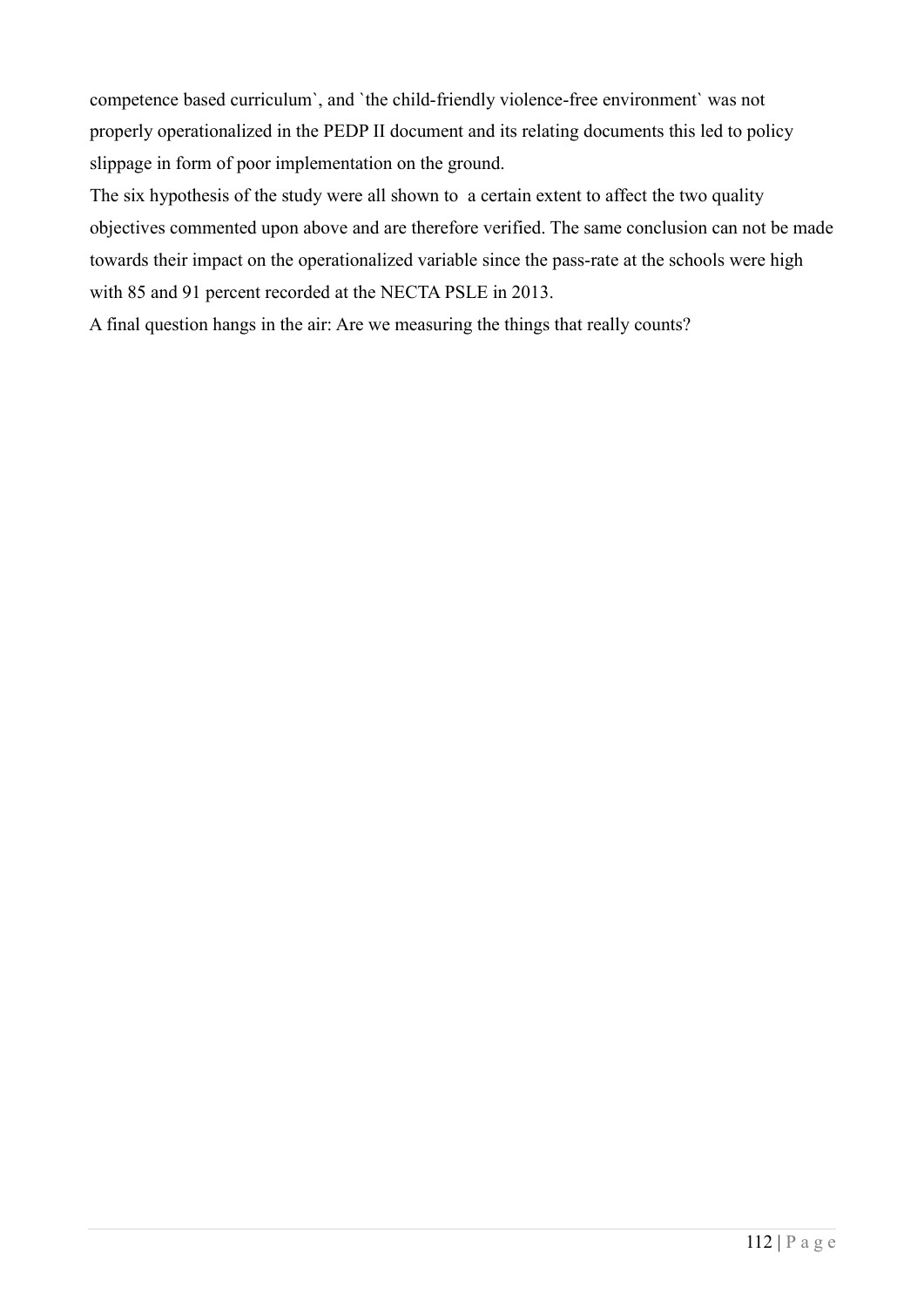#### **REFERENCES**

- Albæk, E., (1996). "Why all this evaluation? Theoretical notes and empirical observations on the functions and growth of evaluation, with Denmark as an illustrative case". The Canadian Journal of Program Evaluation Vol 11, no 2, Pages 1-34
- BEDC 2001, Education Sector Development Programme, Primary Education Development Plan (2002-2006) Tanzania, Dar es Salaam: Ministry of Education and Culture.
- Babeiya E., (2011). Liberalization and public policy-making in Tanzania: a cross-sector experience. Elexir Soc. Sci. 40 (2011) 5608-5617. Department of Political Science and Public Administration, Dar es Salaam University College of Education, University of Dar es Salaam.
- Burnham, P., Lutz, G. K., Grant, W. and Henry, L.Z. (2008). *Research Methods in politics* (2 nd ed.) Palgrave Macmillan, New York.

Chediel, R.W., 2009 "The Management of Educational Changes in Primary Education in Tanzania". Doctoral thesis, Education, University of South Africa.

- Chipimo, D., (2012) "Decentralizing environmental Policy implementation: The Case of the Zambian national policy on environment". Master thesis, Department of Administration and Organization Theory, University of Bergen.
- Creswell, J.W, (2009). *ResearchDesign: Qualitative, Quantitative and Mixed Methods Approaches*  (3rd ed.) Sage Publications, Inc.
- Durkin, J., Critical Perspectives on Education and Skills in Eastern Africa on Basic and Post-Basic Levels. Norrag News No. 32, August 2003.
- Ecom Research Group, "Evaluation of the Impact of the Primary Education Development Programme Phase Two (PEDP II) 2007 – 2011", Submitted by ECom Research Group, P. O. Box 33178, 1st & 2nd Floor, RHECO House Morogoro Road (Behind Ubungo Plaza) Dar es Salaam, Tanzania, 2012
- Education Sector Development Programme (ESPD), Primary Education Development Programme (PEDP II) 2007-20011, PEDP Coordination, Ministry of Education and Vocational Training & Prime Ministers Office Regional Administration and Local Government, Paper Prepared for Training of Leaders and Supervisors of PEDP II Implementers, ADEM, Bagamoyo, March 2008.
- Elmore, R.F. (1979-1980). Backward Mapping: Implementation Research and Policy Decisions, in *Political Science Quarterly*, Winter, S. C.(eds.), The Academy of Political Science, Vol.94(4),pp.606-616.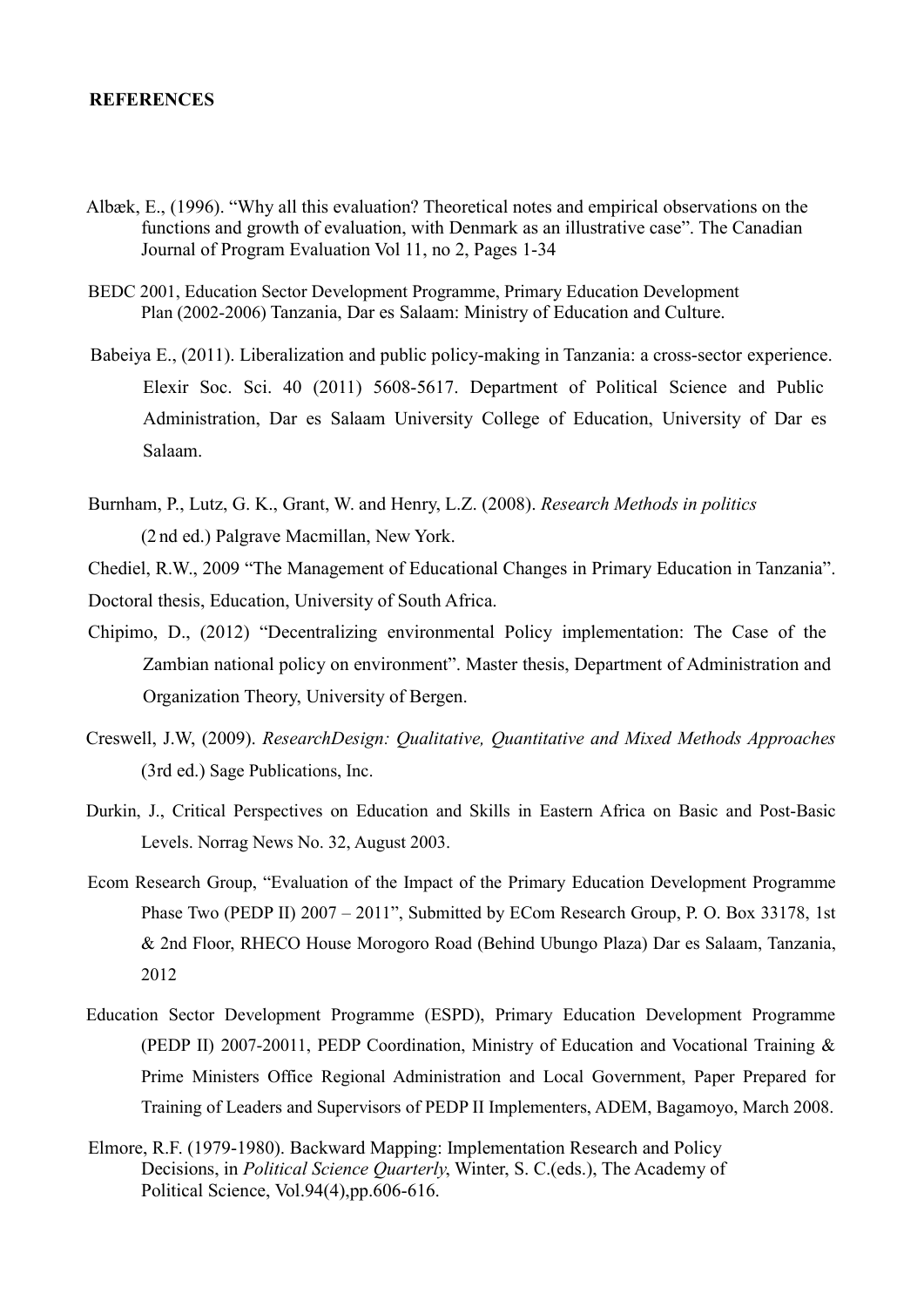- Ghimire, C.K, Transformation of New Public Management: Shaping a Hybrid In Nepal? Department of Administration and Organization Theory, University of Bergen 2008.
- Grindle, M. S. and Thomas, J. W. (1990). After the Decision: Implementing Policy Reforms in Developing countries. World Development, Vol. 18, No. 8, Pergamon Press plc.
- Grindle, M. S. and Thomas, J. W. (1991). *Public Choices and Policy Change the Political Economy of Reform in Developing Countries*. Baltimore and London: The Johns Hopkins University Press.
- HakiElimu (2010). Education in Reverse: Is PEDP II Undoing thr Progress of PEDP I? Brief No. 10.1E
- HakiElimu (2012) ; `School Children and National Examinations: Who Fails Who?` A Research Report on the Relationship between Examination Practice and Curriculum Objectives in Tanzania, HakiElimu.
- Hanf K., O`Tool L. J. Jr. (2006) Revisiting old friends: networks, implementation structures and the management of inter-organizational relations, European Journal of Political Research, 21 (1- 2) p. 163-180.
- Hezekiah, A. (2011) "Institutional Challenges of Performance Appraisal systems in Tanzanian Local Authorities. Department of Administration and Organization Theory, University of Bergen.
- Hill, M. and Hupe P. (2002). *Implementing Public policy: Governance in Theory and in Practice*. Thousand Oaks, London: Sage publications.
- Hill, M. and Hupe P. (2009). *Implementing public policy: An introduction to the study of operational governance* (2nd ed.). Los Angeles, Sage Publications.
- Howlett, M. and Ramesh, M. (2009). *Studying Public Policy: Policy cycles and Policy Subsystems*. Oxford: Oxford University Press.
- Hyden, Goran, African Politics in Comparative Perspective, Second Edition, Cambridge University Press, 2006, 2013.
- Islam, S. M., & Rahman M., 2008, Asian Affairs, Vol. 30, No. 3 : 40-51, July-September, 2008
- Jerve, A.F., "Exploring the Research-Policy Linkage: The case of Reforms in Financing Primary Education in Tanzania, CMI Working Paper 2006:3, Bergen, Norway.
- Kabagire, A. L., (2006). Towards effective delivery of public services in Africa: Delivery of public services in devolved system of governance -The Tanzanian experience. Arusha. Tanzania.
- King, G., Keohane, R.O., & Verba, S. (1994) Designing Social Inquiry: Scientific Inference in Qualitative Research. Princeton, New Jersey: Princeton University Press.
- King, K. (2003) Global Targets, Local Realities, Norrag News, No 31.
- Kipo, D. (2011). *Implementation of Public Policy at the Local Level in Ghana: The Case of National Health Insurance Scheme in Sawla-Tuna-Kalba District*, M.Phil., University of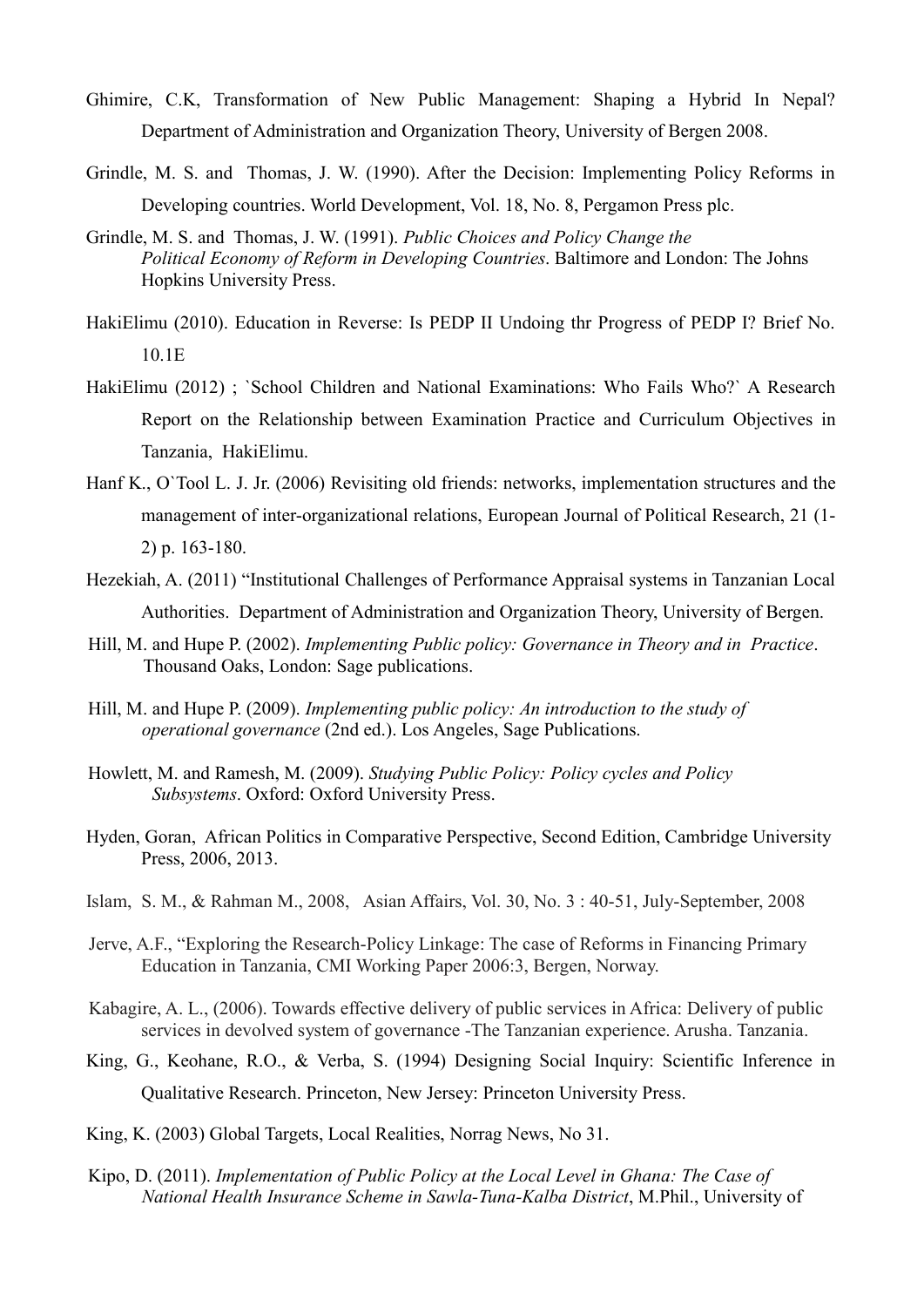Bergen, Norway.

Layder, D. (1998). Sociological Practice-Linking Theory and Social Research, Sage Publications

- Lipsky, M. (1980) Street-Level Bureaucracy: Dilemmas of the Individual in Public Services. New York, Russel Sage Foundation.
- Lukumai, E.C. (2006). *The Implementation of Civil Service Reforms in Tanzania, 1991- 2000*, M. Phil., University of Bergen, Norway.
- Mamuya, I. (2008), Civil Service Reform: What has gone wrong? Civil Service Reform, Print Edition no. 7, 2008/07, D+C, Page 279.
- Manyelezi, A. I. (2011) The Impact of Changing Aid Modality on Local Development Policy Implementation in Primary Education in Tanzania, Victoria University of Wellington.
- Masue. O. `Empowerment and Effectiveness of School Committees in Tanzania`, Department of Administration and Organization Theory, University of Bergen, 2010
- Matland, Richard E. (1995). Synthesizing the Implementation Literature: The Ambiguity-Conflict Model of Policy Implementation, *Journal of Public Administration Research and Theory: J-PART*, Vol.5, No.2 (Apr. 1995) pp. 145-174.
- May, J. M. 'Policy Design and Implementation' (2003), in Peters, B. G. and Pierre, J. (eds) (2006): *Handbook of Public Administration*. London: Sage.
- Mbilinyi, M, (2003). `Equity, Justice and Transformation in Education; The Challenge of Mwalimu Nyerere Today`. HakiElimu Working Paper Series NO. 2003.5
- Meyers, K. M and Vorsanger, S. (2007) Street-Level Bureaucrats and the Implementation of Public Policy. In: Peters, G.B., Pierre, J. (2007) The Handbook of Public Administration, London, Sage Publications.
- MoEVT, Education Sector Development Programme (ESDP) Primary Education Development Programme, PEDP II, 2007-2011, 2008.
- Mmari, D. (2005). Decentralisation for Service Delivery in Tanzania. Oslo, Norway
- Mruma R. O., 2005. Implementation of the National Environment Policy: A Case of the Local Government Authorities in Dar es Salaam City-Tanzania. Department of Public Administration and Organization Theory, UiB.
- Mrutu R. J, (2007). The Tanzania experience on the implementation of the Dakar agreement on Education for All. Master thesis. Oslo: University of Oslo.
- Nachmias, D. (1996). *Research Methods In The Social Sciences*: London: British Library Cataloguing In Publication Data.
- NECTA website (accessed 7/7 2014). NECTA PSLE results 2012 and 2013.
- Njunwa K. J. (2010). "Community Participation as a Tool for Development: Local Communities Participation in Primary Education Development in Morogoro, Tanzania-A case of Kilakala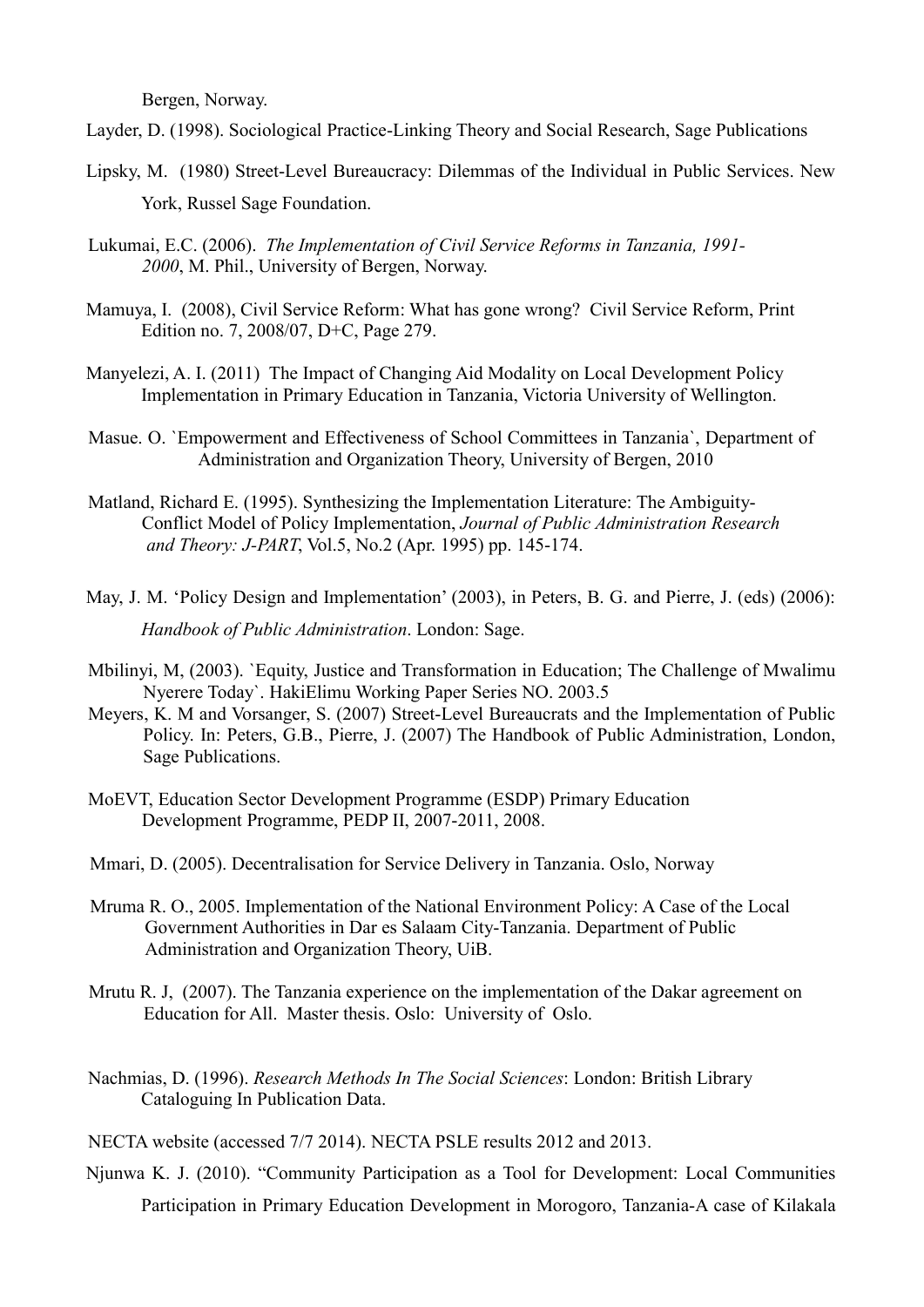and Mindu Schools". University of Agder.

- Nkyabonaki, J. (2013). The space of politics in Tanzania`s Curriculum. Scholarly Journal of Scientific Research and Essay (SJSRE) Vol. 2(7) pp. 109-117, June 2013.
- Nyerere, J.K., (1968a), The Arusha Declaration, Freedom and Socialism. Dar es Salaam, Oxford University Press.
- Nyerere, J.K., (1968b), Education for Self-Reliance, Freedom and Socialism. Dar es Salaam, Oxford University Press.
- Nyerere, J.K., (1968e), Socialism and Rural Development, Freedom and Socialism. Dar es Salaam, Oxford University Press.

Peters, G.B., Pierre, J. (2007) The Handbook of Public Administration, London, Sage Publications.

Pollitt C. & Bouckaert G., (2000, 2006) Public Management Reform: A Comparative Analysis. Oxford University Press, Oxford.

- Pressman, J.L. and Wildavsky, A.B., (1973). Implementation: How Great Expectation In Washington are dashed in Oakland; or Why it`s Amazing that Federal Programs Work At All. Berkeley: University of California Press.
- Prospects: the quarterly review of comparative education (Paris, UNESCO: International Bureau of Education), vol. XXIV, no. 1/2, 1994, p. 247-259. ©UNESCO: International Bureau of Education, 2000
- Punch, K. F., Introduction to social research, 2005 SAGE Publications
- Ragin (1994) Constructing Social Research: The Unity and Diversity of Method, Pine Forge Press.
- Rueschemeyer, D., `Usable Theory: Analytical Tools for Social and Political Research`, Princeton University Press Princeton and Oxford, 2009.
- Sabatier, P. A and and Mazmanian, D.A. (1980) `The implementation of public policy: A framework of analysis`, Policy Studies Journal, 8 (special Issue): 538-60.
- Sarquah, E. (2008). `*Challenges of Fiscal Decentralization Policy in the Akuapem South District`*. *of Ghana,* M. Phil., University of Bergen
- Shick, A. (1998): `Why Most Developing Countries Should Not Try New Zealand Reforms.` The World Bank Observer 13 (1) (1-9)
- Sumra, S. (2003). Implementation of the Primary Development Plan: Voices from the Community. Working Paper Series No.7, 2003. Dar es Salaam: HakiElimu.
- Sumra S, Rajani R. (2006) `*Secondary Education in Tanzania:Key Policy Challenges`.* Dar es Salaam: HakiElimu
- Sumra, S, & Scholl, L. (2007*). `What has been achieved in Primary Education? A Report for an Updated Key Findings from Government Reviews`.* Dar es Salaam: HakiElimu.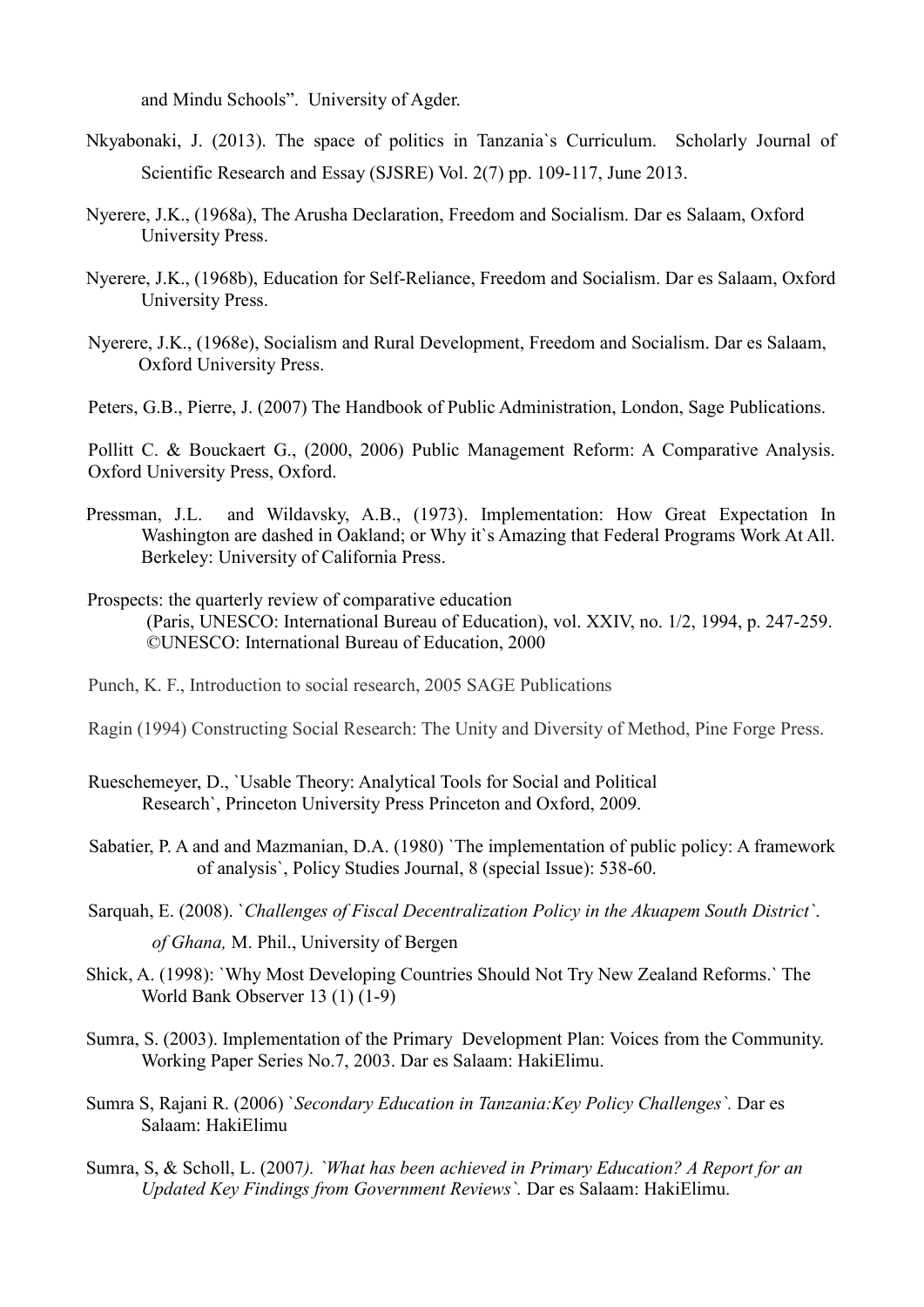- Tanzania Human Development Report (THDR) 2014 Background Paper No. 9. Economic and Research Foundation, 51 Uporoto Street, Dar es Salaam.
- Thomas, John W. And Grindle, M. S. (1990). *After the Decision: Implementing Policy Reforms in Developing Countries.* World Development, Vol. 18(8) (1163-1181).
- Therkildsen, O. "Public Sector Reform in a Poor, Aid-Dependent Country, Tanzania. Public Administration and Development 20, 61-71 (2000)
- Therkildsen, O. (2000). Public sector reform in a poor, aid-dependent country, Tanzania. Public Administration and Development. Volume 20 Issue 1, February 20.
- Therkildsen, O. (2000). "Contextual issues in decentralization of primary education in Tanzania". International Journal of Educational Development, Volume 20, Issue 5
- Therkildsen, O. "Working in neo-patrimonial settings: Perceptions of public sector staff in Tanzania and Uganda". Working paper 2010.
- Tidemand P. & and Msami J., "The Impact of Local Government Reforms in Tanzania, 1998-2008. Dar es Salaam, Special Paper 10/1, REPOA
- Tirth K., James H W., *International Journal of Educational Development*, *Volume 24, Issue 3*, May 2004, pages 315-328.
- Turner M. & Hulme D. (1997) Making the State Work. Governance, Administration and Development, Basingstoke: Macmillian.
- UN-HABITAT, 2002, Local Democracy and Decentralization in East and Southern Africa, Experienced from Uganda, Kenya, Tanzania and Ethiopia.
- UN-HABITAT, 2009, United Nations Human Settlements Programme.
- URT (1978). The Education Act No. 25 of 1978.
- URT (1995a.). *Education and Training Policy*. Tanzania. Dar es Salaam: Ministry of Education and Culture.
- URT (1995b.). An Act to amend the Education Act, 1978, to establish the Higher Education Accreditation Council, to provide the procedure for accreditation and other related matters. Tanzania.
- URT (1998). Local Government Reform Programme: A Policy *Paper* on Local Government Reform., Dar-es-Salaam: Ministry of Regional Administration and Local Government
- URT (1999) The Tanzania Development Vision 2025. Dar es Salaam: Planning Commission
- URT (2001). Basic Education Master Plan (BEMP): *Medium Term Strategic and Programme Framework 2000- 2005*, Dar es Salaam: Ministry of Education and Culture.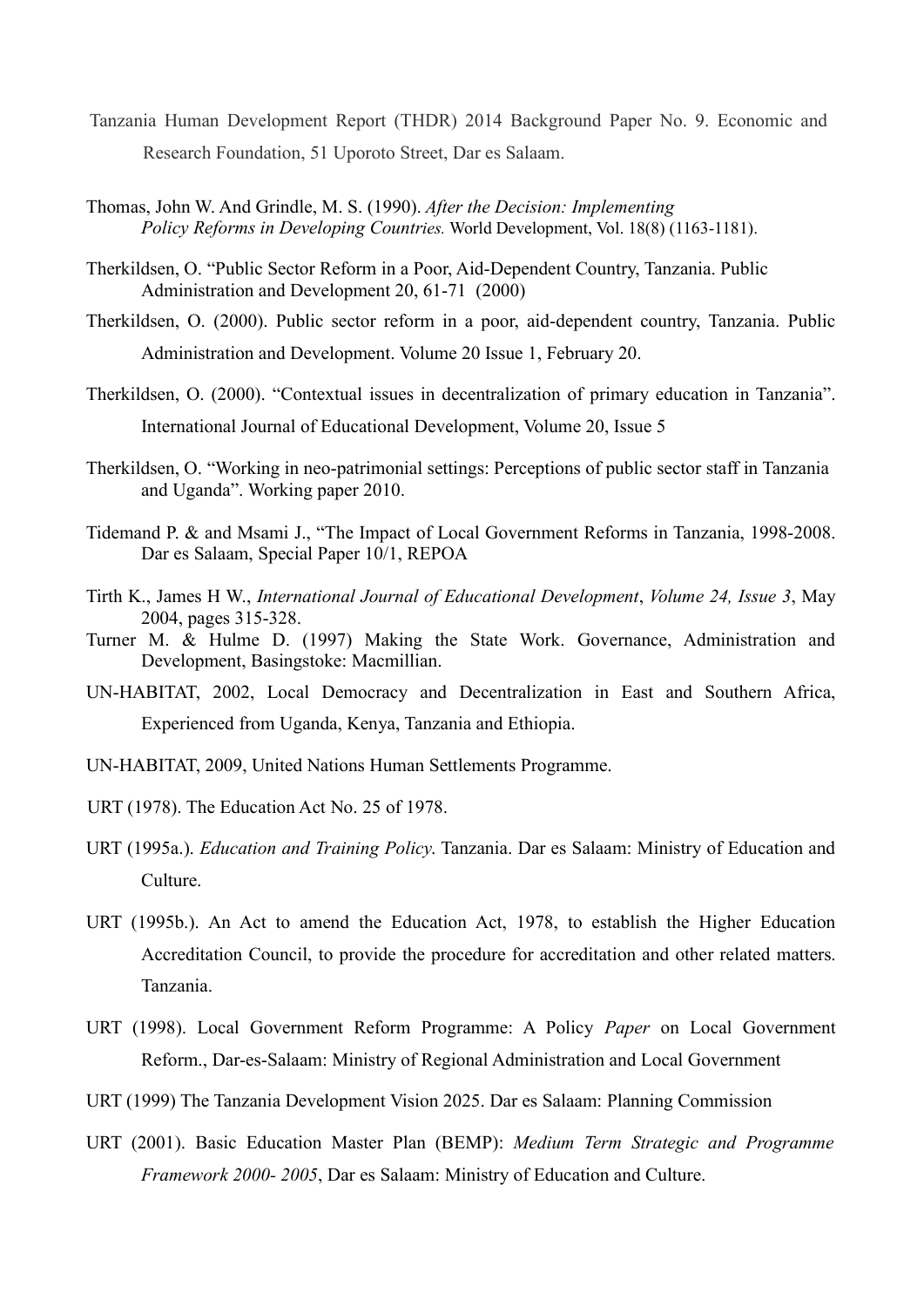- URT (2001a) Primary Education Development Programme. Dar es Salaam, Ministry of Education and Culture.
- URT (2001b) Education Sector Development Programme (ESPD) *Education and Training Policy*. Tanzania, Dar es Salaam: Ministry of Education and Culture.
- URT (2002a). *Subsidiary Supplement No.25 to the Gazette of the United Republic of Tanzania*., Dar es Salaam: Government printer.
- URT (2002b). Primary Education Development Plan procurement manual. MOEC. Dar es salaam, Government of the United Republic of Tanzania.
- URT (2004). Joint Review of the Primary Education Development Programme (PEDP). Final *Report*. Dar es Salaam, Ministry of Education and Culture.
- URT (2005a). National Strategy for Growth and Reduction of Poverty (NSGRP). Dar es Salaam, Vice Presidents Office.
- URT (2005). Poverty and Human Development Report 2005.The Research and Analysis Working Group. Dar-es-Salaam, Mkuki na Nyota Publishers.
- URT (2006). Basic Education Statistics in Tanzania (BEST): *National Data*, 2003-2007:. Dar es Salaam, Ministry of Education and Vocational Training
- URT (2006) Primary Education Development Programme II (2007-2011) Basic Education Development Committee (BEDC).
- URT (2007b). Local Government Reform Programme- Embedding Decentralisation by Devolution across Government: Assessment Report for the Ministry of Education and Vocational Training. Dar es Salaam, Prime Minister"s Office-Regional Administration and Local Government.
- URT (2008). The development of education: National report of the United Republic of Tanzania. Dar es Salaam/Zanzibar, Ministry of Education and Vocational Training (Mainland) and Ministry of Education and Vocational Training (Zanzibar).
- URT (2009). Draft Capacity Building Strategy For Basic Education. PMO-RALG.
- USAID/Tanzania Education Strategy for Improving the Quality of Education, FY 2009-2013, report
- Van Meter, Donald S. & Van Horn, Cark E. (1975). *The Policy Implementation Process: A conceptual Framework*, Administration & Society, Vol.6 No4, February 1975, pp.445- 488
- Winter, S. C., Implementation Perspectives: Status and Reconsideration' (2003), in Peters, B. G. and Pierre, J. (eds) (2006): *Handbook of Public Administration*. London: Sage.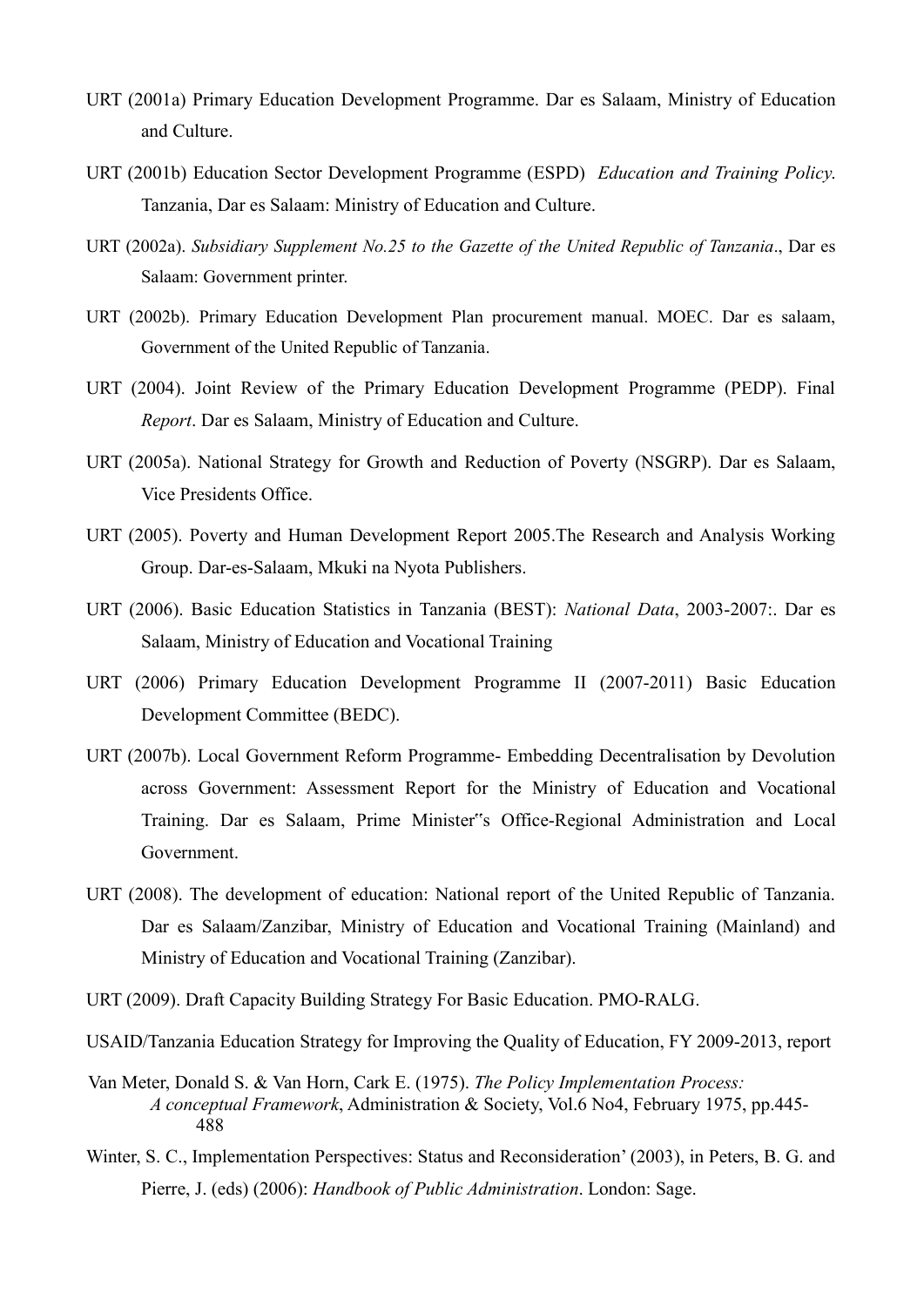- Winter, S. C. (2003). Implementation: Introduction, in *Handbook of Public Administration,* eds B. G. Peters & J. Pierre, Sage, London, pp. 205-211.
- Winter, S. C. (2003*).* Implementation Perspectives: Status and Reconsideration, in *Handbook of Public Administration*, eds B. G. Peters & J. Pierre, Sage, London, pp. 212-222.
- Winter, S. C. (2006).Implementation Perspectives: Status and Reconsideration, in *Handbook of Public Administration*, eds B. G. Peters & J. Pierre, Sage, London, pp.151-166.
- Winter, S. C. & Nielsen, V., L.(2008): Implementering af politik. Århus: Academica.
- Yin, R. K. (2003). *Case Study Research: Design and Methods* (3ed.). London: SAGE Publication Inc.
- Yin, R. K. (2009). Case Study Research: Design and Methods. (4<sup>th</sup>ed.) Thousand Oaks, CA: Sage Publications

Zhang, Y. (2005) . Rural-urban gaps in sixth-graders reading literacy scores in sub-Saharan Africa: Unequal opportunities and unequal results. UNESCO Institute for Statistics.

### **Appendix A**

#### **Interview Guides**

### **Questions for the teachers**

- 1) Could you describe your qualifications?
- 1) For how long have you taught at this school?
- 2) How many classes do you teach?
- 3) Do you have a body such as a teachers union through which you agitate your needs as a group to the higher authorities?
- 4) Are the school facilities sufficient in coping with the pupil numbers?
- 5) Does the pupils parents generally take an interest in their school work?
- 6) Does the Primary Education Development reform bring any benefit to you, if yes then how? If no, then why?
- 7) Does the PEDP reform cause any challenges? If yes, then how?
- 8) In what way is the standard of education evaluated by the authorities?
- 9) Does the PEDP reform relate well to the professional values of the teachers?
- 10) Do you think that the PEDP reforms have succeeded in improving the quality of education?
- 11) In what way do the school management and government reduce your discretion to ensure that you implement the PEDP as it is on paper?
- 12) How easy is it to be sure that you have done your job correctly? Please explain.
- 13) How heavy is the workload? How do you cope with that?
- 14) Do you have sufficient time to prepare all classes? If no, then how do you cope?
- 15) Does the recent reforms in the educational sector change classroom practice? If yes, then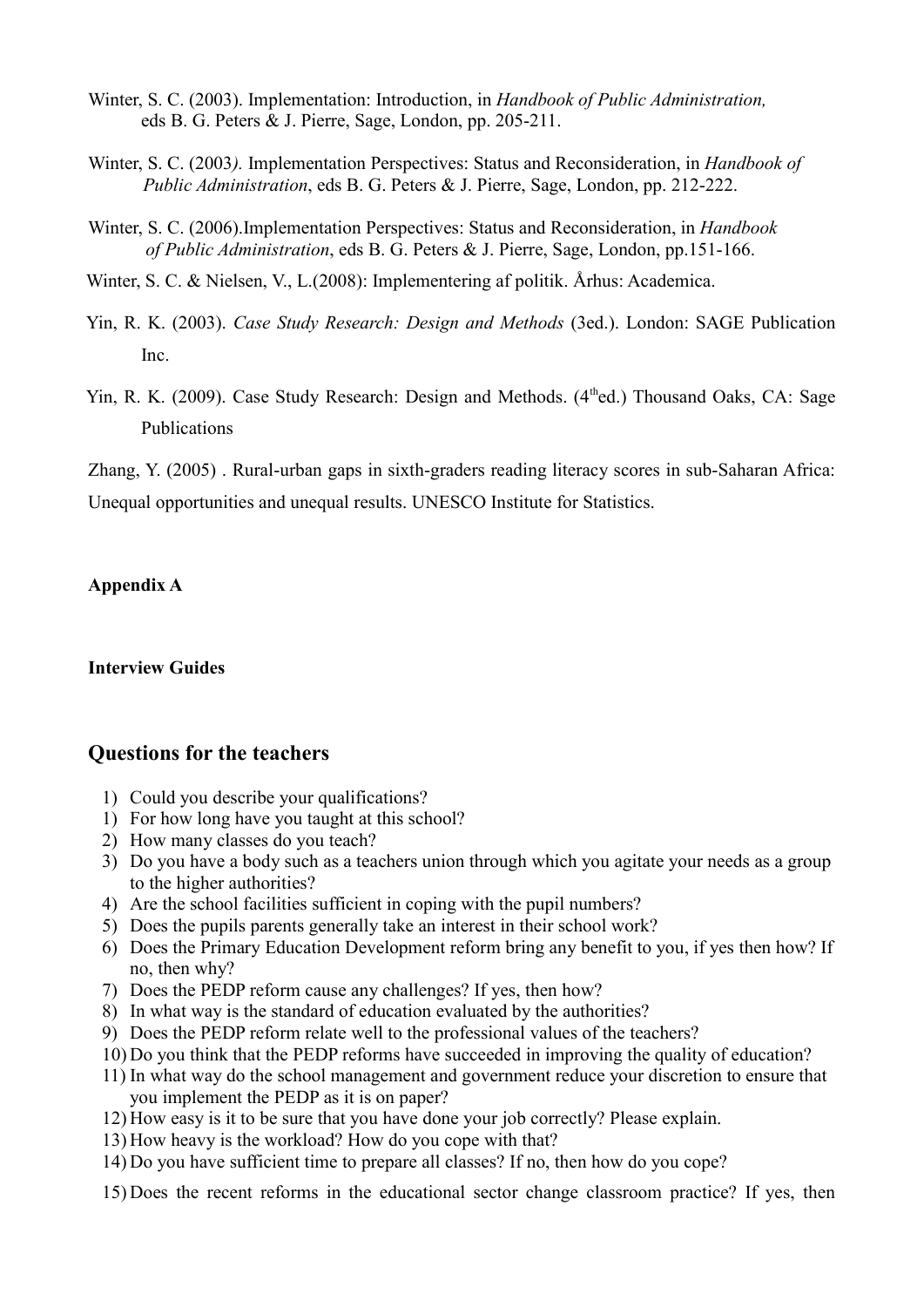how? If no, then: how is a typical class organized.

### **Questions for the Inspectorate**

- 1) What are the main responsibilities of your office?
- 2) Can do describe how the coordination between the Ministry of Education and Vocational Training, The PMO-RALG and the Inspectorate works?
- 3) What are the main challenges with the PEDP (MEM) reform?
- 4) What kind of capacity building has been done locally for teachers, head teachers, school board members and the Inspectorate the last year?
- 5) What kind of educational background do the inspectors have?
- 6) Are there any incentives for high performing teachers?
- 7) Do the teachers locally have the necessary training for using constructivist methods?
- 8) What are your recommendations regarding the PEDP (MEM) reform in the future?
- 9) How are the objectives of the reform communicated to the school and the local school boards?
- 10) Does the multiple choice testing for primary 7 allow for testing of competences?
- 11) Are there any inconsistencies between the MEM documents goal of a child friendly and violence free environment and the practice of corporal punishment in the primary schools?
- 12) Are there any other more relevant questions that we should have asked?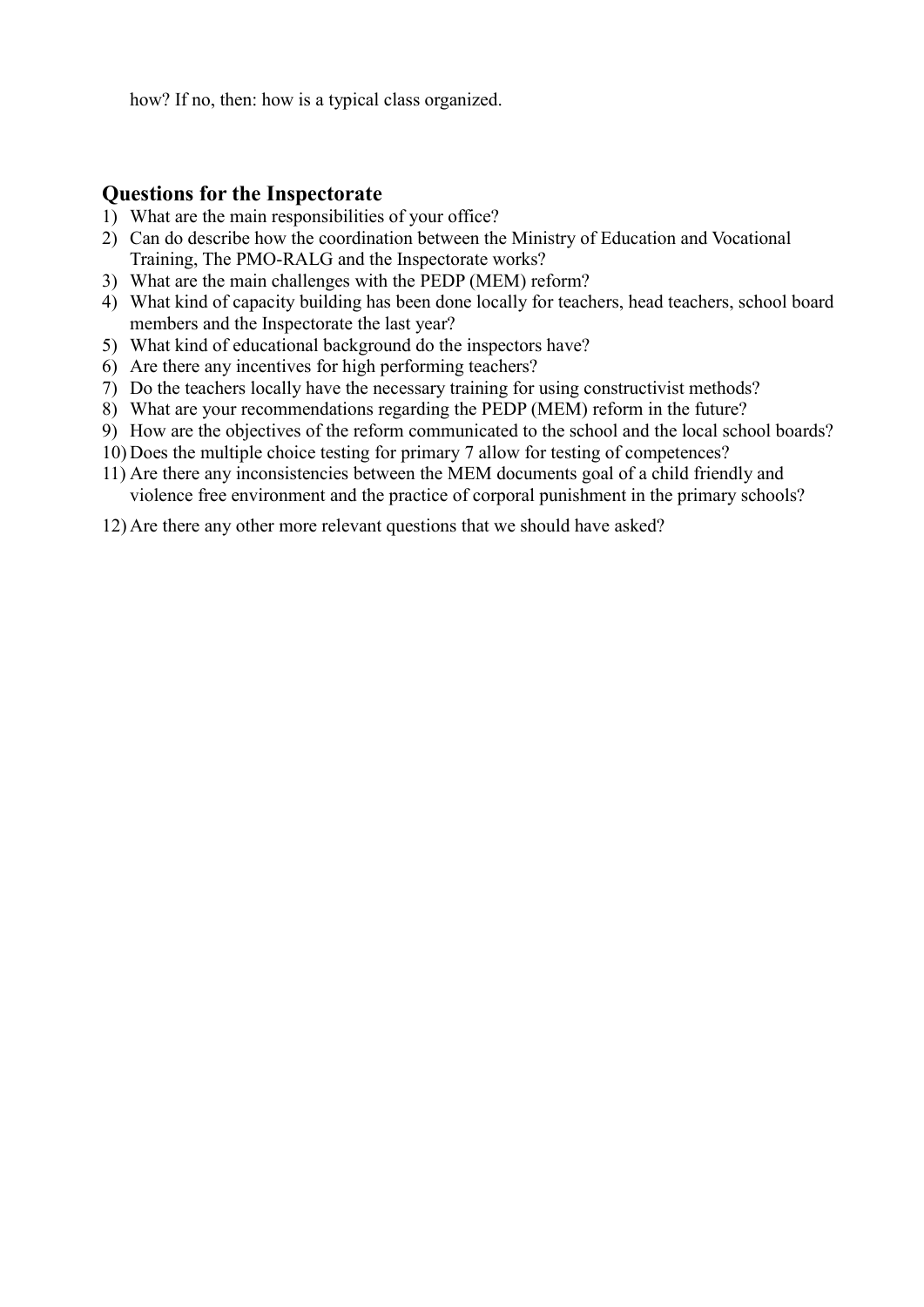# **Questions for the District Educational Officer**

- I) Can you describe the responsibilities of your office and your main functions?
- II) In your mind: What are the main components of the PEDP-MEM reform?
- III) What does the reform say about quality education?
- IV) Has the reform had any political complications at the central or regionallocal level through the years?
- V) How is the cooperation between the PMO-RALG, MFO and MoEVT organized?
- VI) Does the policy change due to new persons in the central government?
- VII) How clear are the goals in the policy documents regarding quality education?
- VIII) Has there been any capacity building locally for facilitating the reform?
- IX) How are the reform measures communicated to the local stakeholders?
- X) What are the main obstacles for successful implementation of quality education in your district?
- XI) What are your suggestions regarding what improvements can be made to the reform?
- XII) Are there any question(s) we should have made that would have been more relevant than these questions?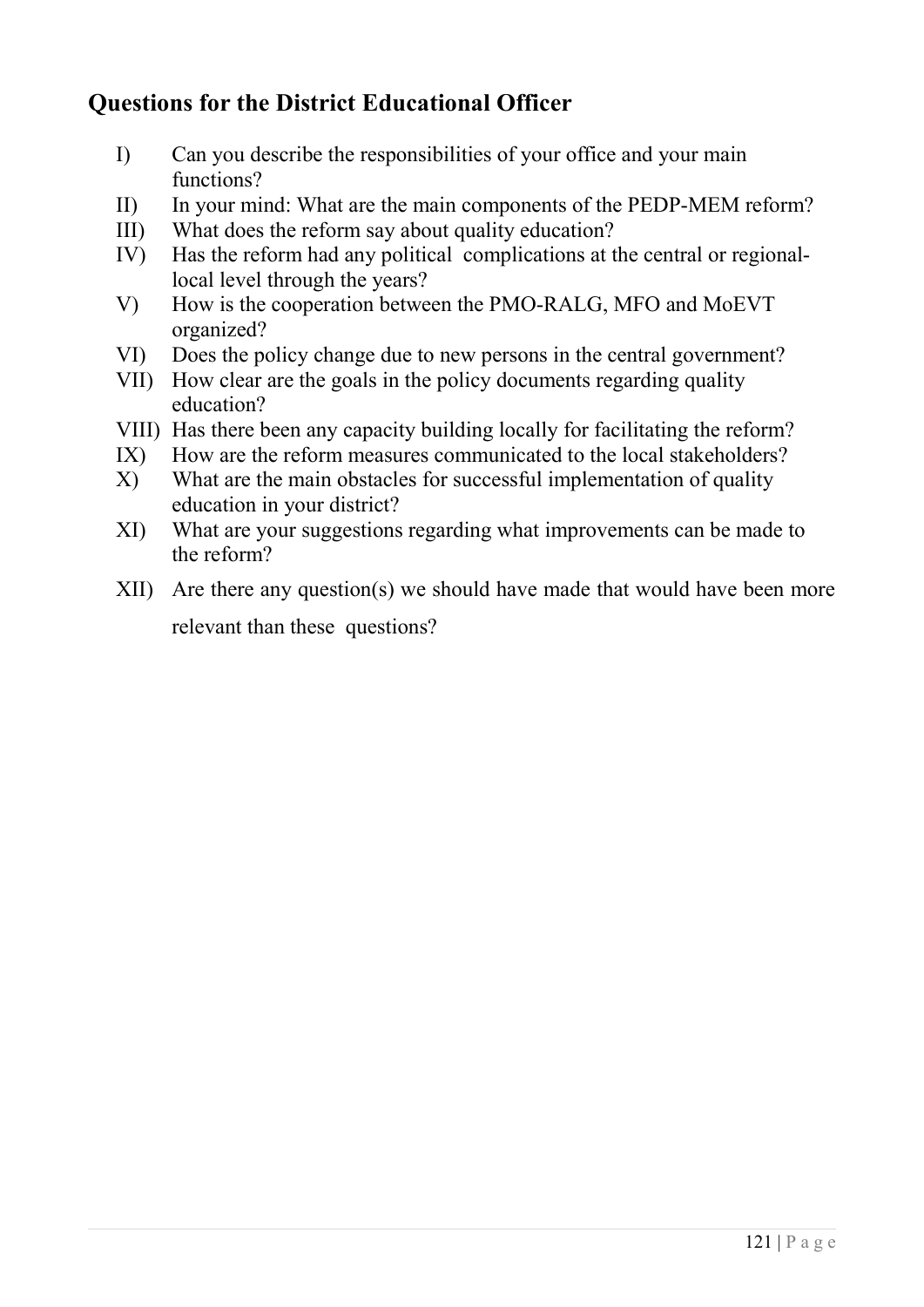Questions for the Head Teacher

1) Can you tell me something about this school?

2) How do the school relate to the local school board?

3) How does the School Board communicate with the other implementation structures?

4) What do you think are the main objectives of the PEDP (MEM) reform?

5) How do you communicate the main objectives of the PEDP (MEM) reform to the teachers?

6) What are the biggest challenges to the PEDP reform?

7) Has there been any *capacity building* activities for HT, teachers or the local school-board? Which kind?

8) Do you receive the capitation grant and other allocated funds in *full and at the time* you are supposed to do?

9)How has the PEDP reform measures been received by the teachers and other members of the local community?

10) What are your suggestions regarding improvements to the reform in the future?

11) Are there other more relevant questions that could have been made about the *quality of education.*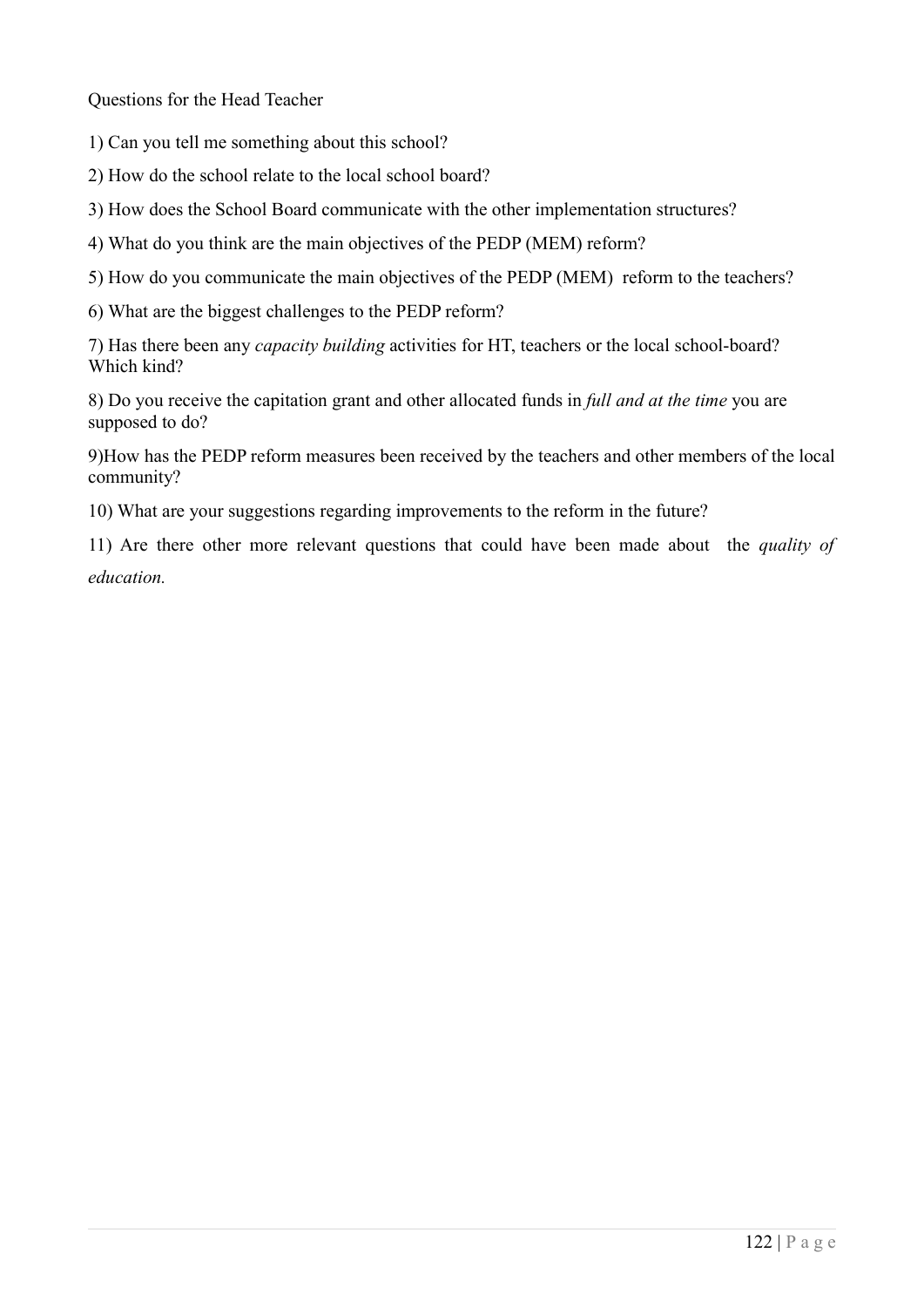## **Questions for pupils**

- 1) Tell us a little about yourself. What do you like to do?
- 2) Do you regularly attend classes?
- 3) What is your favourite subject at school, and why?
- 4) What are the best things with this school?
- 5) What are the biggest obstacles for learning in the classroom?
- 6) In what classes do you learn best? What happens in class then?
	- a. Does your parents help you with school work? What do they say about school?
- 7) Does your parents pay any school fees. If yes:Please explain which.
- 8) Please describe how it is in your home when you are doing school work?
- 9) How is your relationship with the teachers?
- 10) Do the teachers give you enough home work?
- 11) Does the teachers use various teaching methods?
- 12) What do you think the school can do to improve the learning for the pupils?
- 13) Do your teachers regularly give you specific feedback on how you can improve your academic skills? If yes, how?
- 14) Are there some groups of pupils that lack the necessary discipline ? If yes: what could be the cause of this?
- 15) Are there any other questions we should have made?

### **Questions for the Head Teacher**

- 1) Can you tell me something about this school?
- 2) How do the school relate to the local school board?
- 3) How does the School Board communicate with the other implementation structures?
- 4) What do you think are the main objectives of the PEDP (MEM) reform?
- 5) How do you communicate the main objectives of the PEDP (MEM) reform to the teachers?
- 6) What are the biggest challenges to the PEDP reform?
- 7) Has there been any *capacity building* activities for HT, teachers or the local school-board? Which kind?
- 8) Do you receive the captivity grant and other allocated funds in *full and at the time* you are supposed to do?
- 9) How has the PEDP reform measures been received by the teachers and other members of the local community?
- 10) What are your suggestions regarding improvements to the reform in the future?
- 11) Are there other more relevant questions that could have been made about the *quality of education?*